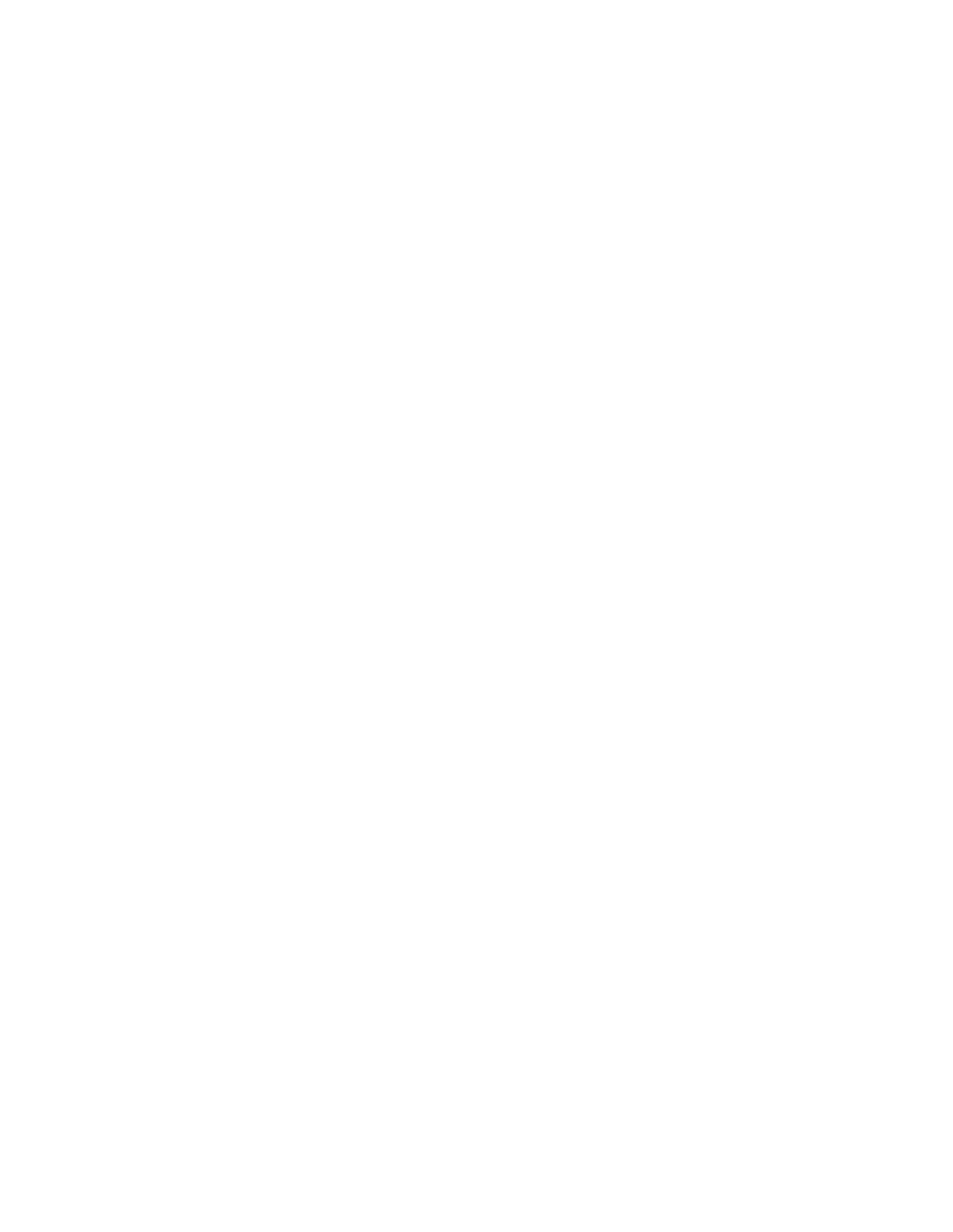Institut für Informatik und Praktische Mathematik der Christian-Albrechts-Universität zu Kiel Preußerstraße 1-9, D-24105 Kiel Germany

### Compiling Comlisp to Executable Machine Code: **Compiler Construction**

Wolfgang Goerigk, Ulrich Hoffmann

wg@informatik.uni-kiel.de uho@informatik.uni-kiel.de

> Report No. 9812 October, 1998



Dieser Bericht ist als persönliche Mitteilung zu verstehen.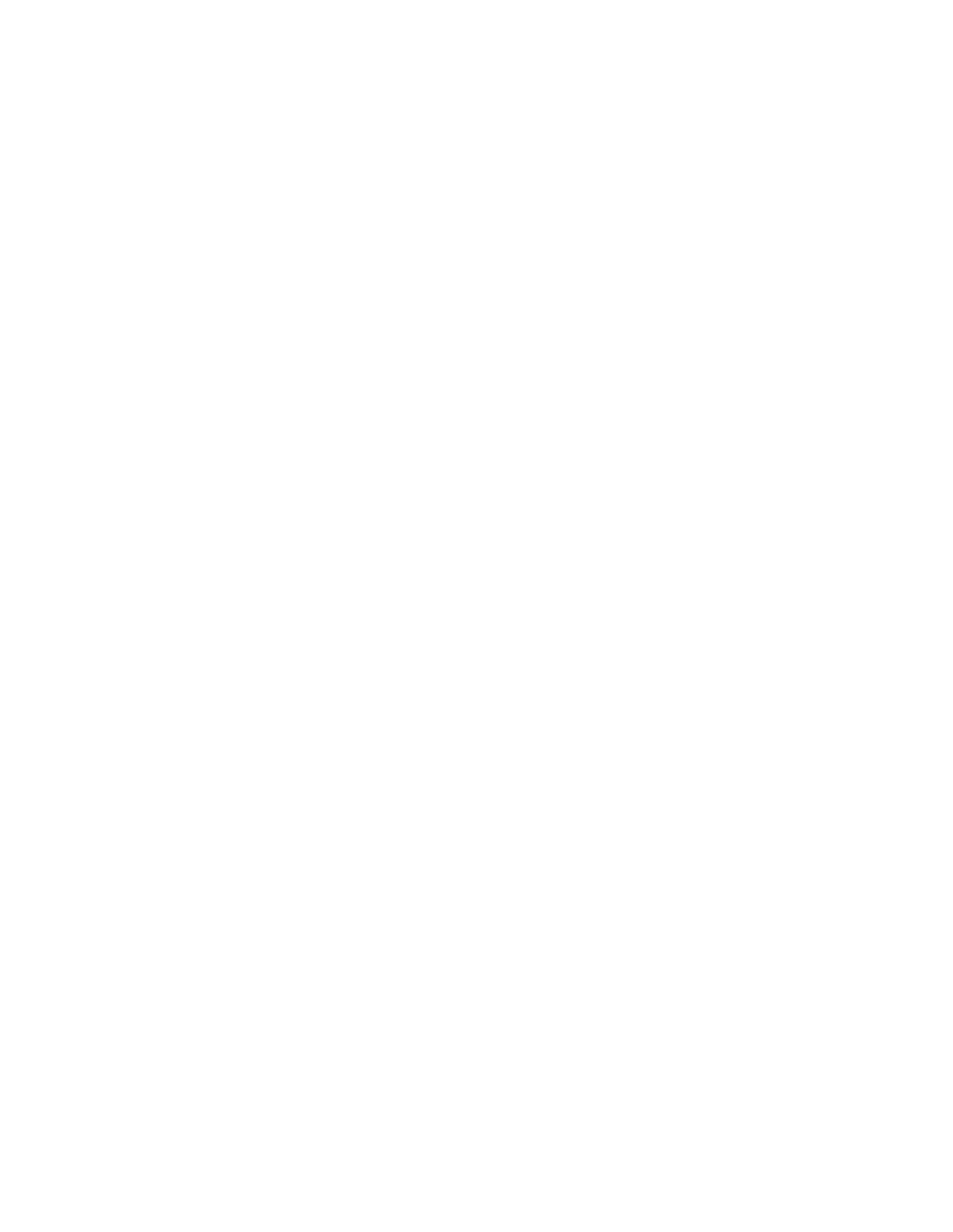### Abstract

This report is one part of a series of documents describing the fully verified specification, construction and implementation of a ComLisp-compiler. ComLisp is a subset of ANSI-COMMONLISP. Programs are systems of first order mutually recursive function and procedure definitions on dynamic Lisp data. ComLisp is both compiler source and implementation language. The work is part of the DFG research project Verifix on Correct Compilers. The major goal in Verifix is to develop methods for correct realistic compiler construction for practically relevant source languages and concrete target machines, and to completely verify them down to their binary machine code implementations.

This document describes the complete compiler construction in high level implementation language ComLisp for a four-phase compilation transforming ComLisp-programs to binary machine code executables on transputer T400 processors. The compilation is modularized to four steps using three intermediate languages, a stack language, a C-like abstract machine oriented language, and an assembly language. Compiling specifications between each pair of source and target languages are given as inductively defined relations. In this report we describe, how these specifications are refined to a system of first order mutually recursive ComLisp-functions, i.e. to a compiler program in high level implementation language ComLisp.

The correctly constructed ComLisp-compiler program, proved to be compliant to the compiling specification, may be used in order to bootstrap itself as a binary transputer-machine code executable. The bootstrapping process, however, initially depends on an unverified execution basis for ComLisp. Without further investigation it does not guarantee full correctness. We depend on unverified tool support if we use a COMMONLISP system in order to execute this compiler. Mathematical a-posteriori control (double checking) of the bootstrapping result will close this gap for the fully verified initial ComLisp-compiler executable. However, the compiling specification and its correctness proof with respect to source and target language semantics (compiling verification) as well as the documentation of the a-posteriori double checking of the bootstrapping result are not given here, although the essential parts of the compiling specification are repeated in this document.

### Keywords

compiler, compiler implementation, compiler implementation language, compiler construction, compiler verification, intermediate languages, implementation verification, implementation of Lisp, transputer-machine code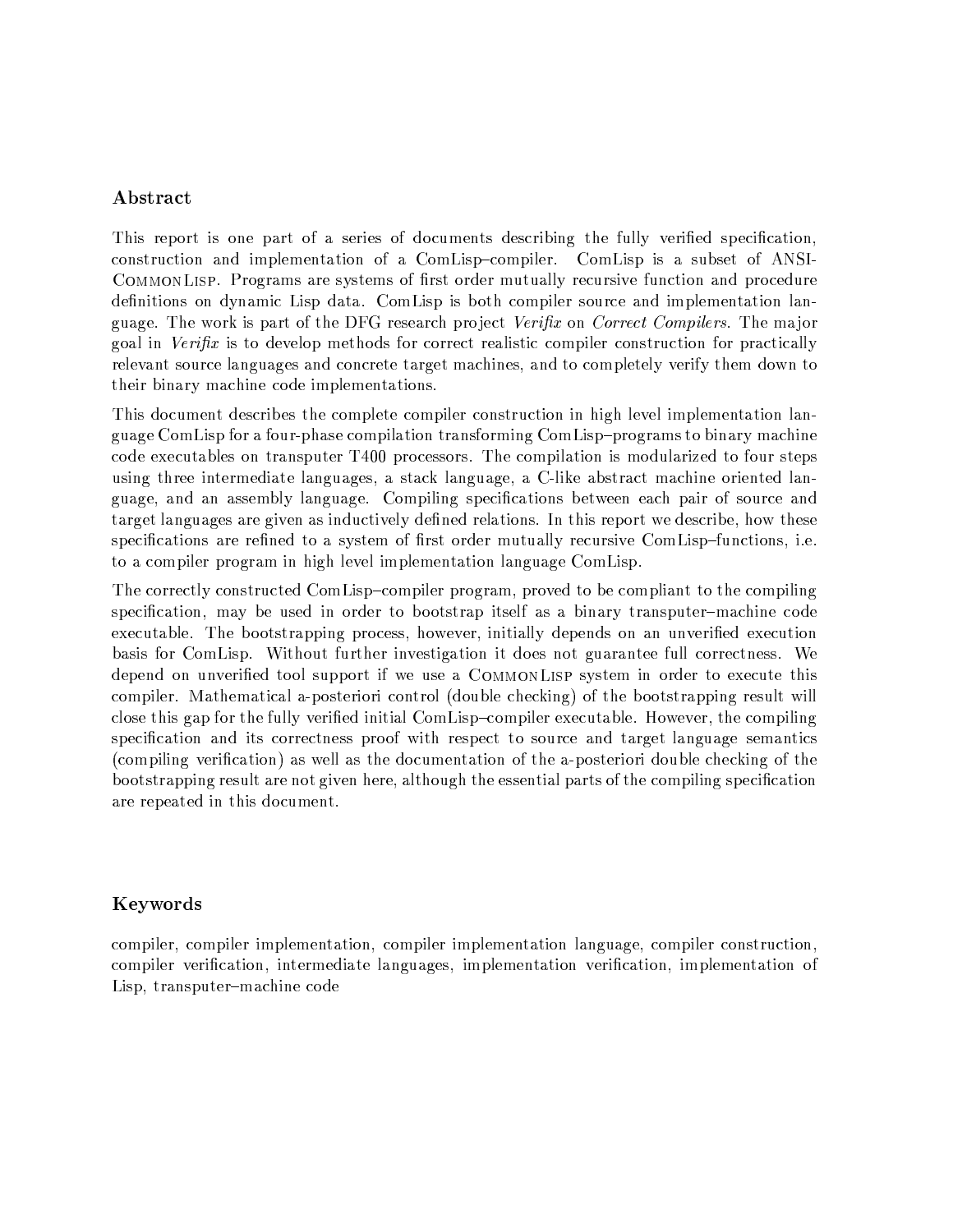### Zusammenfassung

Dieser Bericht ist ein Teil einer Reihe von Dokumenten, die zusammen die voll verifizierte Spezifikation, Konstruktion und Implementierung eines ComLisp-Übersetzers lückenlos dokumentieren. Die vorliegende Arbeit enthält die Beschreibung der Übersetzerkonstruktion in hoher Implementierungssprache ComLisp einer Vier-Lauf-Übersetzung von ComLisp über Stack-, C- und Assembler-Zwischensprachen in den ausführbaren binären Maschinencode des INMOStransputer T400. ComLisp ist Teilsprache von ANSI-COMMONLISP. Programme sind Systeme wechselseitig rekursiver Funktions- und Prozedurdefinitionen erster Ordnung. Die Übersetzungsspezifikation wird der Übersetzerimplementierung gegenübergestellt. Die Übersetzung ist durch Angabe induktiver Definitionen der zugrundeliegenden Übersetzungsrelationen spezifiziert. Die Verfeinerung in ein ComLisp-Programm ist Gegenstand dieses Berichts, so daß der ComLisp-Übersetzer in der Lage ist, sich selbst per Bootstrap in den transputer-Maschinencode zu übersetzen.

Die Arbeit ist im Rahmen des DFG-Forschungsprojektes Verifix über "Korrekte Übersetzer" entstanden, das das Ziel hat, Methoden zur Konstruktion korrekter Programmiersprachübersetzer für praktisch relevante Sprachen und reale Maschinen zu entwickeln und bis hinab zu ihrer binären Maschinencode-Implementierung lückenlos zu verifizieren. Mit dem hohen Korrektheitsanspruch in Verifix ist der oben beschriebene Bootstrap-Vorgang zunächst nicht lückenlos korrekt, da unverifizierte Hilfsmittel, z.B. ein COMMONLISP-System, verwendet werden. Mathematische a-posteriori-Kontrolle des Bootstrap-Resultats schließt diese Lücke, so daß schließlich ein initiales, ablauffähiges voll verifiziertes ComLisp-Übersetzerprogramm entsteht.

Die Dokumentation der Übersetzerkonstruktion, die Spezifikation und Implementierung in hoher Implementierungssprache zueinander in Beziehung setzt, soll dem Compilerbauer einen detaillierten Überblick über die Compiler-Implementierung und die bei der Programmierung durchgeführten Verfeinerungsschritte geben. Die vorliegende Arbeit enthält die Dokumentation dieses Implementierungsschritts; Spezifikationen. Korrektheitsbeweise relativ zur Semantik der beteiligten Sprachen (Übersetzungsverifikation) und Dokumentation der a-posteriori-Überprüfung (Implementierungskorrektheitsbeweis durch Probe) sind nicht enthalten.

### Schlüsselworte

Implementierungsverifikation, Lisp-Implementierung, System-Implementierungssprachen, Übersetzer, Übersetzerimplementierung, Übersetzerkonstruktion, Übersetzerverifikation, Übersetzungsspezifikation, transputer, Zwischensprachen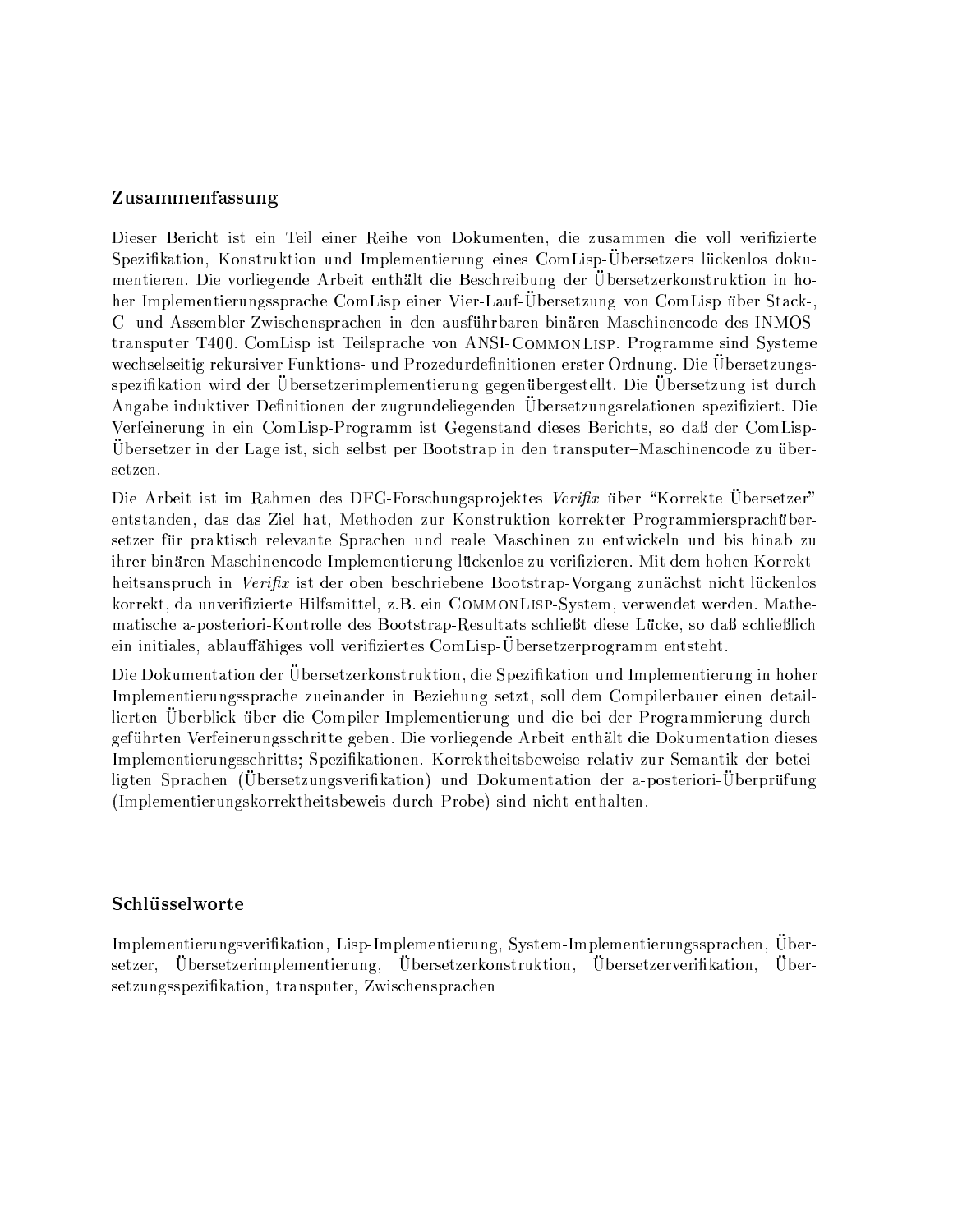## Contents

| 1              | Introduction                                                 | 9   |  |  |  |
|----------------|--------------------------------------------------------------|-----|--|--|--|
| $\bf{2}$       | Main Programs and General Structure                          | 13  |  |  |  |
|                | 2.1                                                          | 14  |  |  |  |
| 3              | ComLisp to SIL<br>17                                         |     |  |  |  |
|                | 3.1                                                          | 18  |  |  |  |
|                | 3.2                                                          | 19  |  |  |  |
| $\overline{4}$ | SIL to Cint                                                  | 47  |  |  |  |
|                | 4.1                                                          | 48  |  |  |  |
| $\mathbf{5}$   | $Cint$ to TASM                                               | 69  |  |  |  |
|                | 5.1                                                          | 69  |  |  |  |
|                | Separation of machine independent and dependent parts<br>5.2 | 70  |  |  |  |
|                | 5.3                                                          | 70  |  |  |  |
| 6              | TASM to TC<br>123                                            |     |  |  |  |
|                | 6.1                                                          | 123 |  |  |  |
|                | References<br>130                                            |     |  |  |  |
|                | A Runtime System                                             | 133 |  |  |  |
|                |                                                              | 133 |  |  |  |
|                | <b>B</b> Core-Runtimesystem                                  | 149 |  |  |  |
|                | <b>B.1</b>                                                   | 149 |  |  |  |
|                | Index                                                        | 168 |  |  |  |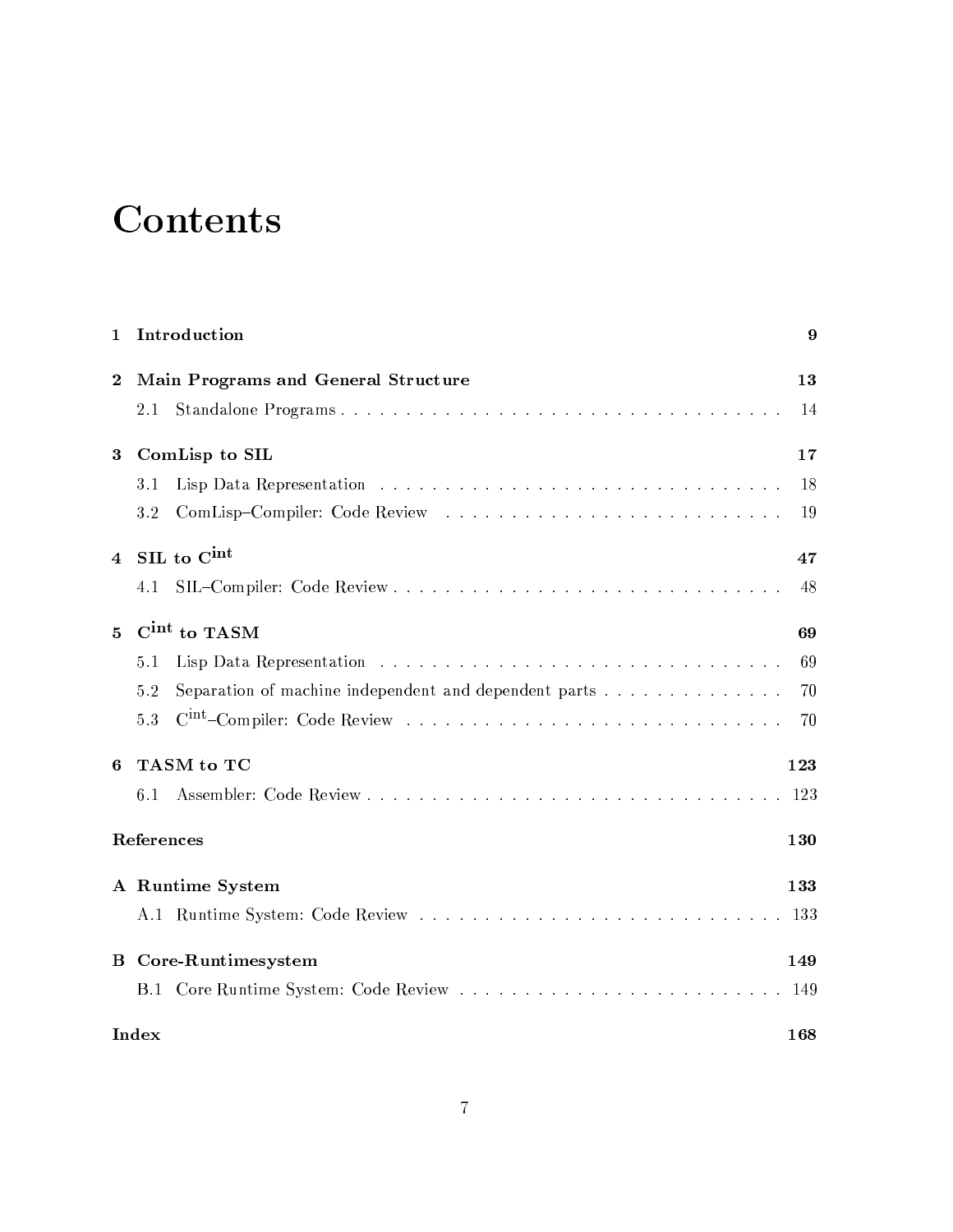### $CONTENTS$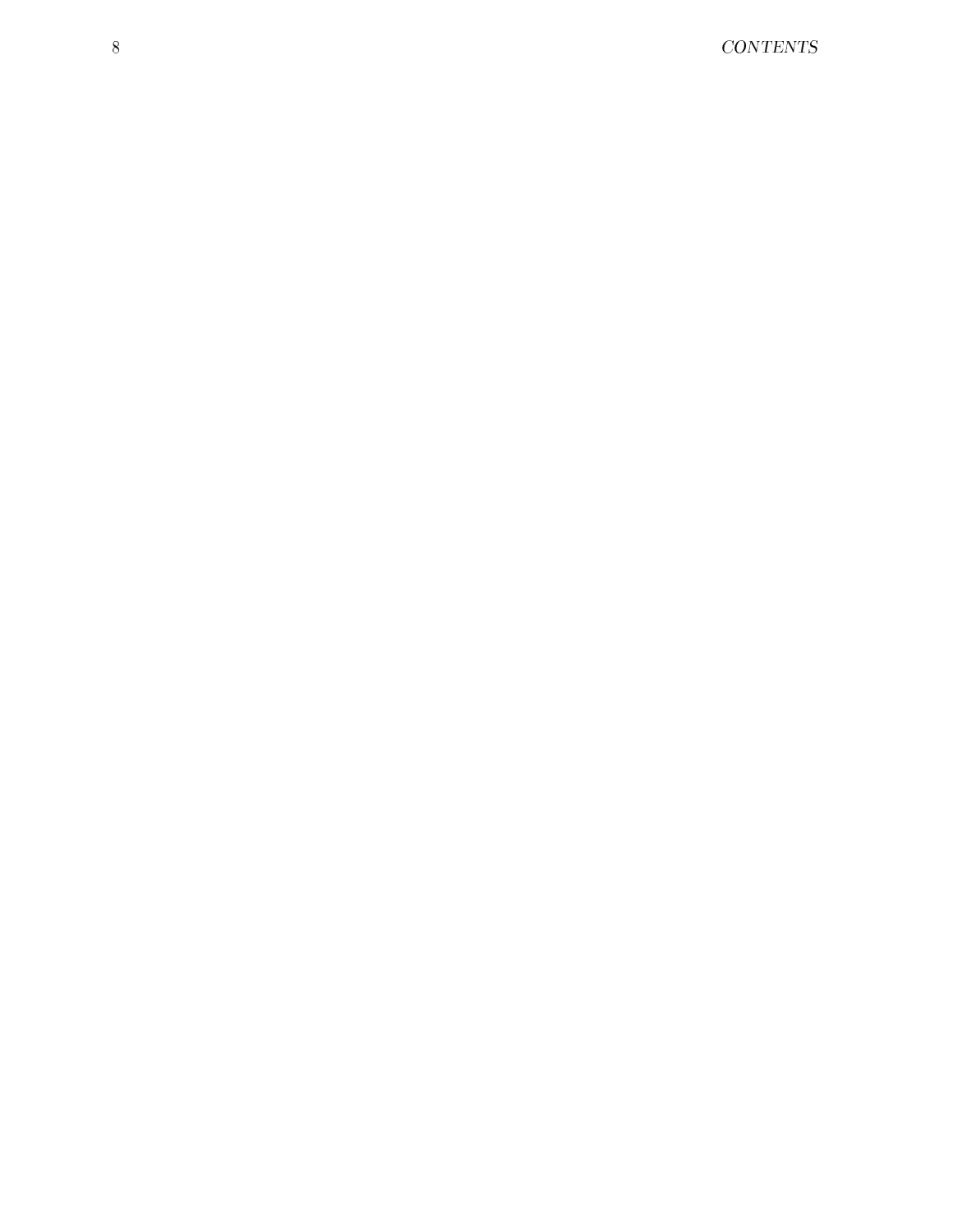"You can't trust code that you did not totally create yourself. (Especially code from companies that employ people like me.) No amount of source-level verification or scrutiny will protect you from using untrusted code."

> Ken Thompson ACM Turing Award Lecture 1984

### Chapter 1

## Introduction

### Motivation

Verifix is a German joint project on Correct Compilers [GDG+96]. Three research groups at the universities of Karlsruhe, Ulm and Kiel cooperate, funded by the DFG (Deutsche Forschungsgemeinschaft). The major goal is to develop methods for correct realistic compiler construction for practically relevant source languages and concrete target machines, and to completely verify them down to their binary machine code implementations. Thus, Verifix concentrates on the

- construction of correct compilers and their implementations,
- which generate efficient target code
- for realistic processors and languages,
- using practical verification methods and mechanical proof support.

The use of computer based systems in safety critical applications justifies and requires the verification of software components. Correct program execution, however, crucially depends on the correctness of the binary machine code executable, and, therefore, on the correctness of compiler programs. This is true for safety, but also for security. Ken Thompson [Tho84], the inventor of Unix, devoted his 1984 Turing Award Lecture to security problems due to Trojan horses intruded by compilers and compiler implementations.

L.M. Chirica and D.F. Martin [CM86] first explicitly distinguished verification of compiling specifications from verification of compiler implementations. J Moore [Moo88, Moo96] additionally stressed the need also for verification of the binary machine code executable of the compiler. In order to prove full compiler correctness, we have to verify both

- the compiling specification and
- $\bullet$  the compiler implementation.

Verifix shows, that rigorous compiler verification down to the binary machine code executable of the compiler is possible and feasible  $[GDG+96, GGH+97, GH98a]$ . In order to trust compiler programs for system implementation, like compiler implementation itself, an initial fully correct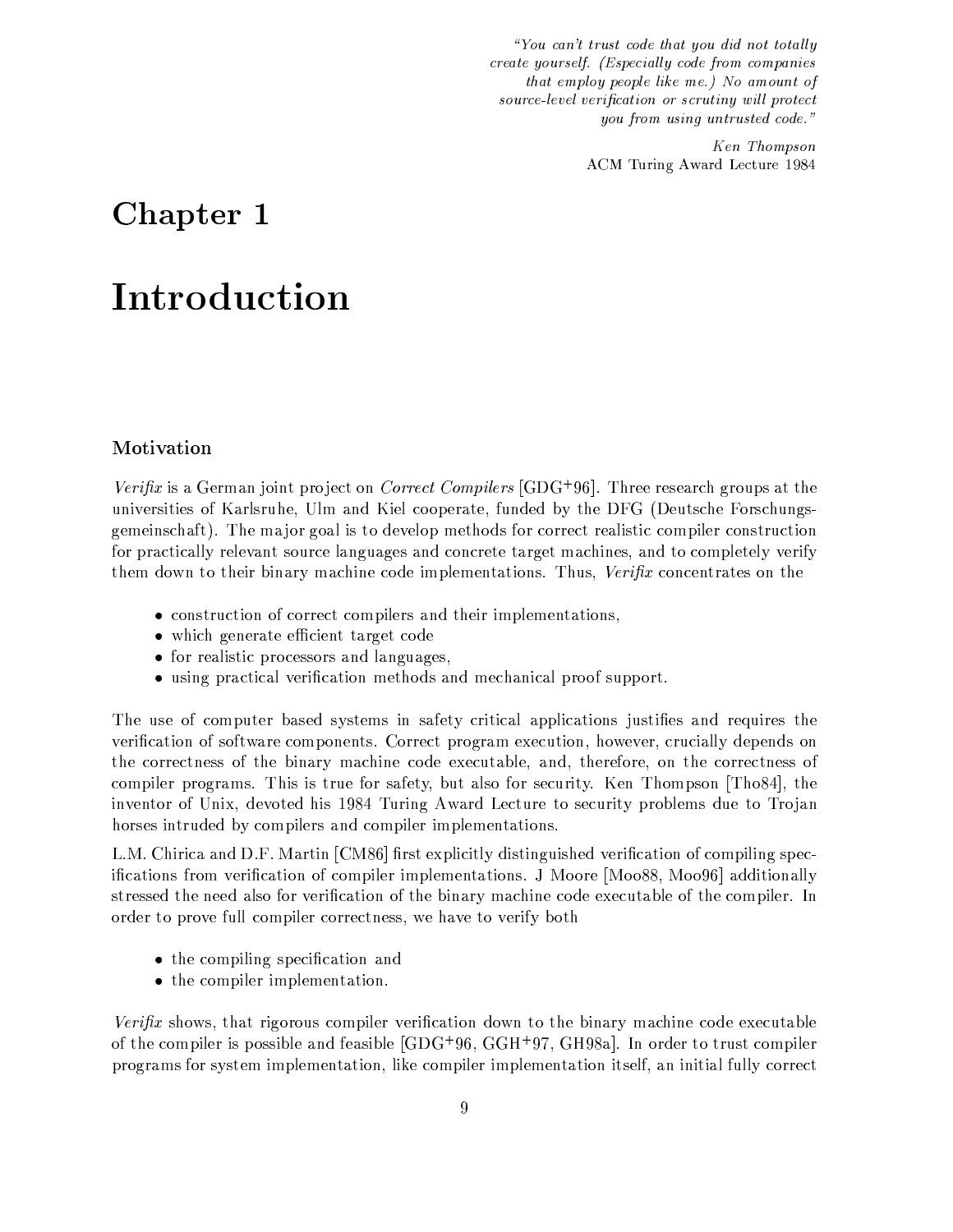compiler executable has to be constructed, verified without depending on the correctness of any unverified tool. For this, we proceed in four steps, which correspond to four phases of a simple cascaded software engineering model [GH98a]:

- Define an appropriate notion of *correct compilation* for sequential imperative languages. It has to guarantee adequate correctness properties of source-target program pairs even for concrete target processors with their finite resource limitations (preservation of partial  $correctness$ ).
- Define a compiling specification  $\mathcal{C}$ , a relation between source and target programs, and prove semantically, that it preserves partial correctness (compiling verification).
- Construct a compiler program  $\pi_c$  in the source language and prove, that  $\pi_c$  is a refine*ment* (correct implementation) of C in the sense of preserving partial correctness (*correct compiler construction*).
- Use an existing (usually unverified) implementation of the source language to execute  $\pi_c$ . Apply  $\pi_{\mathcal{C}}$  to itself and bootstrap a compiler executable  $m_{\mathcal{C}}$ . Check syntactically, that  $m_{\mathcal{C}}$ is correct, i.e. that it actually has been generated according to  $\mathcal C$  (compiler implementation  $verification$ ).

Preservation of partial program correctness  $[GDG^{+}96, MO96, GMO96]$  is essential, adequate and sufficient for our purposes. Compiling verification proceeds according to M. Müller-Olm's approach in [MO97], compiler implementation verification according to U. Hoffmann's approach in [Hof98a]; a compiler implementation written in ComLisp is available, and the compiler bootstrap runs successfully on a concrete  $1$  MByte transputer T400 single board computer.

### Overview

This report concentrates on correct compiler construction, the third item above. The major goal is to give a comprehensive and complete documentation of the entire compiler program, which is implemented in ComLisp and compiles ComLisp programs to the binary machine code of the INMOS transputer T400. We relate the compiler implementation module by module to the compiling specification which is defined in [GH98b]. The structure of the compiling specification and of the compiler program is shown in the following picture:



Consequently, this document is structured into four major parts as well. Section 3.2 in chapter 3 relates the ComLisp implementation of the compiler from ComLisp to SIL to the compiling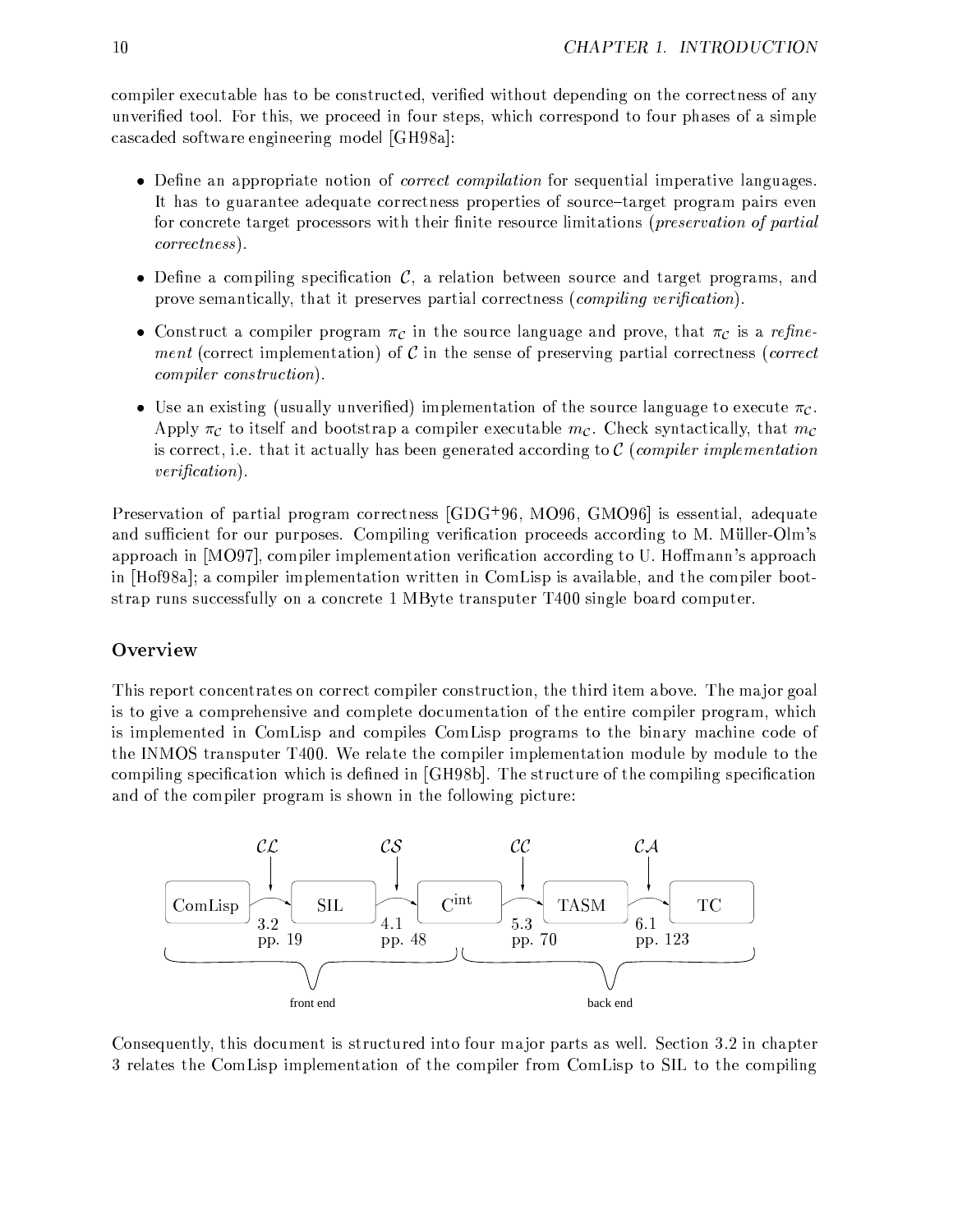specification  $CL$  between ComLisp and SIL. Section 4.1 in chapter 4 shows the compiler construction for the SIL-compiler w.r.t.  $\mathcal{CS}$ , section 5.3 in chapter 5 for C<sup>Int</sup> to TASM and  $\mathcal{CC}$ , and section 6.1 in chapter 6 for the assembler and  $CA$ .

The program uses auxiliary ComLisp functions from the *runtime system* (chapter A), and the data and operation refinement for s-expressions (which takes place from SIL to  $C<sup>int</sup>$ ) produces a constant code part, the *core runtime system* (chaper B), a system of  $C<sup>int</sup>$  procedures which implement the ComLisp (SIL) operators.

The compiler implementation in high level implementation language ComLisp is a refinement (correct implementation) of the compiling specification. The specification is an explicit inductive definition of a compiling relation, which maps source to target programs and possibly is non-deterministic and non-constructive. On the other hand, the compiler program defines a deterministic function mapping s-expression representation of source programs explicitely and constructively to s-expression representations of target programs. The correct construction of this deterministic function from the specification is called *correct compiler construction* above (third item), and it has to preserve partial correctness [GH98a]. This means, that we have to show, that whenever the deterministic compiler function or system of functions (the program) returns a result for a given s-expression representation of an argument, that this result is the representation of one of the specified target code fragments, and hence is a correct result. ComLisp, SIL, C<sup>int</sup>, TASM, and TC all have s-expression syntaxes. Therefore, input and output data representation is easy, because the specification already maps s-expressions to s-expressions.

By far the largest part of this document is generated mechanically from the compiling specification [GH98b] and the program source of the compiler implementation in ComLisp. Although most comments, remarks and related topics are written manually, the specification types, and the specification extracts and code on those pages with a "Code Review" page style are automatically generated.

This document can be read as a full compiler documentation including the entire compiler code or as a code review document for the compiler implementation. But it also an informal mathematical proof, that the compiler implementation in high level implementation language ComLisp refines (correctly implements) the compiling specification in the sense of preservation of partial correctness. Taken as a proof document, however, there are two important points missing in this report:

The first is the correctness of the data and operation refinement step for the representation of Lisp-s-expressions in the linear  $C<sup>int</sup>$  memory, which takes place in the compilation from SIL to C<sup>int</sup>. The core runtimesystem (a system of C<sup>int</sup> code modules, cf. chapter B) implements the SIL (or ComLisp) operators, and the proof that this operation refinement preserves partial correctness is not included here. The same is true for the correctness proof of the code which computes the initial heap segment representing the SIL program constants.

The second point is the correctness of the ComLisp reader and printer. They are both part of the runtimesystem code (cf. chapter A) which is written in ComLisp and is part of every compiler program. Correctness of of the read and print functions will be specified on the basis of classical definitions of the lexical structure and a context free attribute grammer. This specification and the program correctness proof for the implemementation will be part of other documents.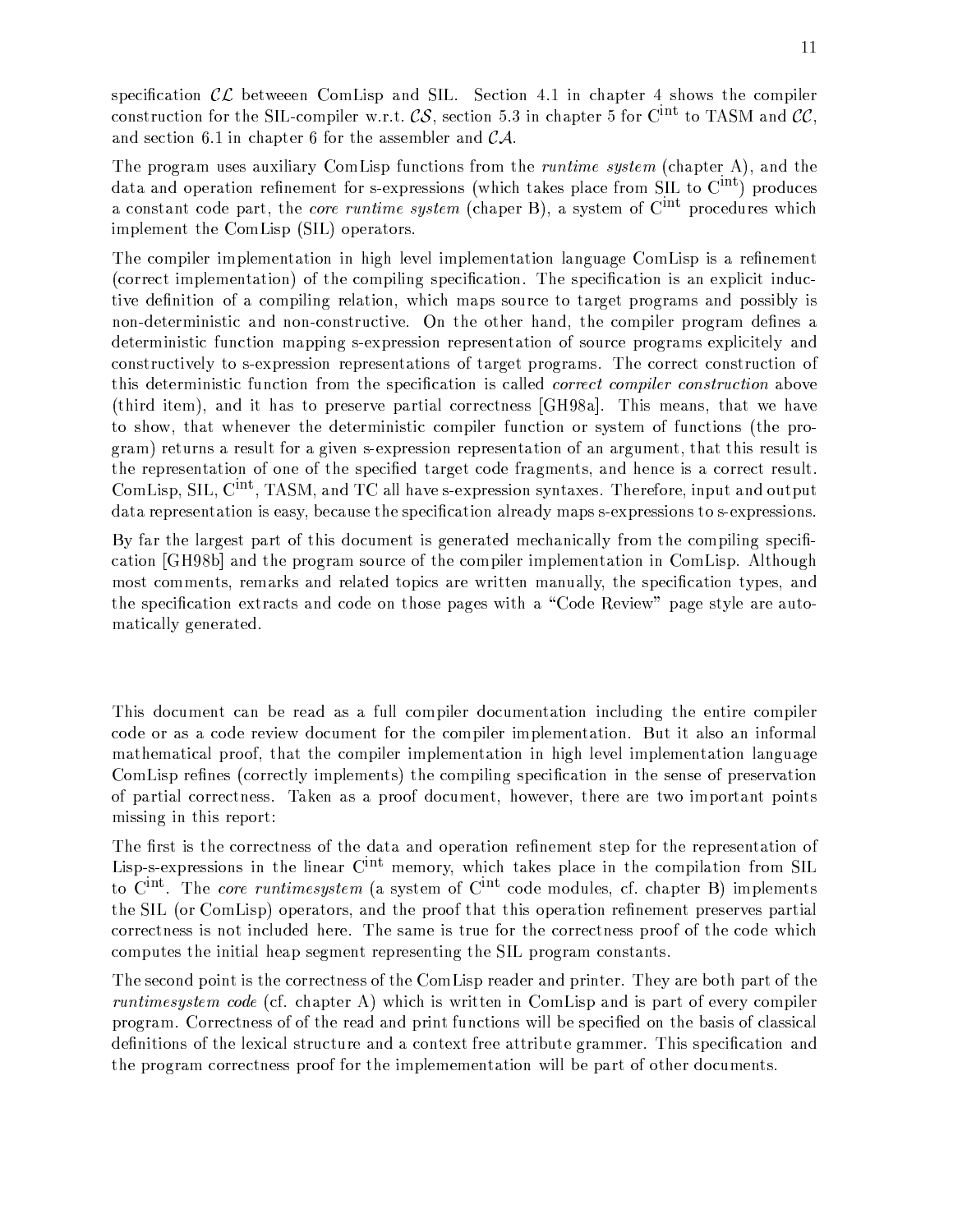### Acknowledgements

The work presented here is the result of intensive research and many experiments and discussions. Many details are influenced by compromises between mathematical compiling verification on the one hand and by requirements from (correct) compiler construction and implementation verification on the other hand. Many thanks to the local Verifix group here at Kiel, in particular to Dagobert Michelsen and to Jürgen Rühle for their contribution to compiling specification and compiler implementation. Dagobert Michelsen has contributed to the data and operation refinement from SIL to  $C<sup>int</sup>$  and has written an earlier version of the core runtime system. Jürgen Rühle has written the final version of the boot loader program and much of an earlier version of the C<sup>int</sup> to TASM-compiler. And we would like to thank Hans Langmaack, for making this research possible, for his critical guidance, and for lots of inspiring ideas.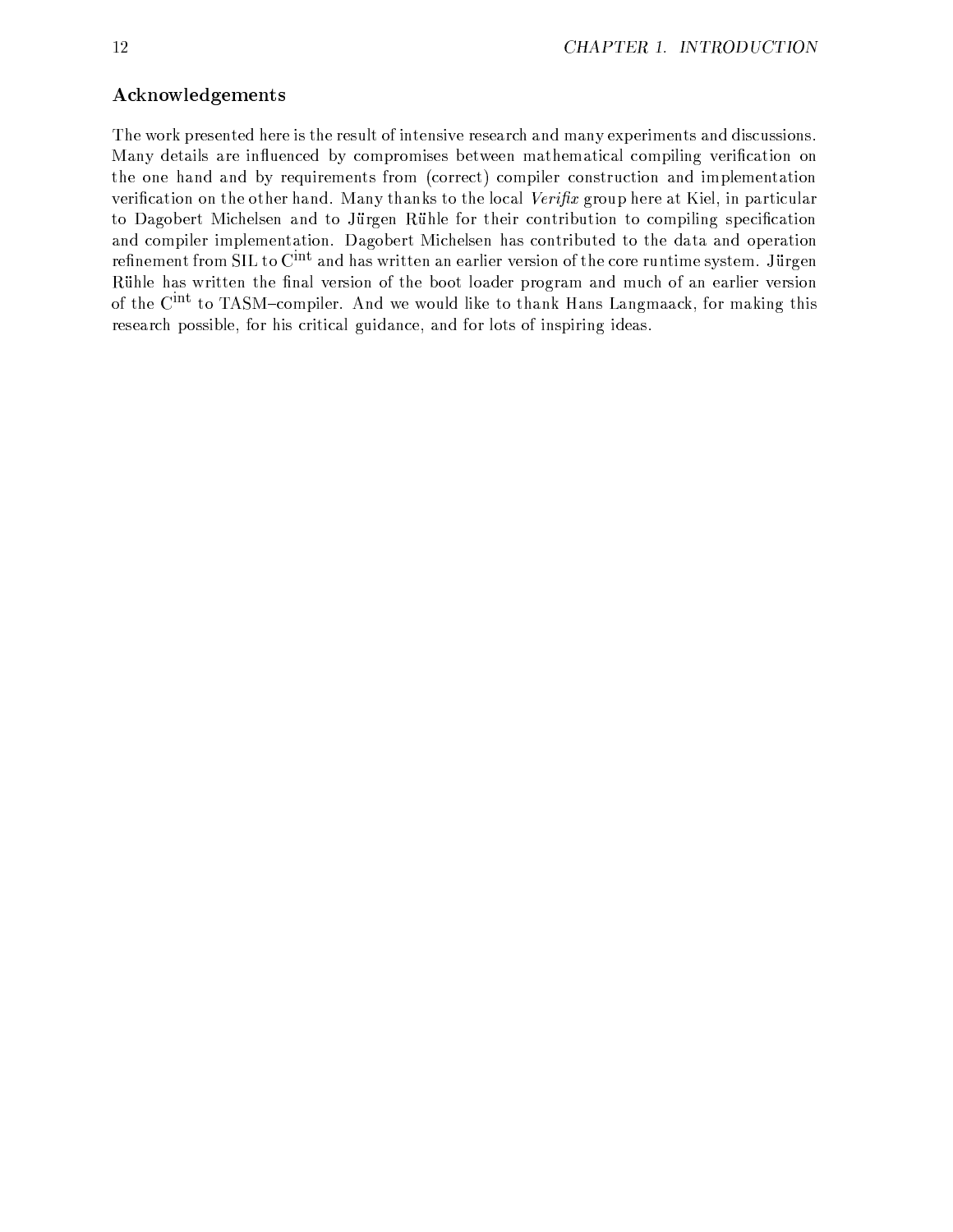### Chapter 2

## Main Programs and General Structure

This chapter includes the main program functions (those parameterless functions, which are called by the main program) of five compiler programs. Four separate standalone compiler programs are used to translate ComLisp to SIL, SIL to C<sup>int</sup>, C<sup>int</sup> to TASM, and TASM to TC. These compilers use four different main program functions and consist of the compiling functions which are defined separately in the following chapters. All of them share the runtimes ystem and the core runtimesystem code. The construction of these compilers is just a copy and paste, they even could be identical except for the main program function. However, it is not necessary for one compiler to contain code of the others which is not called, anyway.

The bootstrapping procedure is described in detail in [Hof98a]. The idea is to use syntactical code checking and to exploit the following *diagonal argument*: First, use an untrusted execution basis for the four ComLisp compiler implementations in order to subsequently execute and apply them to the TASM to TC standalone compiler. Use syntactical code checking to assure that every intermediate compiler result and in particular the binary target code is in accordance to the verified specification. This produces a first fully correct executable for the TASM to TC compiler which now can be used to correctly assemble the further compiler phases. Apply the same procedure in order to produce a fully checked (now) TASM implementation of the C<sup>Int</sup> to TASM compiler. Use the verified assembler executable in order to translate this TASM program to TC. And so on. Finally we get four fully verified compiler executables written in machine code TC. These four programs may now be used to bootstrap the desired (fifth) complete compiler implementation.

The entire code is included in this fifth compiler, which directly translates from ComLisp to the binary transputer machine code TC. There are again two main program functions. One is the desired final compiler, which translates ComLisp programs to TC without any further printing of intermediate results. The other one may be used to bootstrap the compiler implementation by only one execution of the compiler applied to itself, in order to perform *strong compiler test* and *code inspection* as described e.g. in [Lan97a, Hof98a].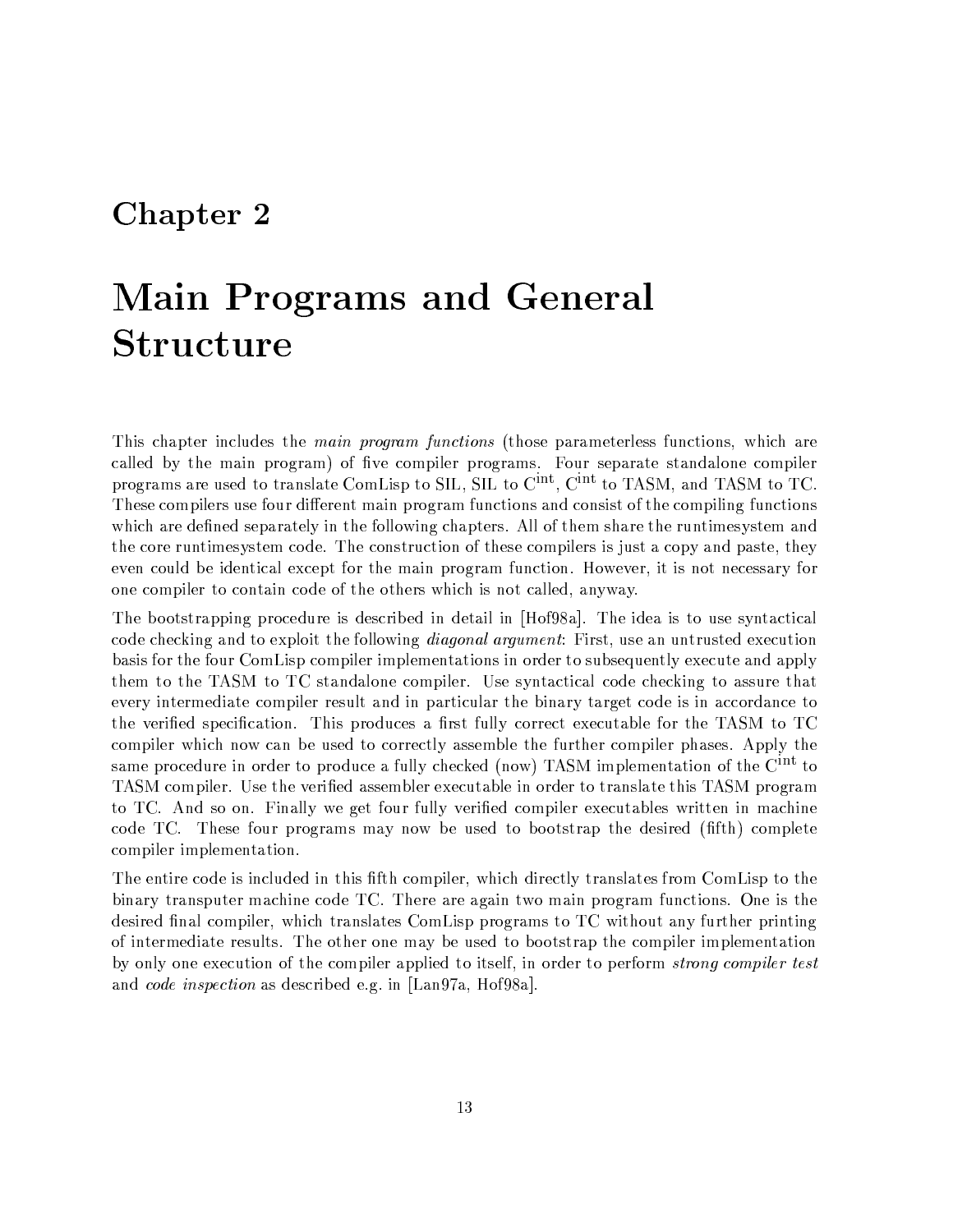#### **Standalone Programs**  $2.1$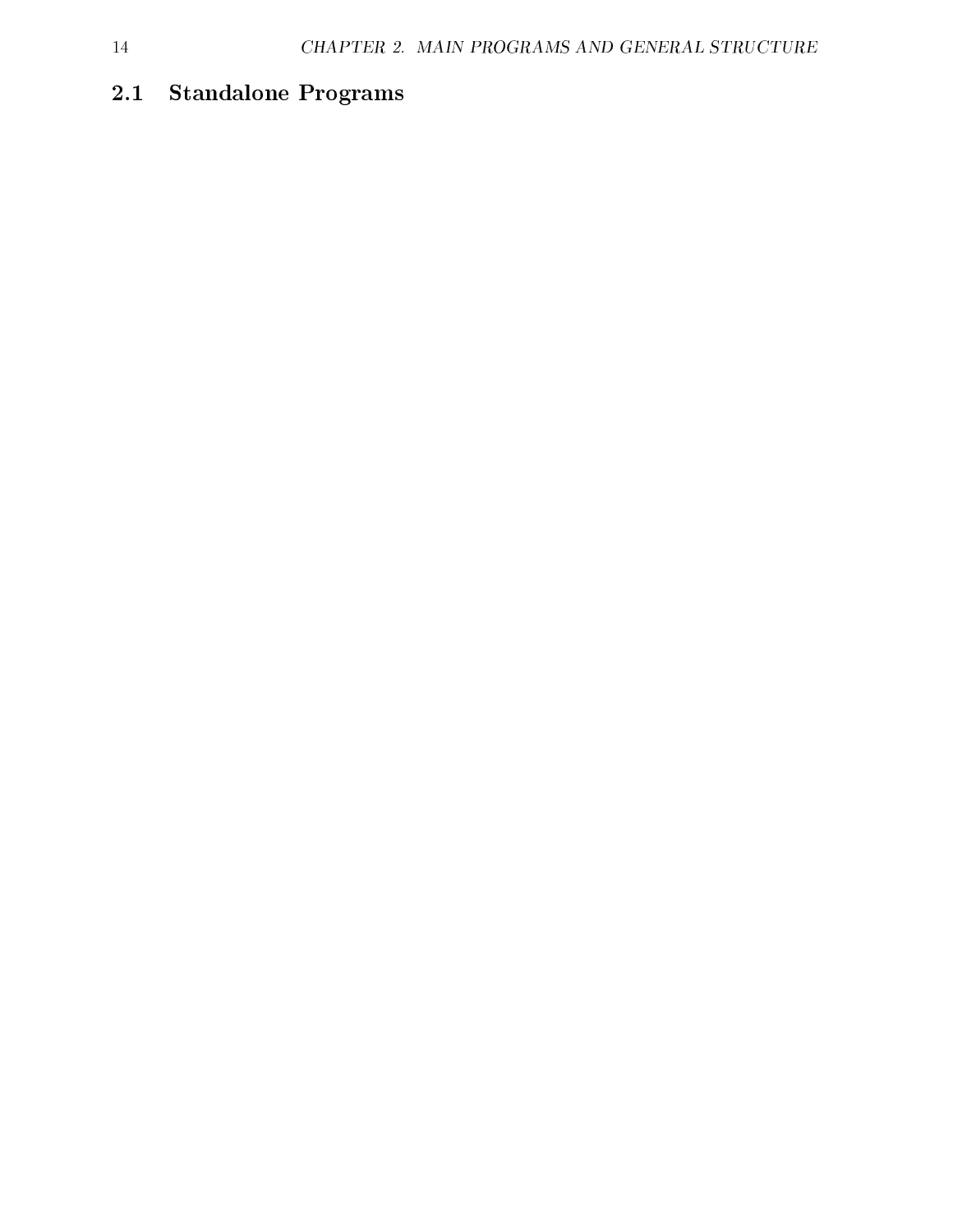Name: CL to TC Standalone

Part of: Main Program

### Specification:

These functions are not explicitly specified.

### Source-Code:

```
(defun CL-standalone ()
  (print-sequence (CL (read-sequence)))
  (write-eof))
```

```
(\text{defun CS-standard})(print-sequence (CS (read-sequence)))
  (write-eof))
```

```
(defun CC-standalone ()
  (print-sequence (CC (read-sequence)))
  (write-eof))
```

```
(defun CA-standalone ()
  (print-hexadecimal (CA (read-sequence)))
  (write-eof))
```
### Issues:

Main program functions.

### Comments:

These four functions are the main program functions of the four separate standalone compiler programs which translate ComLisp to SIL, SIL to C<sup>int</sup>, C<sup>1nt</sup> to TASM, and TASM to TC.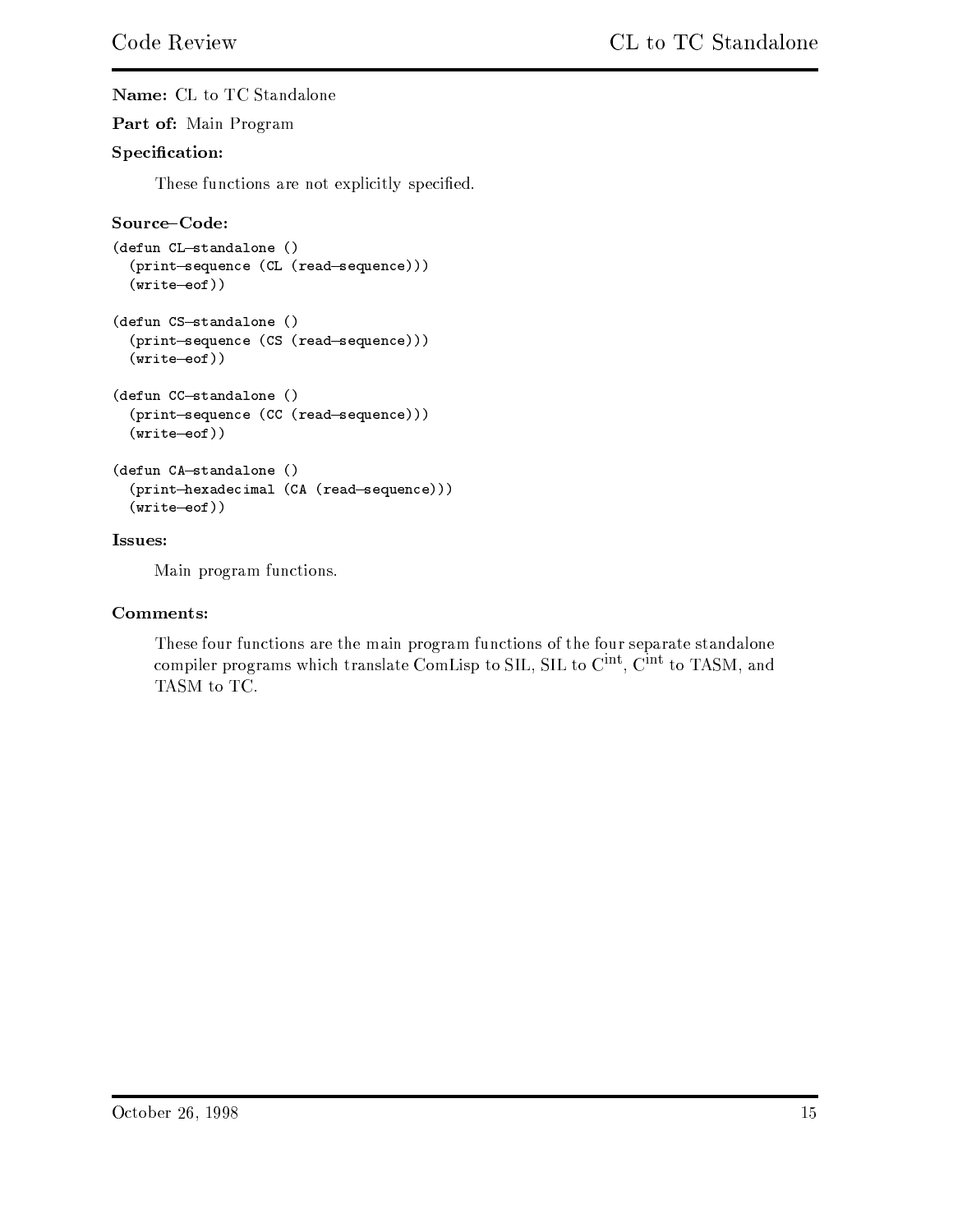### Name: CL to TC Standalone

### Part of: Main Program

### Specification:

This function is not explicitly specified.

### Source-Code:

```
(defun CL2TC ()
  (print-hexadecimal
   (CA
    (print-sequence
     (cc
      (print-sequence
       (CS
        (print-sequence
         CL(print - sequence (read-sequence))))))))))(write-eof))
```
#### (defun CL2TC () (print-hexadecimal (CA (CC (CS (CL (read-sequence))))))  $(write-eof)$

### Issues:

Main program functions.

### Comments:

These functions are two different main program functions for the entire compiler from ComLisp to the transputer machine code TC. They read the source program, apply the functional composition of the four compiler functions and print the target program.

The first main program function additionally prints the source and the resulting intermediate and target programs. This enables the *strong compiler test* as described e.g. in [Lan97a], which allows for saving the code inspection work for the Lisp-reader, because the printer is completely checked and thus is guaranteed to be correct and correctly implemented.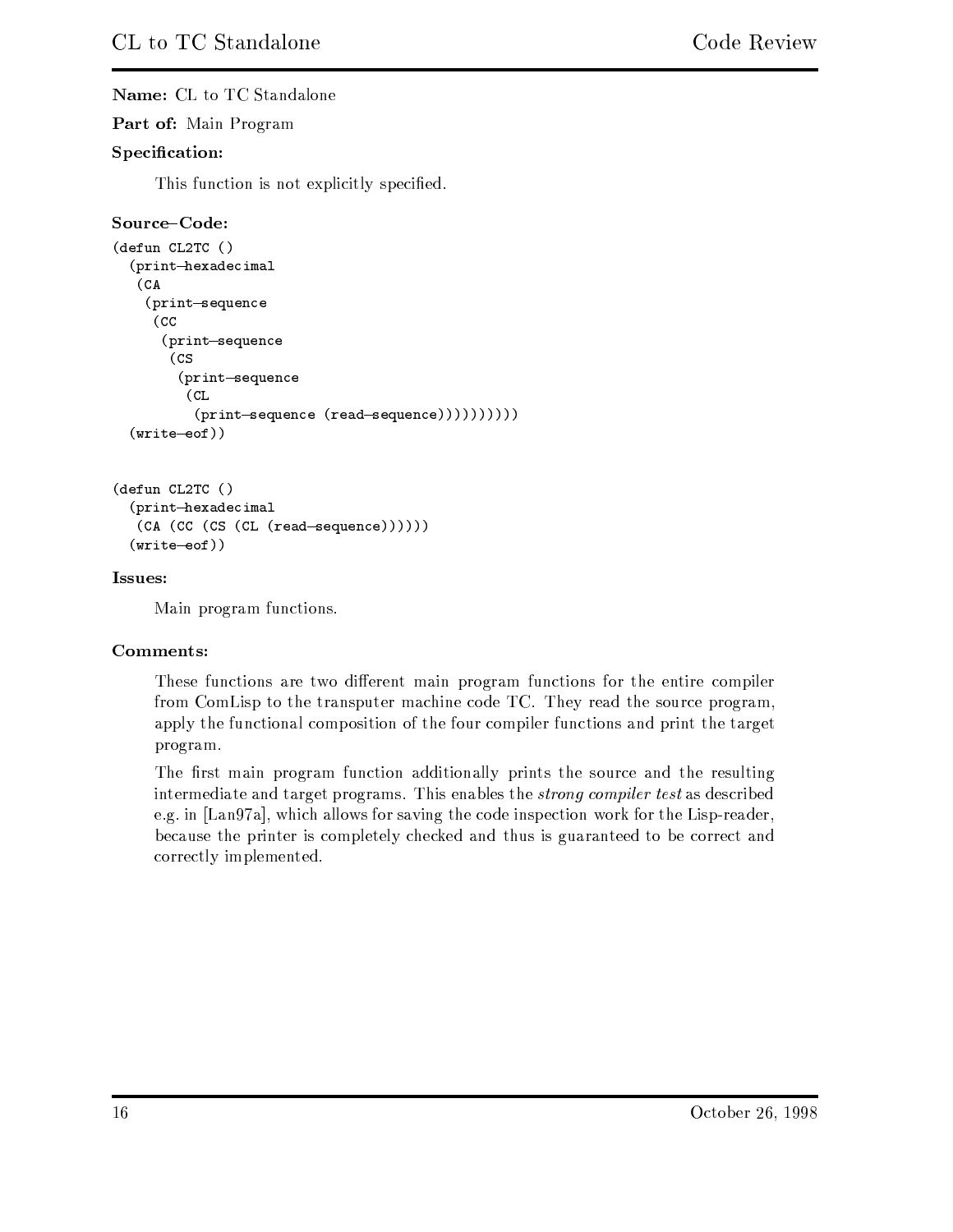### Chapter 3

## ComLisp to SIL

The compiling relation between ComLisp and SIL is specified in [GH98b] to be a syntactical mapping between ComLisp source programs and SIL target programs. It is defined recursively using several auxiliary relations which correspond to the ComLisp source program structure. The types are as follows:

|       | $\mathcal{CL} \in \langle \texttt{program} \rangle \rightarrow \langle \texttt{program} \rangle_{\texttt{SIL}}$                                                                                           |
|-------|-----------------------------------------------------------------------------------------------------------------------------------------------------------------------------------------------------------|
|       | $\mathcal{CL}_{\text{dec}}$ $\in$ $\leq$ declarations> $\rightarrow env \times$ $\leq$ declarations $>_{\text{SIL}}$ $\times$ $\leq$ definition $>_{\text{SIL}}$ $^{*}$                                   |
|       | $-\mathcal{CL}_{\textrm{def}} \hspace{0.2cm} \in \hspace{0.2cm}$ <code><toplevelform></toplevelform></code> $\times$ $\mathit{env}$ $\to$ <code><definition></definition></code> $_{\textrm{\tiny{SIL}}}$ |
|       | $\mathcal{CL}_{\text{form}} \in \langle \text{form} \rangle \times env \times env \times \mathbb{N}_{0} \to \langle \text{form} \rangle_{\text{SIL}}^*$                                                   |
|       | $\mathcal{CL}_{\text{forms}} \in \langle \text{form} \rangle^* \times env \times env \times \mathbb{N}_0 \to \langle \text{form} \rangle_{\text{SIL}}^*$                                                  |
|       | $\mathcal{CL}_{\text{program}} \in \langle \text{form} \rangle^* \times env \times env \times \mathbb{N}_0 \to \langle \text{form} \rangle_{\text{SIL}}^*$                                                |
|       | $\mathcal{CL}_{\text{cond}} \in (\text{form} >^*)^* \times env \times env \times \mathbb{N}_0 \to \text{form}_{\text{SIL}}^*$                                                                             |
|       |                                                                                                                                                                                                           |
| where |                                                                                                                                                                                                           |
|       | $env =$ <ident><math>\xrightarrow{\text{part}}</math> <integer></integer></ident>                                                                                                                         |

These relations are now compared to ComLisp implementations, to a system of mutually recursive partial function definitions on Lisp-s-expression representations of the corresponding syntactical domains. The general procedure of this *correct compiler construction* is to define partial functions on the original domains which refine the relations, and then use a standard data refinement step in order to implement these partial functions by ComLisp functions. However, the data refinement is obvious (see below) and in most cases we can just compare the specified relations directly with the corresponding ComLisp functions so as to avoid the additional formalization of the partial functions.

In some cases, however, the specification defines a proper relation, either explicitly or because it refers to non-constructive side conditions which allow for different solutions. In those cases, where the ComLisp functions are non-trivial proper refinements of the specification, the construction steps will be described in more detail.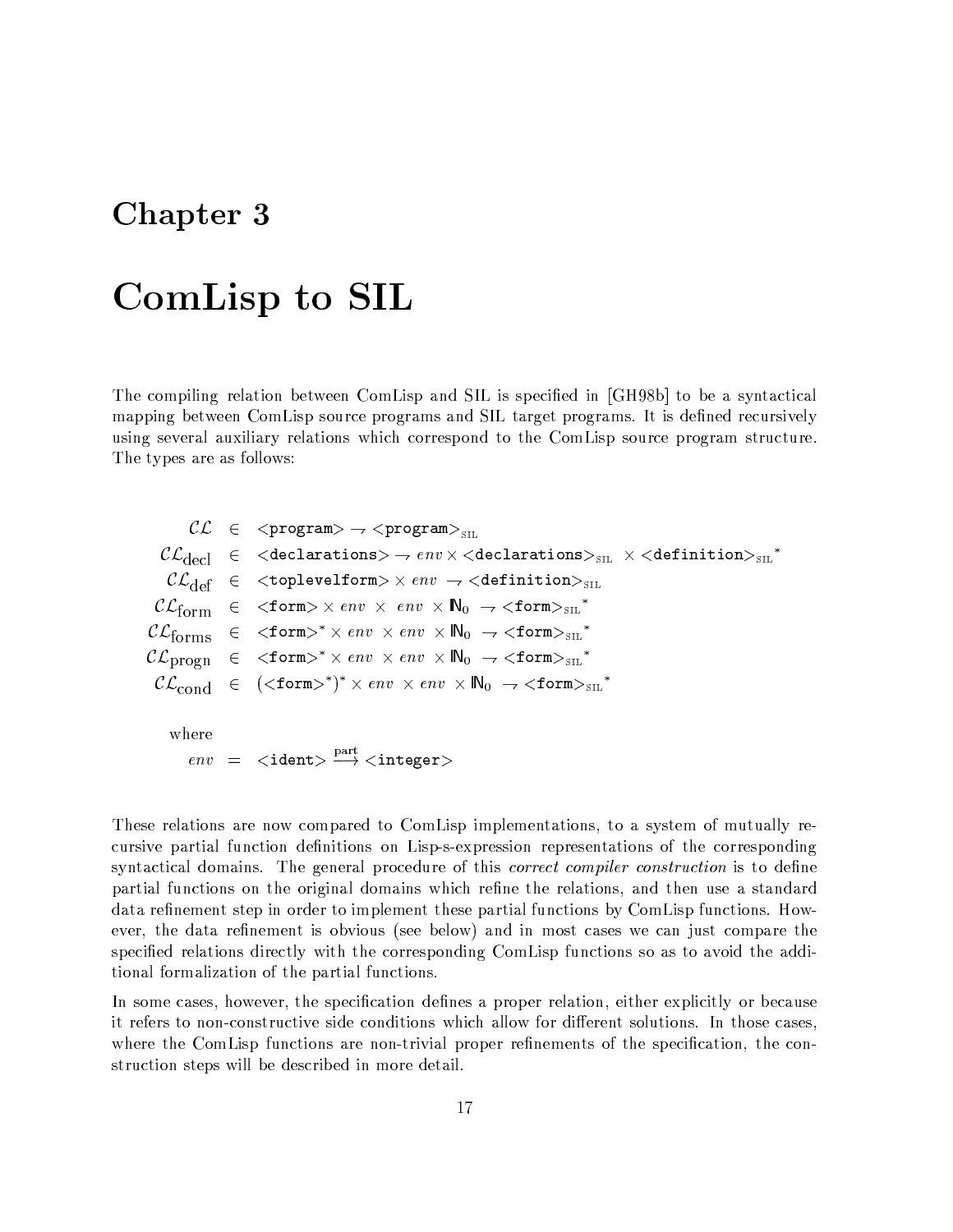Our notation (cf. [Hof98a, GH98b]) above already suggests inputs and outputs of the corresponding partial functions. Additional recursive functions are necessary in order to implement the linear recursions on sequences of statements or expressions. These linear recursion is not formalized in the specifications. Instead, we used a ...-notation whenever adequate. Furthermore, in many cases standard program transformations like those defined in [Par90] have been applied in order to eliminate linear and tail recursion.

#### $3.1$ Lisp Data Representation

The specification uses Lisp-s-expression syntaxes for source an target program fragments. Thus, program fragments are s-expressions. The auxiliary domains used in the specification, however, like e.g. environments, are not yet s-expressions and have to be represented by Lisp-s-expressions. We use an obvious data (and operation) refinement, which represents sequences and n-tuples by the corresponding lists, and finite mappings by so called *assiciation lists*. Natural numbers, integers, and characters are left unchanged.

**Cartesian Products**  $\langle d_1, \ldots, d_n \rangle \in D_1 \times \ldots \times D_n$  are represented by *n*-element true lists  $(d'_1 \ldots d'_n)$  (ending with NIL as final CDR) of the corresponding elements. The functions LIST is used in order to construct  $n$ -tuples, selection is expressed by the corresponding CAR-CDR-chains.

**Sequences**  $d_1$  ...  $d_n \in D^*$  are represented by true lists  $(d'_1$  ...  $d'_n$  as well, again using LIST as constructor and CAR and CDR as selectors.

**Finite Mappings** like e.g. environments  $\rho \in D_1 \stackrel{\text{part}}{\longrightarrow} D_2$  are represented by association lists  $((d'_{1,1} \cdot d'_{2,1}) \cdot \cdot \cdot (d'_{1,n} \cdot d'_{2,n}))$ . The functions ASSOC or ASSOC-EQUAL are used in order to find the result  $d'_{2,j}$  for an argument  $d'_{1,j}$ . This implements function application. The functions CONS and LIST or LIST\* are used in order to construct or to modify these mappings.

ASSOC and ASSOC-EQUAL are total functions on true association lists (though they are partial on arbitrary data, of course). They return NIL if the original function has been undefined on a particular argument, the pair  $(d'_{1,j}, d'_{2,j})$  otherwise. Therefore, at a first sight, implementing function application by ASSOC does not preserve partial correctness. However, this is not really true. It is only because we did not explicitly distinguish between *non-definedness* and well-defined *unbound* values in the specification. We used partial functions also in order to express total functions which only finitely often return a non *unbound* value. The latter would also be represented by finite association lists, of course, allowing ASSOC to return NIL for this unbound value. as it does. Whenever the specification refers to *non-definedness* of an environment on a particular argument, this actually means unboundness.

Note, that in many cases the compiling relation is specified to return one element target code sequences. This will not be clear from the specification part itself. We have to consider the corresponding types as well. However, the ComLisp implementation of course has to construct one elements lists in these cases.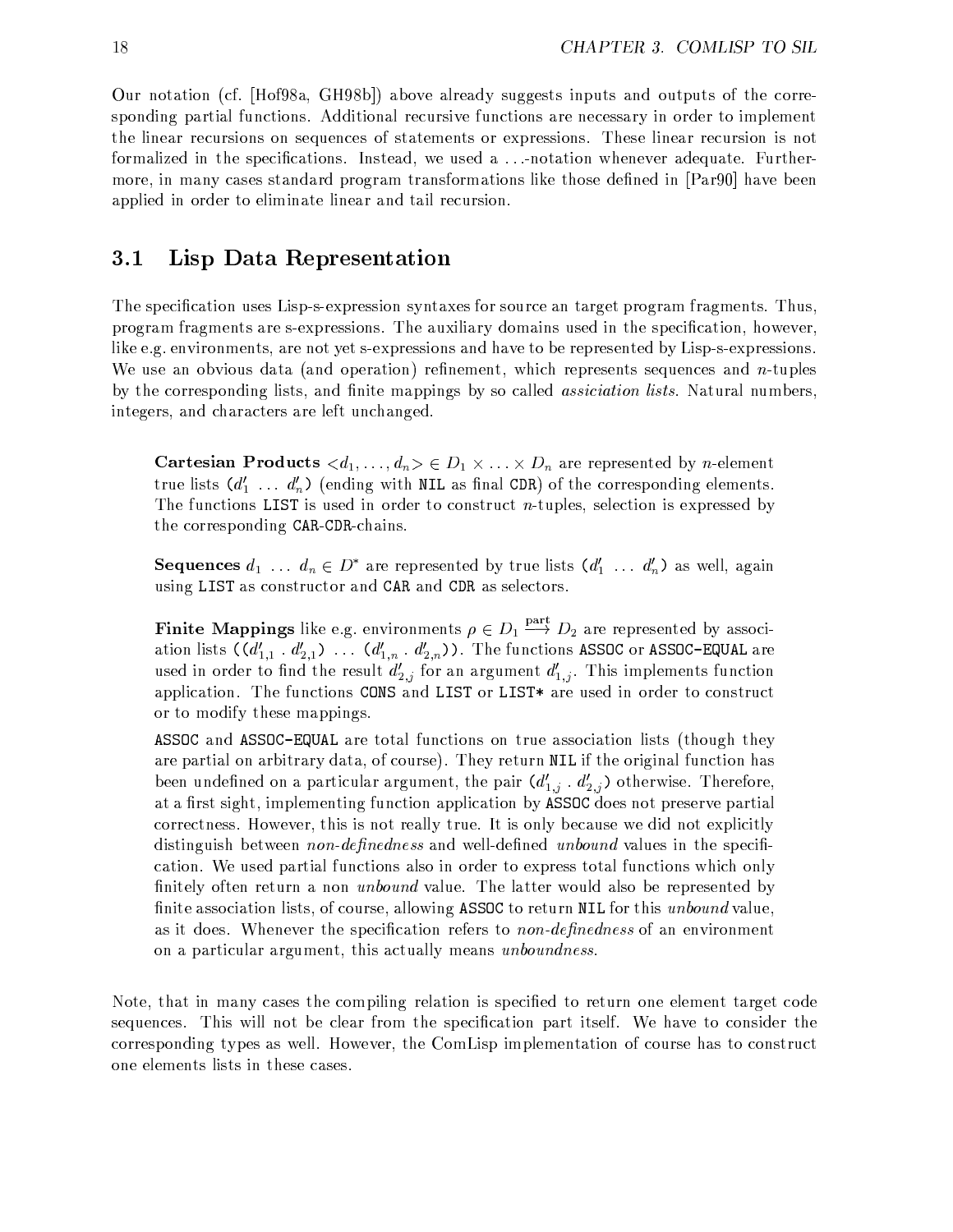### 3.2 ComLisp-Compiler: Code Review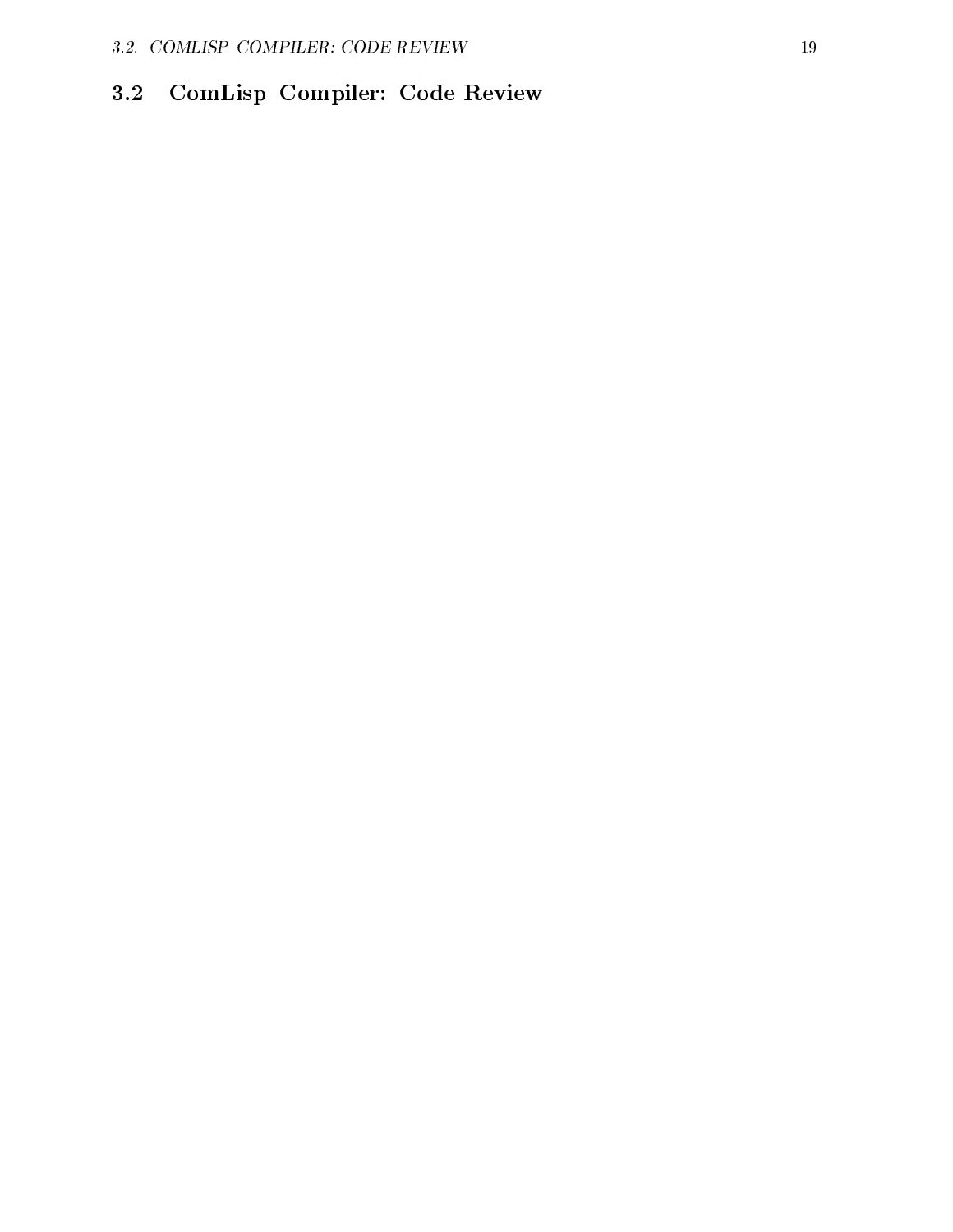Name: CL Part of: ComLisp to SIL-compiler Specification:

> $\mathcal{CL}[\![d \ t_1 \ t_2 \ \ldots \ t_n]\!] \supseteq d'$  $main'$  $\mathcal{CL}_{\text{def}}[\![\delta_1]\!]\gamma$  $\mathcal{CL}_{def}\llbracket \delta_2 \rrbracket \gamma$  $\mathcal{CL}_{\text{def}} \llbracket \delta_m \rrbracket \gamma$

where  $d = (funs~vars~main~syms~qc) \in \leq \text{declarations} >$  and  $t_1, t_2, \ldots, t_n \in \texttt{toplevelform>}$  and  $d t_1 t_2 \ldots t_n$  is wellformed.

The resulting SIL-declarations  $d'$ , the SIL-main-procedure  $main'$  and the global environment  $\gamma$ , which maps global variable identifiers to absolute addresses, are defined by  $\mathcal{CL}_{\text{dec}}[[d]] \supseteq \langle \gamma, d', \text{main'} \rangle$ 

 $\delta_1, \delta_2, \ldots, \delta_m$  are the program function definitions, i. e. the top-level forms of shape (DEFUN...).

 $CL.1$ 

### Source-Code:

```
(defun CL (p)
  (\text{let} * ((\text{decls } (\text{car } p)))(\text{defs } (\text{cdr } p))(env-decl-defs (CLdecl decls))
            (\texttt{env} (\texttt{car env-decl-dest})).(deted-defs (cdr env-decl-defs)))(append decl-defs (CLdefs defs env))))
```
### Comments:

The function CLdefs is applied to  $t_1$   $t_2$  ...  $t_n$  instead of  $\delta_1$   $\delta_2$  ...  $\delta_m$ , but it returns only the compiled function definitions. Non defining top level forms are collected by CLdecl.

Related Documents: Function CLdefs.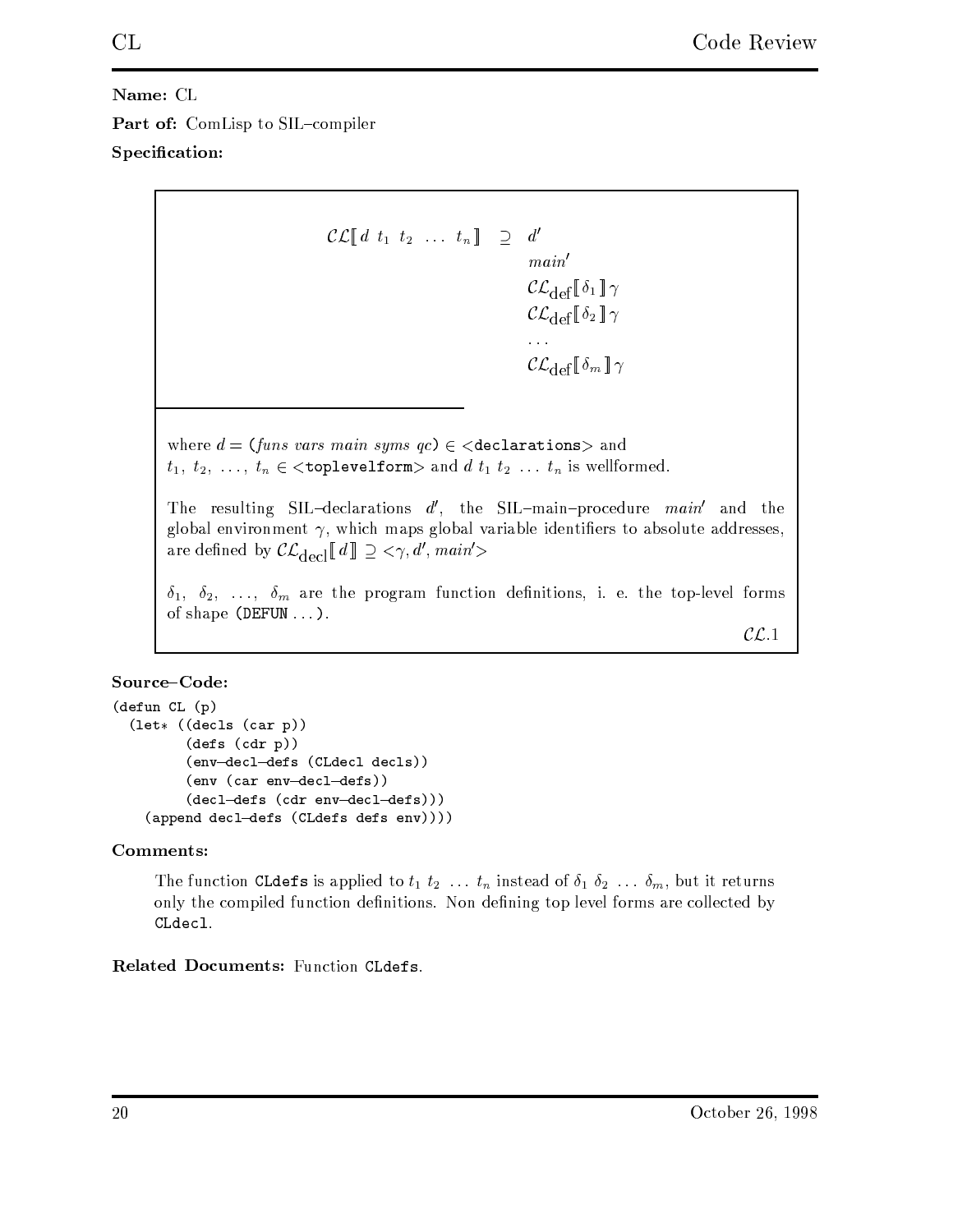Name: CLdecl Part of: ComLisp to SIL-compiler Specification:

> $\mathcal{CL}_{\text{dec}}[[\text{ (funs vars main syms qc)}]] \supseteq \langle \gamma,$  $\left($ |vars| funs' syms qc $\right)$ ,  $\mathcal{CL}_{\text{def}}$  (DEFUN main () main')  $\|\gamma\|$ where these declarations are wellformed, funs, vars  $\in$  <ident>\*, syms  $\in$  $\langle \texttt{symbol}\rangle^*, \text{ main}' \in \langle \texttt{form}\rangle^*, \text{ and } qc \in \langle \texttt{s-expr}\rangle^*. \text{ main}' = t l f_1 \dots t l f_\nu, \nu \rangle.$ 0,  $tlf_i \in \texttt{top-level-form}$  is the sequence of non-defining top level forms in the list  $main = (tlf_1 \dots tlf_n)$ .

> $\gamma$  must be an injection from vars to the positive integer numbers  $\geq$  = 1, funs' is funs plus the identifier main.

```
CL.2
```
### Source-Code:

```
(defun CLdecl (decls)
  (let* ((funs (cons '_MAIN (car decls)))
         (globals (cadr decls))
         (tlfs (caddr decls))
         (syms (cadddr decls))
         (fats (cadr (cdddr decls)))
         (main (CLdef (list* 'DEFUN '_MAIN () tlfs) globals)))
    (list globals)
          (list (list-length globals) funs syms fats)
         main))
```
### Comments:

The list  $qc$  of fat quote constants is called fats in the program,  $funs$  is called funs.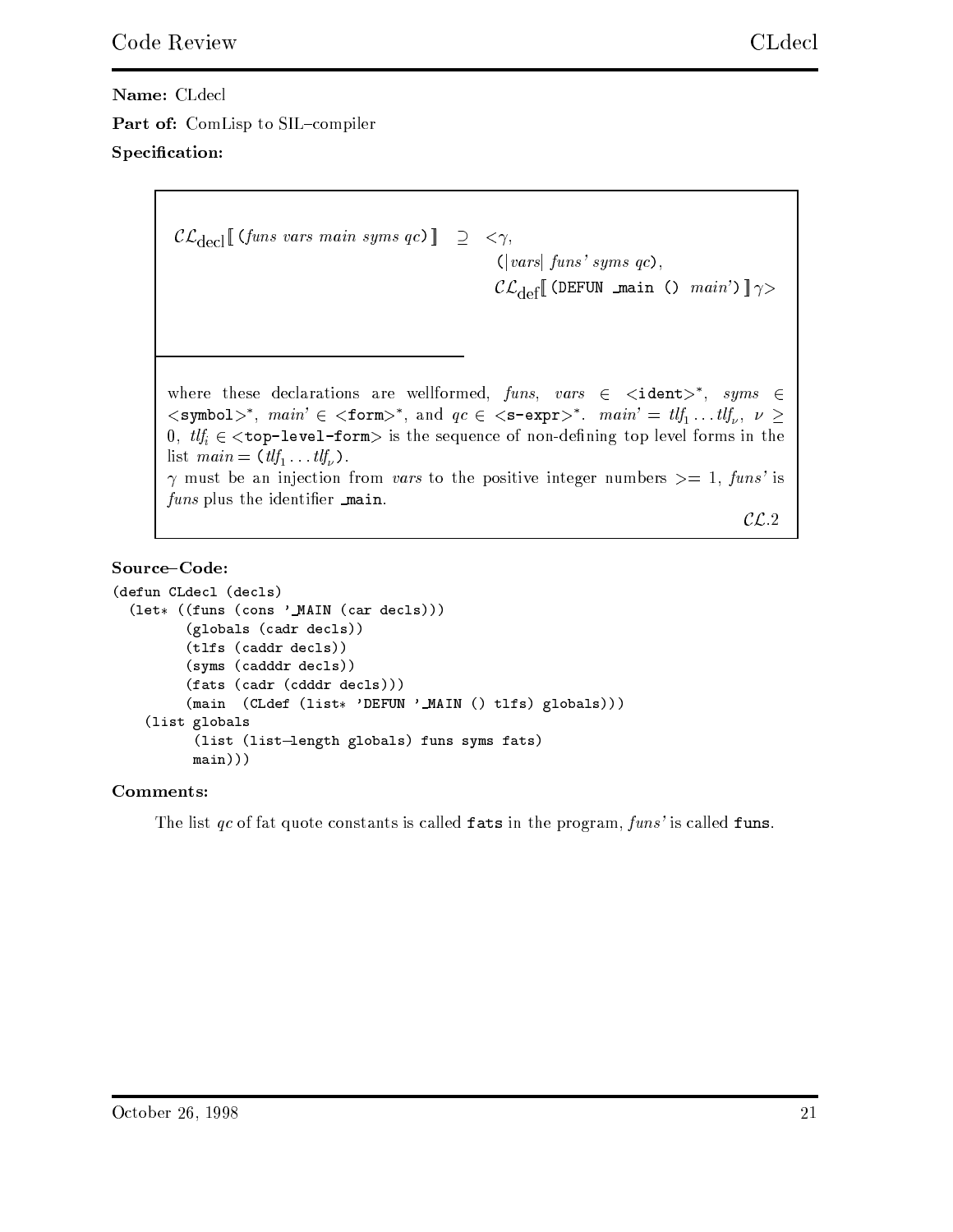### CLdefs

Name: CLdefs

Part of: ComLisp to SIL-compiler Specification:

### Source-Code:

```
(defun CLdefs (defs genv)
  (\text{let} * ((result nil))(do()((null defs))(if (eql (caar defs) 'DEFUN)
          (setq result (cons (CLdef (car defs) genv) result)))
      (setq defs (cdr defs)))
    (reverse result))
```
### Issues:

This function implements the implicit linear recursion, that appears in the specification of the transformation of sequences of ComLisp definitions

 $\delta_1 \ldots \delta_n$  into sequences  $\mathcal{CL}_{\text{def}}[\![\delta_1]\!] \gamma \ldots \mathcal{CL}_{\text{def}}[\![\delta_n]\!] \gamma$ .

of compiled definitions. Sequences are implemented as lists, and genv holds the representation of the global environment  $\gamma$ .

### Comments:

The linear recursion is transformed to a tail recursion which is eliminated using standard program transformations [Par90]. The resulting code is a loop. Note, that CLdefs is not applied to the list of function definitions, but to the list of top level forms. Therefore, it compiles and returns only those forms from defs, which are function definitions, i.e. start with DEFUN.

The loop constructs the list of compiled definitions in reverse order. Therefore, the final result is (reverse result).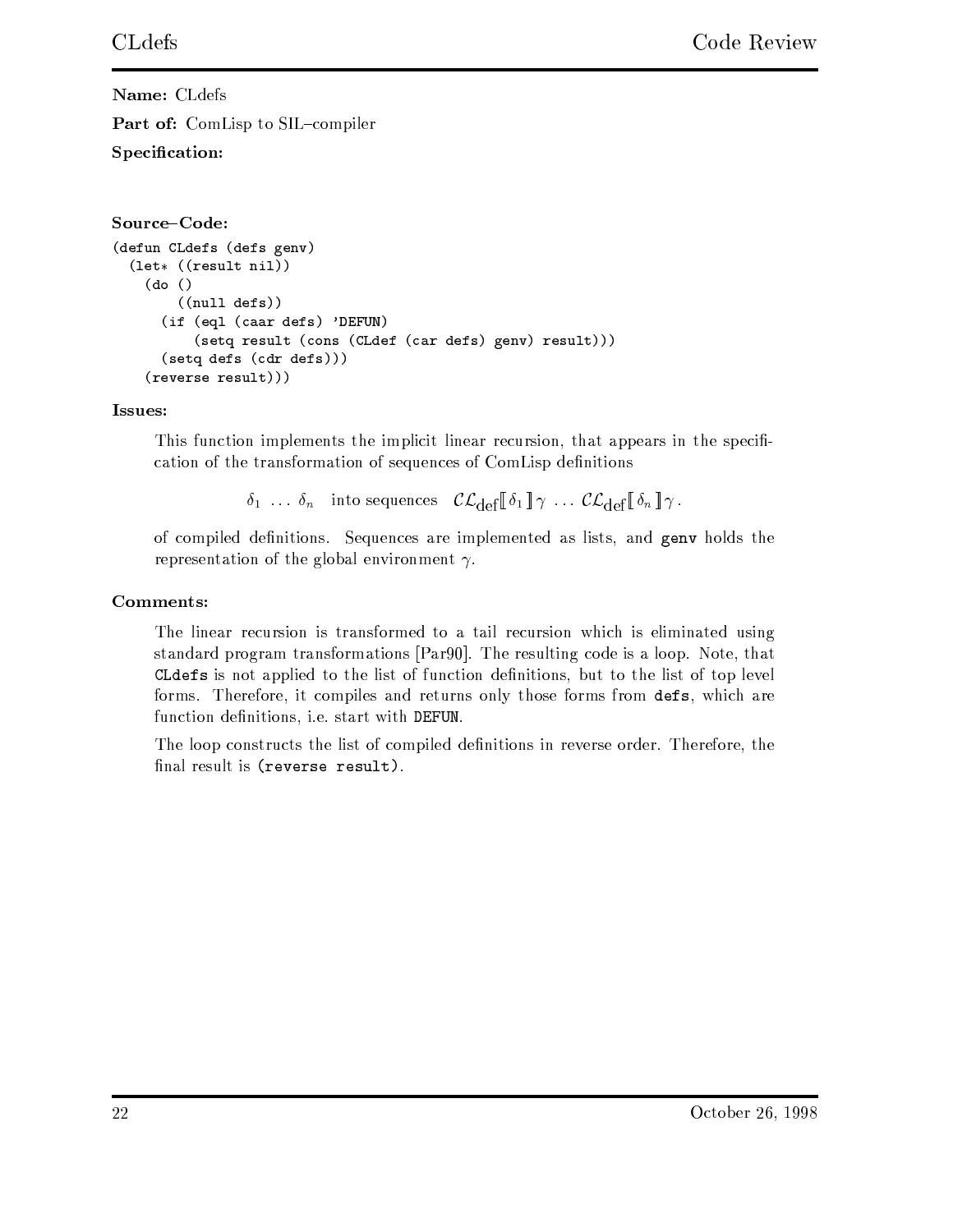Name: CLdef Part of: ComLisp to SIL-compiler Specification:

> $\mathcal{CL}_{\text{def}}$  (DEFUN  $p$  ( $p_1 \ldots p_n$ )  $f_1 \ldots f_m$ )  $\gamma \supseteq$ (DEFUN  $p$  $\mathcal{CL}_{\text{prop}}[f_1 \dots f_m] \rho \gamma n$  $(\text{COPY } n \; 0))$

```
where p, p_1, \ldots, p_n \in \langle \text{symbol} \rangle and f_1, \ldots, f_m \in \langle \text{form} \rangle.
```
In SIL relative addresses are represented by non-negative numbers  $(\mathbb{N}_0)$ . The local variable environment  $\rho$  must be a bijection from  $\{p_1, \ldots, p_n\}$  to a beginning interval of the non negative numbers  $[0, n-1]$ .

 $CL.3$ 

### Source-Code:

```
(defun CLdef (d genv)
  (\text{let} * (\text{p})(cadr d))(ps
                       (caddr d))(f<sub>s</sub>)(cdddr d))(n)(list-length ps))(list* 'DEFUN p
            (append (CLprogn fs (get-indexed ps 0) genv n)
                     (list (list '_COPY n 0))))))
```
### Comments:

The function gen-indexed is used in order to construct the local variable environment  $\rho$  from the list of formal parameters  $(p_1 \ldots p_n)$ . Variable indices are the consecutive integers between 0 and  $n-1$ .

### Related Documents: Function get-indexed.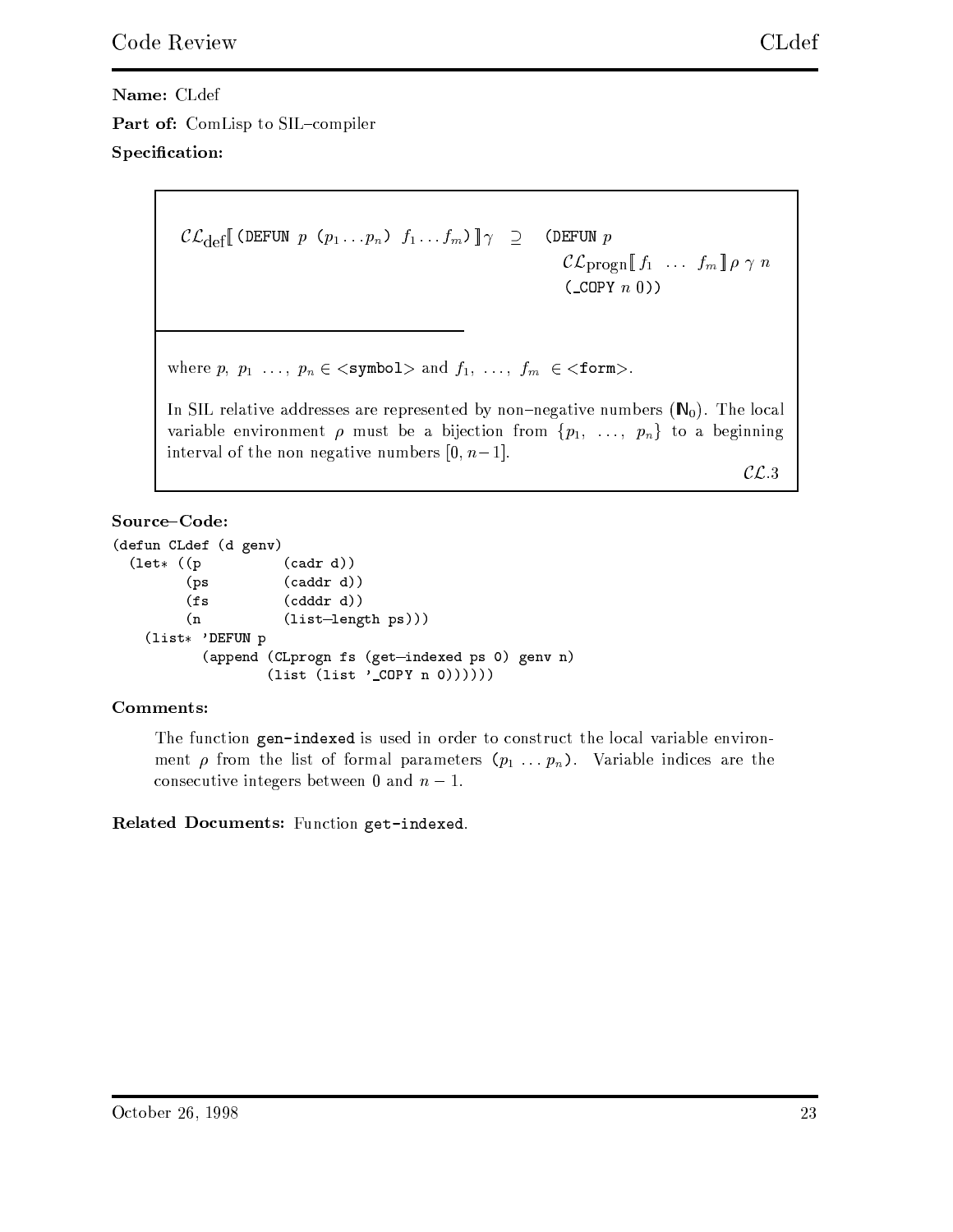Name: get-indexed

Part of: ComLisp to SIL-compiler

### Specification:

### Source-Code:

```
(defun get-indexed (varlist index)
  (if (null varlist)
      NIL
      (cons (cons (car varlist) index)
            (\verb|get-indexed (cdr varlist) (+ 1 index)))))
```
### Issues:

Given a variable list  $(p_1 \ldots p_n)$  and a start index  $i \in \mathbb{N}_0$ , this function constructs a variable environment  $((p_1 : i) ... (p_n : i+n-1)).$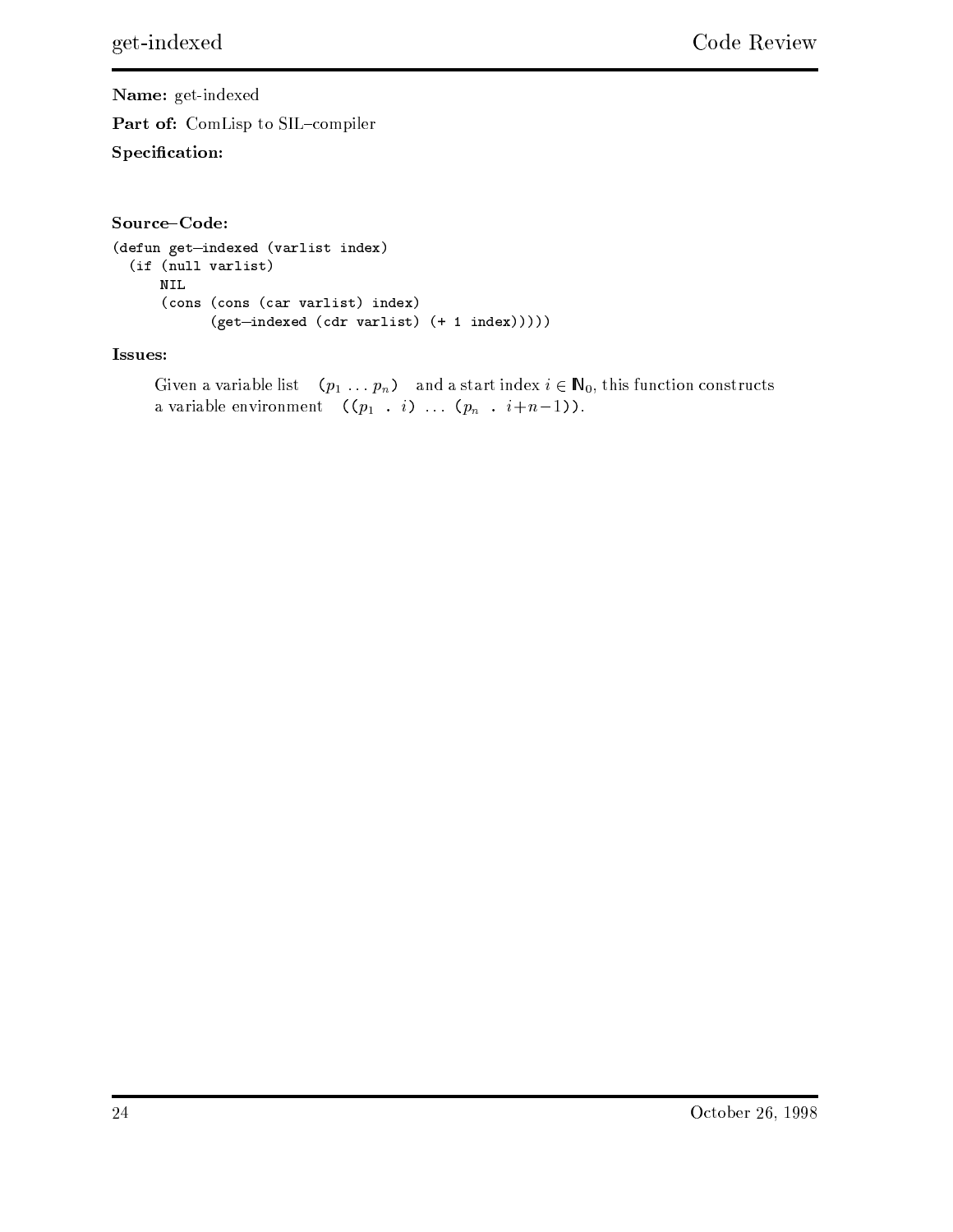Name: CLform

Part of: ComLisp to SIL-compiler

### Specification:

This function is specified by a collection of rules each of which separately defines the compilation of a particular ComLisp form (statement and/or expression). In the following we will compare each of the rules separately with the code occuring in the single cases of the conditional refining the relation  $\mathcal{CL}$  below. The construction of this function is described in detail in [Hof98a].

### Source-Code:

```
(defun CLform (form lenv genv k)
  (cond((consp form)
     (\text{let} * ((key (car form)))(args (cdr form))
             (n (list–length args)))\frac{1}{2};; IF \cdot((eq1 key 'IF) ... );; OR
         ((eq1 key 'OR ) ... );; AND-
         ((eq1 key 'AND) ... ); ; \text{COMP}-((eq1 key 'COND) ... );; PROGN-
         ((eq1 key 'PROGN) ... );; LET-
         ((eq1 key 'LET) ... );; LET*-
         ((eq1 key 'LET*) ... );; DO-
          ((eq1 key 'D0) ... );; SETQ -((eq1 key 'SETQ) ... );; LIST-
         ((eq1 key 'LIST) ... ): LISR \rightarrow((eq1 key 'LIST*) ... );; QUOTE-
         ((eq1 key 'QUOTE) ... );; Application-
         (\texttt{T} \ \ldots \ ))));; Literal-
    ((integerp form)
                         \ldots)
    ((characterp form) ... )((null form)\ldots)
    ((stringp form)
                         \ldots)
    ((eq1 for m T))\ldots)
```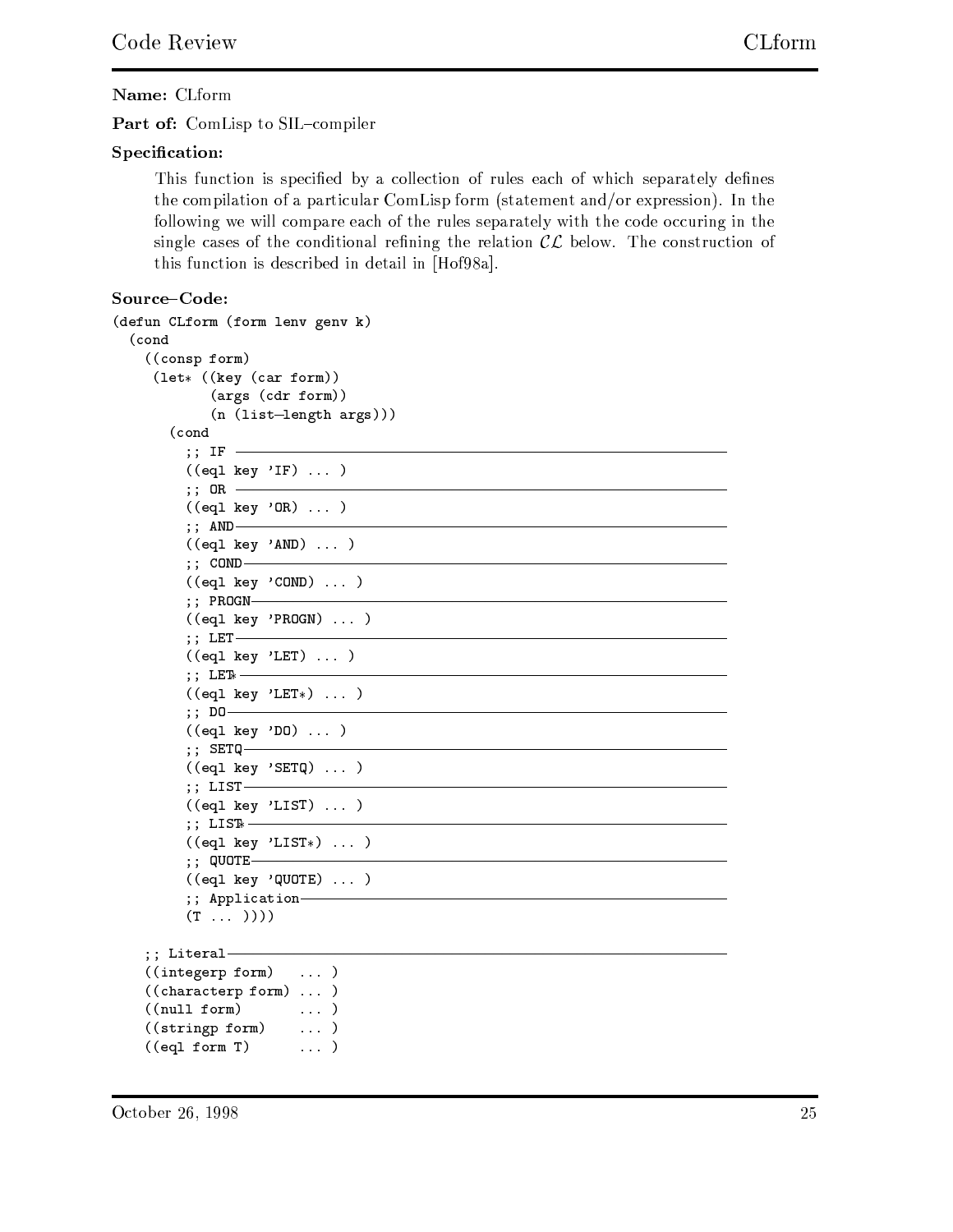```
;; variable identifier—<br>((assoc form lenv) ...)<br>((member form genv) ...)
\tau)(errorstop 1))))
```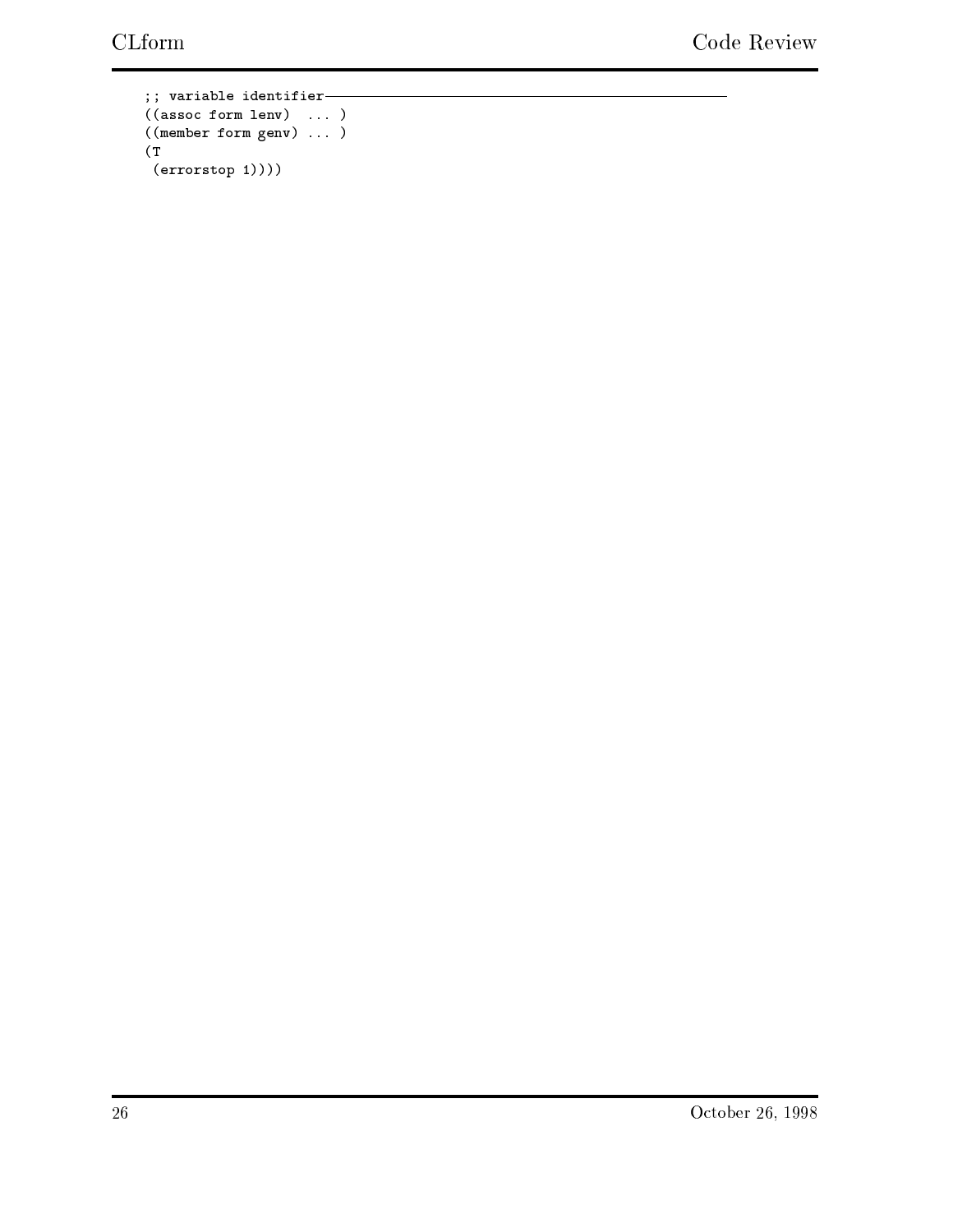Name: CLform IF-translation Part of: ComLisp to SIL-compiler Specification:

```
\mathcal{CL}_{\text{form}}[(\text{IF } f_1 \ f_2 \ f_3) ] \rho \gamma k \geq \mathcal{CL}_{\text{form}}[[f_1] \rho \gamma k](IF k \in \mathcal{CL}_{form}[[f_2]] \rho \gamma k)
                                                                                     (C\mathcal{L}_{form}[[f_3]\rho \gamma k))\mathcal{CL}_{\text{form}} (IF f_1 f_2) \rho \gamma k \supseteq \mathcal{CL}_{\text{form}} f_1 \rVert \rho \gamma k(IF k \in \mathcal{CL}_{form}[[f_2]] \rho \gamma k)
                                                                                     ( (_{\text{COPYC NIL}}k)))
```
where  $f_1$ ,  $f_2$ ,  $f_3 \in \text{form}$ .

 $\mathcal{CL}.4$ 

Source-Code:

```
(defun CLform (form lenv genv k)
  (cond
    ((consp form)
     (\text{let} * ((key (car form)))(args (cdr form))
             (n (list–length args)))(cond
         ;; IF -((eq1 key 'IF) ... )(if (null (cddr args))
              ;; one way (IF f1 f2) \Rightarrow f1' (IF k (f2') ((_COPYC NIL k)))
              (\text{let } ((f1 (car args)))(f2 (cadr args)))(append
                 (CLform f1 lenv genv k)
                 (list)
                  (list 'IF k
                         (CLform f2 lenv genv k)
                         (list (list 'COPYC NIL k))));; two way (IF f1 f2 f3) \rightarrow f1' (IF k (f2') (f3'))
              (\text{let } ((f1 (car args)))(f2 (cadr args))(f3 (caddr args)))(append
                 (CLform f1 lenv genv k)
                 (list
                  (list 'IF k
                         (CLform f2 lenv genv k)
```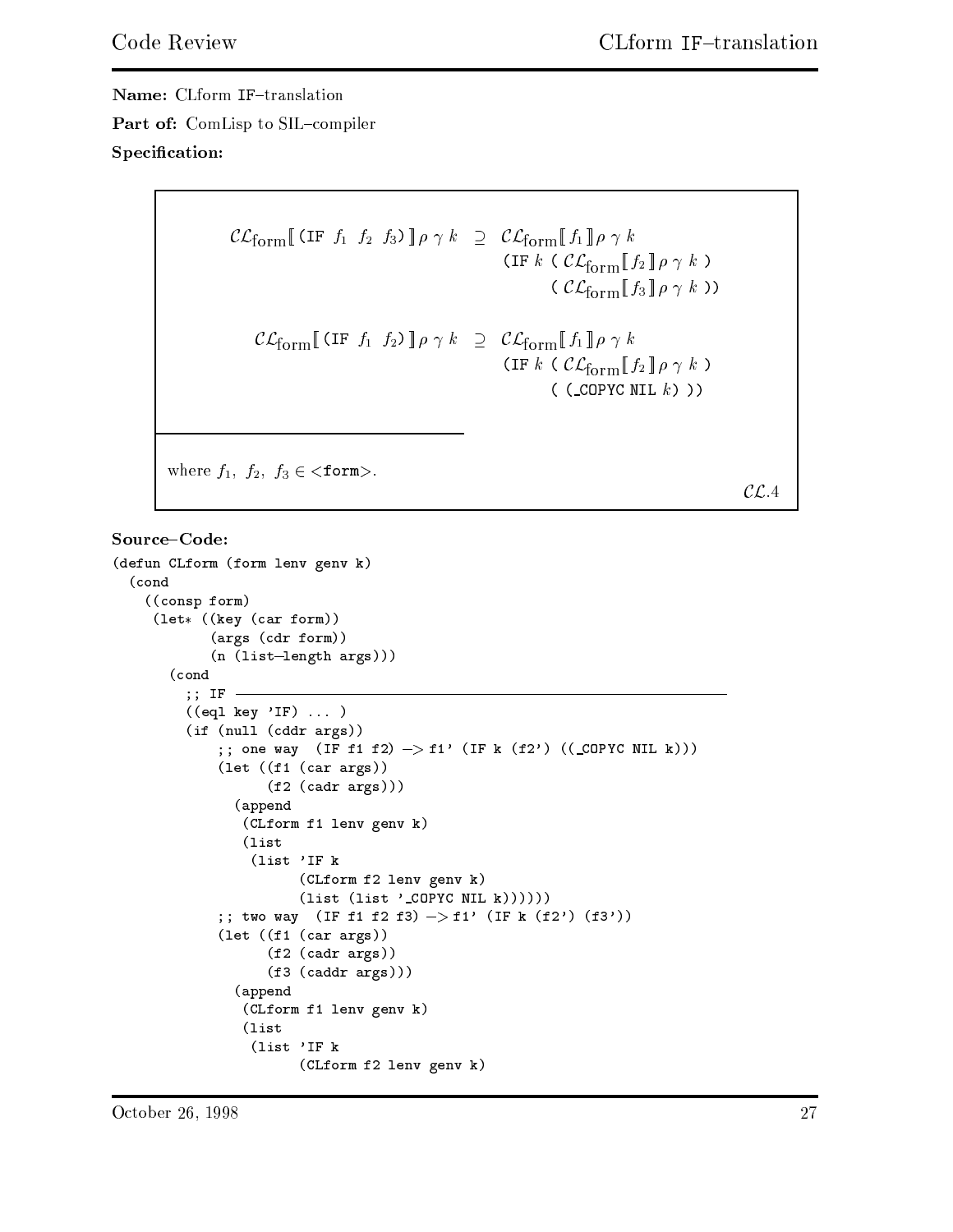```
(CLform f3 lenv genv k))))
```
 $\begin{array}{c} \ldots \\ \left. \ldots \right. \\ \left. \end{array}$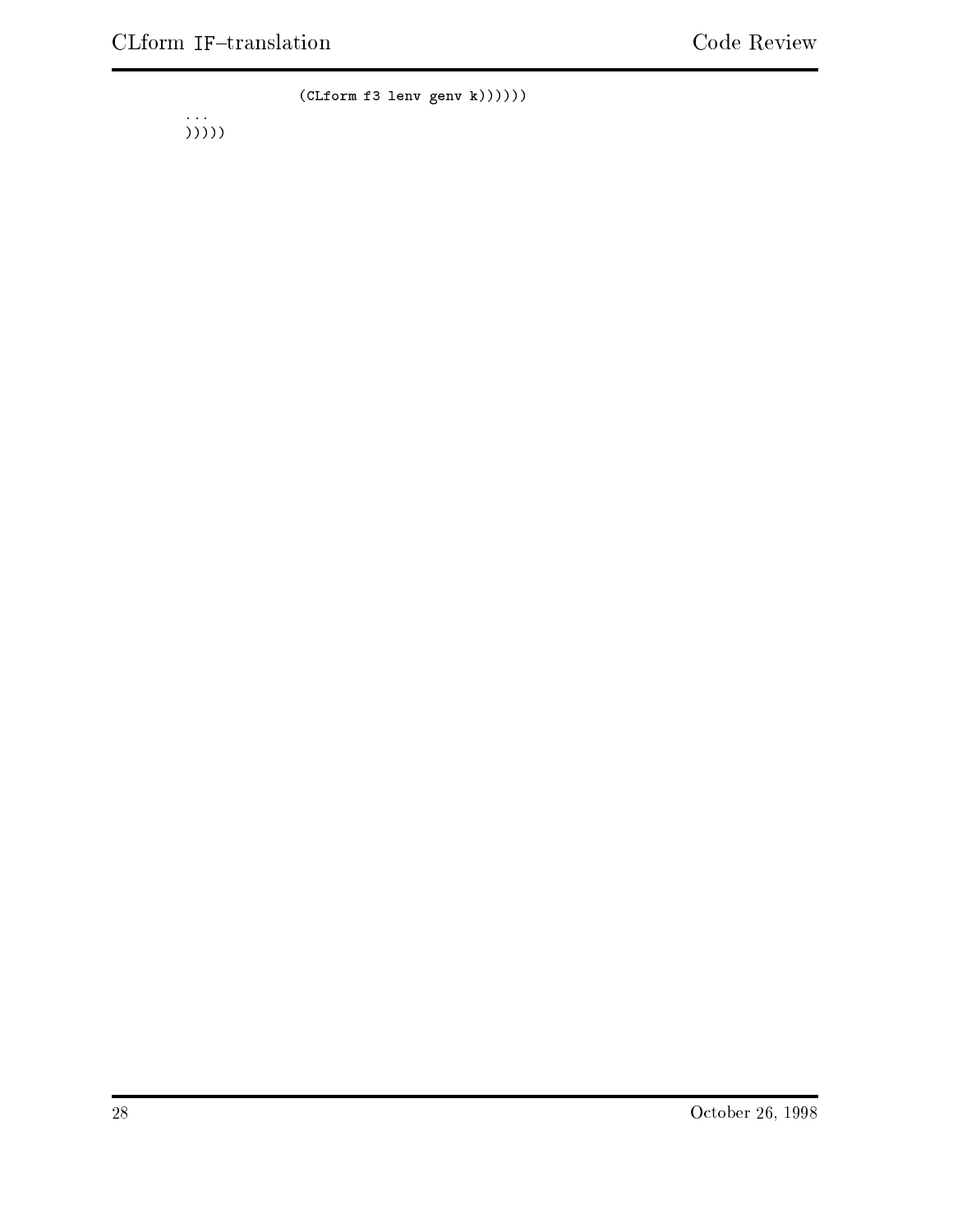$CL.5$ 

Name: CLform AND/OR-translation Part of: ComLisp to SIL-compiler Specification:

```
\mathcal{CL}_{\text{form}}[\![\text{OR } f_1 \ f_2]\!] \rho \gamma k \supseteq \mathcal{CL}_{\text{form}}[\![f_1]\!] \rho \gamma k(IF k () (\mathcal{CL}_{\text{form}}[[f_2]] \rho \gamma k))
              \mathcal{CL}_{\text{form}} (AND f_1 f_2) \rho \gamma k \supseteq \mathcal{CL}_{\text{form}} f_1 \rho \gamma k(IF k (\mathcal{CL}_{\text{form}}[[f_2] \rho \gamma k) ())
where f_1, f_2 \in \texttt{form}.
```
Source-Code:

```
(defun CLform (form lenv genv k)
  (cond
    ((consp form)
     (let* ((key (car form))
            (args (cdr form))
            (n (list-length args)))(cond; OR -((eq1 key 'OR);; (OR f1 f2) \rightarrow f1' (IF k () (f2'))
         (left (f1 (car args))(f2 (cadr args)))(append
            (CLform f1 lenv genv k)
            (list (list 'IF k NIL (CLform f2 lenv genv k))))))
        ;; AND-
        ((eql key 'AND)
         ;; (AND f1 f2) -> f1' (IF k (f2') ))
         (\text{let } ((f1 (car args)))(f2 (cadr args)))(append
            (CLform f1 lenv genv k)
            (list (list 'IF k (CLform f2 lenv genv k) NIL))))
        ))\ddotsc))
```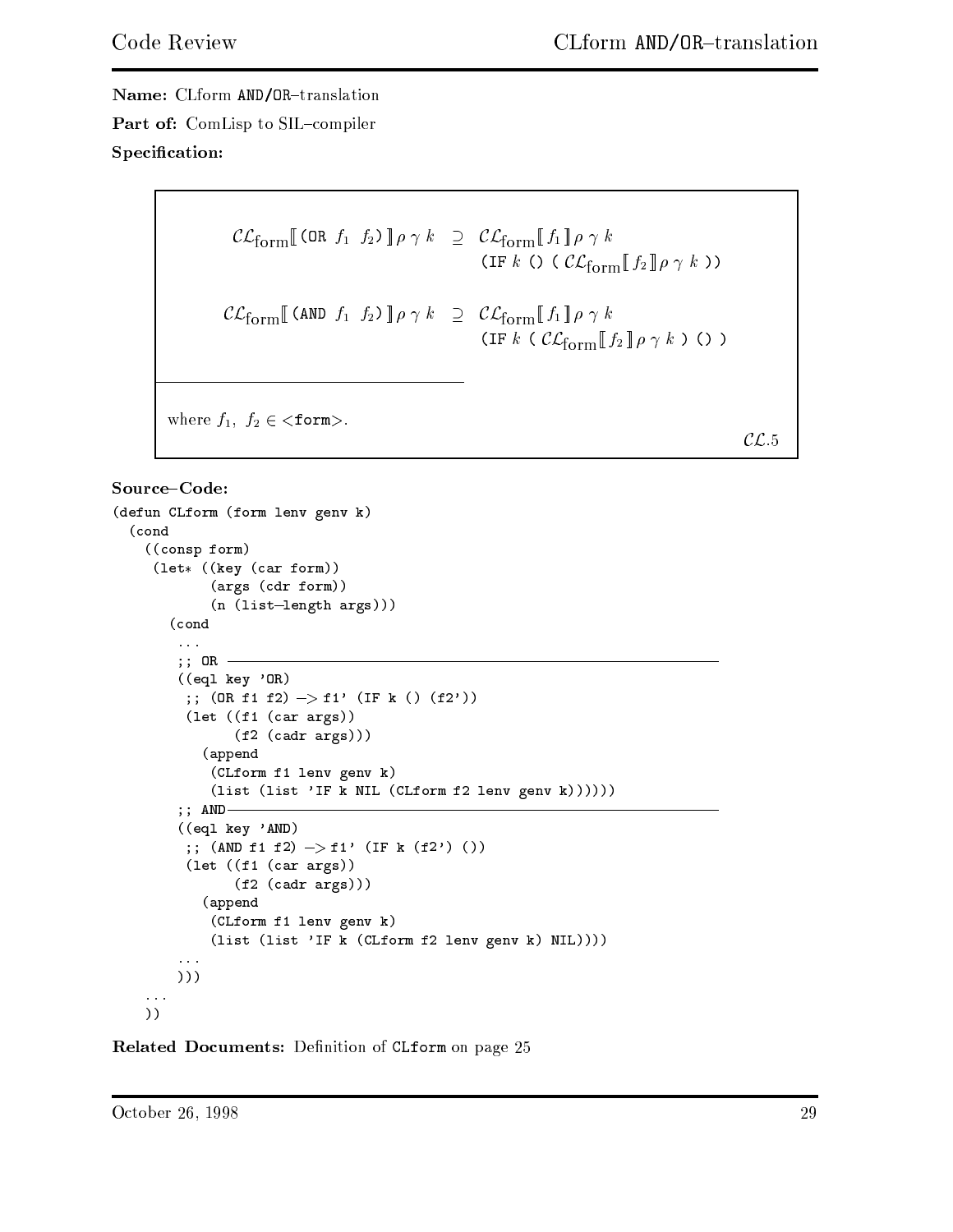Name: CLforms

Part of: ComLisp to SIL-compiler

### Source-Code:

```
(defun CLforms (fs lenv genv k)
  (\text{let } ((y \text{ NIL}))(do()((null fs))(setq y (append y (CLform (car fs) lenv genv k)))
      (setq fs (cdr fs))
       (\text{setq } k (+ k 1)))y))
```
### Issues:

This function implements the implicit linear recursion, that appears in the specification of sequences of ComLisp forms

 $f_1 \ldots f_n$  into sequences  $\mathcal{CL}_{form}[[f_1]] \rho \gamma k \ldots \mathcal{CL}_{form}[[f_n]] \rho \gamma k+n-1$ .

of compiled forms. Sequences are implemented as lists, and the resulting target code lists have to be appended. Lenv, genv, and k hold the local and global environment and stack position, representation of  $\rho$ ,  $\gamma$ , and k, respectively.

### Comments:

The linear recursion is transformed to a tail recursion which is eliminated using standard program transformations [Par90]. The resulting code is a loop.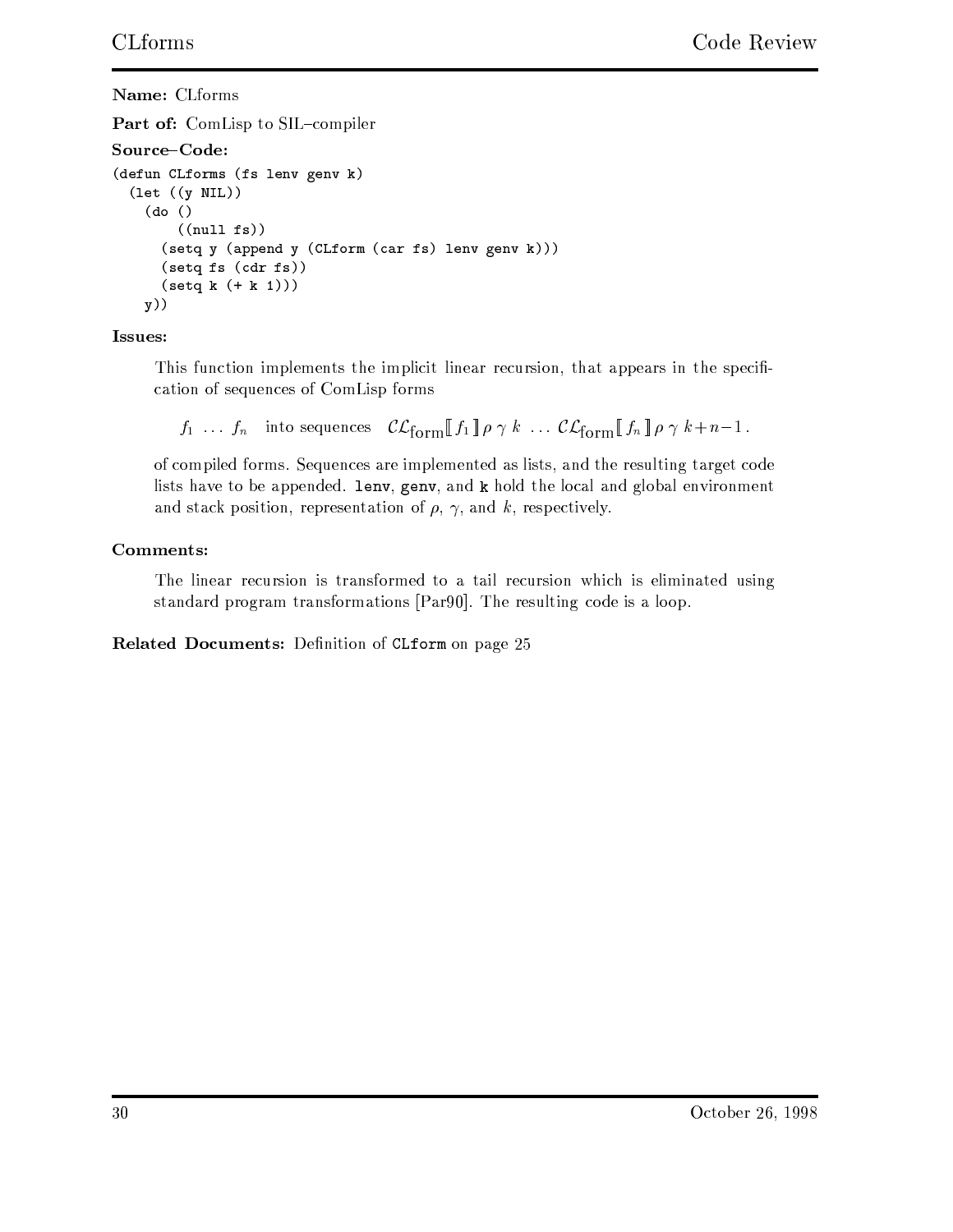Name: CLform translation of function applications Part of: ComLisp to SIL-compiler Specification:

 $\mathcal{CL}_{\text{form}}[(p \ f_1 \ \ldots \ f_n)] \rho \gamma k \geq \mathcal{CL}_{\text{form}}[f_1] \rho \gamma k$  $\mathbf{L}$  $\mathcal{CL}_{\text{form}}[f_n] \rho \gamma k+n-1$  $(p k)$ 

where  $p \in \text{, and  $f_1, \ldots, f_n \in \text{form}$ .$ 

 $\mathcal{CL}.6$ 

### Source-Code:

```
(defun CLform (form lenv genv k)
  (cond
    ((consp form)
     (\text{let} * ((key (car form)))(args (cdr form))
              (n (list-length args)))(cond
         \ldots(T);; (f f1 ... fn) \rightarrow f1' ... fn' (f k)
          (append
           (CLforms args lenv genv k)
           (list (list key k)))))\alpha , \alpha))
```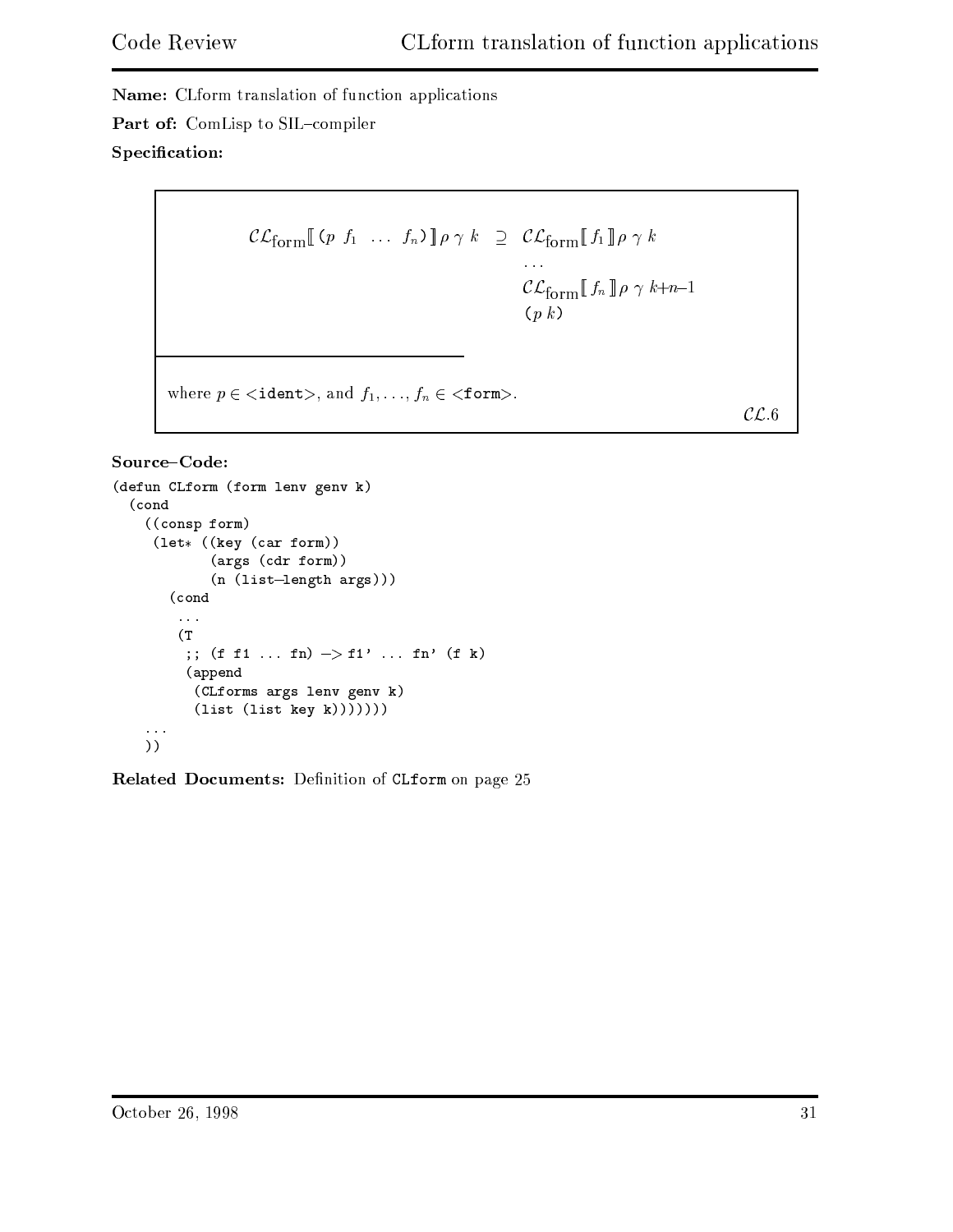$CL.7$ 

Name: CLform LET-translation

Part of: ComLisp to SIL-compiler Specification:

```
\mathcal{CL}_{\text{form}} [ (LET (
                     (v_1, i_1)(v_2, i_2)(v_m i_m)f_1 \ldots f_n) \|\rho \gamma k\| \geq\mathcal{CL}_{\textrm{form}}[\![\,i_1\,]\!] \rho \gamma k\mathcal{CL}_{\textrm{form}} [[ i_2 ]<br>_p^_k+1
             \ddot{\cdot}\mathcal{CL}_{\text{form}}[[i_m]]\rho \ \gamma \ k+m-1\mathcal{CL}_{\text{ program}}[f_1 \dots f_n] | \rho[v_1 \mapsto k] \dots [v_m \mapsto k+m-1] \gamma k+m(\angleCOPY k+m k)
where v_1, \ldots, v_m \in \text{<ident>} and i_1, \ldots, i_m, f_1, \ldots, f_n \in \text{form}>, m, n \geq 0.
```
### Source-Code:

```
(defun CLform (form lenv genv k)
  (cond
    ((consp form)
     (let* ((key (car form))
            (args (cdr form))
            (n (list-length args)))(cond
        \ldots;; LET-
         ((eq1 key 'LET);; (LET ((vi i1)...) f1...)(append
           (CLlet (car args) (cdr args) lenv genv lenv k)
           (list (list '_COPY (+ k (list-length (car args))) k))))
         \ddotsc)))
    \ddotsc))
```
### Source-Code:

```
(defun CLlet (bindings body lenv genv benv k)
  (if (null bindings)
      (CLprogn body benv genv k)
```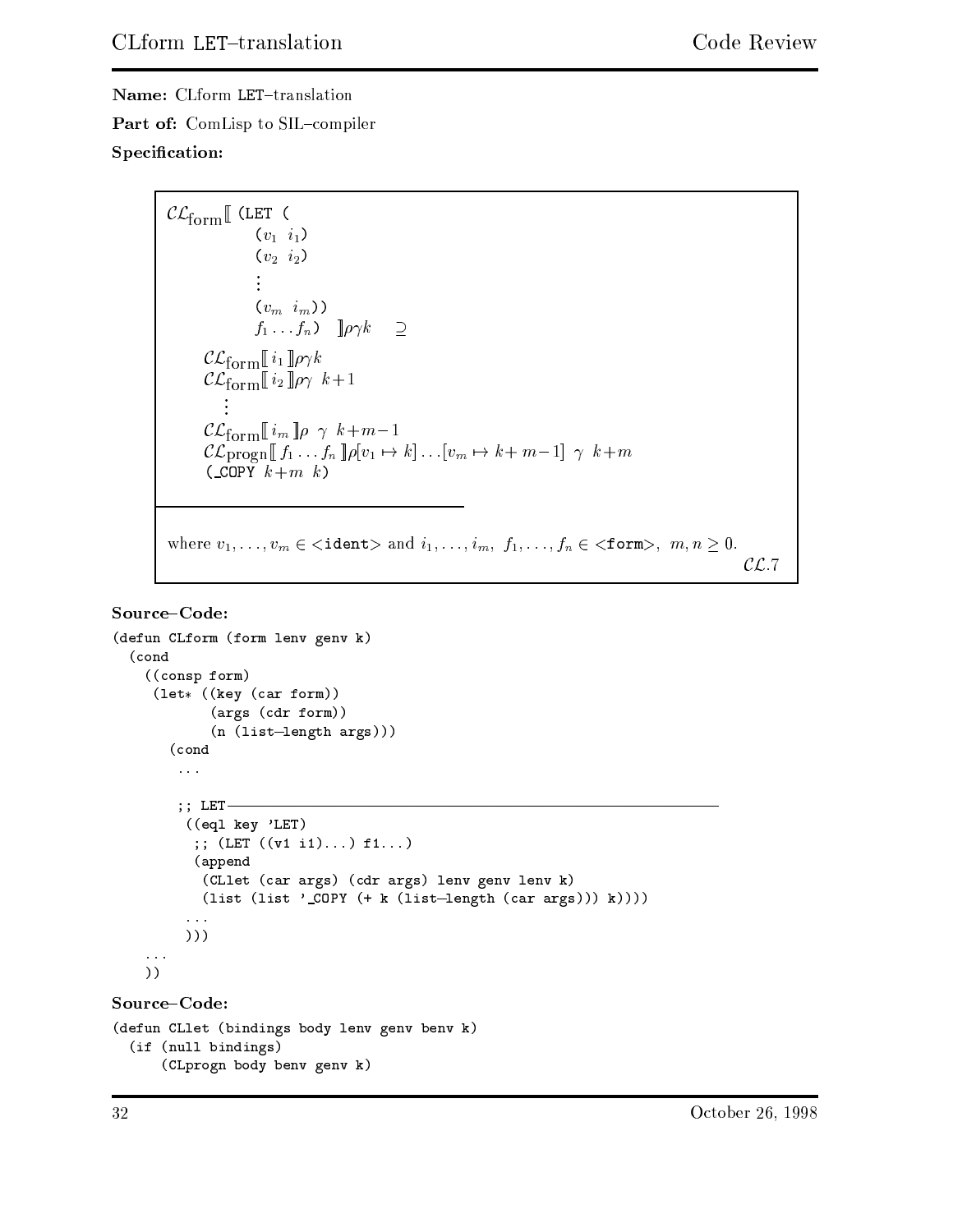```
(let* ((v1 (caar bindings))
      (i1 (cadar bindings))
      (vs (cdr bindings)))(append
   (CLform i1 lenv genv k)
   (CLlet vs body lenv genv (cons (cons v1 k) benv) (+ k 1))))))
```
### Comments:

The function CL1et is called; the final COPY-command is then added to the resulting code. CL1et implements all three linear recursions denoted by our ...-notation above at once. A binding environment benv accumulates the local bindings, whereas CL1et compiles every form  $i_j$  of the LET body within the original local environment lenv. This make the difference to CL1et\*, which compiles these forms in the so far accumulated new binding environment benv.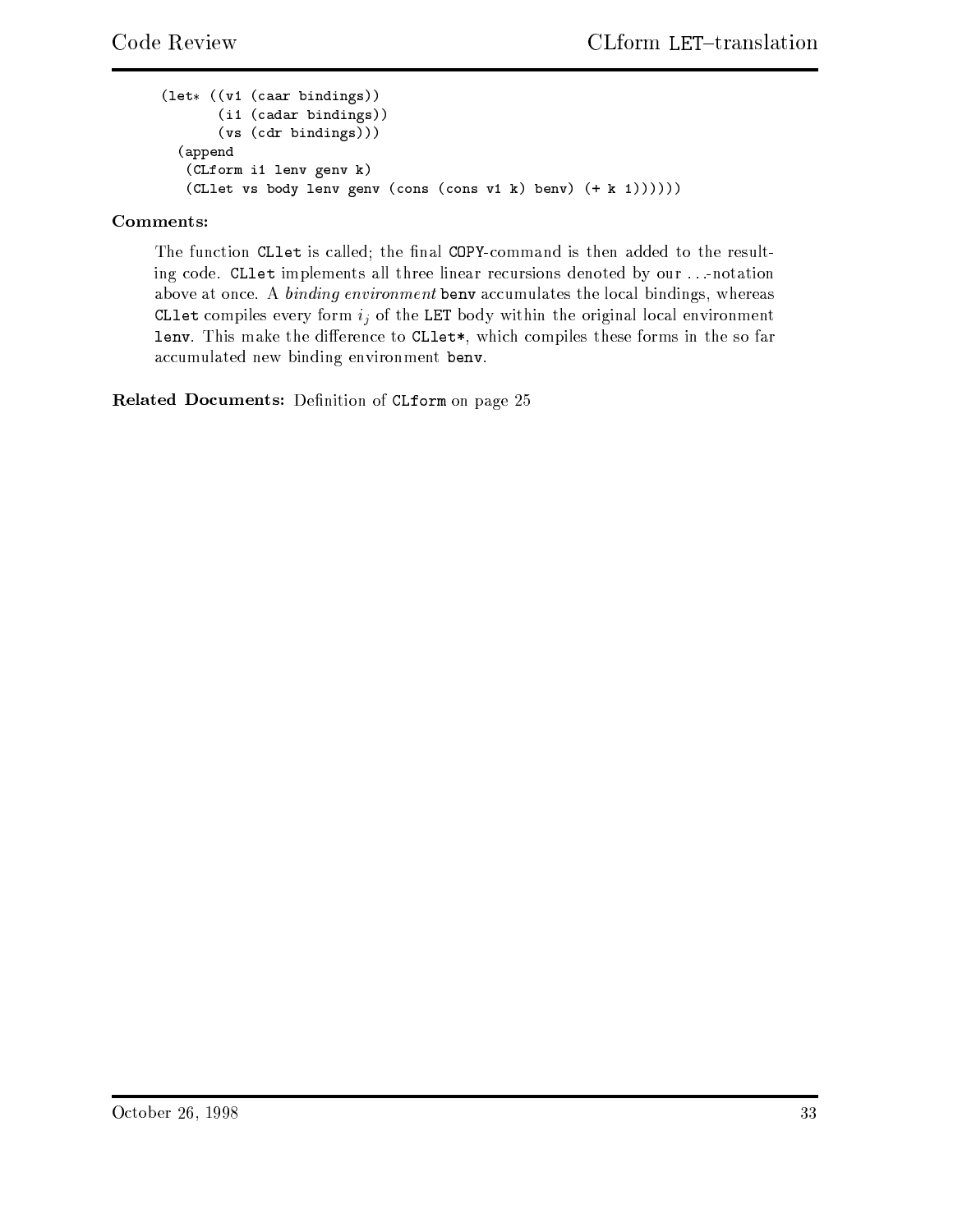Name: CLform LET\*-translation

Part of: ComLisp to SIL-compiler Specification:

```
\mathcal{CL}_{\text{form}} (LET* (
                    (v_1, i_1)(v_2, i_2)(v_m i_m)f_1 \ldots f_n) \|\rho \gamma k\| \geq\mathcal{CL}_{\textrm{form}}[\![\,i_1\,]\!] \rho \gamma k\mathcal{CL}_{\textrm{form}}[\![\,i_2\,]\!] \rho[\tv_1 \mapsto k]\ \ \gamma\ \ k+1\ddot{\cdot}\mathcal{CL}_{\text{form}}[[i_m] \rho[v_1 \mapsto k] \dots [v_{m-1} \mapsto k+m-2] \gamma k+m-1\mathcal{CL}_{\text{ program}}[[f_1 \dots f_n]] \rho[v_1 \mapsto k] \dots [v_m \mapsto k+m-1] \gamma k+m(\text{COPY } k+m k)where v_1, \ldots, v_m \in \text{<ident>} and i_1, \ldots, i_m, f_1, \ldots, f_n \in \text{form}>, m, n \geq 0.
                                                                                                                                          CL.8
```
### Source-Code:

```
(defun CLform (form lenv genv k)
  _{\rm (cond}((consp form)
     (let* ((key (car form))
             (args (cdr form))
             (n (list-length args)))\left(\text{cond}\right);; LET*-
          ((eq1 key 'LET*);; (LET* ((v1 i1)...) f1...)(append
            (CLlet* (car args) (cdr args) lenv genv lenv k)
            (list (list '_COPY (+ k (list-length (car args))) k))))
          \sim \sim \sim)))
    \ldots))
```
### Source-Code:

```
(defun CLlet* (bindings body lenv genv benv k)
  (if (null bindings)
      (CLprogn body benv genv k)
      (let* ((v1 (caar bindings))
```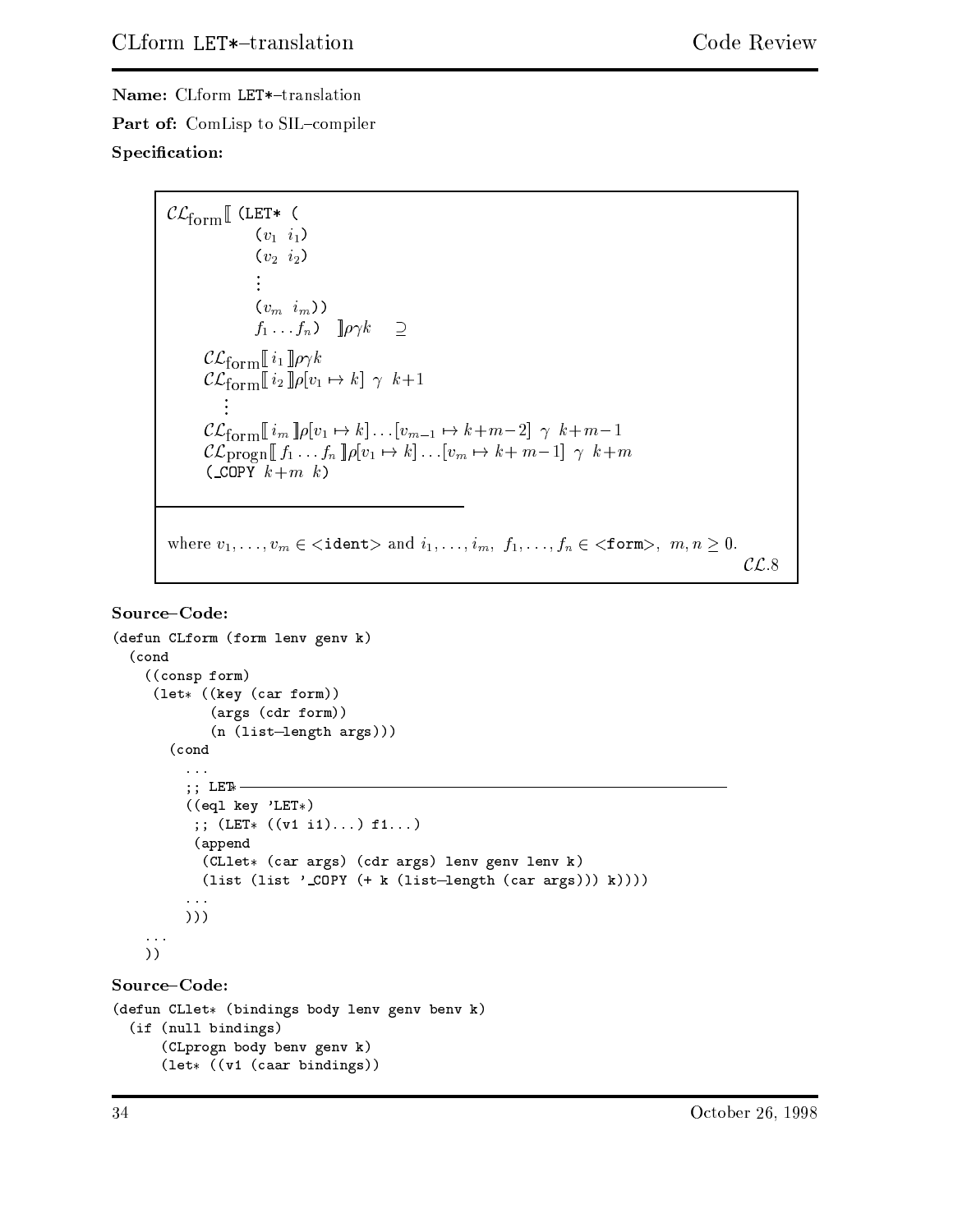```
(i1 (cadar bindings))
    (vs (cdr bindings)))(append
 (CLform i1 benv genv k)
(CLlet* vs body lenv genv (cons (cons vi k) benv) (+ k 1))))))
```
### Comments:

The function CL1et\* is called; the final COPY-command is then added to the resulting code. CL1et\* implements all three linear recursions denoted by our ...-notation above at once. A binding environment benv accumulates the local bindings. CL1et compiles every form  $i_j$  of the LET body within the new binding environment benv. This make the difference to CL1et, which compiles these forms in the original local environment lenv.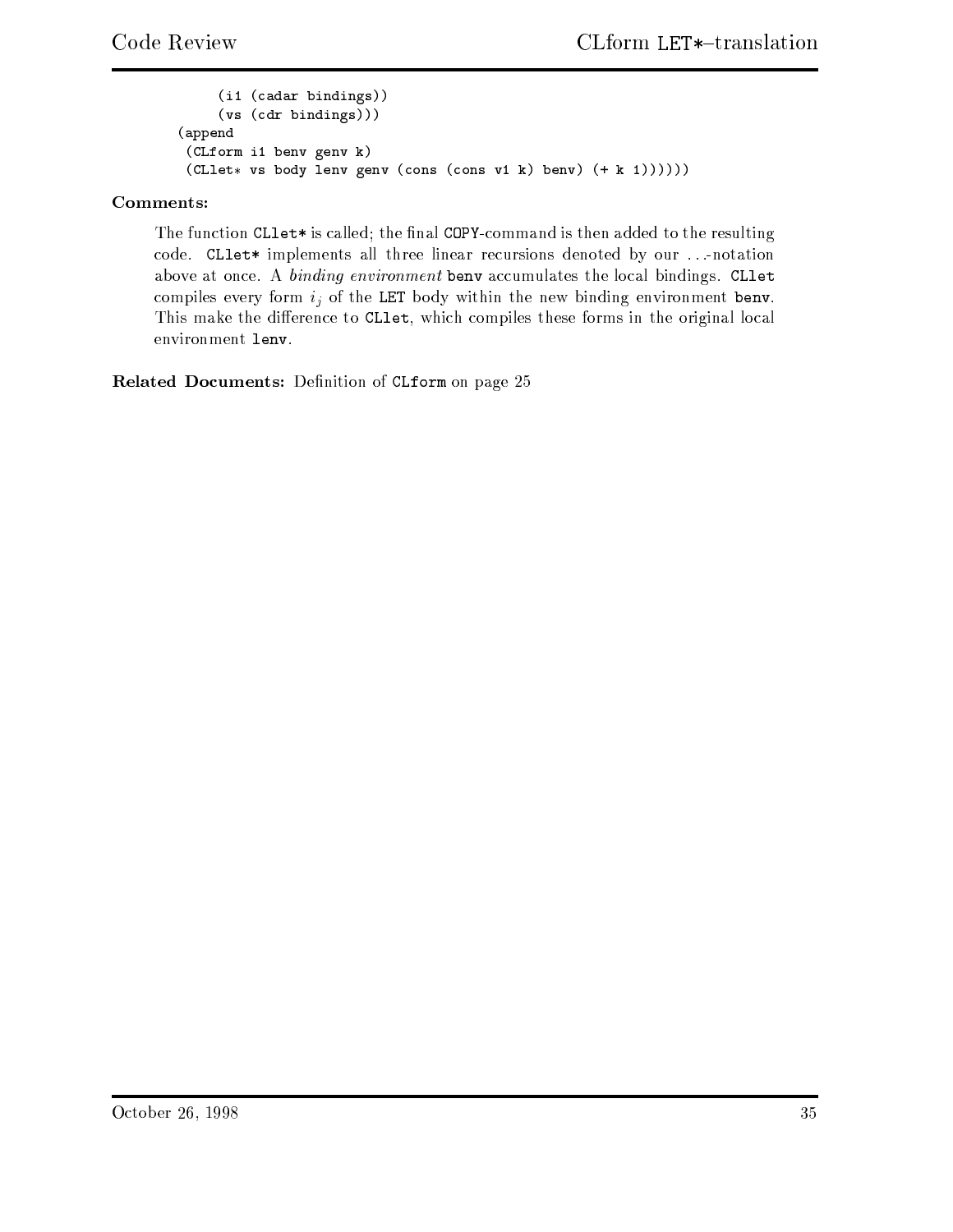Name: CLform LIST/LIST\*-translation Part of: ComLisp to SIL-compiler Specification:

| $\mathcal{CL}_{\text{form}}$ (LIST $f_1$ $f_n$ ) $\rho \gamma k$ $\supseteq$ $\mathcal{CL}_{\text{form}}$ $f_1 \rVert \rho \gamma k$  | $\mathcal{CL}_{\text{form}}[[f_n]] \rho \gamma k+n-1$<br>(_COPYC NIL $k+n$ ) (LIST* $n+1$ k) |
|---------------------------------------------------------------------------------------------------------------------------------------|----------------------------------------------------------------------------------------------|
| $\mathcal{CL}_{\text{form}}$ (LIST* $f_1$ $f_n$ ) $\rho \gamma k$ $\supseteq$ $\mathcal{CL}_{\text{form}}$ $f_1 \rVert \rho \gamma k$ | $\mathcal{CL}_{\text{form}}[[f_n]]\rho \gamma k+n-1$<br>$(LIST* n k)$                        |
| where $f_1, \ldots, f_n \in \texttt{form}$ .                                                                                          |                                                                                              |

 $CL.9$ 

### Source-Code:

```
(defun CLform (form lenv genv k)
  (cond
    ((consp form)
     (\text{let} * ((key (car form)))(args (cdr form))
            (n (list-length args)))(cond
          \ddotsc;; LIST-((eql key 'LIST)
          ;; (LIST f1 ... fn) \rightarrow f1' ... fn' (_COPYC NIL k+n) (LIST* n+1 k)
          (append
           (CLforms args lenv genv k)
            (iist)(list '_COPYC 'NIL (+ k n))(list 'LIST* (+ n 1) k))));; LIST -((eql key 'LIST*)
         ;; (LIST* f1 ... fn) \rightarrow f1' ... fn' (LIST* n k)(append
          (CLforms args lenv genv k)
          (list (list 'LIST* n k))))\ddotsc)))
    \ldots)
```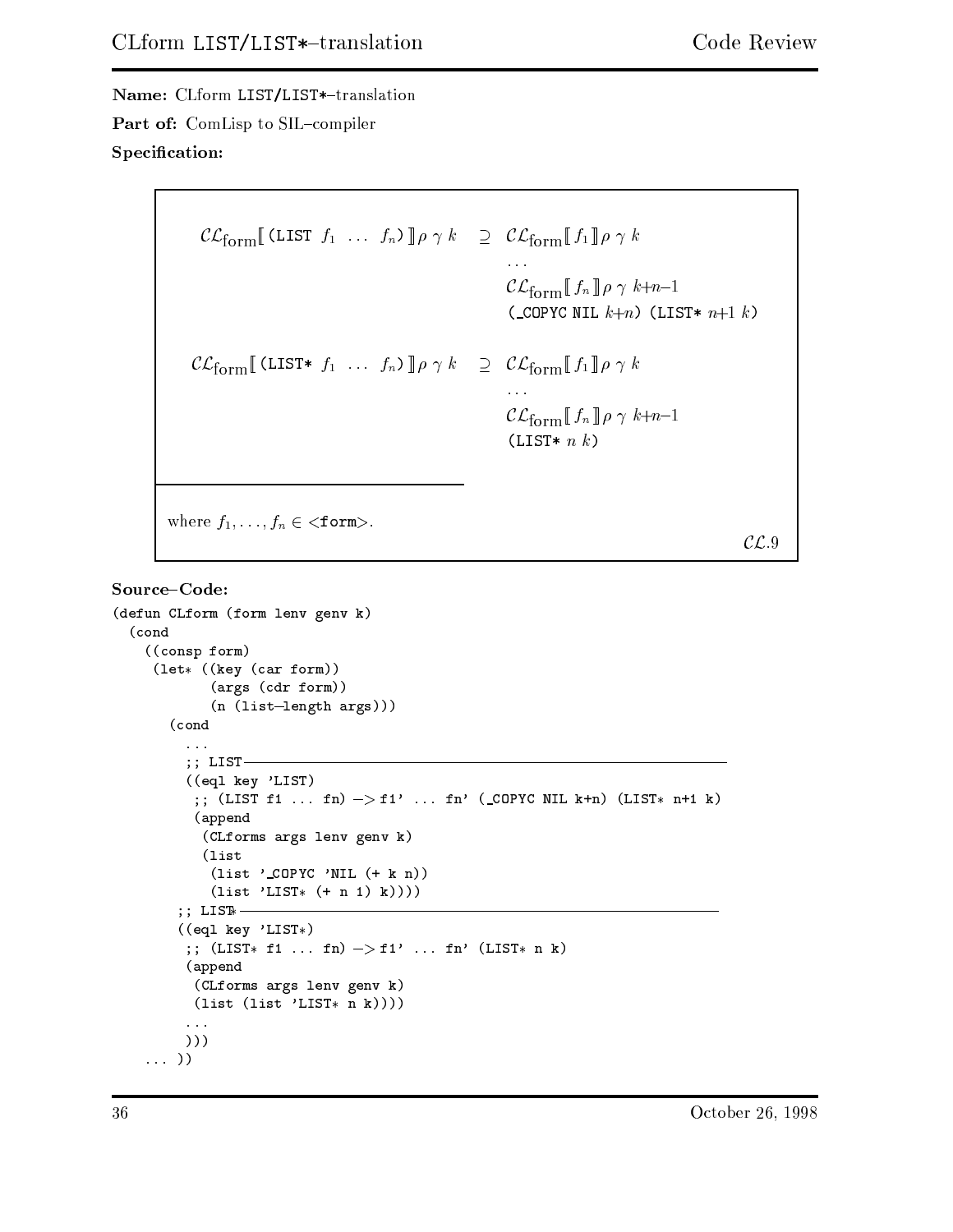## Comments:

The difference between LIST and LIST\* is that LIST appends a NIL, whereas LIST\* uses  $f_n$  as final CDR. Thus, (LIST  $f_1$  ...  $f_n$ )  $\equiv$  (LIST\*  $f_1$  ...  $f_n$  NIL).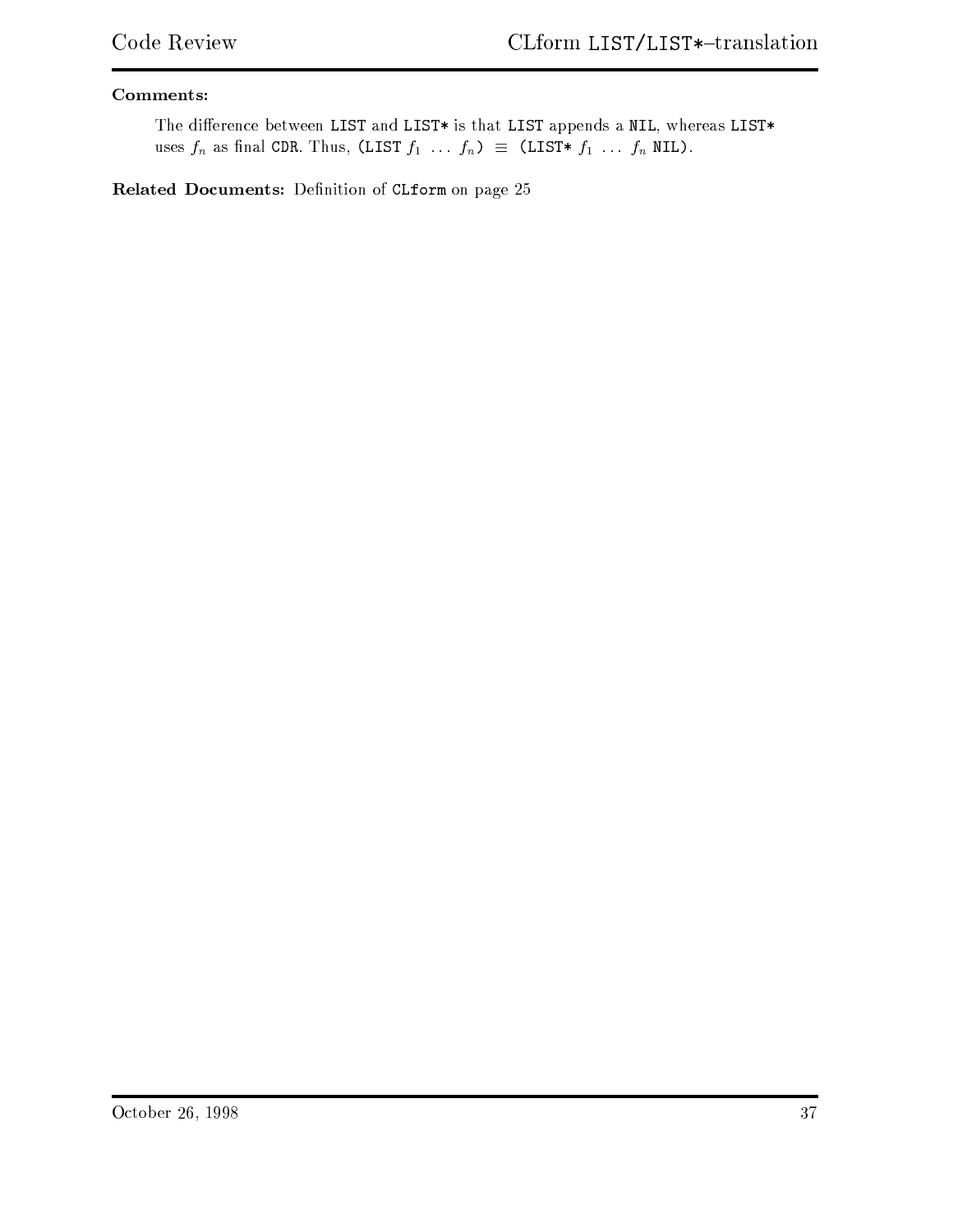Name: CLform SETQ-translation Part of: ComLisp to SIL-compiler Specification:

> $\mathcal{CL}_{\text{form}}[$  (SETQ v f)  $]\rho \gamma k \supseteq \mathcal{CL}_{\text{form}}[f]\rho \gamma k$  where  $\rho(v)$  defined (\_COPY  $k \rho(v)$ )  $\mathcal{CL}_{\text{form}}$  (SETQ v f)  $\rho \gamma k \supseteq \mathcal{CL}_{\text{form}}[f] \rho \gamma k$  where  $\rho(v)$  undefined and (\_COPYG  $k \gamma(v)$ )  $\gamma(v)$  defined where  $v \in \langle \texttt{symbol} \rangle$  and  $f \in \langle \texttt{form} \rangle$ .  $CL.10$

### Source-Code:

```
(defun CLform (form lenv genv k)
  (cond
    ((consp form)
     (\text{let} * ((key (car form)))(args (cdr form))
             (n (list-length args)))_{\rm (cond}\mathbf{A};; SETQ-
          ((eq1 key 'SETQ);; (SETQ v f) -> (COPT k i) or (COPT G k i)(\text{let} * ((v (car args)))(f (cadr args)))\epsiloncond
                ((assoc v lenv)(\text{let } ((i (cdr (assoc v lenv))))(append
                    (CLform f lenv genv k)
                    (list (list '_COPY k i))))((member v genv)
                 (let ((i (list-length (member v genv))))
                   (append
                    (CLform f lenv genv k)
                    (list '_COPYG k i))))(T (errorstop 1))))\ddot{\phantom{a}})))
    \bullet . \bullet .
    ))
```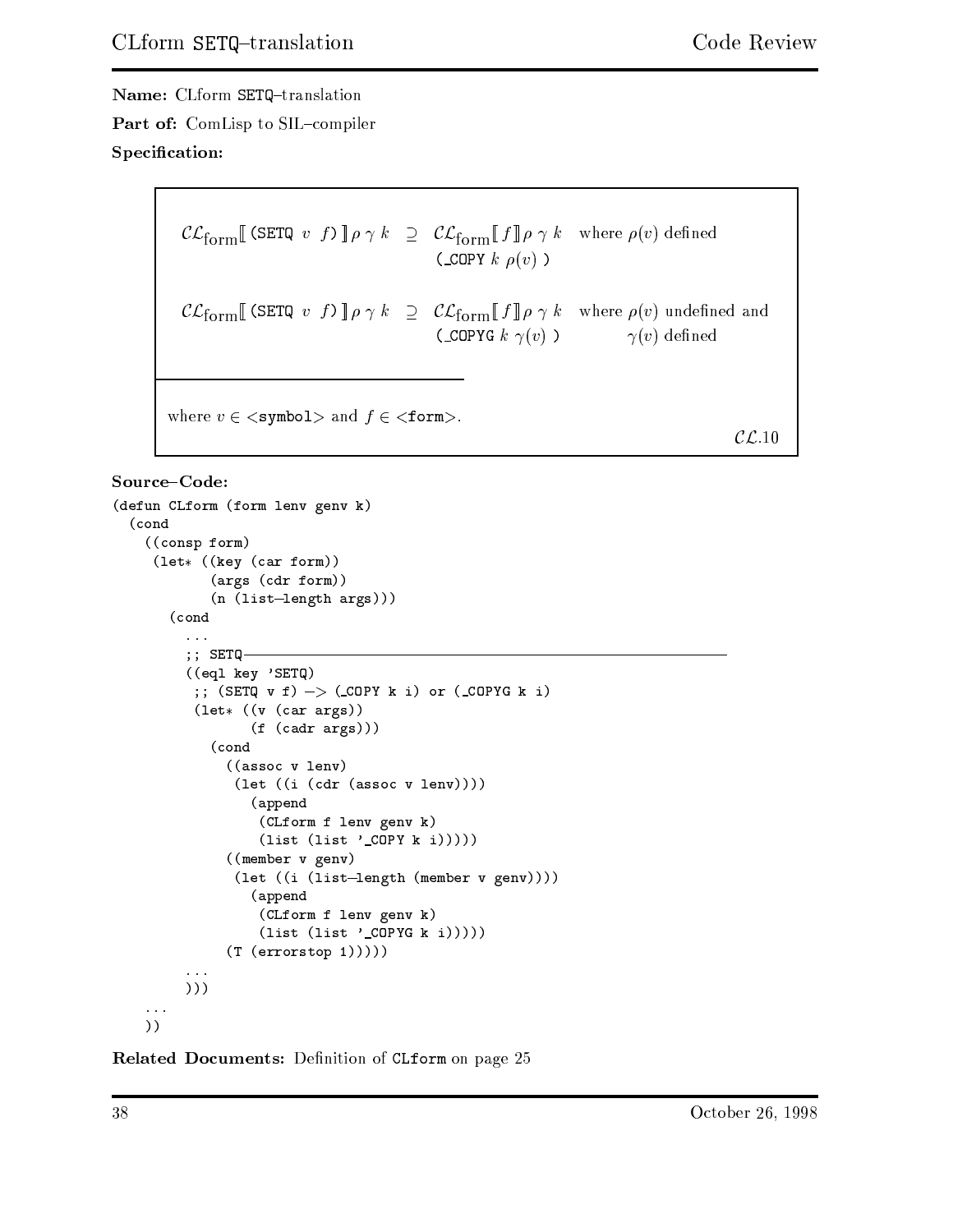'(e.! AD %?1 f<'(/=9E, /) J= Part of: ComLisp to SIL-compiler  $\sim$  .04  $\sim$ 

 $\ell$   $\ell$   $\blacksquare$   $\blacksquare$   $\blacksquare$   $\blacksquare$   $\blacksquare$   $\blacksquare$   $\blacksquare$   $\blacksquare$   $\blacksquare$   $\blacksquare$   $\blacksquare$   $\blacksquare$   $\blacksquare$   $\blacksquare$   $\blacksquare$   $\blacksquare$   $\blacksquare$   $\blacksquare$   $\blacksquare$   $\blacksquare$   $\blacksquare$   $\blacksquare$   $\blacksquare$   $\blacksquare$   $\blacksquare$   $\blacksquare$   $\blacksquare$   $\blacksquare$   $\blacksquare$   $\blacksquare$ 

 $\ell_{\ell}$  [  $\mathbb{Z}$  |  $\mathbb{Z}$  /  $\mathbb{Z}$   $\mathbb{Z}$   $\mathbb{Z}$   $\mathbb{Z}$   $\mathbb{Z}$   $\mathbb{Z}$   $\mathbb{Z}$   $\mathbb{Z}$   $\mathbb{Z}$   $\mathbb{Z}$   $\mathbb{Z}$   $\mathbb{Z}$  and  $\mathbb{Z}$   $\mathbb{Z}$   $\mathbb{Z}$   $\mathbb{Z}$   $\mathbb{Z}$   $\mathbb{Z}$   $\mathbb{Z}$   $\mathbb{Z}$   $\mathbb$ 

where  $v \in <$ ident $>$ .  $-$ 

 $CL.11$ 

Source-Code:

```
(defun CLform (form lenv genv k)
 (cond
    \blacksquare( :.*37 (.(5B(ID5)9AF( 8P6.6,;PD-
+';,A3Q :.*3/ >.>.>.>
       (list (list '_COPY i k)))((member form genv))(let ((i (list-length (member form genv))))(list (list '_GCDPY i k)))\ddotsc)
```
 $\blacksquare$  ) and  $\blacksquare$  . The contract of the contract of the contract of the contract of the contract of the contract of the contract of the contract of the contract of the contract of the contract of the contract of the con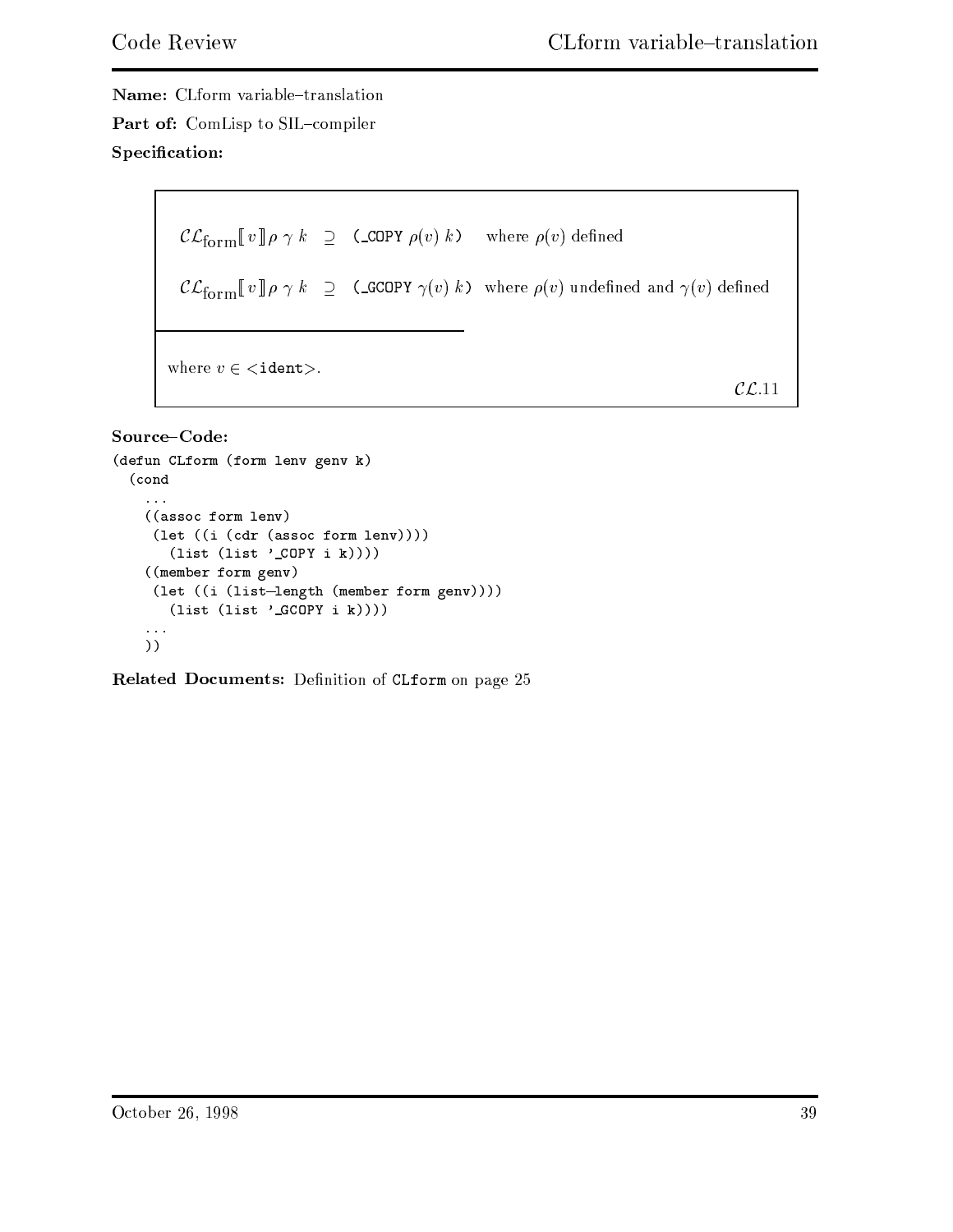Name: CLprogn Part of: ComLisp to SIL-compiler Specification:

```
\mathcal{CL}_{\text{form}} [(PROGN f_1 ... f_n)] \rho \gamma k \supseteq \mathcal{CL}_{\text{ program}} [f_1 ... f_n] \rho \gamma k\mathcal{CL}_{\text{prop}}[[f_1 \ \ldots \ f_n]] \rho \gamma k \supseteq \mathcal{CL}_{\text{form}}[[f_1]] \rho \gamma kwhere n > 1\mathcal{CL}_{\text{form}}[f_2]\rho \gamma k\mathcal{CL}_{\text{form}}[[f_n]] \rho \gamma k\mathcal{CL}_{\text{prop}} \llbracket \; \; \; \; \; \rho \; \gamma \; k \; \; \; \; \geq \; \; \; \text{(COPYC NIL } k)
```
where  $f_1, \ldots, f_n \in \texttt{form}$ .

 $\mathcal{CL}.12$ 

```
Source-Code:
```

```
(defun CLform (form lenv genv k)
  \epsiloncond
    ((consp form)
     (\text{let} * ((key (car form)))(args (cdr form))
              (n (list-length args)))(cond
          \ddots;; PROGN-
          ((eql key 'PROGN)
           ;\; (PROGN f1 ... fn)
           (CLprogn args lenv genv k))
          \sim \sim)))
    \sim 10))
```

```
Source-Code:
```

```
(defun CLprogn (forms lenv genv k)
  \epsiloncond
    ((null forms)(list ' \c{OPYC NIL k)))((eql (list-length forms) 1)
     (CLform (car forms) lenv genv k))
    (T)(append
      (CLform (car forms) lenv genv k)
```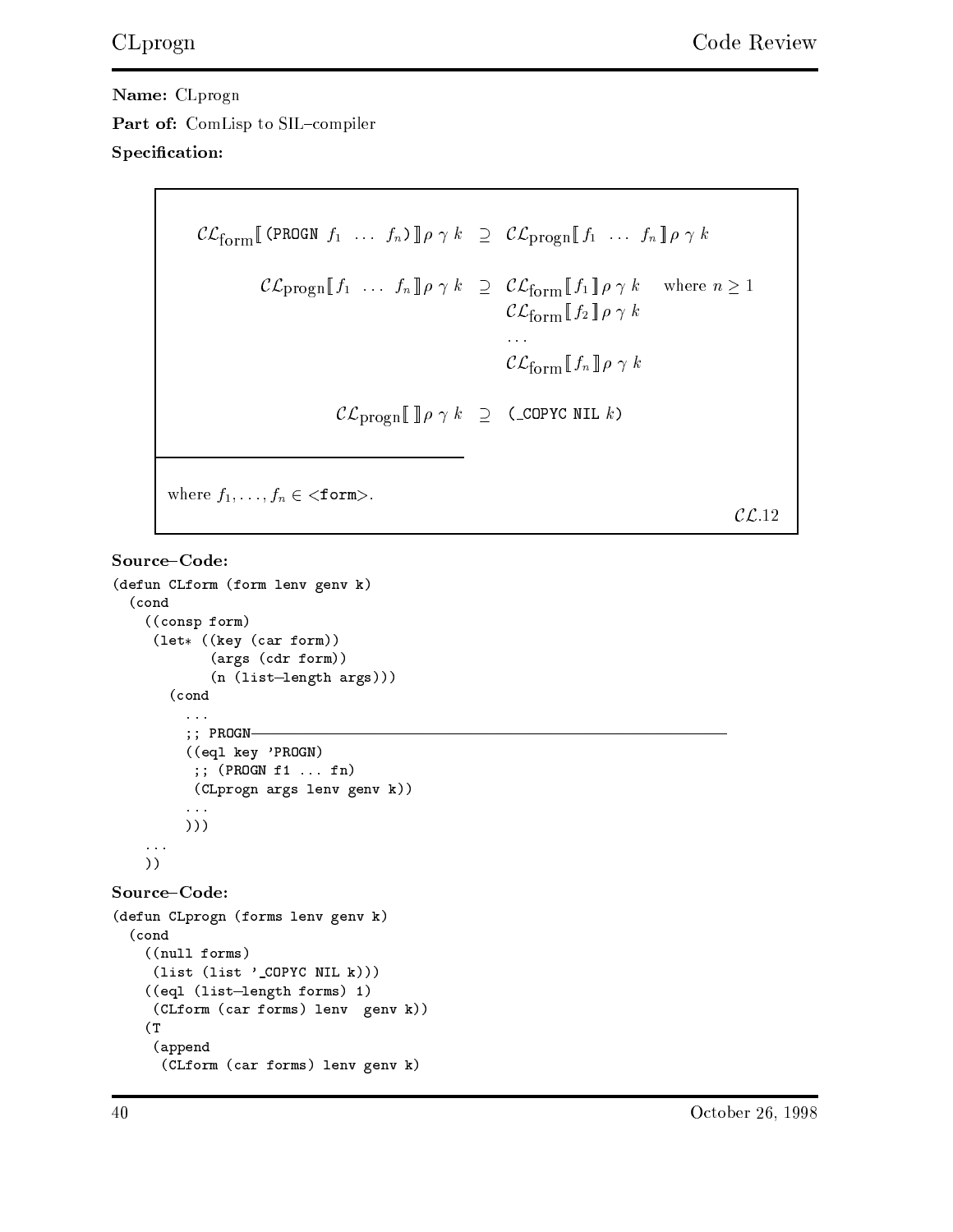(CLprogn (cdr forms) lenv genv k)))))

#### Issues:

The function CLprogn implements the linear recursion on the form list. CLprogn returns a list of SIL-forms. The first case in the conditional is the special case for the empty PROGN. Note: CLform could use CLseq for non empty PROGNs.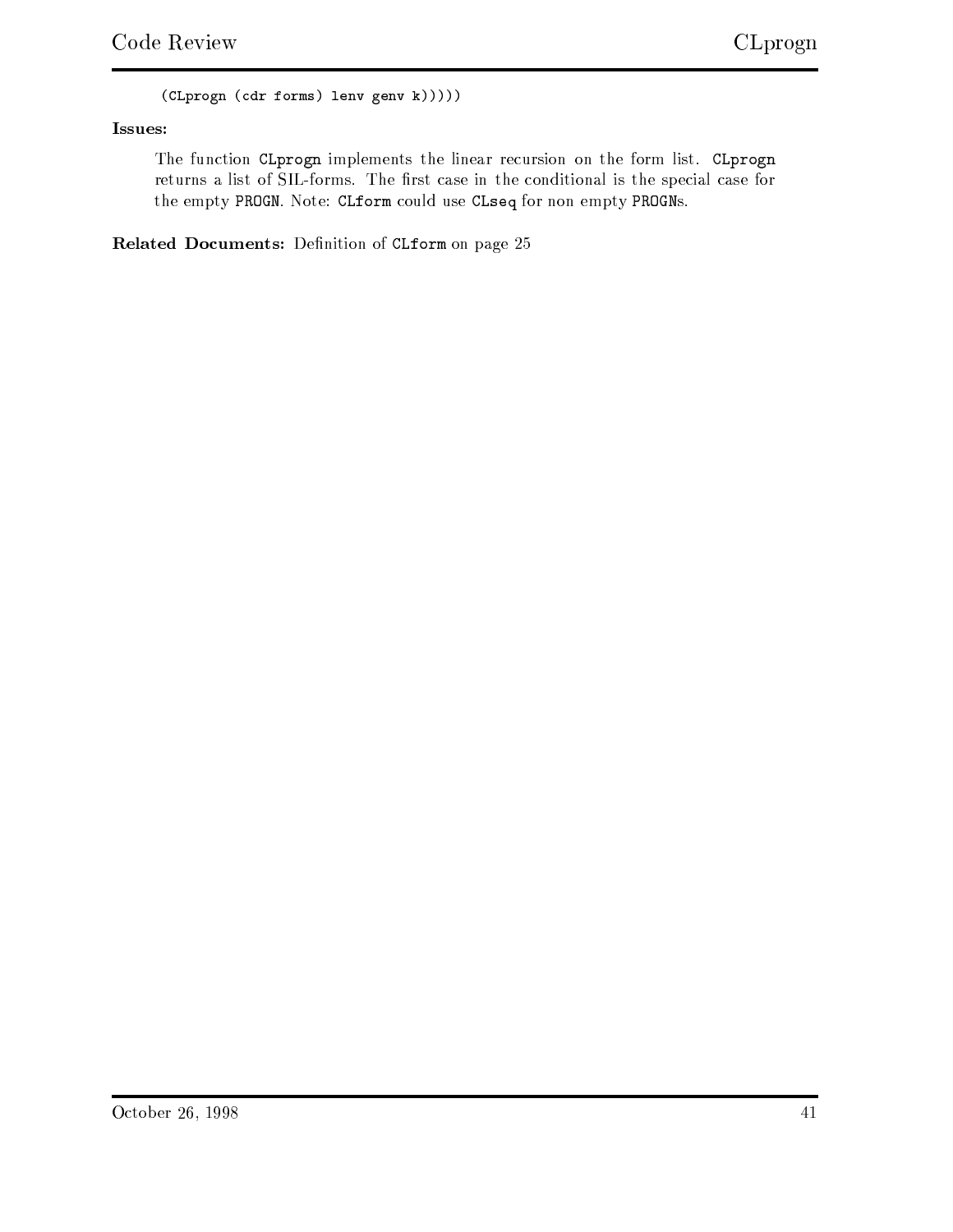Name: CLcond

Part of: ComLisp to SIL-compiler Specification:

> $\mathcal{CL}_{form}$  [(COND c)  $p \gamma k \supseteq c \mathcal{L}_{cond}$  [c]  $p \gamma k$  where  $c \in \text{(}^+)^*$  $\mathcal{CL}_{\text{cond}}[\ ]\rho\gamma k \supseteq$  (\_COPYC NIL k)  $\mathcal{CL}_{\text{cond}}[\![$   $(p_1 \ f_{11} \dots f_{1m_1}) \ \dots \ (p_n \ f_{n1} \dots f_{nm_n}) \ ]\!] \rho \gamma k$  $\supseteq$  $\mathcal{CL}_{\text{form}}[p_1] \rho \gamma k$  $(IF k$  $(\mathcal{CL}_{\mathrm{form}}[\![\;f_{11}\!]\!] \rho \gamma k \ \ldots \ \mathcal{CL}_{\mathrm{form}}[\![\;f_{1m_1}\!]\!] \rho \gamma k)$  $\overline{C}$  $\mathcal{CL}_{\text{form}}[p_n]$   $p \gamma k$  $(IF \; k)$  $\mathcal{CL}_{\text{form}}[[f_{n1}]]\rho\gamma k \dots \mathcal{CL}_{\text{form}}[[f_{nmn}]]\rho\gamma k$  $( ) ) ... )$ and the final (innermost) IF-expression may be empty, if  $m_n = 0$ . where  $n \geq 1$ ,  $p_i$ ,  $f_{ij} \in \text{form}$ .

Source-Code:

```
(defun CLform (form lenv genv k)
  (cond
    ((consp form)
     (let* ((key (car form))
             (args (cdr form))(n (list-length args)))(cond
          \ddotsc;; \texttt{COND}((eql key 'COND)
           \mathbf{C}; (COND cl1 ... cln)
           (CLcond args lenv genv k))
          \ddotsc)))
    \sim 10))
```
 $CL.13$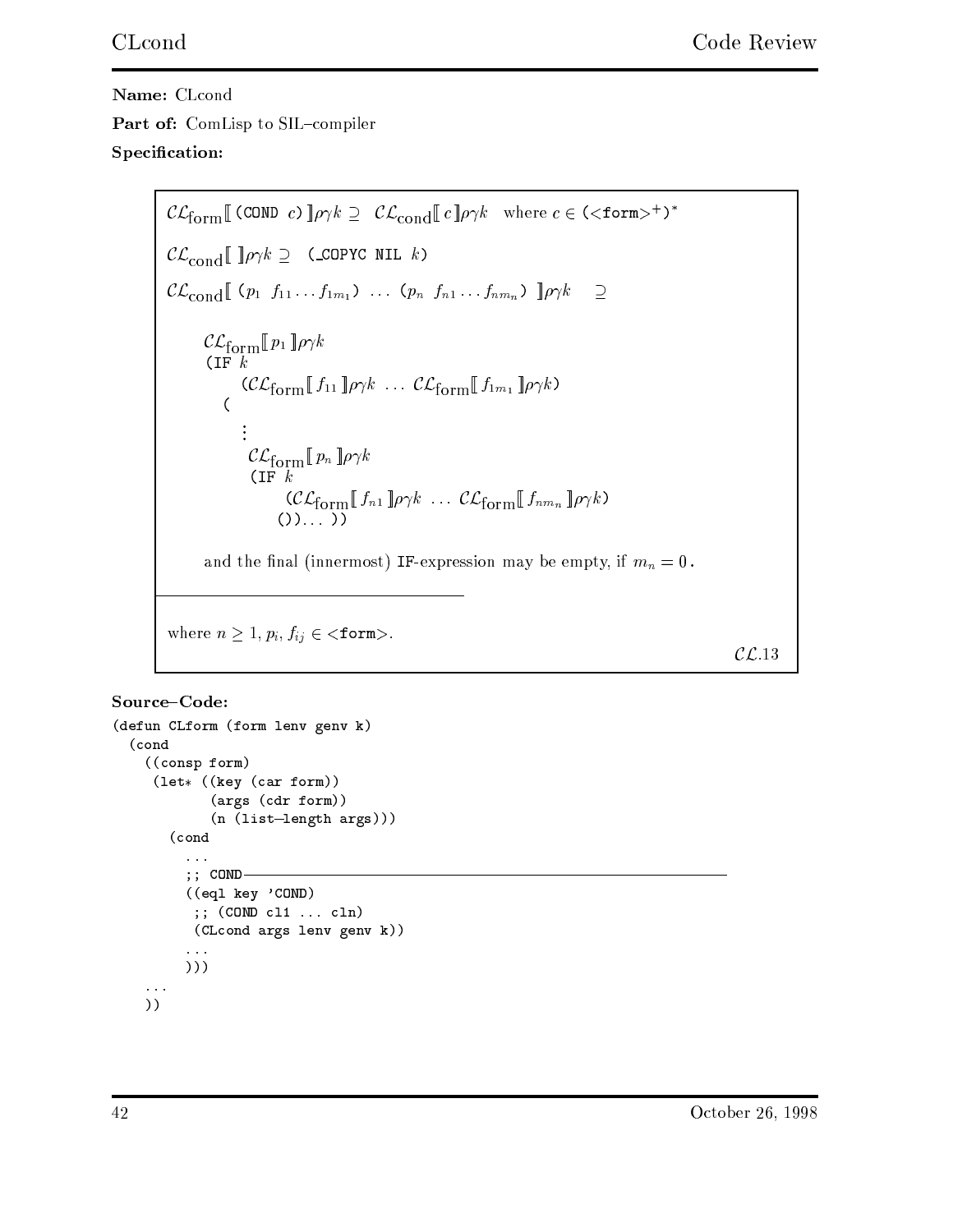## Source-Code:

```
(defun CLcond (cs lenv genv k)
  (cond)((null cs))(list ' \c{COPYC NIL k}((null (cdr cs)))(\text{let } ((p (caar cs)))(fs (cdar cs)))(if (null fs)(CLform p lenv genv k)
            (append
             (CLform p lenv genv k)(iis<sub>t</sub>)(list 'IF k (Clseq fs lenv genv k) NIL))))\epsilon - \epsilon(\text{let } ((p (caar cs)))(fs (cdar cs)))\zetaappend
        (CLform p lenv genv k)(iist)(iist 'IF k)(CLseq fs lenv genv k)(CLcond (cdr cs) lenv genv k))))))
```
### Comments:

ل المساحة التي تقدم المساحة التي تقدم التي تقدم التي تقدم التي تقدم التي تقدم التي تقدم التي تقدم التي تقدم ال<br>التي تقدم التي تقدم التي تقدم التي تقدم التي تقدم التي تقدم التي تقدم التي تقدم التي تقدم التي تقدم التي تقدم

 $\blacksquare$  ) is the matrix of the contract of the contract of  $\blacksquare$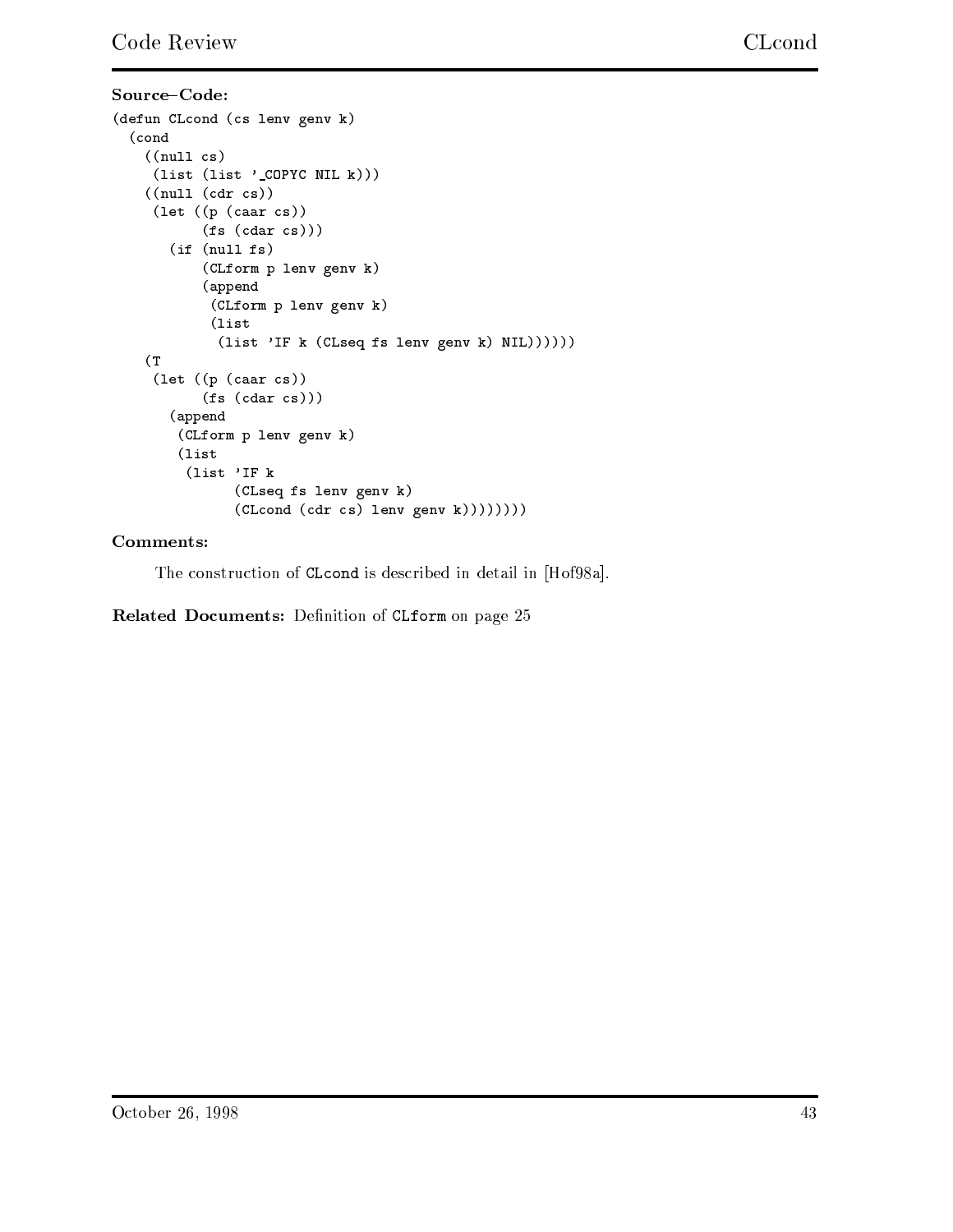## CLseq

Name: CLseq

Part of: ComLisp to SIL-compiler Source-Code: (defun CLseq (forms lenv genv k)  $\epsilon$  cond  $((null forms)$ NIL)  $\tau)$ (append (CLform (car forms) lenv genv k) (CLseq (cdr forms) lenv genv k)))))

## Comments:

This function implements the linear recursion on lists of ComLisp-forms. It is similar to CLprogn, but is does not generate a NIL result in case the form list is empty.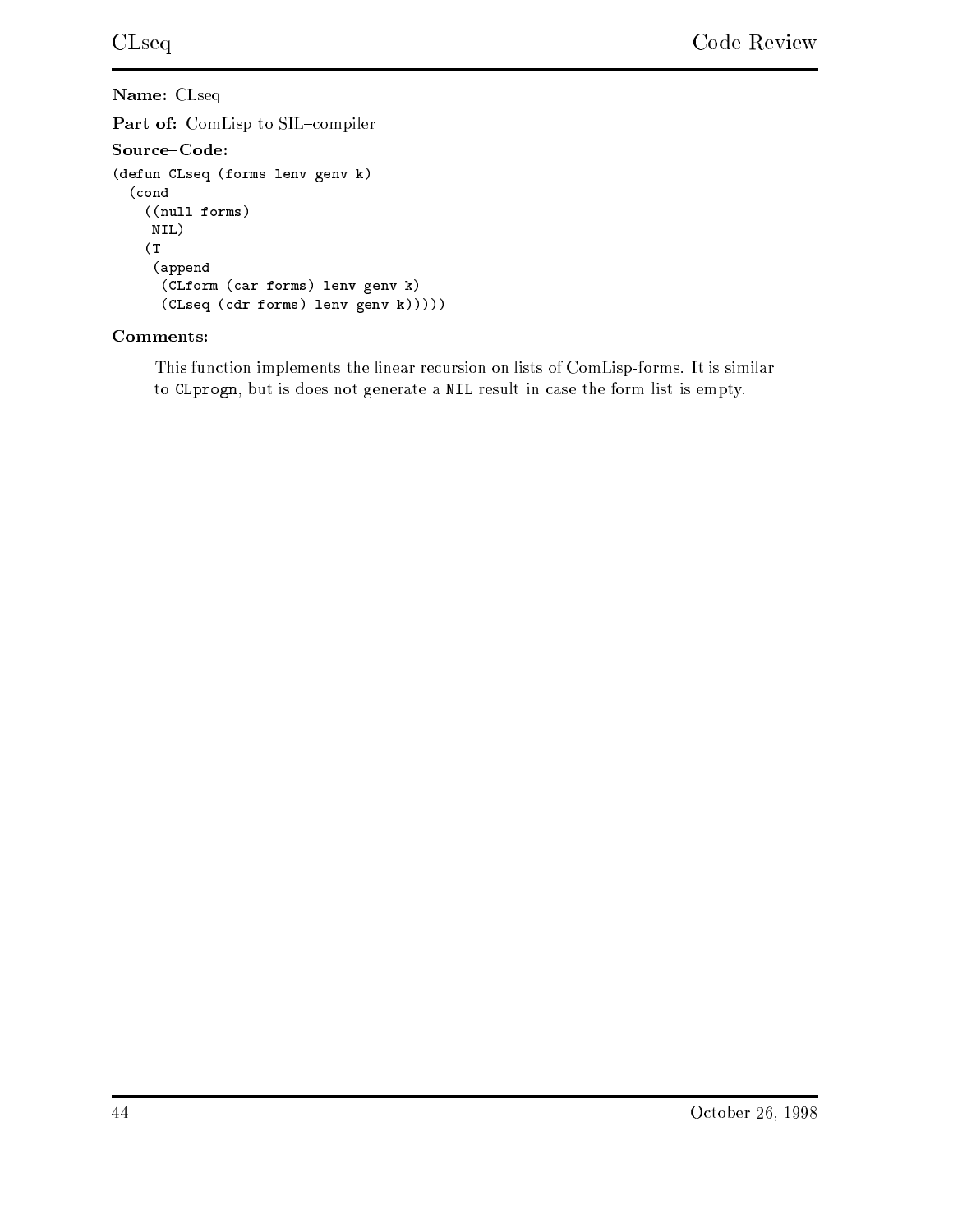Name: CLform D0-translation Part of: ComLisp to SIL-compiler Specification:

```
\mathcal{CL}_{\text{form}}[ (DO () (f) f_1 ... f_n) \rho \gamma k \supseteq (DO k (\mathcal{CL}_{\text{form}}[f] \rho \gamma k)
                                                                                         \mathcal{CL}_{\text{prop}}[f_1 \dots f_n] \rho \gamma k(\angleCOPYC NIL k)
```
where  $f_1, \ldots, f_n \in \texttt{form}$ .

 $\mathcal{CL}.14$ 

```
Source-Code:
```

```
(defun CLform (form lenv genv k)
  \epsilon cond
    ((consp form)
     (let* ((key (car form))
             (args (cdr form))
             (n (list-length args)))(cond
        \ldots;; DO-
        ((eq1 key 'D0);; (DO () (p) f1...) -> (DO (p') f1'...)
          (let ((p (caadr args))
                (fs (cddr args)))(i)(\text{list}* \text{ 'D0 } k)(CLform p lenv genv k)
                     (CLprogn fs lenv genv k))
             (list '_COPYC NIL k)))\sim 10 .
        )))
    \sim 10))
```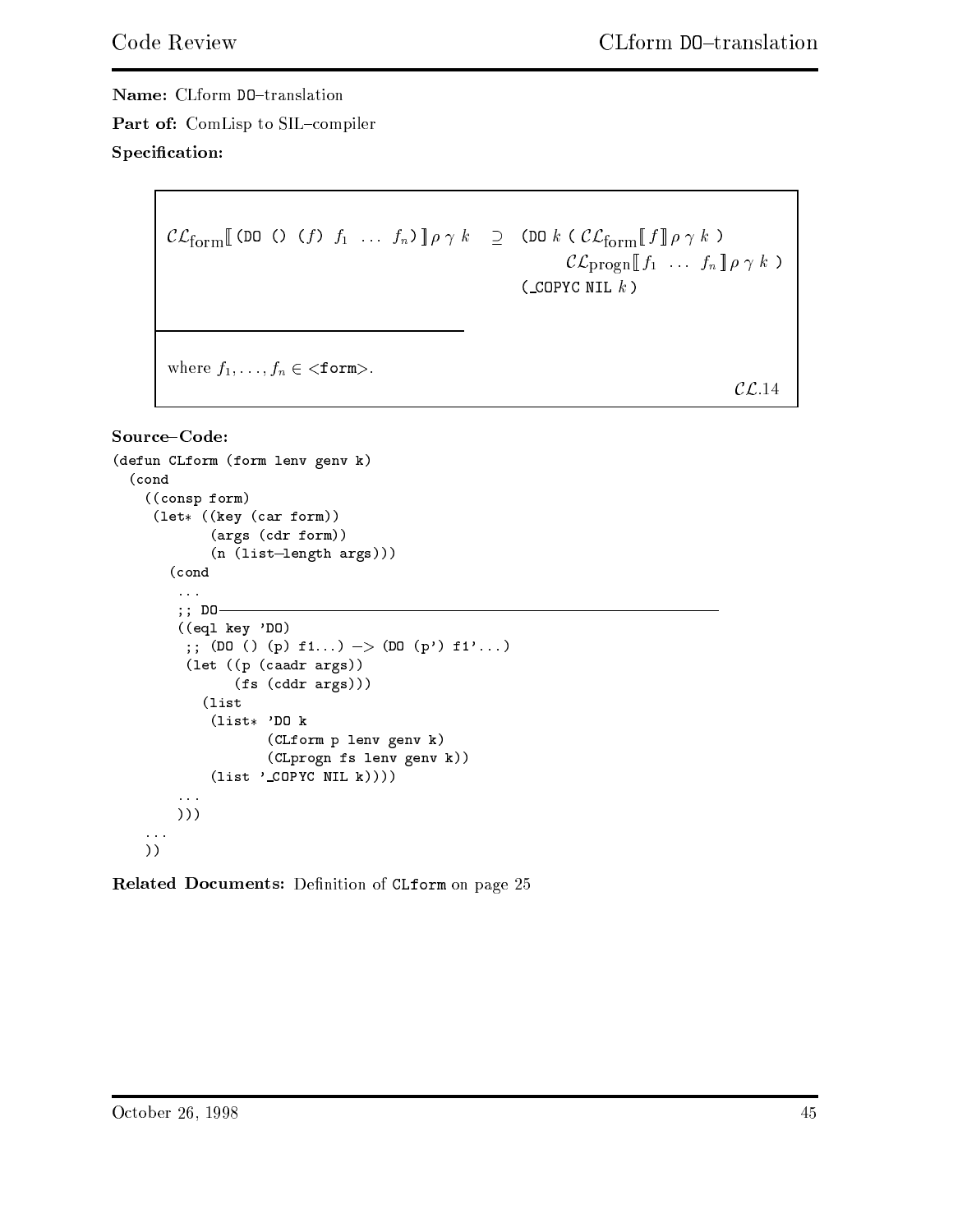'(e.! AD %AC9J Part of: Comlisp to SIL-compiler  $\sim$  .04  $\sim$ 

```
\mathcal{C}\mathcal{C} = \mathbb{I} (CUIOTE a) \mathbb{I} and \mathbb{I} and \mathbb{I} and \mathbb{I} and \mathbb{I} and \mathbb{I} and \mathbb{I} and \mathbb{I} and \mathbb{I} and \mathbb{I} and \mathbb{I} and \mathbb{I} and \mathbb{I} and \mathbb{I} and \mathbb{I}
```
n and a finite state of the state of the state of the state of the state of the state of the state of the state of the state of the state of the state of the state of the state of the state of the state of the state of the

:7YFi7 T

```
\ell \ell \blacksquare \blacksquare \blacksquare \blacksquare \blacksquare \blacksquare \blacksquare \blacksquare \blacksquare \blacksquare \blacksquare \blacksquare \blacksquare \blacksquare \blacksquare \blacksquare \blacksquare \blacksquare \blacksquare \blacksquare \blacksquare \blacksquare \blacksquare \blacksquare \blacksquare \blacksquare \blacksquare \blacksquare \blacksquare \blacksquare
```

```
where c \in < integer > U < character > U < string > U \{ NIL. T\}.
```

```
CL.16
```
### Source-Code:

```
(defun CLform (form lenv genv k)
   (cond
           \ldots ( \cap \cap \cap \Gamma \rightarrow \{ \cap \cap \cap \{ \{ \} \} \ldots \cap \cap \{ \{ \} \{ \} \ldots \{ \{ \} \{ \{ \} \{ \} \{ \{ \} \{ \} \{ \{ \} \{ \{ \} \{ \mathcal{L} , and the set of the set of the set of the set of the set of the set of the set of the set of the set of the set of the set of the set of the set of the set of the set of the set of the set of the set of the set 
           (list (list 'cOPYC (car args) k)))	
	 2BI7'*,A'8.:P4.494.4.4.4.494.4.4.4'4.4.4'4.494P494.4'4.4.4'4.4.4'4.4.4'4.494P494.4'4.4.4'4.4.4'4.4.4'4.494P494.4'4.4.4'4.4
      ((integerp form) (list (list 'cOPYC form k)))\mathcal{L}((null form) (list (list 'cOPYC form k)))((string form) (list (list '_COPYC form k)))
                                       (list (list '_COPYC form k)))(.( *3C': +';3A3Q -
      \sim \sim \sim)
```
 $\blacksquare$  ) and  $\blacksquare$  . The contract of the contract of the contract of the contract of the contract of the contract of the contract of the contract of the contract of the contract of the contract of the contract of the con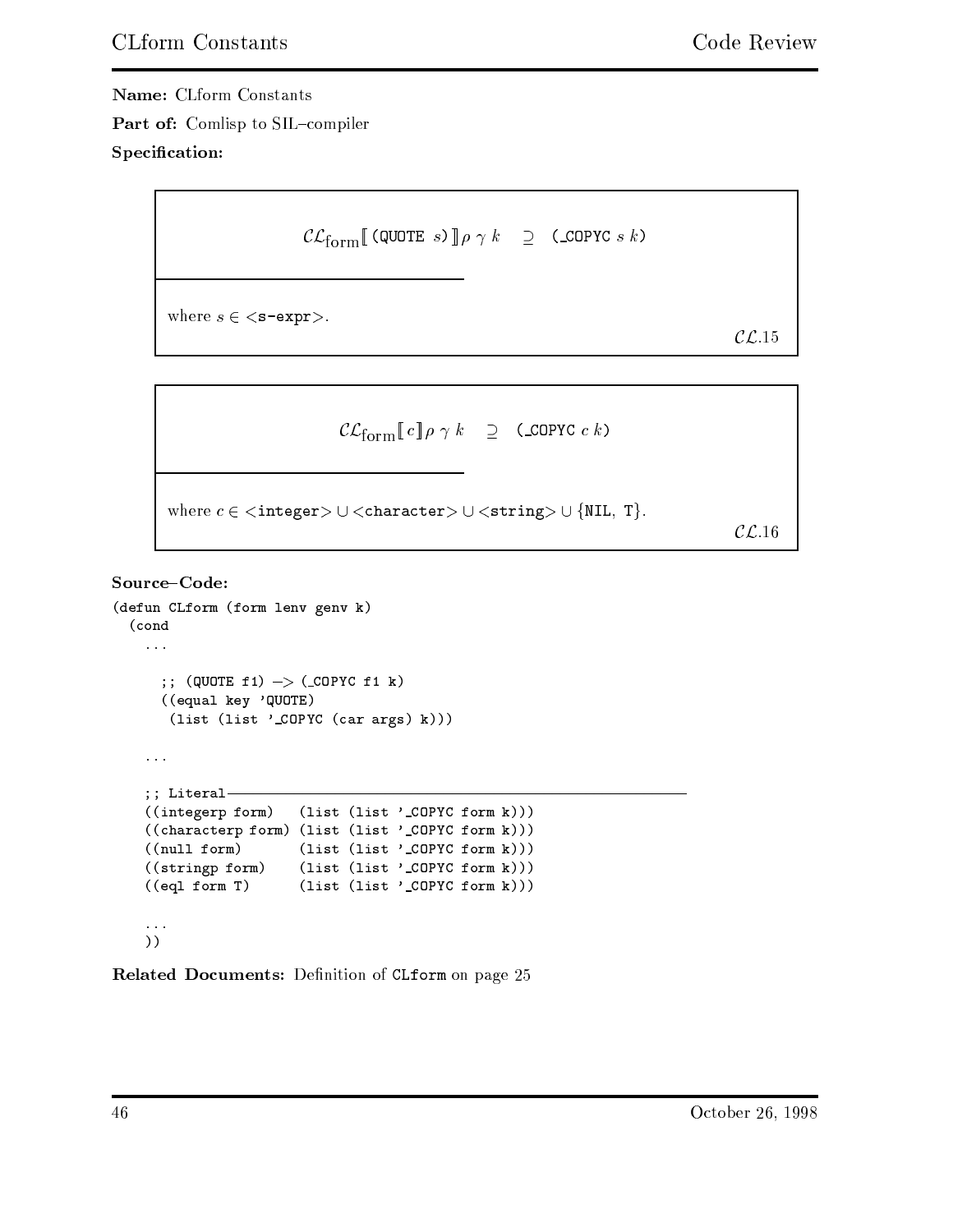# Chapter 4

# SIL to Cint

In this chapter we will compare the compiling relation between SIL and C<sup>int</sup> as defined in [GH98b] with its implementation as a set of ComLisp functions. The compiling relation  $\mathcal{CS}$  and its auxiliary relations have the following types:

```
\mathcal{CS} \in \langle \texttt{program} \rangle_{\texttt{SIL}} \to \langle \texttt{program} \rangle_{\texttt{C}}int
         \mathcal{CS}_{\text{decl}} \in <declarations><sub>sIL</sub> \rightarrowheapenv \times \langle \texttt{declarations} \rangle_{\text{C}}int
                                              \times <data-definition> \times <definition>*<sub>cint</sub>
           \mathcal{CS}_{\text{def}} \in \prec definition>_{\text{SIL}} \times heapenv \rightarrow \prec definition>_{\text{Cint}}\mathcal{CS}_{\text{form}} \in \langle \text{form}_{\text{SIL}} \times \text{} \text{heapenv} \rightarrow \langle \text{statement} \rangle^*\mathcal{CS}_{\text{heap}} \in \langle program\rangle_{\text{SIL}} \times heapenv \rightarrow \langle integer\rangle^*\mathcal{CS}_{\text{stack}} \in \langle \text{program} \rangle_{\text{sub}} \times \text{begin} \rightarrow \langle \text{integer} \rangle^*where
       heapenv = \langle \texttt{sexpr} \rangle \overset{\text{part}}{\longrightarrow} (\langle \texttt{integer} \rangle \times \langle \texttt{integer} \rangle)
```
General remarks on our procedure and in particular on data representation have already been made in chapter 3. We will not repeat them here. However, some particular remarks on the compilation from SIL to C<sup>int</sup> are necessary:

Compiling SIL to C<sup>int</sup> essentially is the data and operation refinement step which implements ComLisp s-expression data in the linear memory model of  $C<sup>int</sup>$ .  $C<sup>int</sup>$  programs use a *stack* and a *heap* in order to store s-expression representations. SIL operators become C<sup>int</sup> procedures. The set of operator implementations is called the *core runtimesystem* (chapter B). This constant set of C<sup>int</sup> modules becomes part of the generated result. Its correctness will not be proved here. Data and operation refinement proofs and in particular a garbage collector correctness proof can be found in [Mic98].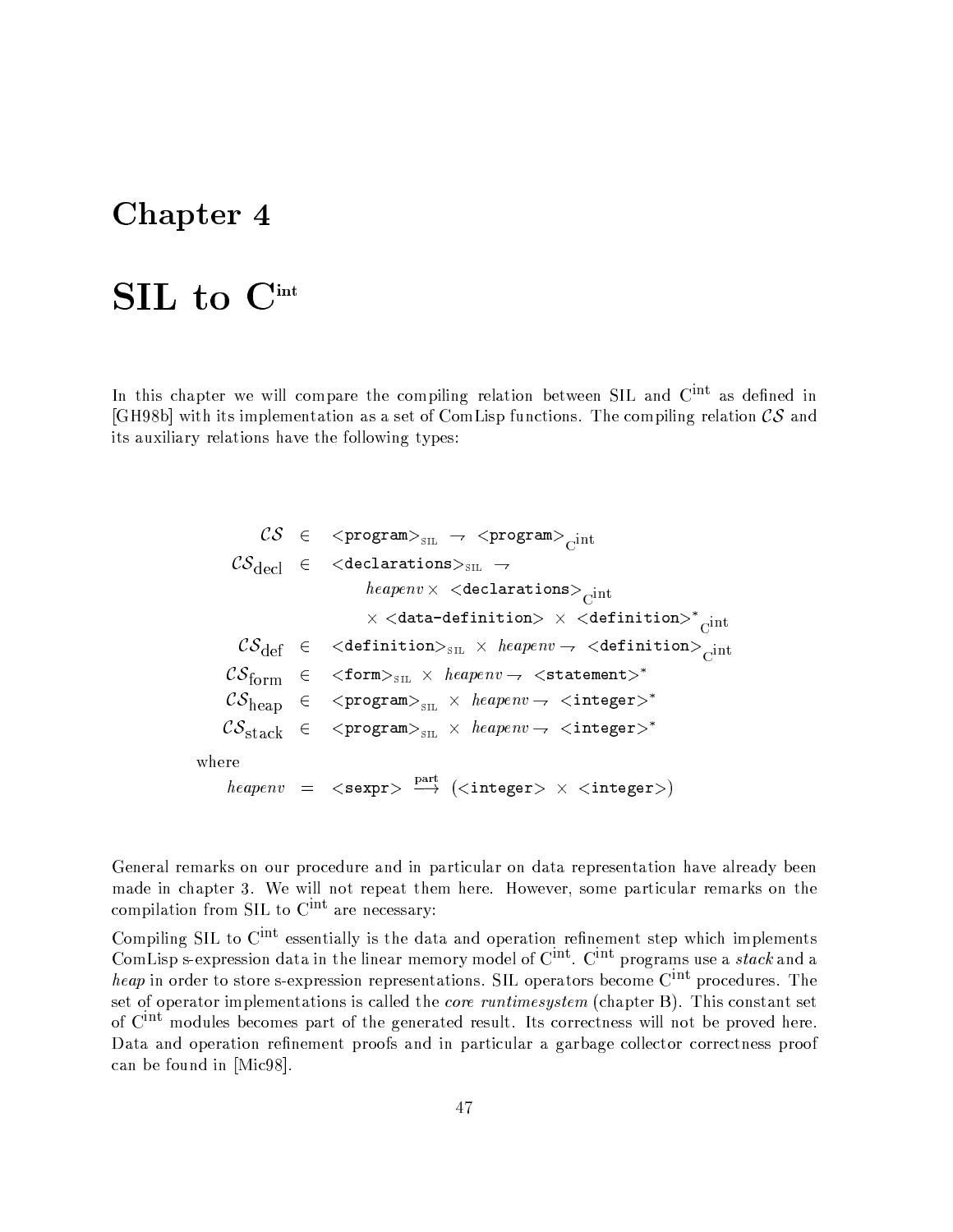The SIL to C<sup>int</sup> compiler also includes a set of ComLisp procedures and functions which construct the initial stack and heap segments for global variables, symbols and fat program constants like constant strings and lists. The correctness of these procedures is not proved here as well. Instead, correctness of the core runtimesystem and the generation of the initial heap and stack segments will be handled in a separate report. This report will link the implicit specification given in [GH98b] and the concrete code described here to the mathematical proof given in [Mic98].

#### SIL-Compiler: Code Review 4.1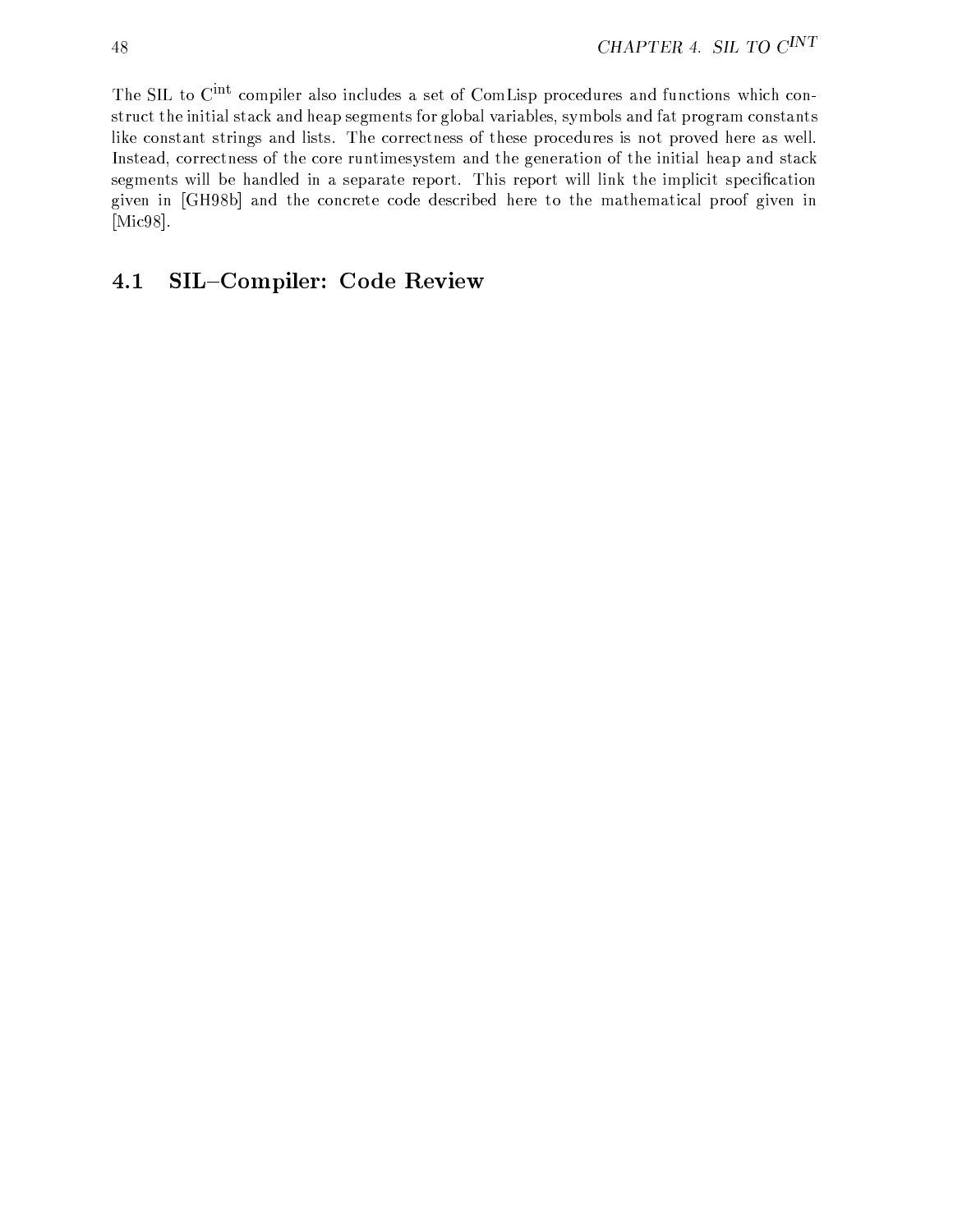Name: CS Part of: SIL to Cint-compiler Specification:

```
\mathcal{CS}[\![d \; \delta_1 \; \delta_2 \; \ldots \; \delta_n]\!] \supseteq d' \; data init \; cuts\mathcal{CS}_{\text{def}}[\![\delta_1]\!]\mathcal{CS}_{\text{def}}[\![\,\delta_2\,]\!]\mathcal{CS}_{\mathbf{def}}[\![\delta_n]\!]\zeta
```
where  $d \in \text{}\n_{\text{SL}}, \delta_1, \delta_2, \ldots, \delta_n \in \text{}\n_{\text{SL}}.$ 

The resulting  $C<sup>int</sup>$ -declarations  $d'$ , the initial stack and heap content *datainit*, the core runtime system crts which implements SIL-standard operators, and the heap environment  $\zeta$ , which maps s-expressions to heap array indices, are defined by  $\mathcal{CS}_{\text{dec}}[[d]] \supseteq \langle \zeta, d', \text{ datainit}, \text{ crts} \rangle.$ 

 $\mathcal{CS}.1$ 

```
(\text{defun CS } (p))(\text{let} * ((\text{decls } (\text{car } p)))(\text{defs } (\text{cdr } p))(env-decl-defs (CSdecl decls))
            (env (car env-decl-defs))
            (deted - defs (cdr env-decl - defs)))(append decl-defs (CSdefs defs env))))
```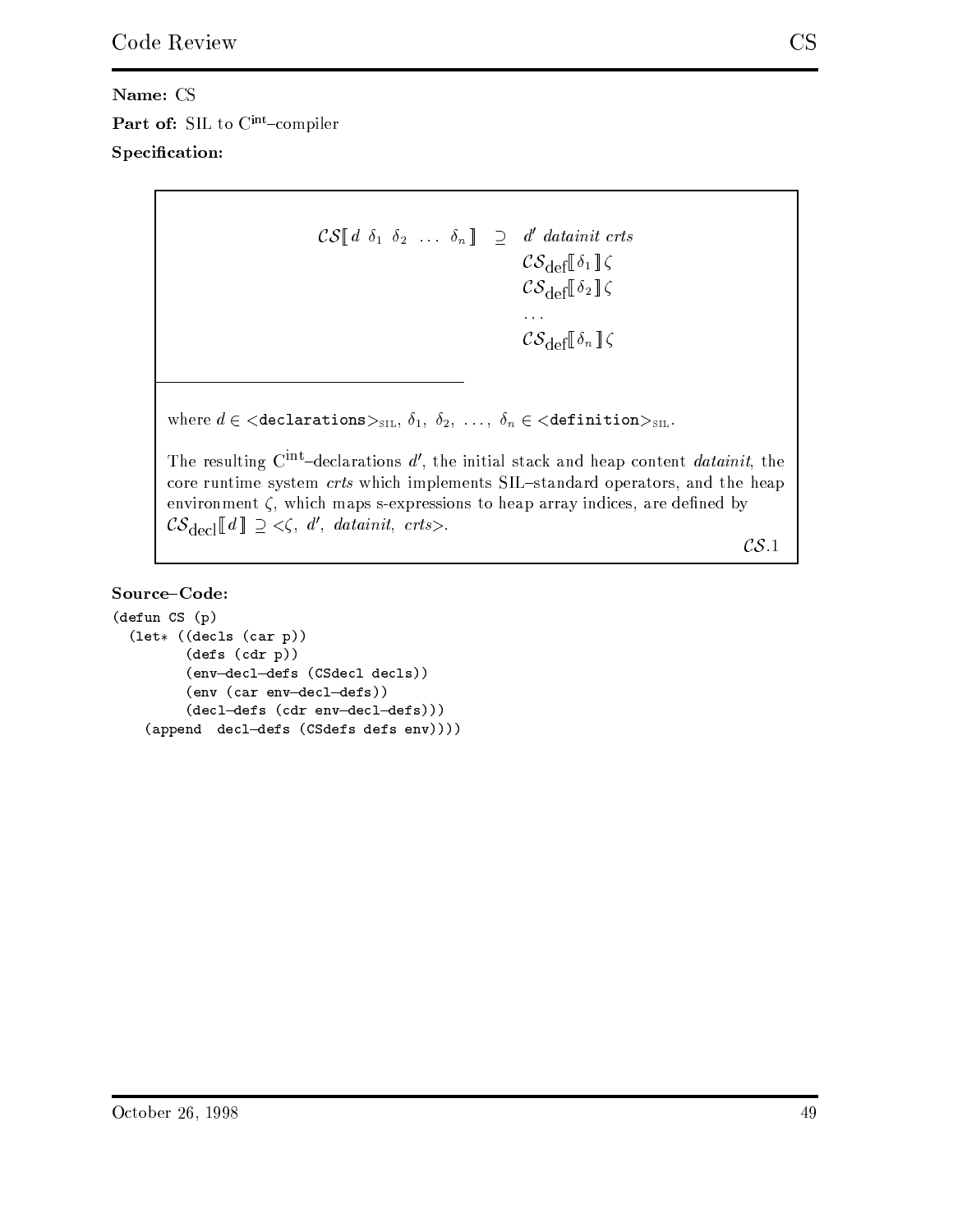Name: CSdecl Part of: SIL to C<sup>int</sup>-compiler Specification:

 $\mathcal{CS}_{\text{dec}}[[\text{ (nvars fins syms qc)}]] \supseteq \langle \zeta, \rangle$ 

 $(funs' |s| |h|),$  $(\mathsf{DEFDATA}\; s\; h),$  $crts$ 

where the declarations are from a wellformed program, and *nvars*  $\epsilon$  $\mathbb{N}_0$ , funs, syms  $\in$  <symbol>\*.  $qc \in$  <sexpr>\* is the list of fat quote constants. funs is the concatenation of funs and the list of function names defined in crts, and we require s, h and the global heap environment  $\zeta$  to correctly represent syms and  $qc$  w.r.t. nvars.  $crts$  is the core runtime system.

 $\mathcal{CS}.2$ 

```
(defun CSdecl (decls)
  (let ((nglobals (car decls))
         (funs (append
                  (cadr decls)
                  (1)'intern
                 '_copy-string
                  '_string-member
                  '_string=
                  'symbol-name
                  '_NILname
                  '_Tname
                 'aref
                  'coerce
                 'length
                  'cdr
                  ^\prime car
                 'cons
                  'peek-char
                  'write-char
                  'read-char
                  'char-code
                 'code-char
                  'mod
                  'floor
                  ^{\prime} *
                 \prime -\mathcal{F}_{\pm}
```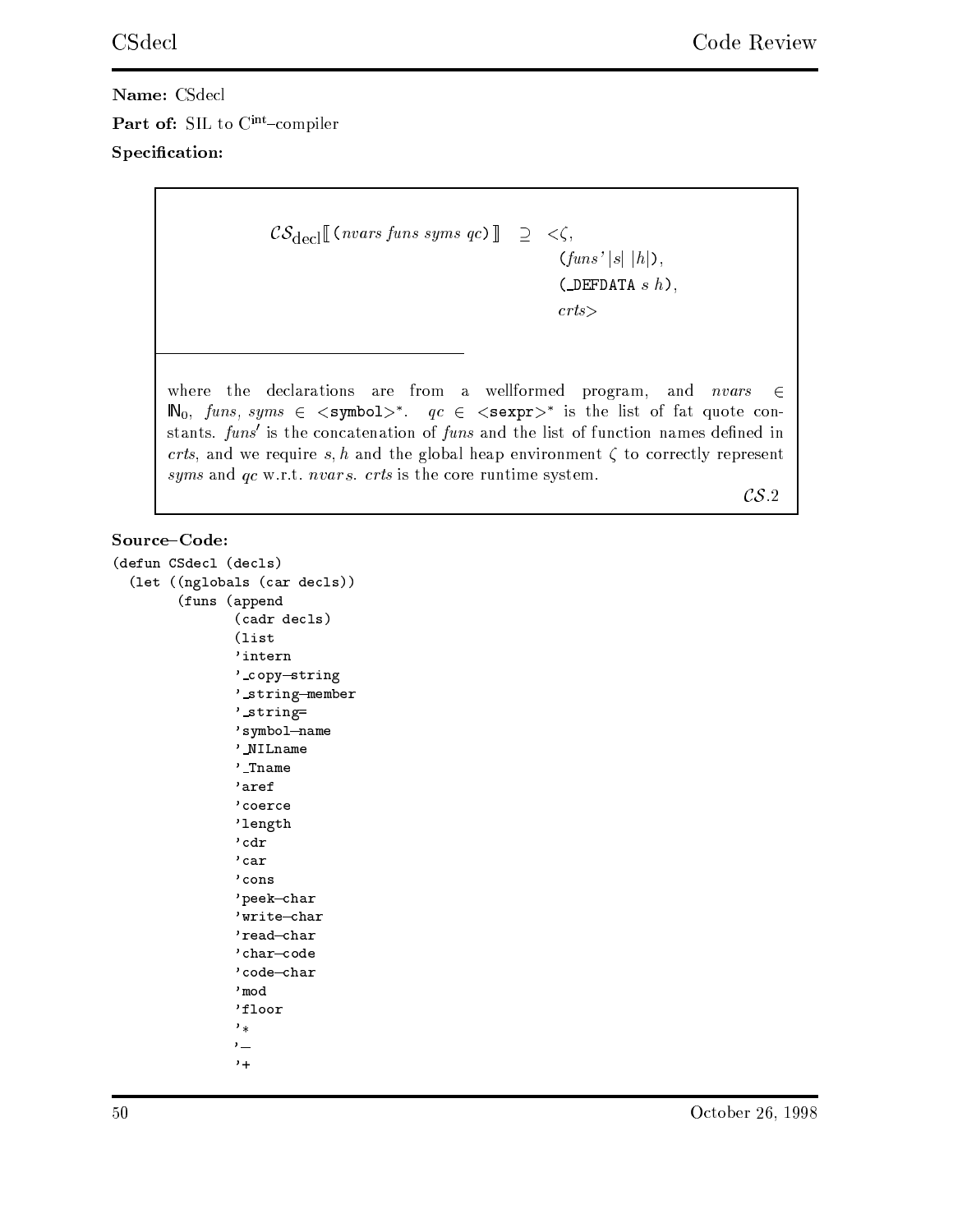```
'eq1\rightarrowa contract and contract and contract and
              'stringp
              'consp
              'characterp
              'integerp
              'symbolp
              'null
              '_aref-error
              '_cc-error
              '_eql-error
              '_assert-string
              '_assert-integer
              '_assert-cons
              '_assert-char
              '_truth
              '_false
              '_true
              '_err
              'abort
               0.2'2&%0 -
40PK
              0.2'2 - 20.2'2 - 20.2'2 - 20.2'2 - 20.2'2 - 20.2'2 - 20.2'2 - 20.2'2 - 20.2'2 - 20.2'2 - 20.2'2 - 20.2'2 - 20.
               0.2'2&%0 -
               0.2'2&%0 -
4.M-
.M
%
             ))(syms (caddr decls))(s-exprs (cadddr decls)))
(let* ((h (construct-heap syms s-exprs))
        (symbols-tag (car h))(symbols-value (cadr h))(henv (caddr h))(heap (cadddr h))(n, 1)(stack NIL)
        (crts (read)))(do()\langle, \rangle(setq stack (list* 0 0 stack))(\text{setq n } (+ n 1)))(setq stack (list* symbols-tag symbols-value stack))
  (E:B3657 - N'*3) - N'*37- N'*37- N'*37- N'*37- N'*37- N'*37- N'*37- N'*37- N'*37- N'*37- N'*37- N'*37- N'*37-
           (list funs (list-length stack) (list-length heap))
            (list '_DEFDATA stack heap)
           crts))
```
### Comments:

rmit and the set of the set of  $\mathbb{R}^n$  and  $\mathbb{R}^n$ It also uses the function  ${\tt construct\text{-}heap}$  in order to construct the initial heap from ,"/ c 0%&(/ +
0+M!,/= & ~. \* % #,' +'M#
+iF&L/ used in order to construct the initial stack segment  $\mathtt{stack}$  which includes a reference &,O0%(6/8,(/ c Q6 '! \*:% %+ 9 #Y"+\*,'.j C,O\*/ (/GPRD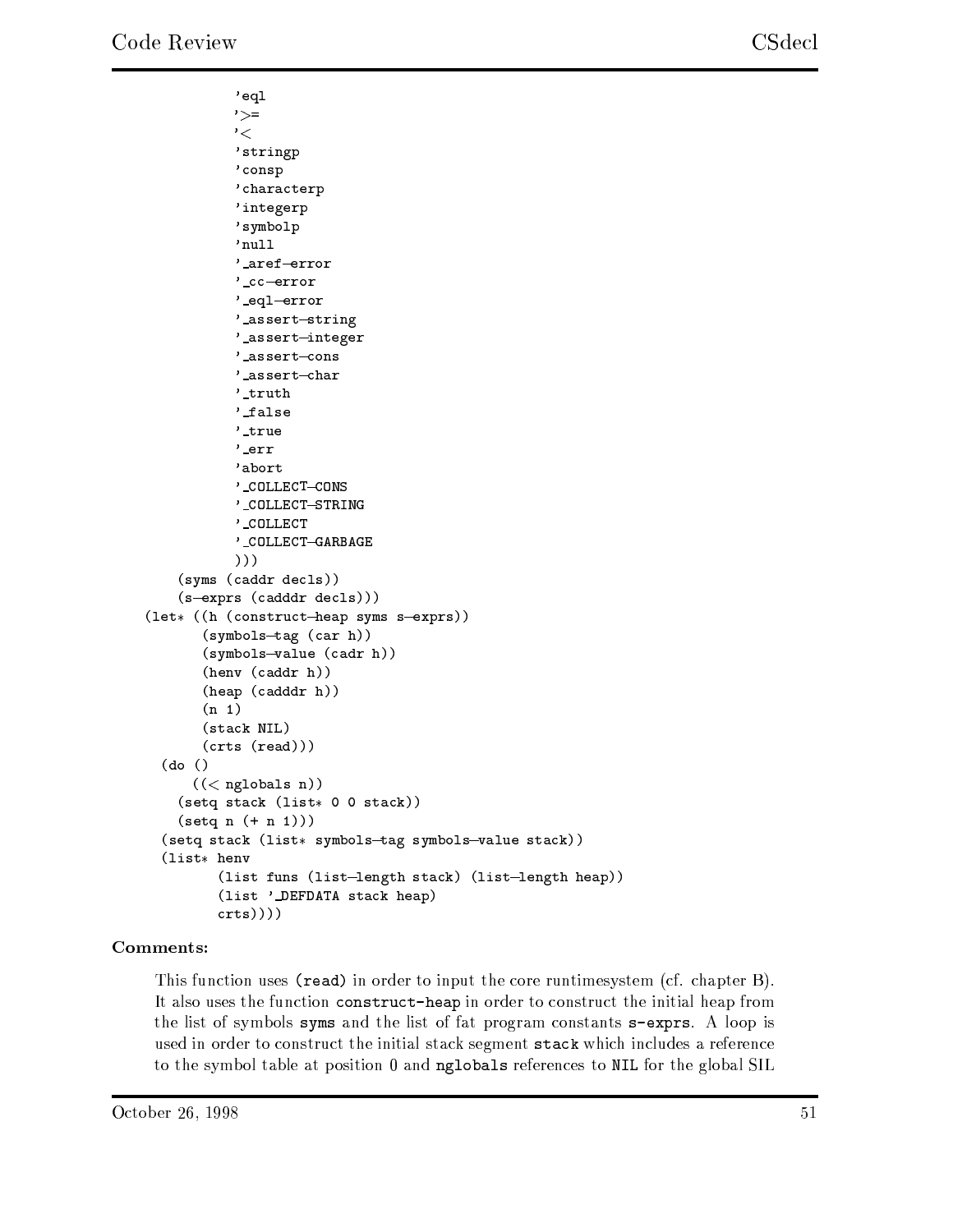variables. That this construction is in conformance with the implicit specification of  $s$  and  $h$  to correctly represent syms and  $qc$  w.r.t. nvars will be proved in a separate report (cf. our remark at the beginning of this chapter).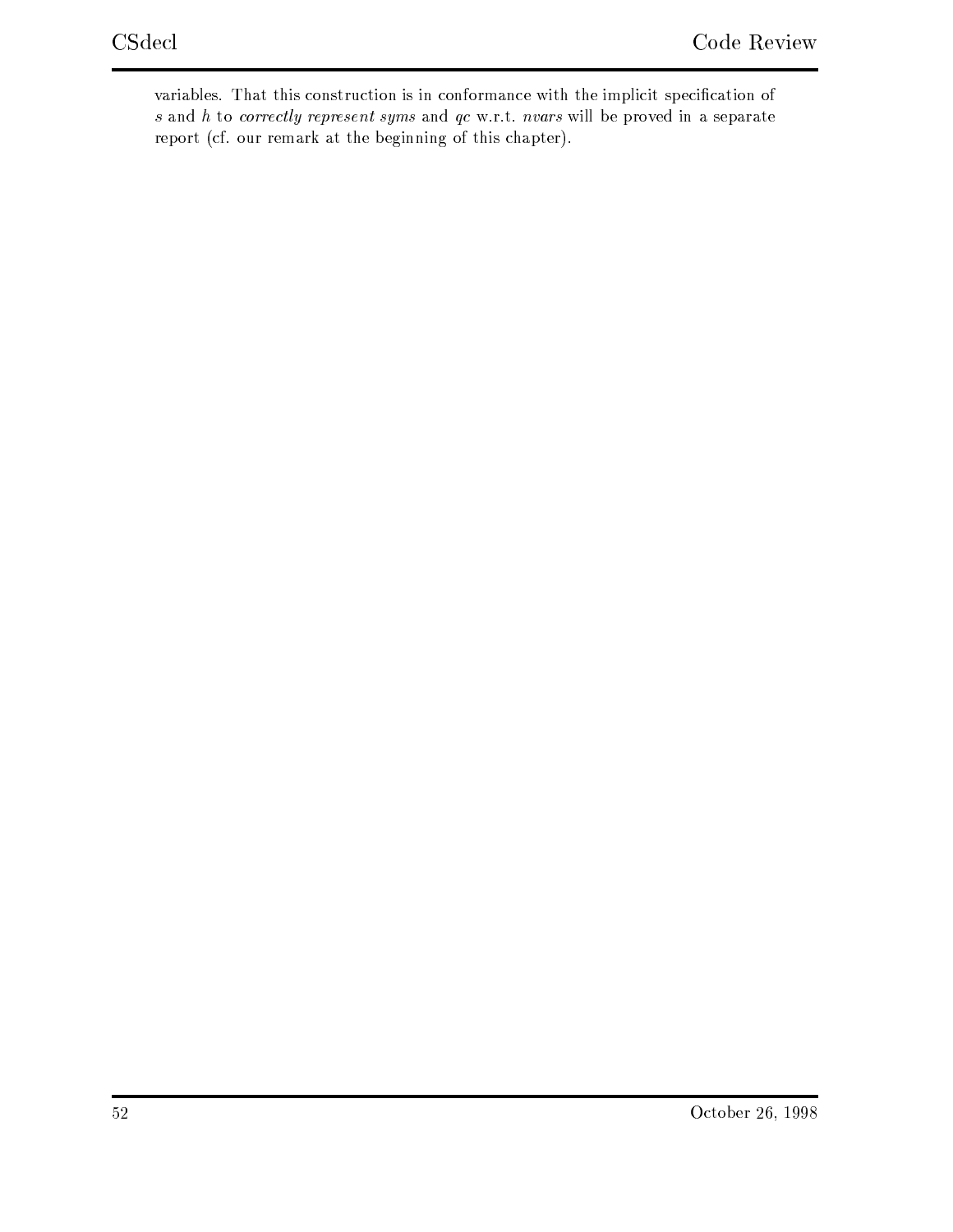Name: CSdefs

Part of: SIL to Cint-compiler

## Source-Code:

```
(defun CSdefs (defs henv)
  (left * ((result NIL))(do()((null defs))(setq result (cons (CSdef (car defs) henv) result))
     (setq defs (cdr defs)))
    (reverse result))
```
## Comments:

This function iterates the function CSdef over a list of SIL definitions.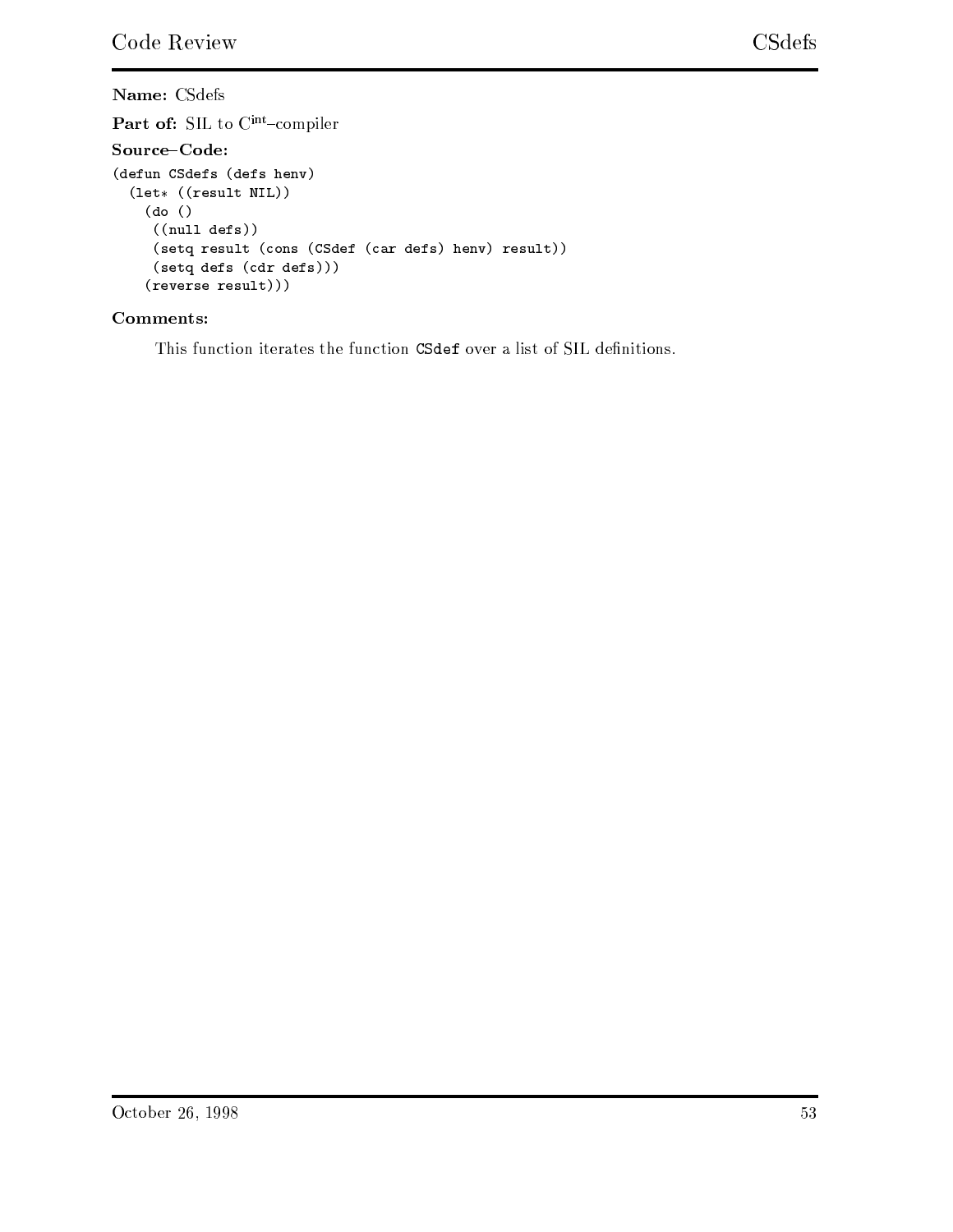Name: CSdef

Part of: SIL to Cint-compiler

## Specification:

 $\mathcal{CS}_{\text{def}}$  (DEFUN  $p$   $f_1$  ...  $f_m$ )  $\rrbracket \zeta \quad \supseteq$ (DEFUN  $p(S)$  CS<sub>form</sub>  $f_1 \subseteq \ldots$  CS<sub>form</sub>  $f_m \subseteq \cap$ 

where  $p \in \langle \texttt{symbol} \rangle, f_1, \dots, f_m \in \langle \texttt{form} \rangle_{\texttt{SIL}},$ and  $s = 2 \cdot (maxindex(f_1 \dots f_m) + 1)$  (which is 2 for  $m = 0$ ).

 $\mathcal{CS}.3$ 

```
(defun CSdef (d henv)
  (\text{let} * ((p \quad (\text{cadr } d)))(fs (cddr d))(s (* 2 (+ (max-local-index fs) 1))))(list* 'DEFUN p (list s) (CSforms fs henv))))
```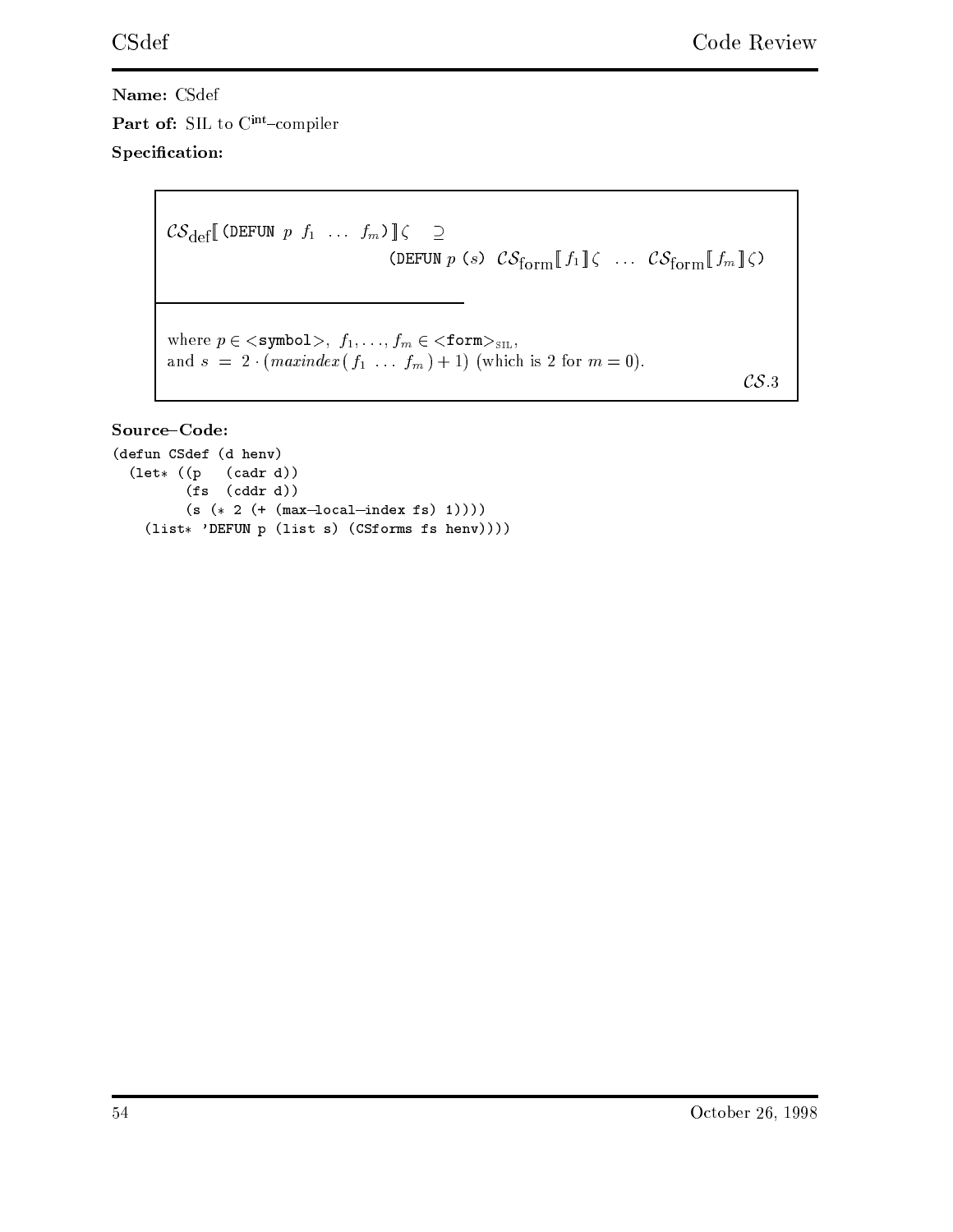Name: max-local-index Part of: SIL to C<sup>int</sup>-compiler Specification:

```
maxindex(f_1...f_n) := \max_{j=1,...,n} \{maxindex(f_j)\}\maxindex() := 0maxindex ((\text{COPYC } s i)) := imaxindex ((COPY i_1 i_2)) := max{i_1, i_2}maxindex ((\text{GCDPY } k i)) := imaxindex ((\text{COPYG } i k)) := imaxindex((p i)) := imaxindex((LIST * n i)) := i + nmaxindex ((\text{IF } i \ (f_1 \ldots f_n) \ (f_{n+1} \ldots f_m)) := \max\{i, \max_{j=1,\ldots,m} \{\mathit{maxindex}(f_j)\}\}\maxindex (\texttt{OD } i \texttt{ (f_1) } f_2 \ldots f_n) := \max \{ i, \max_{j=1,\ldots,n} \{ maxindex(f_j) \} \}
```
#### Source-Code:

```
(defun max-local-index (forms)
  (if (null forms)
      \circ(max (max-local-index-form (car forms)) (max-local-index (cdr forms)))))
(defun max-local-index-form (form)
  \epsiloncond
    ((consp form)
     (\text{let } ((key (car form)))(\arg s \ (\text{cdr form})))\epsiloncond
          ((eq1 keV 'IF)(max (max-local-index (cadr args))
                (max - local - index (caddr args))))((eql key '_COPY) (max (car args) (cadr args)))
          ((eq1 key '_COPYG) (car args))((eq1 key '_GCDPY) (cadr args))((eql key '_COPYC) (cadr args))
          ((eql key 'DO) (max
                            (max-local-index (cadr args))
                            (max - local - index (cddr args)))((eq1 key 'LIST*)(- (+ (cadr args) (car args)) 1))(T<sub>0</sub>)))(T<sub>0</sub>)))
```
#### Comments:

Given a SIL-form f,  $maxindex(f)$  is the largest local stack index i used in f.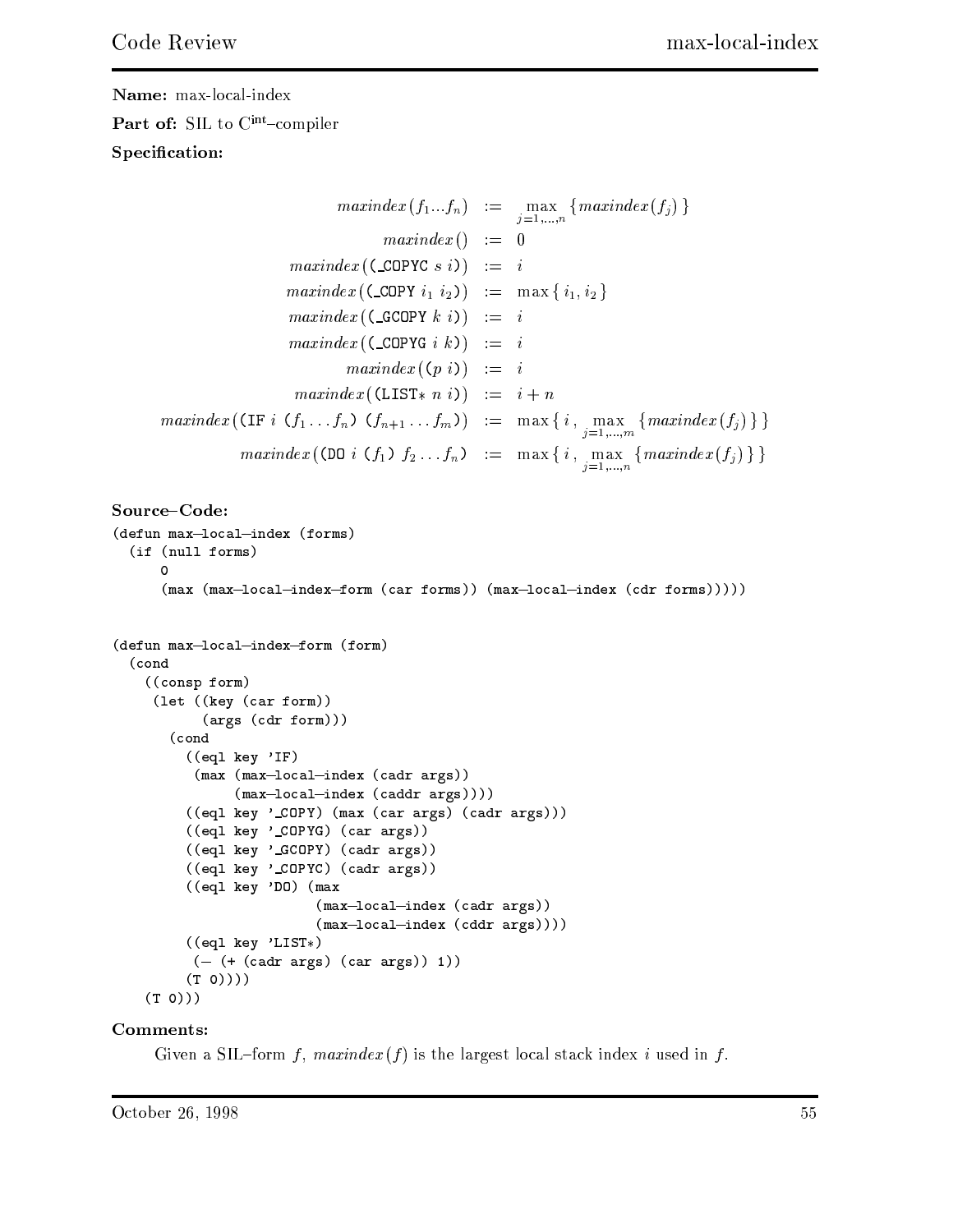Name: CSforms

Part of: SIL to C<sup>int</sup>-compiler

## Source-Code:

```
(defun CSforms (forms henv)
  (if (null forms)
     NIL
      (append
       (CSform (car forms) henv)
       (CSforms (cdr forms) henv))))
```
## Issues:

This function implements the implicit linear recursion, that appears while specifying the transformation of sequences of SIL forms

 $f_1 \ldots f_n$  into sequences  $\mathcal{CS}_{\text{form}}[[f_1]] \zeta \ldots \mathcal{CS}_{\text{form}}[[f_n]] \zeta$ .

of compiled forms. Sequences are implemented as lists, and the resulting target code lists have to be appended. henv holds the heap environment representation of  $\zeta$ .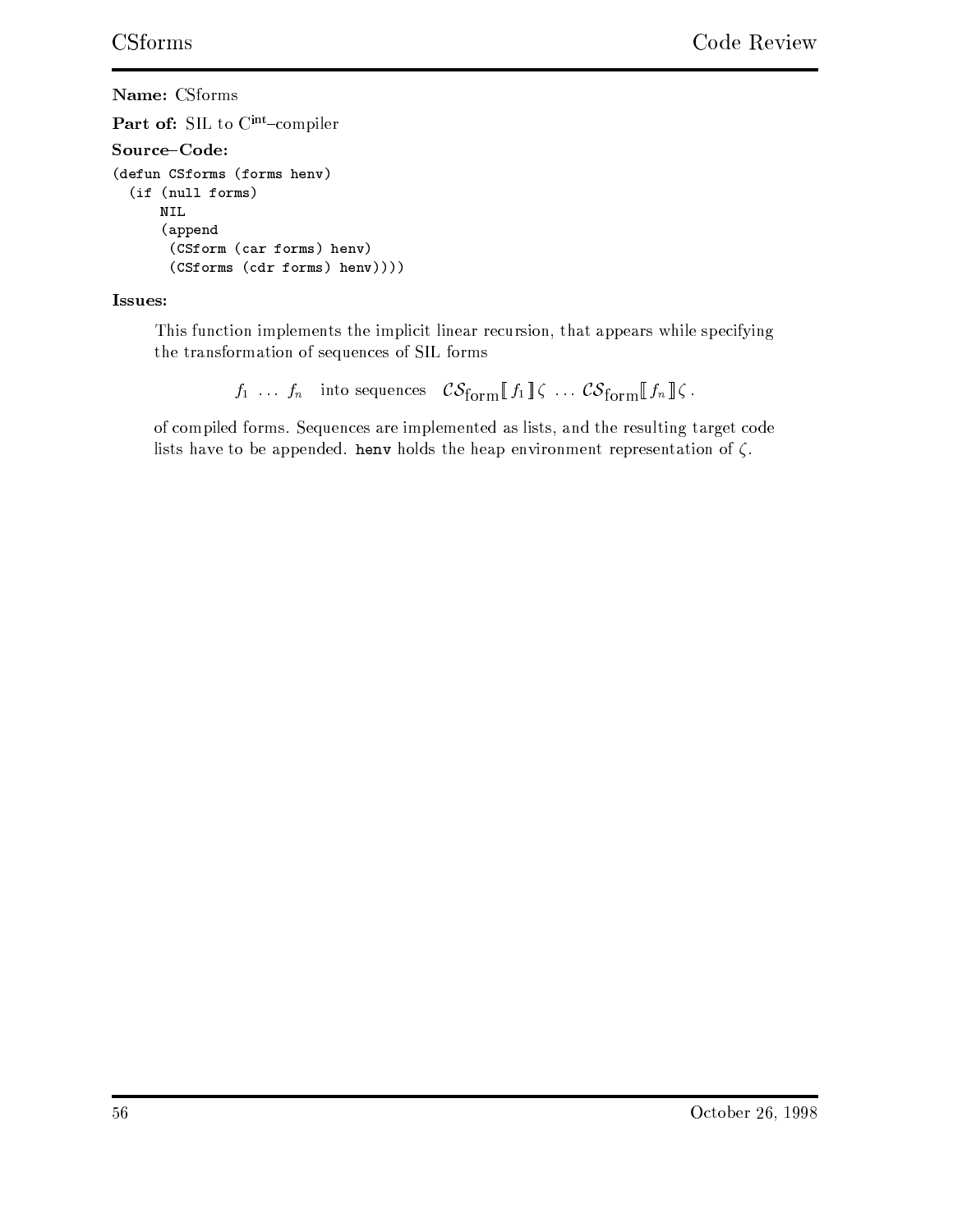```
Name: CSform
Part of: SIL to Cint-compiler
Source-Code:
(defun CSform (form henv)
  \epsiloncond
   ((consp form)
    (\text{let } ((key (car form)))(args (cdr form)))
      (cond
       ;; IF-((eq1 key 'IF) ... );; DO-
       ((eq1 key 'D0) ... );; _COPY —
       ((eq1 key 'COPY) ... );; \angleCOPYG-
       ((eq1 key 'COPYG) ... ); ; \angle GCOPY -((eq1 key 'GCDPY) ... ); : \text{COPYC} -
       ((eq1 key '_COPYC) ... );; LIST -((\verb"eq1 key 'LIST*) ...);; application-
       (T \ldots ))))(T (errorstop 21))))
```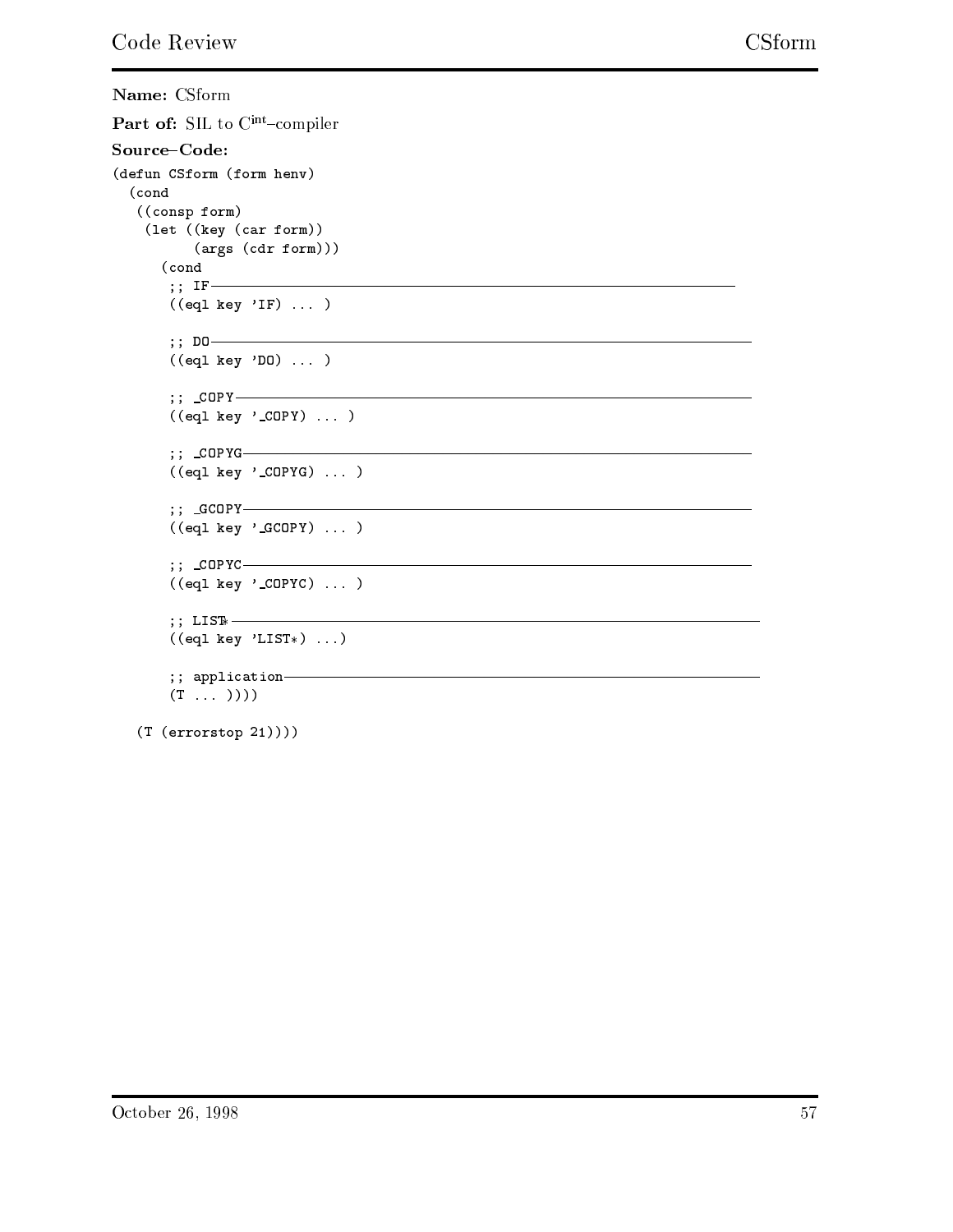Name: CSform translation of procedure calls Part of: SIL to C<sup>int</sup>-compiler Specification:

> $\mathcal{CS}_{\text{form}}[(p \; i)] \zeta \ge (p \; 2i)$ where  $p \in \langle \texttt{symbol} \rangle$  $\mathcal{CS}.4$

#### Source-Code:

```
(defun CSform (form henv)
  (cond
   ((consp form)
    (\text{let } ((key (car form)))(args (cdr form)))\epsiloncond
         \ldots;; application-
         (T)(list (list key (* 2 (car args))))))))\ldots))
```
### Comments:

Note that this is the final case in the definition of CSform on page 57. Every form, which is a list beginning with a non-keyword, is handled as a procedure call.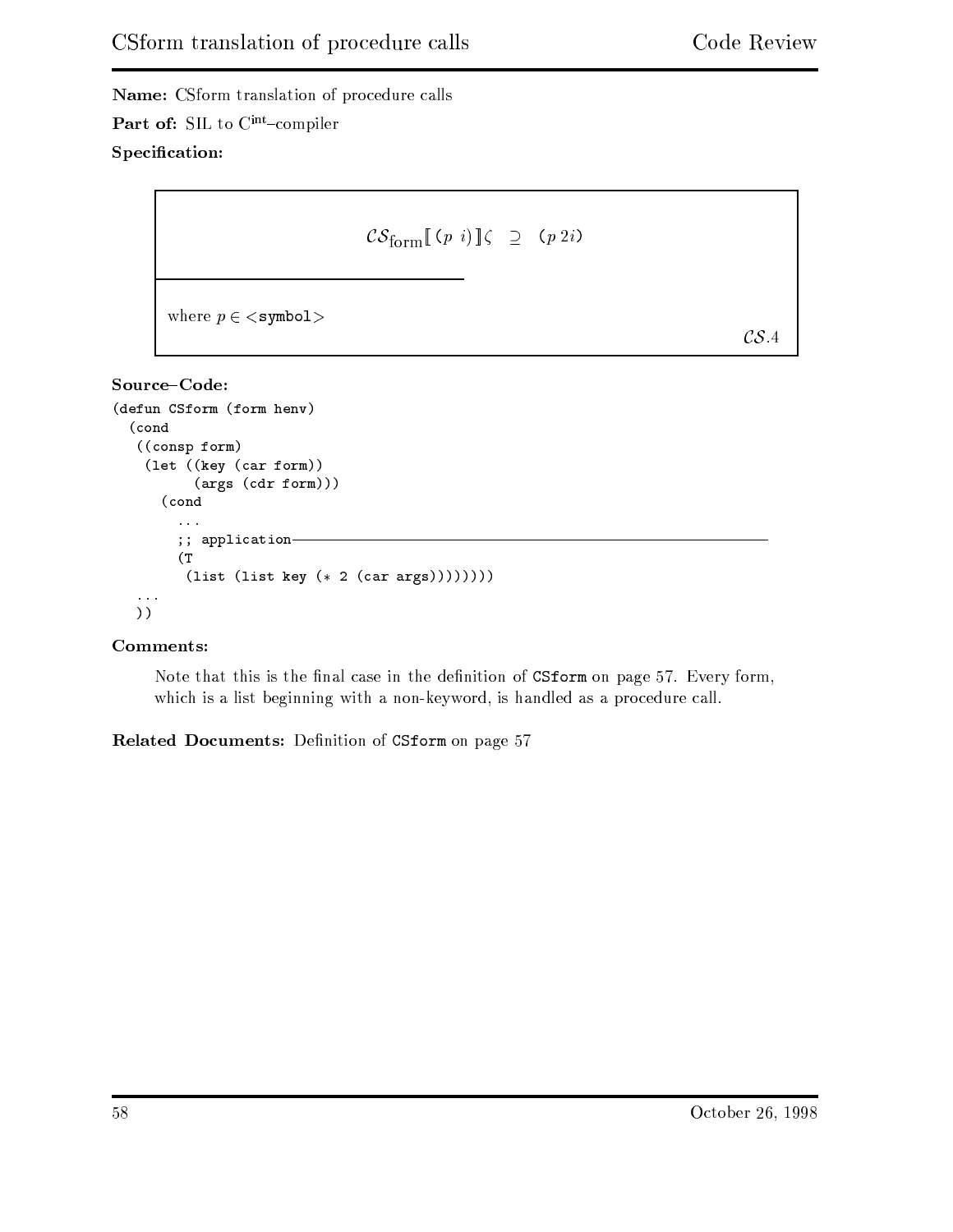Name: CSform COPYG, GCOPY, COPY-translation Part of: SIL to C<sup>int</sup>-compiler Specification:

|  | $CS_{\text{form}}$ (COPY i j) $\left  \zeta \right  \supset \sup$ (SETLOCAL (LOCAL 2i) 2j)<br>(SETLOCAL (LOCAL $2i+1$ ) $2j+1$ )          |
|--|-------------------------------------------------------------------------------------------------------------------------------------------|
|  | $CS_{\text{form}}$ (CCOPY i j) $\left  \zeta \right  \supset \sup$ (SETLOCAL (STACK 2i) 2j)<br>(SETLOCAL (STACK $2i+1$ ) $2j+1$ )         |
|  | $\mathcal{CS}_{\text{form}}[\![$ (_COPYG i j) $]\!]$ $\zeta$ $\supseteq$ (_SETSTACK (_LOCAL 2i) 2j)<br>(SETSTACK (LOCAL $2i+1$ ) $2j+1$ ) |

where for  $\text{\_GCDPY}$  and  $\text{\_COPYG}$  we require  $i \geq 1$ .

 $\mathcal{CS}.5$ 

```
(defun CSform (form henv)
  (cond
    ((\text{consp form})(let ((key (car form))
             (\arg s \ (cdr form)))(cond
          \ddotsc;; \_COPY —
          ((eql key '_COPY)
           ;; (\text{COPY} i j) \text{ --- } (\text{SETLOGAL} ( \text{LOCAL } 2i) 2j) \text{ } (\dots (\dots 2i+1) 2j+1)(\text{let } ((i (car args)))(j (cadr args)))(iist)(list ' \text{-SETLOCAL} (list ' \text{-LOCAL} (* 2 i)) (* 2 j))(list ' \texttt{--SETLOCAL} (list ' \texttt{ \texttt{LOCAL} (+ (* 2 i) 1)) ( + (* 2 j) 1))));; \_COPYG-
          ((eql key '_COPYG)
           ;; (\text{COPYG} i j) \text{ --- } (\text{SETSTACK} (LOCAL 2i) 2j) \text{ } (\dots \text{ } (\dots 2i+1) 2j+1)(\text{let } ((i (car args)))(j (cadr args)))(list)(list ' _SETSTACK (list 'LOGAL (+ (* 2 i) 1)) (+ (* 2 j) 1)))); ; \BoxCOPY —
          ((eql key '_GCOPY)
```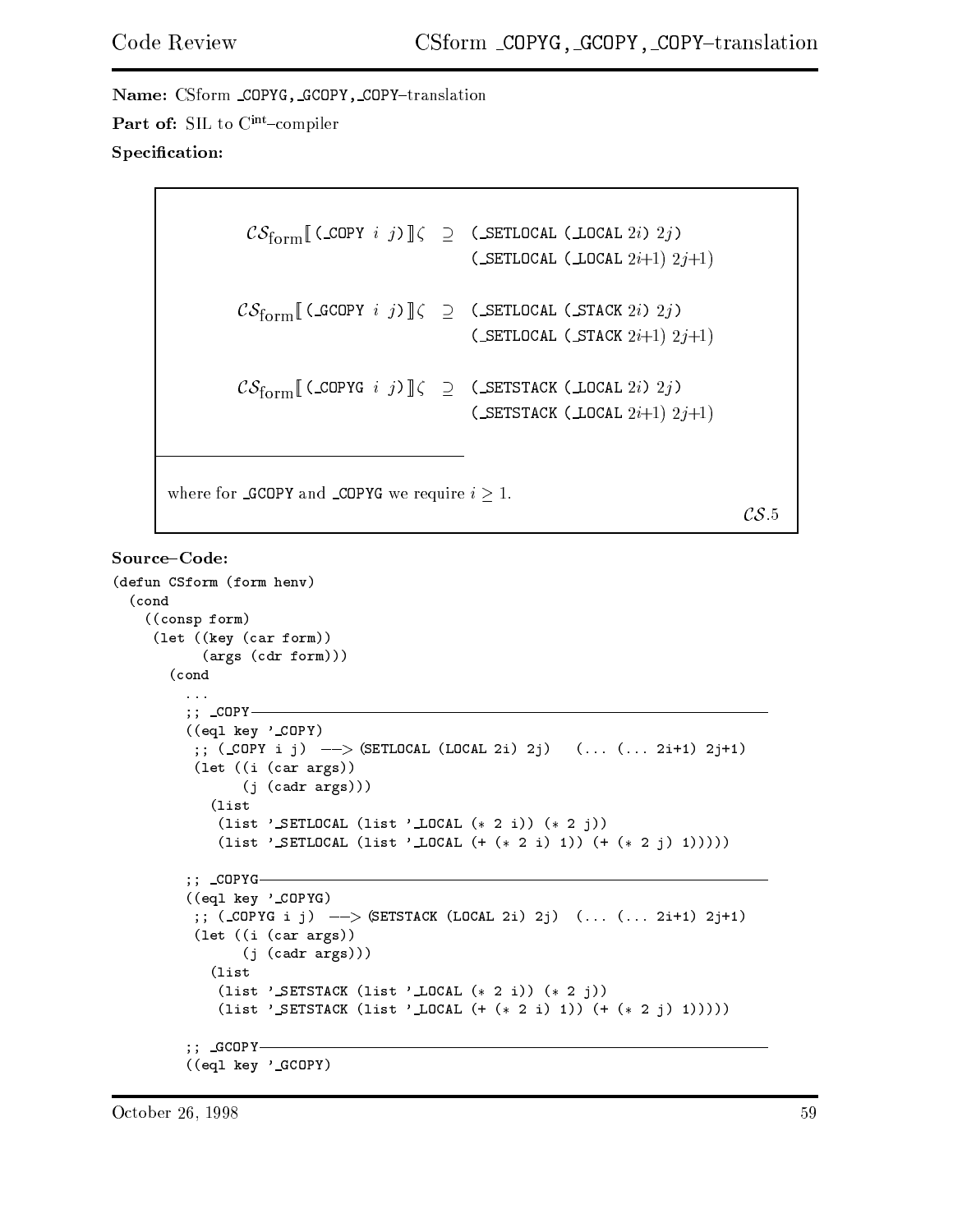```
	
	 ( 0 B> 44-

(K!%-
2.03M92F(GK -
M<0  B'>  > ( 
-
( 

  B3>   .>
        (\text{let } ((i (car args)))(j (cadr args)))(iis<sub>t</sub>)/ai: 2 .0.mm - 2 .0.mm - 2 .0.mm - 2 .0.mm - 2 .0.Min - 2 .0.Min - 2 .0.Min - 2 .0.Min - 2 .0.Min - 2 .0.Min -
             (E:B36 7  K% -
 2 .0.M.2 ( :B3657  K -
 M0 S( S(
  B'> 9>.> (S(
  > 3>.>9>.>.>
      )))
```
 $\blacksquare$  in  $\blacksquare$  and  $\blacksquare$  and  $\blacksquare$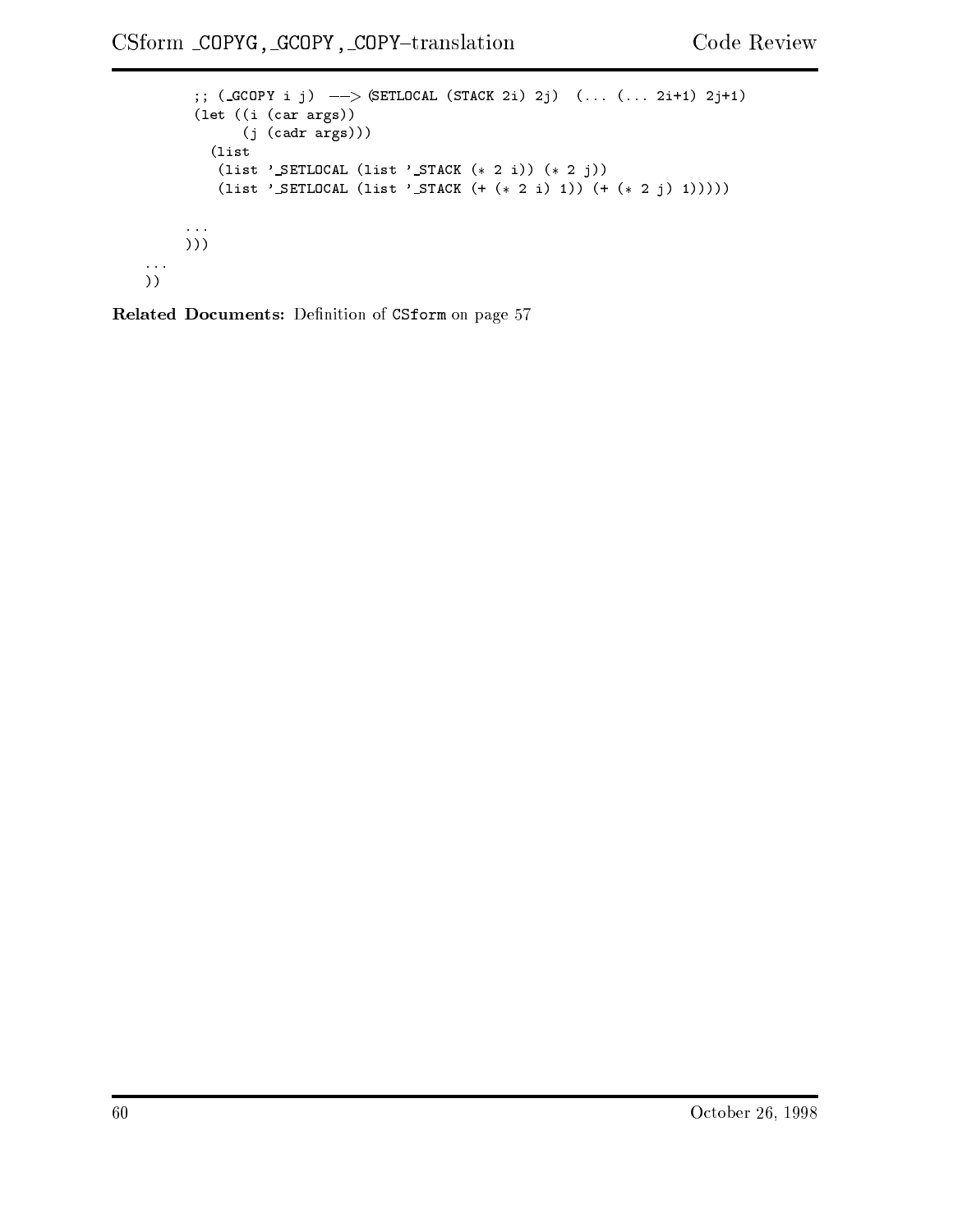Name: CSform D0-translation Part of: SIL to C<sup>int</sup>-compiler Specification:

> $CS_{\text{form}}$  (DO i  $(f_1 \ldots f_m)$   $f_{m+1}$   $\ldots$   $f_n$ )  $\|\zeta\|$   $\supset$  $(DD)$ (PROGN $\mathcal{CS}_{\mathrm{form}}[\![\,f_1\,]\!]$   $\zeta$  $\ddotsc$  $CS_{\text{form}}[[f_m]]\zeta$  $(\_\!=\!\text{ (LOCAL } 2i) \text{ niltag})$ (PROGN  $\mathcal{CS}_{\mathrm{form}}[[f_{m+1}]]\zeta$  $\ldots$  $CS_{\text{form}}[f_n]\Omega)$

where  $f_1, \ldots, f_n \in \langle \texttt{form} \rangle_{\texttt{SIL}}$ .

 $\mathcal{CS}.6$ 

### Source-Code:

```
(defun CSform (form henv)
  (cond
   ((\text{consp form})(let ((key (car form))
           (args (cdr form)))
      \epsiloncond
         \ldots;; DO-
         ((eq1 key 'D0);; (D0 k (pred) body) ->
                  (DO (progn pred') (_!= (LOCAL 2k) niltag) (progn body'))
          \mathbf{5}(\text{let } ((k (car args)))(pred (cadr args))
                 (body (cddr args)))
            (list
             (list
              סמי
              (cons 'PROGN (CSforms pred henv))
              (list '_!= (list '_LOCAL (* 2 k)) 0) ; 0 = \langlenil-tag>
              (cons 'PROGN (CSforms body henv))))))
         \sim 10 .
        )))
   \ldots))
```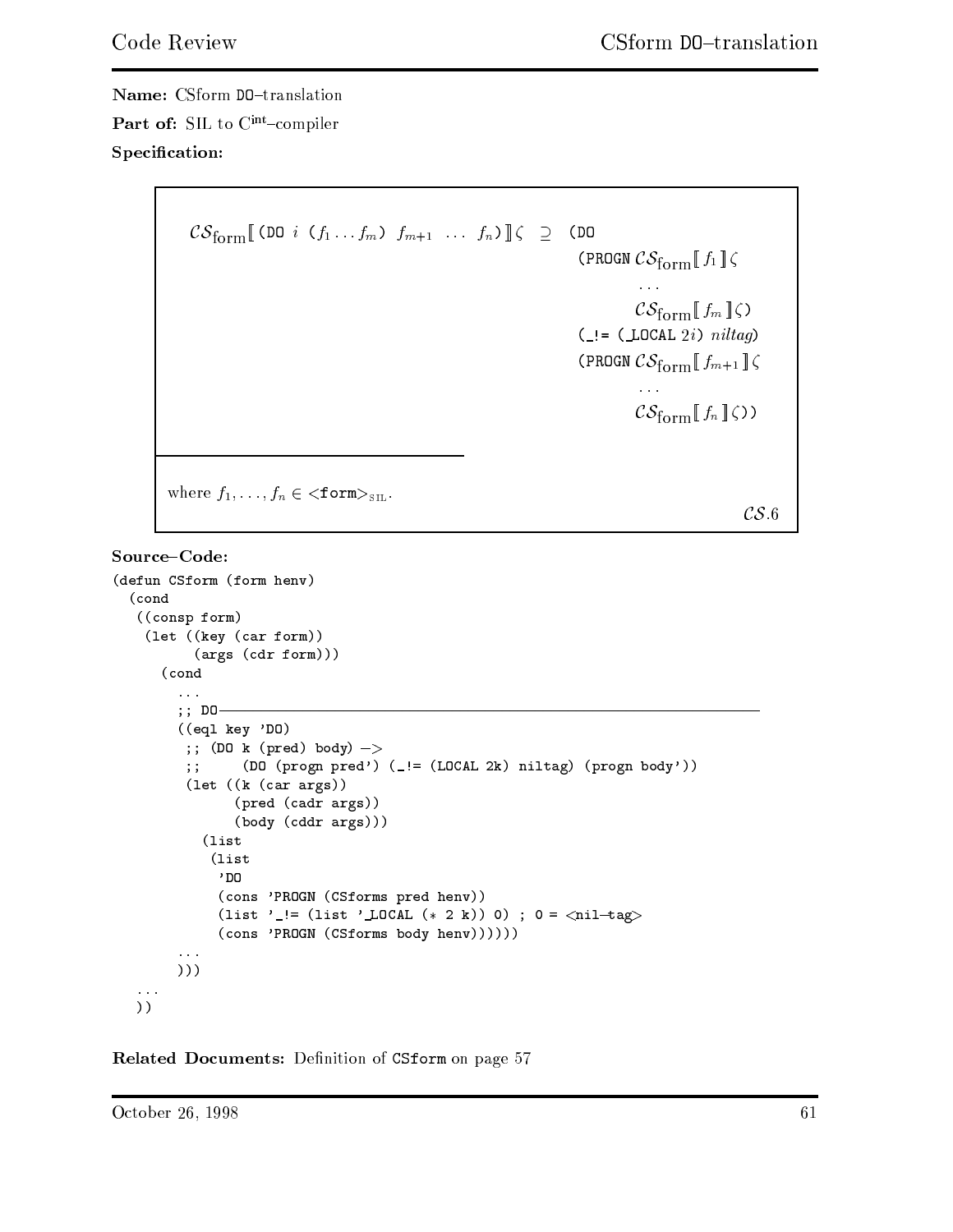Name: CSform IF-translation Part of: SIL to C<sup>int</sup>-compiler Specification:

> $CS_{\text{form}}$  (IF i  $(f_1 \ldots f_n)$   $(f_{n+1} \ldots f_m)$ )  $\|\zeta\|$  $\supset$ (IF  $(\perp) = (\perp OCH 2i)$  niltag) (PROGN  $\mathcal{CS}_{\text{form}}[[f_1 \quad ]] \zeta \quad \dots \quad \mathcal{CS}_{\text{form}}[[f_n]] \zeta$ ) (PROGN  $\mathcal{CS}_{\text{form}}[[f_{n+1}]\zeta \dots \mathcal{CS}_{\text{form}}[[f_m]\zeta)$ )

where  $f_1, \ldots, f_m \in \texttt{form}\texttt{>}_{\texttt{SIL}}$ .

#### $CS.7$

### Source-Code:

```
(defun CSform (form henv)
  \text{cond}((consp form)
    (let ((key (car form))
           (\arg s \ (\text{cdr form})))(cond
       ;; IF-((eql key 'IF)
        ;; (IF n (then) (else)) \longrightarrow (IF n'!=0 (progn then') (progn else'))
        (left ((i (car args)))(list
            (iist'IF (list '_!= (list '_LOCAL (* 2 i)) 0)
                                                              , 0 = \langlenil—tag\rangle(cons 'PROGN (CSforms (cadr args) henv))
             (cons 'PROGN (CSforms (caddr args) henv))))))
         \ldots))\ldots)
```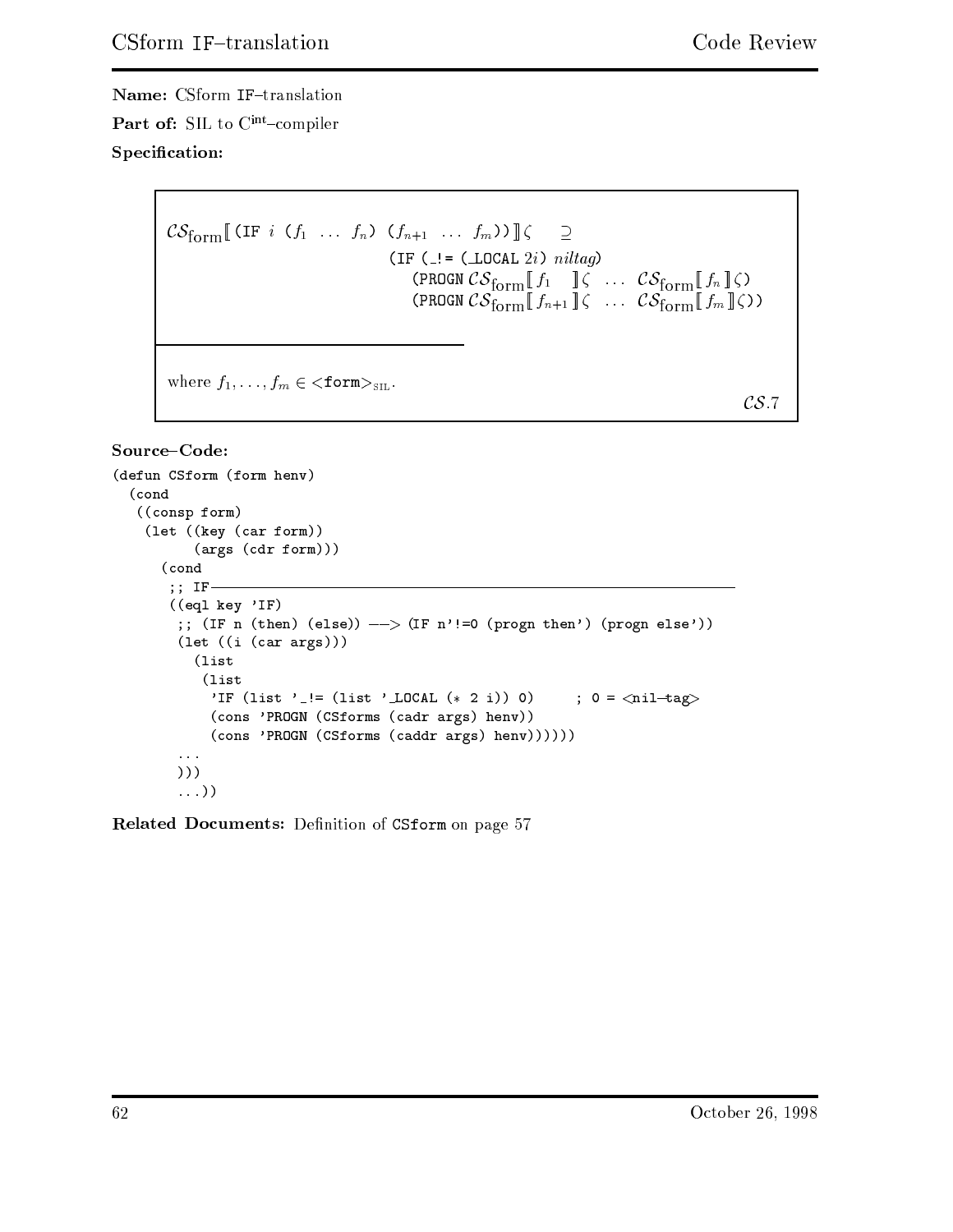Name: CSform LIST\*-translation Part of: SIL to C<sup>int</sup>-compiler

## Specification:

```
\mathcal{CS}_{\text{form}}[\![\text{ (LIST* } i \ n)] \!] \zeta \supseteq \text{ (CONS } m)(CDMS \; m-2)\ldots(CDNS 2i+2)(CONS 2i)where m = 2(i + n - 2), arity n \ge 1 and stack index i \ge 0.
```
 $CS.8$ 

### Source-Code:

```
(defun CSform (form henv)
  _{\rm (cond}((\text{consp form})(let ((key (car form))
           (args (cdr form)))(cond
         \sim \sim \sim;; LIST*-
         ((eq1 key 'LIST*)(\text{let} * ((n (car args)))(i (cadr args))(m (* 2 (- (+ i n) 2))))(CSlist* m (* 2 i))))\ddotsc)))
   \ddotsc))
```
### Source-Code:

(defun CSlist\* (b e)  $(it (< b e)$ **NIL** (cons (list 'CONS b)  $(CSlist* (- b 2) e))))$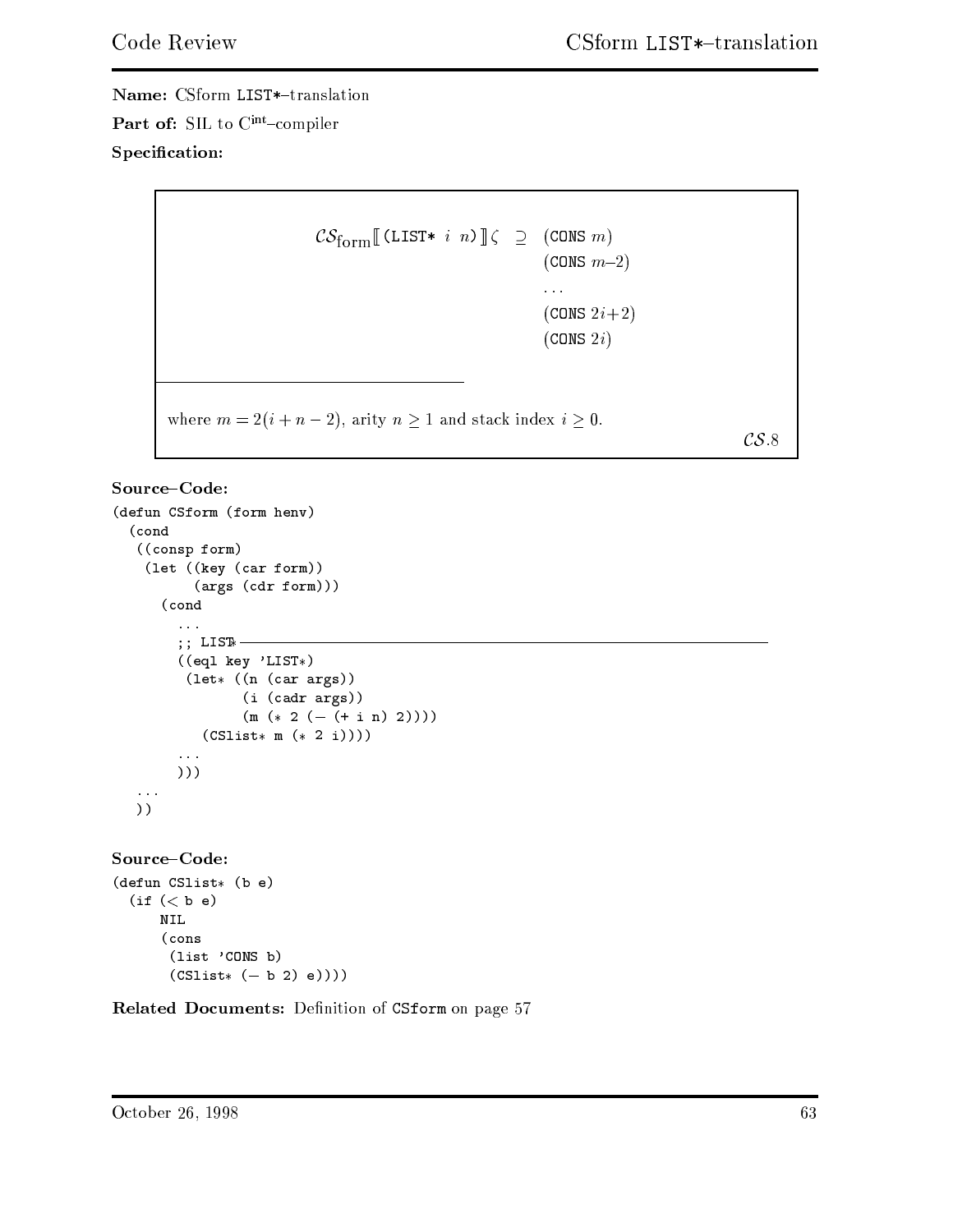Name: CSform -translation Part of: SIL to C<sup>int</sup>-compiler Specification:

```
CS_{\text{form}} (COPYC n i) \left| \zeta \right| \supset \Big| (SETLOCAL numbertag 2i)
                                                             (\text{SETLOCAL} n 2i+1)
                  CS_{\text{form}} (COPYC c i) \left[ \zeta \supseteq \zeta \right] (SETLOCAL charactertag 2i)
                                                             (SETLOCAL ord(c) 2i+1)
                 CS_{\text{form}} (COPYC T i) \left| \zeta \right| \supset \Big| (SETLOCAL t-tag 2i)
                                                             (SETLOCAL t-value 2i+1)
              \mathcal{CS}_{\text{form}}[ (_COPYC NIL i) ]\zeta \supseteq (_SETLOCAL niltag 2i)
                                                             (\text{SETLOCAL } \textit{nilvalue } 2i+1)where n \in \langle integer > and c \in \langle character >.
```
 $CS.9$ 

 $CS_{\text{form}}$  (COPYC s i)  $\left| \zeta \right| \supset \sup$  (SETLOCAL tag 2i)  $(\text{SETLOCAL} value 2i+1)$ 

where  $(tag, value) = \zeta(s)$ .

 $\mathcal{CS}.10$ 

```
(defun CSform (form henv)
  (cond
   ((\text{consp form})(let ((key (car form))
            (\arg s \cdot (cdr form)))(cond
         ((eql key '_COPYC)
          ;; (\text{COPYC} \text{sexpr } j) \text{ --- } (\text{SETLOCAL tag } 2j) (SETLOCAL value 2j+1)
           (let* ((sexpr (car args))
```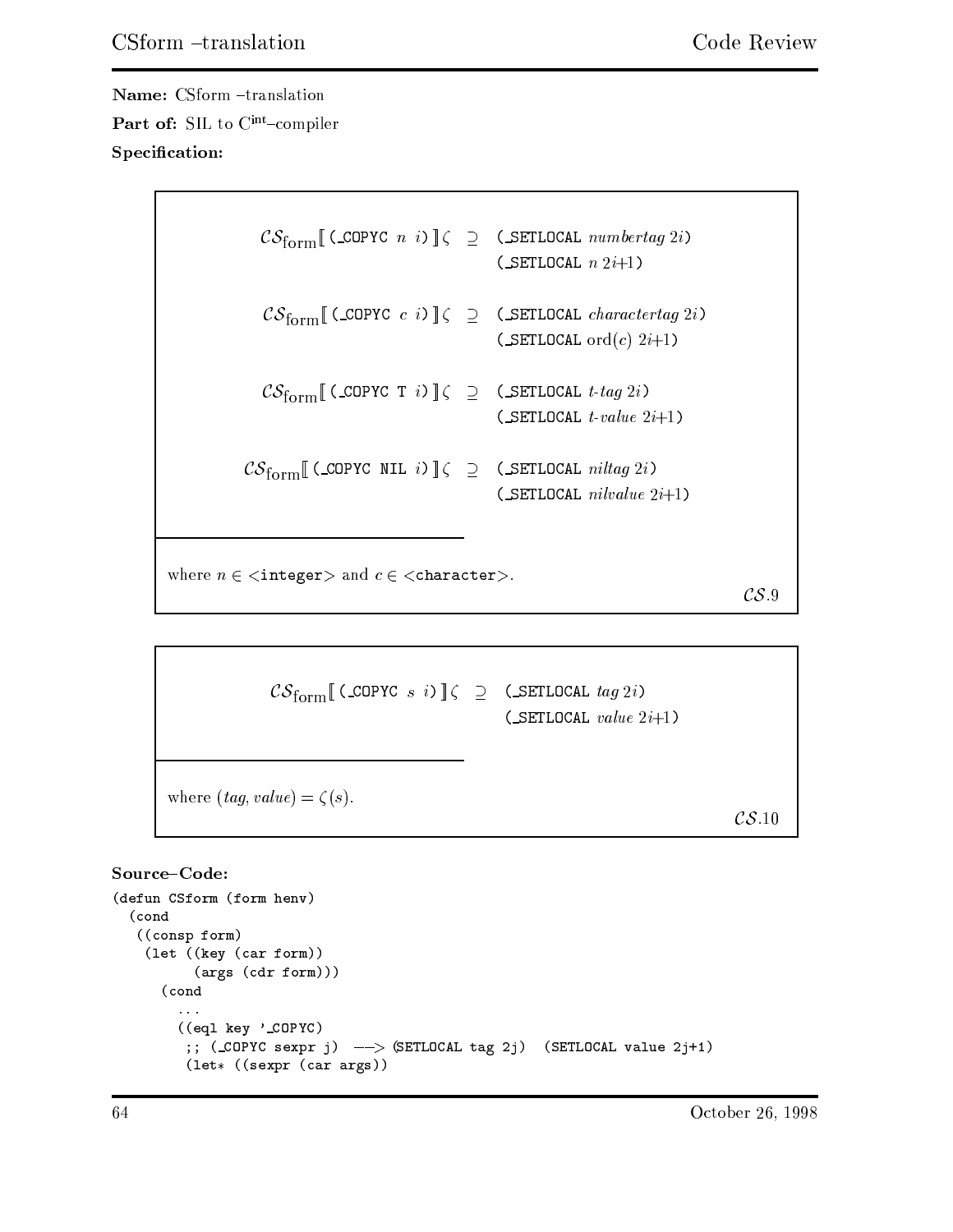```
(j (cadr args)))\epsiloncond
       ((integerp sexpr)
         (list
           (E:B3657  K % -
 2 '03M'2 (
  >.> 	    BI/.7<*!'*3AI4'7<8!

           (E:B3657  K % -
 2 '03M'2	6,*,O.?.A (  (
  >.>.>.>9>
       ((characterp sexpr)
         (Iist)(1 \cdot b \cdot b \cdot \alpha)(E:B3657  K % -
 2 '03M'2=(ID N'83A54D,;3)'* 6,*,O.?.A > ( (  >9>.>.>.>
        \lambda ( \lambda -300 \lambda -300 \lambda -300 \lambda -300 \lambda >
         (iis<sub>t</sub>)(1:0,1) and (2:0,1) (3:0,1)(1:1) and (1:2:1) ( (2:1) ) (3:1) ) (3:1)((null \; sexpr))(list
           (1'') . \Box (3'') (3'') (3'') (3'') (3'') (3'') (3'') (3'') (3'') (3'') (3'') (3'') (3'') (3'') (3'') (3'') (3'') (3'') (3'') (3'') (3'') (3'') (3'') (3'') (3'') (3'') (3'') (3'') (3'') (3'(1 . \alpha for \alpha and (1) and (1) and (1) and (1) and (1) and (1) and (1) and (1) and (1) and (1) and (1) and (1) and (1) and (1) and (1) and (1) and (1) and (1) and (1) and (1) 
        \sqrt{ } -
         (\text{let } ((rep (assoc-equal server henv)))(if (null rep)\mathcal{L} and \mathcal{L} are a set of \mathcal{L} . The set of \mathcal{L}(let ((tag (cadr rep))
                     (value (cddr rep)))(iis<sub>t</sub>)( :B3657  K% -
 2 '0.M.2 7'8! (
  >.>
                 ( :B3657  K% -
 2 '0.M.2-
'8.:,-'*=(  (
  >.>.>9>.>.>.>.>9>.>
))
```
 $\blacksquare$  ) . T  $\blacksquare$  , and a contract of the contract of the contract of the contract of the contract of the contract of the contract of the contract of the contract of the contract of the contract of the contract of the c

 $)$ 

 $\ddot{\phantom{a}}$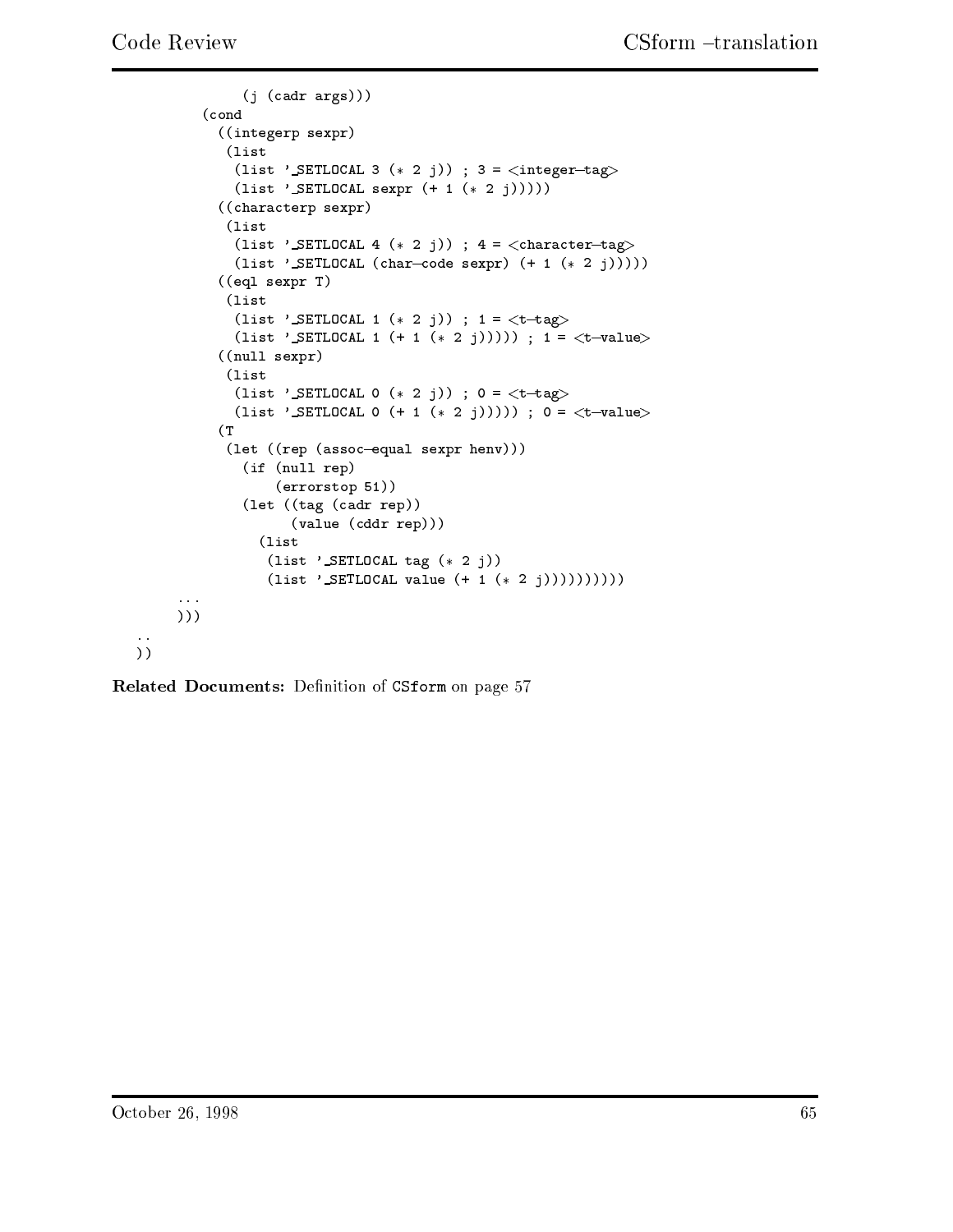Name: construct-heap

Part of: SIL to C<sup>int</sup>-compiler

#### Specification:

The heap construction is implicitly specified in the specification of  $\mathcal{CS}_{\text{dec}}$ .

```
(defun construct-heap (syms s-exprs)
  (let* ((symlist (construct-symbol-list syms NIL (empty-queue)))
         (tag (car symlist))
         (value (cadr symlist))
         (henv (caddr symlist))
         (headdr symlist)))
    (list* tag value (construct-s-exprs s-exprs henv heap))))
(defun construct-s-exprs (s-exprs henv heap)
  (do()((null s-express))(let ((s (construct (car s-exprs) henv heap)))
     (setq henv (caddr s))
     (setq heap (cadddr s)))
   (setq s-exprs (cdr s-exprs)))(list henv (queue2list heap)))
(defun construct (s henv heap)
 ;; -> (tag value henv' heap')
  (\text{let } ((rep NIL)))\epsiloncond
      ((integerp s))(list (heap-tag s) s henv heap))
      ((characterp s))(list (heap-tag s) (char-code s) henv heap))
      ((null s)(list (heap-tag s) 0 henv heap)) ; 0 = \langlenil-value>
      ((eq1 s T)(list (heap-tag s) 1 henv heap)) ; 1 = <t-value>
      ((setq rep (assoc-equal s henv))
       (list (cadr rep) (cddr rep) henv heap))
      ((stringp s) (construct-string s henv heap))
      ((consp s) (construct-cons s henv heap))
      (T (errorstop 22))))(defun heap-addr (heap) (queue-length heap))
(defun construct-cons (c henv heap)
  (let* ((a (construct (car c) heny heap))
         (a-tag (car a))(a-value (cadr a))
         (a-henv (caddr a))
         (a-heap (cadddr a))
         (d (construct (cdr c) a-henv a-heap))
         (d-tag (car d))
```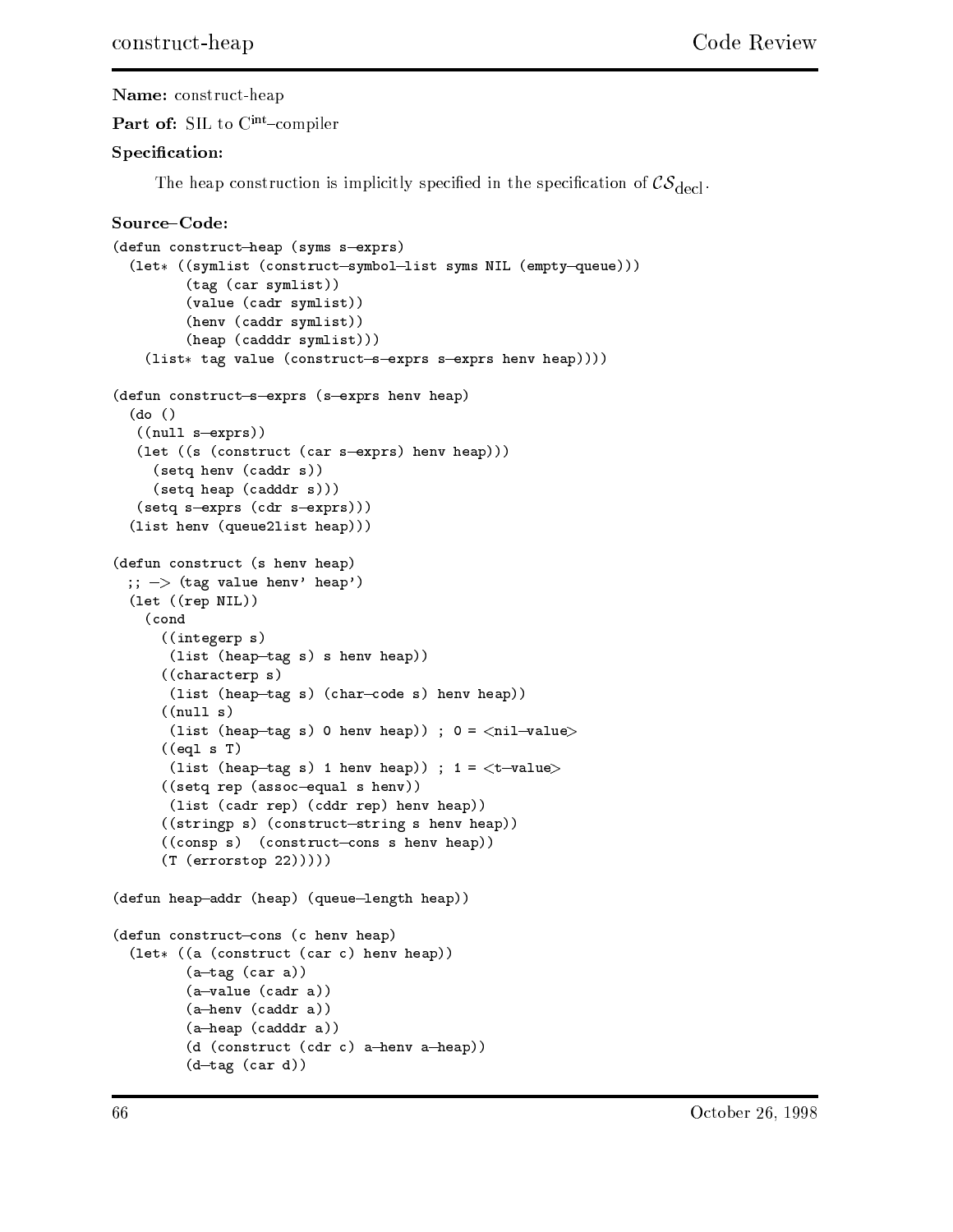```
(d-value (cadr d))(d - henv (caddr d))(d - heap (cadddr d))(ha (heap-addr d-heap)))
      (iis<sub>t</sub>)(heap-tag c)ha
       (list* (cons c (cons (heap-tag c) ha)) d-henv)
       (put-quene-list (list a-tag a-value d-tag d-value) d-head(p)))
(defun heap-tag(s))(cond((null s) 0), 0 = \langlenil-tag>
      (.( *3C': 6 -
 > .> ; 1 = \langle t - tag \rangle\overline{\phantom{a}} , \overline{\phantom{a}} , \overline{\phantom{a}} , \overline{\phantom{a}} , \overline{\phantom{a}} , \overline{\phantom{a}} , \overline{\phantom{a}} , \overline{\phantom{a}} , \overline{\phantom{a}} , \overline{\phantom{a}} , \overline{\phantom{a}} , \overline{\phantom{a}} , \overline{\phantom{a}} , \overline{\phantom{a}} , \overline{\phantom{a}} , \overline{\phantom{a}}; 2 = <symbol-tag>\overline{1} , and a set of the set of the set of the set of the set of the set of the set of the set of the set of the set of the set of the set of the set of the set of the set of the set of the set of the set of the set of
                                                             3 = <integer-tag>
      \overline{a} and \overline{a}\beta; 4 = \langlecharacter-tag\rangle((\text{consp s}) 5)
                                                            \frac{1}{2} 5 = \langle \text{cons-tag} \rangle((string s) 6)6 = \langlestring-tag>
      ( -
 (*,A.A';3A6 7';3?   >.>.>.>
(defun construct-symbol-list (symlist henv heap)
   (cond
      ((null symbol)( :B3657 (N'*983?I4'7'8! 6"3Q:B3657>  N'*,/ N'*.83?J>9> 	   /B5:I4<8.:3-'*

      \epsilon - \epsilon(let*((sl (constant-symbol-list (cdr synthit) henv heap))(tag (car sl))(value (cadr sl)))(setq henv (caddr sl))(setq heap (cadddr sl))
           (\text{let} * ((symbol (car synthesis))(sym (construct-string (symbol-name symbol) henv heap))
                     (symtag (car sym))(symvalue (cadr sym)))(setq henv (caddr sym))
              (setq heap (cadddr sym))
              (\text{let } ((ha (heap—addr heap)))(list (heap-tag (cons nil nil))
                          h<sub>a</sub>
                          (list* (cons symbol (cons (heap-tag symbol) ha)) henv)
                          (put-queue-list (list symtag symvalue tag value) heap))))))))
(defun construct-string (a henv heap)
   (\text{let} * ((i 0))(rep (put-queue-list (list (heap-tag (length a)) (length a))
                                              (empty-queue))))(do()(9(/.-':.: (  B(E:.*,/.7.N18>.>9>.>
       (left * ((r (construct (aref a i) hen v heap))(tag (car r))(value (cadr r)))(\text{setq henv }(\text{caddr }r))
```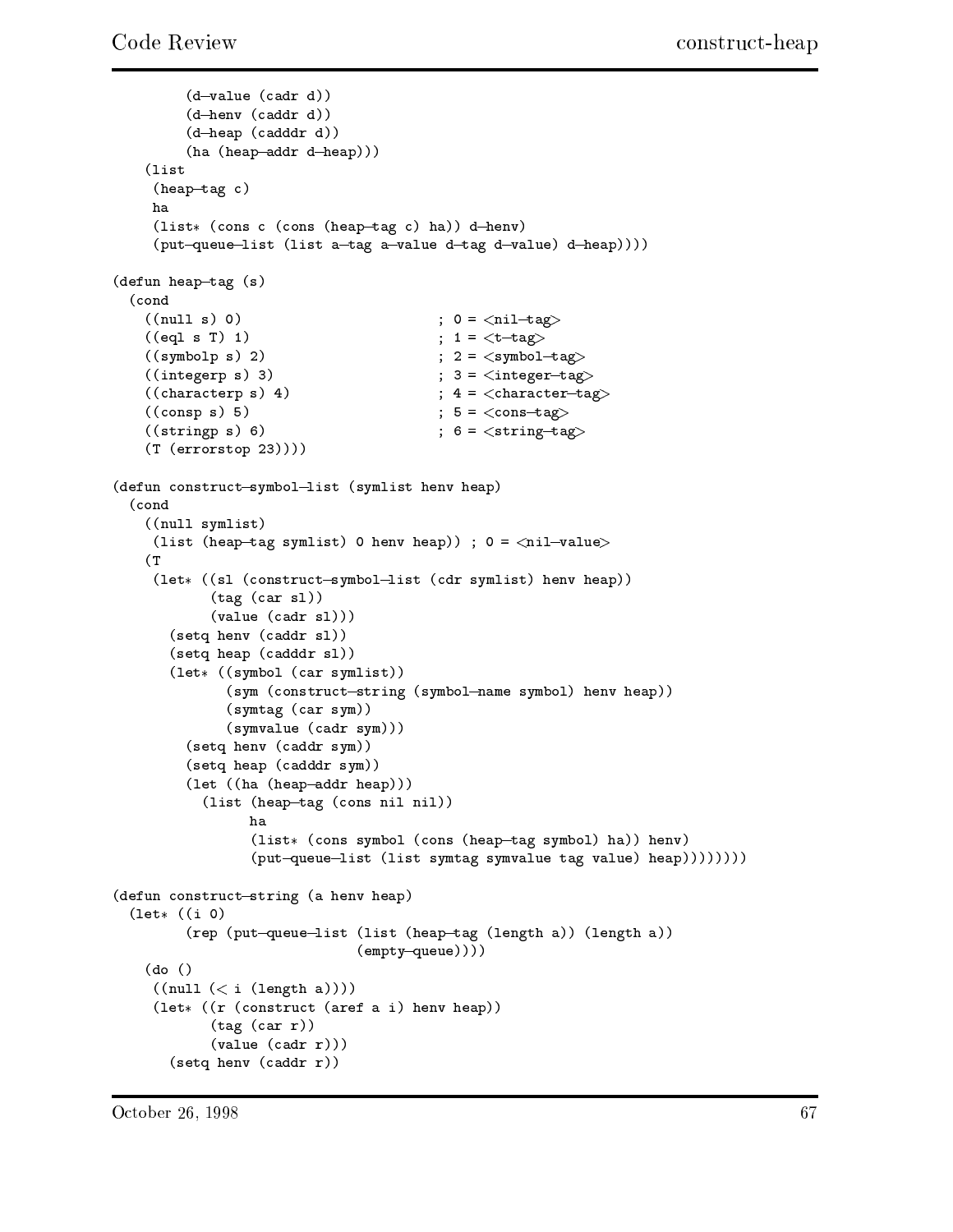```
(setq \text{ heap } (cadddr \r))(setq rep (put-queue-list (list tag value) rep)))
(setq i (+ 1 i)))(let* ((ha (heap-addr heap)))
 (iist)(heap-tag a)
  ha
  (list* (cons a (cons (heap-tag a) ha)) henv)
   (setq heap (put-queue-list (queue2list rep) heap)))))))
```
### Comments:

Here our remark at the beginning of this chapter applies. The correctness of this compiler part will be proved elsewhere.

Note, however, that the function construct does not mention the symbol case. It depends on the fact that the symbols and the complete symbol table are constructed first. This is because we want the symbol table to be entirely represented as a dense initial part of the heap. Therefore, for proper SIL programs, every symbol occuring in the fat program constants s-exprs has already been represented.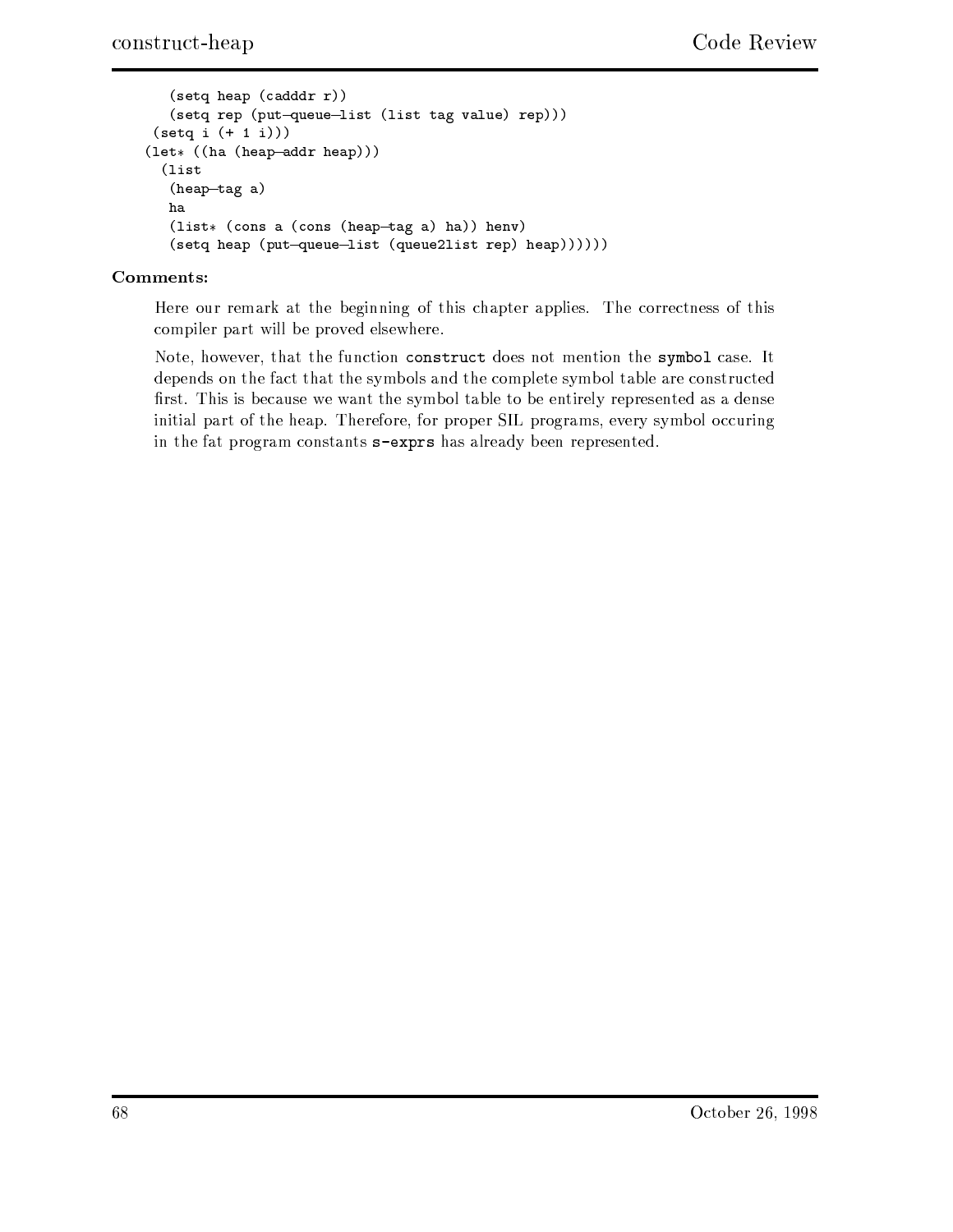# Chapter 5

# Cint to TASM

The compiling relation between  $C<sup>int</sup>$  and TASM is specified in [GH98b] to be a syntactical mapping between C<sup>int</sup> source programs and TASM target programs. It is defined recursively using several auxiliary relations which correspond to the  $C<sup>int</sup>$  source program structure. The types are as follows:

 $\mathcal{CC} \in \langle \texttt{program} \rangle_{\text{cint}} \to \langle \texttt{program} \rangle_{\texttt{Task}}$  $\mathcal{CC}_{\text{decl}}$   $\in$   $\leq$  declarations $>$ <sub>C</sub>int  $\rightarrow$  ( $\text{globenv}\times$   $\leq$  decls $>$ <sub>TASM</sub>  $\times$   $\leq$  module $>$ <sub>TASM</sub>  $^*$ )  $\mathcal{CC}_{\text{data}} \in \langle \text{data} \rangle_{\text{cint}} \to \langle \text{data-model} \rangle_{\text{trans}}$ \*  $\mathcal{CC}_{def} \in \langle \text{definition} \rangle_{\text{cint}} \times \text{globenv} \rightarrow \langle \text{code-models} \rangle_{\text{TASM}}$  $\mathcal{CC}_{\text{stmt}} \in \langle \texttt{statement} \rangle_{\text{cint}} \times \textit{globenv} \times \mathbb{N}_{0} \rightarrow \langle \texttt{op} \rangle_{\texttt{task}}^*$  $\mathcal{CC}_{\text{expr}} \in \langle \text{expression} \rangle_{\text{cint}} \times \text{globenv} \times \mathbb{N}_0 \to \langle \text{op} \rangle_{\text{Task}}^*$ where  $\mathit{globenv} = \mathit{procent} \times \mathbb{N}_0 \times \mathbb{N}_0$ *procenv* =  $\langle$ **ident** $>_{\text{cint}}$   $\overset{\text{part}}{\longrightarrow}$  N<sub>0</sub>

Like before these relations are now compared to ComLisp implementations (cf. page 17).

#### $5.1$ Lisp Data Representation

The compiling specification for the translation from C<sup>int</sup> to TASM uses a compile time environment to map procedure identifiers to indices of a subroutine jump table, which will be built by the bootstrap loader. This compile time environment is implemented as a list of procedure identifiers, where the position of an identifier in this list determines its index. (See also page 18) for further data representations).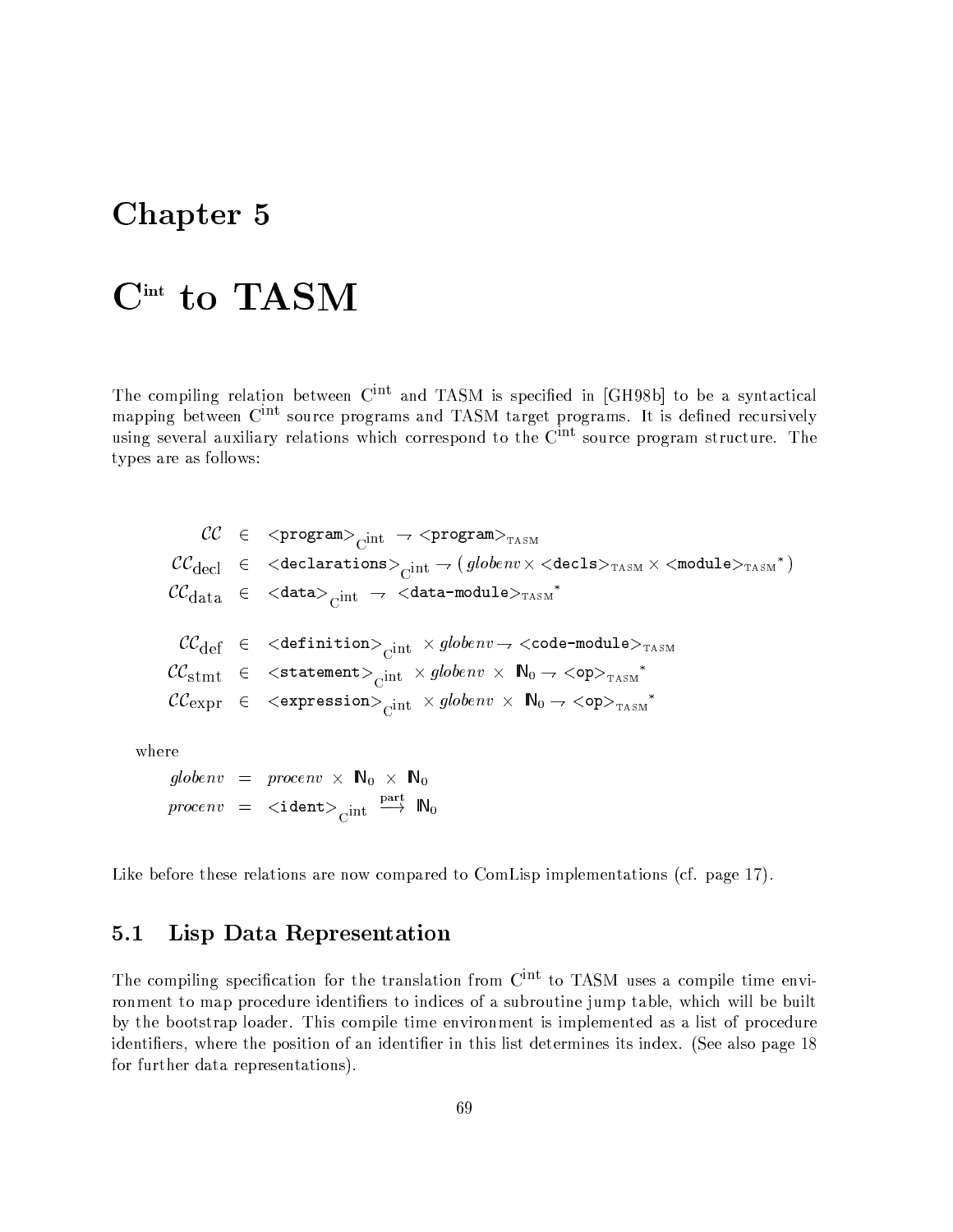#### Separation of machine independent and dependent parts  $5.2$

The implementation of the C<sup>int</sup> to TASM compiling specification is seperated in a machine independent frontend which performs syntactical decomposition of SIL-programs and a backend which generates machine dependent code. This separation simplifies the construction of code fopr other processors because only the code generator functions in the backend have to be replaced. The names of the machine dependend code generator functions start with CG- or TC-.

#### Cint-Compiler: Code Review 5.3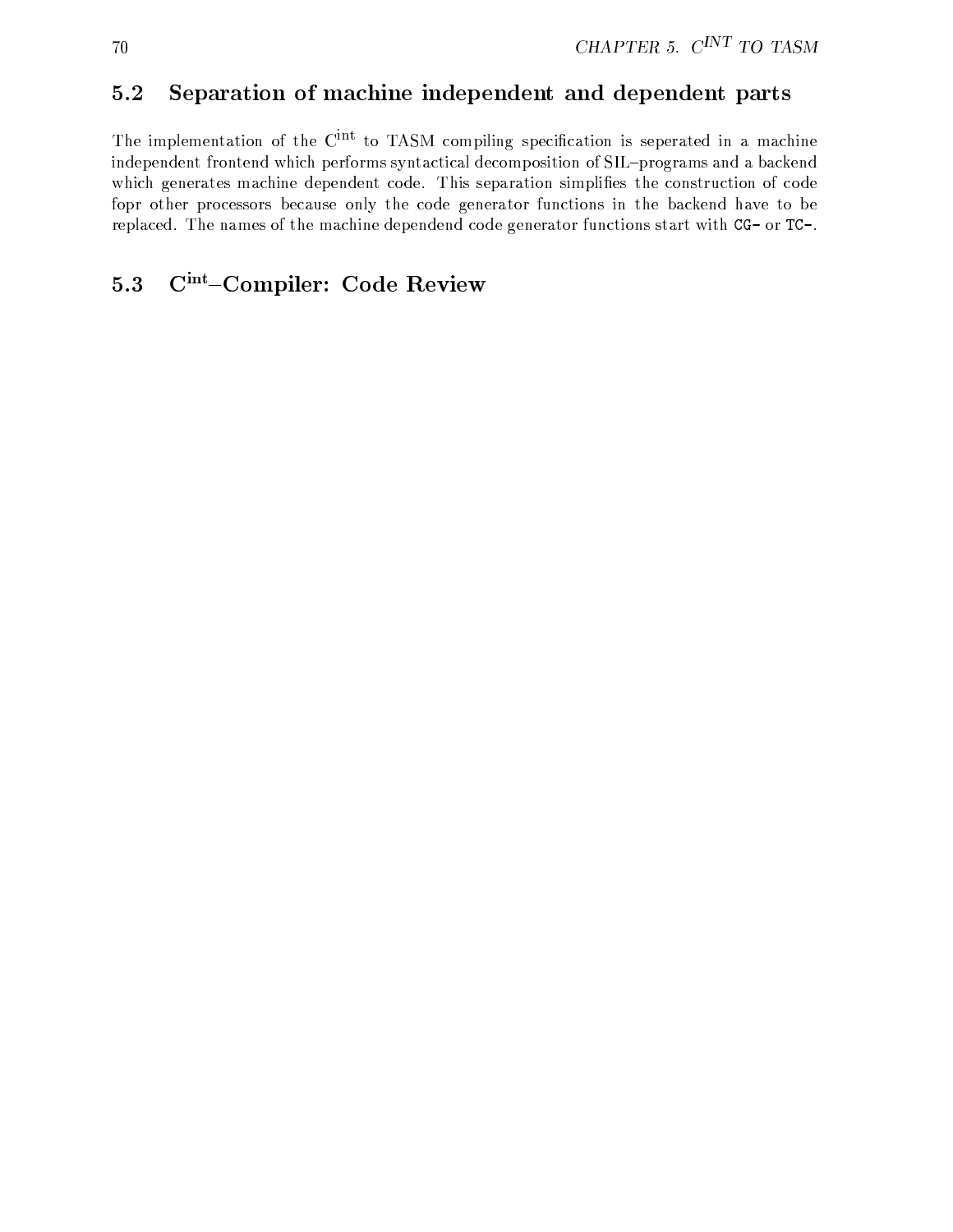Name: Translation of C<sup>int</sup>-programs Part of: Cint to TASM-compiler Specification:

> $\mathcal{CC} \llbracket d \; \delta \; p_1 \; p_2 \; \ldots \; p_n \rrbracket \quad \supset \; d' \; init-code$  $\mathcal{CC}_{\text{data}}[\![\delta]\!]$  $\mathcal{CC}_{\text{def}}[p_1] \varphi$  $\mathcal{CC}_{\text{def}}[p_2] \varphi$  $\mathcal{CC}_{\text{def}}[p_n]$   $\varphi$

where  $d \in \langle \text{declarations} \rangle_{\text{clint}}$ ,  $\delta \in \langle \text{data-definition} \rangle, p_1, p_2, \dots p_n \in$  $\leq$ definition $>_{\text{C}}$ int and the sequence d  $\delta$   $p_1$   $p_2$  ...  $p_n$  forms a wellformed  $C<sup>int</sup>-program.$ 

The TASM-declarations d', initialization code *init-code*, and the global environment  $\varphi$  are results of compiling the declarations, i.e.  $\mathcal{CC}_{\text{dec}}[[d]] \supseteq \varphi, d', init-code>$ .

 $\mathcal{CC}.1$ 

## Source-Code:

```
(defun CC (p)
  (let* ((cintdecl (car p))
         (cintdata (cadr p))
         (cintdefs (cddr p))(cintenv-asmdecl-asmdefs (CCdecl cintdecl))
         (cintenv (car cintenv-asmdecl-asmdefs)))
    (append (cdr cintenv-asmdecl-asmdefs)
            (append (CCdata cintdata cintenv)
                    (CCdefs cintdefs cintenv))))
```
### Comments:

CCdata is called with the compile time environment as an additional parameter which however is ignored by CCdata.

Related Documents: The definition of CCdefs on page 75 The definition of CCdata on page 78 The definition of CCdec1 on the next page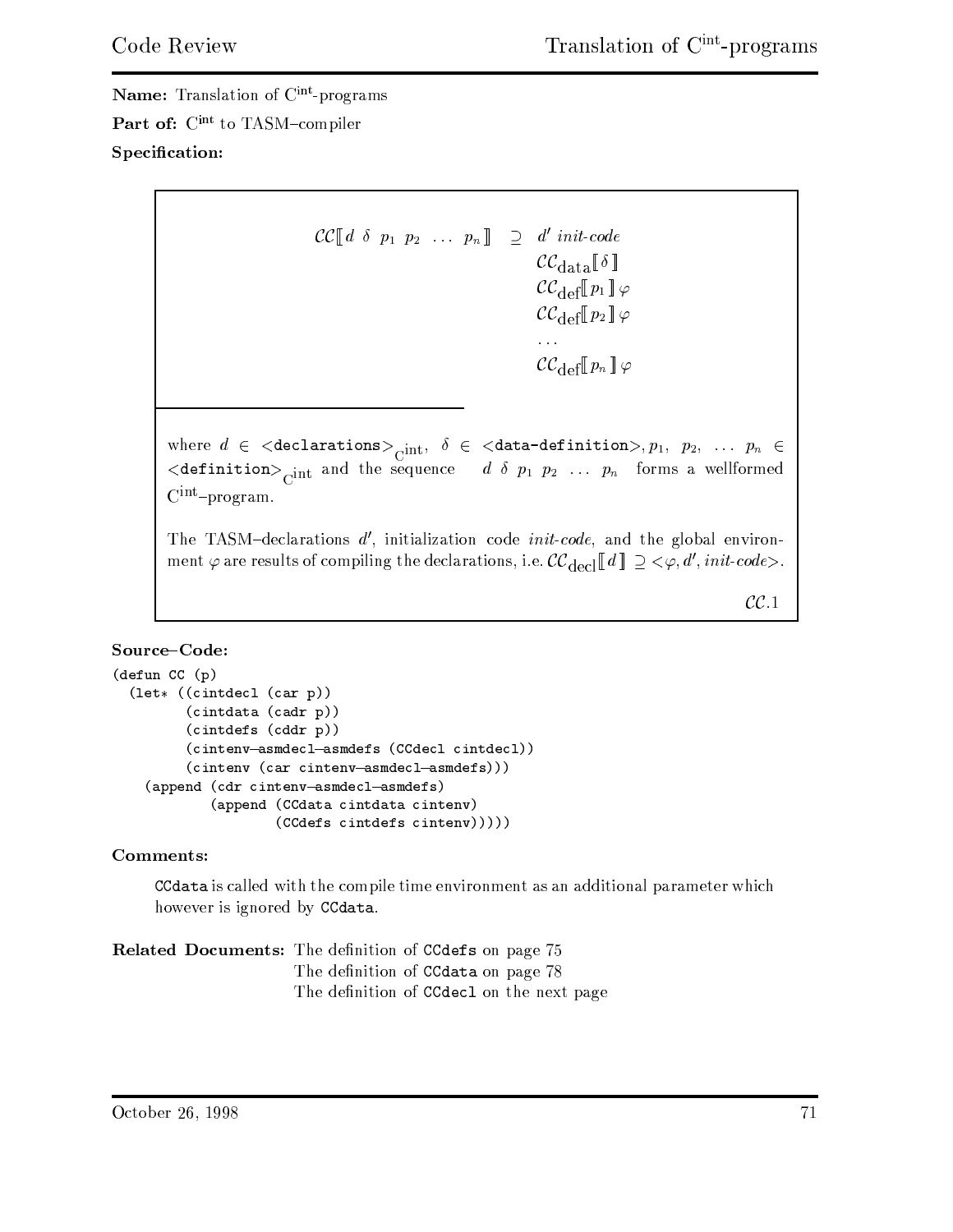Name: Translation of declarations Part of: Cint to TASM-compiler Specification:

 $\mathcal{CC}_{\text{dec}}[$  (funs s-size h-size)  $]\quad 2 \quad <\varphi$ ,  $(3+|\text{dom }\varphi|)$ , init-code>

```
where funs \in <ident>*, em s-size, h-size \in <integer>, and the declara-
tions (syms s-size h-size) are from a wellformed C<sup>int</sup>-program.
```
The global environment  $\varphi = \langle \psi, s \text{--size}, h \text{--size} \rangle \in globenv$  and the procedure environment  $\psi$  must be injective.

 $\mathcal{CC}.2$ 

```
(defun CCdecl (decls)
  (cons decls (CG-initialize '_MAIN decls)))
Source-Code:
(defun CG-initialize (main genv)
  (\text{let} * ((funs (car genv)))(s-size (cadr genv))
           (h-size (caddr genv))(cint–init–code(list
            ;; startaddress of jump-table is in workspace address 0
             ;; and memtop in workspace address 1
             ;; round memtop down to nearest word address
             'LDL 1
                                               ; WCNT
             'OPR 63
             'OPR 52
                                               ; BCNT
             'LDNLP -2
                                               ; leave enough space for a single call
             'STL 4
                                               ; 4 = <memtop>
                                               ; 13 = \text{stack}'LDLP 13
             'ADC (* 100 1024)
                                               ; kB stack
             'STL 1
                                               ; 1 = \langle \text{heap} \rangle'LDL 1
                                               : 1 = \langle \text{heap} \rangle; 4 = \langle \text{mentop} \rangle'LDL4'ADC (- 0 (* 100 1024)); kB returnstack
             'STL 6
                                               ; 6 = \langle \text{rstack} \rangle'LDL 6
                                               ; 6 = \langle \text{rstack} \rangle'STL 5
                                               ; 5 = <rp>;; setup <base>
```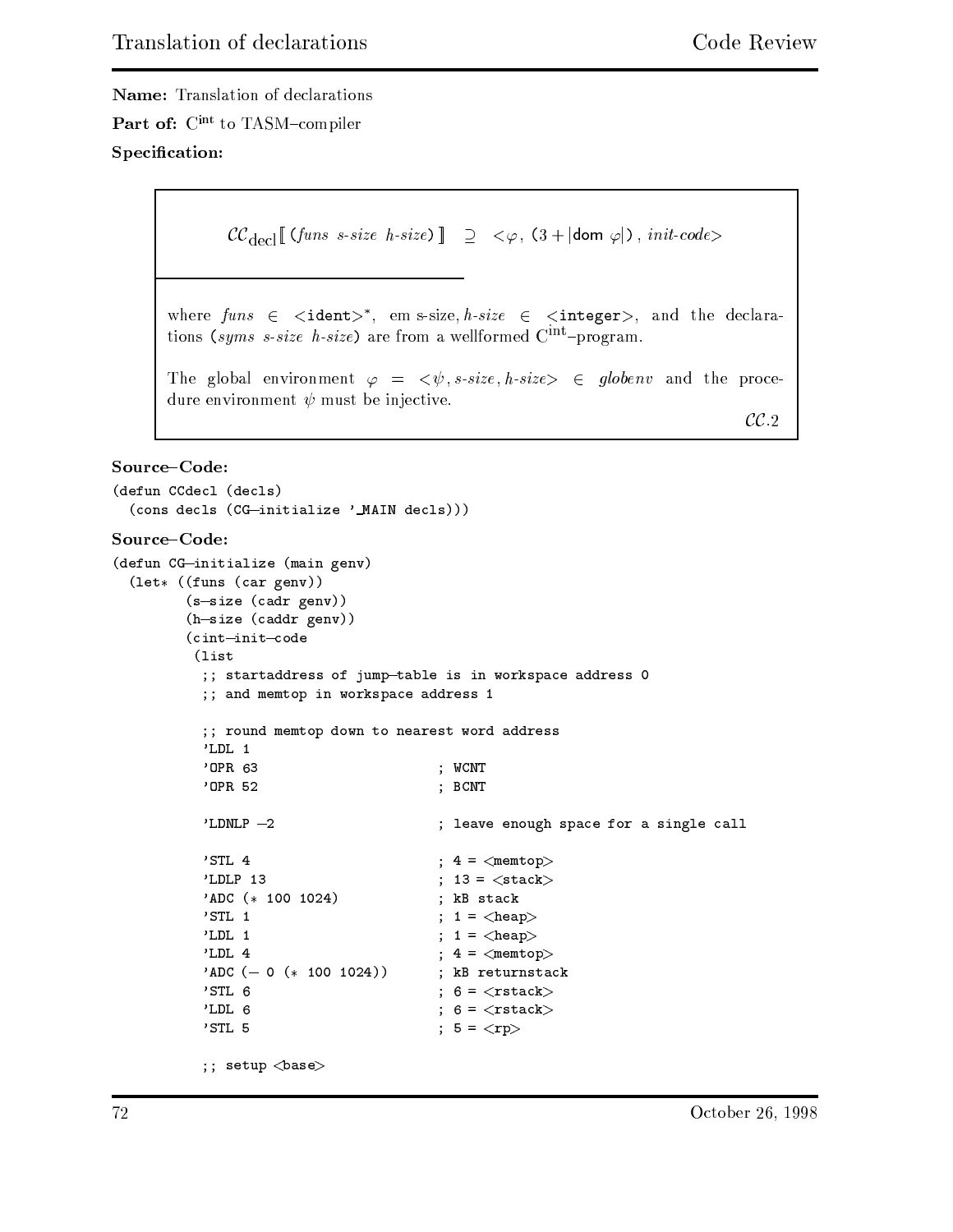```
'LDC s-size
'STL 11
                                   ; 11 = \text{temp}'LDL 11
                                   : 11 = \text{temp}'LDLP 13
                                   ; 13 = \text{stack}'OPR 10
                                   ; WSUB
'STL 3
                                  \therefore 3 = \langle \text{base} \rangle\Rightarrow 3 = <base>
'LDL 3
                                   ; 1 = <heap>
'LDL'1
'OPR 9
                                   ; GT'CI 2
'OPR 16
                                   ; SETERR
'LDC -1; initialize character buffer
'STL 12
                                   ; 12 = \langlelastch>
;; move stack-image
'LDL 11
                                  ; 11 = <temp>; counted to zero?
°CJ 15
'LDL 11
                                  : 11 = \texttt{<temp>}; decrement counter
'ADC -1'STL 11
                                   ; 11 = \texttt{<temp>}'LDL 11
                                   : 11 = \langle temp \rangle'LDI. 0
                                   ; 0 = \langle start \rangle'LDNL 1
                                   ; start of stack-data-area
'OPR 10
                                   ; WSUB
'LDNL O
'LDL 11
                                  : 11 = \langle temp \rangle'LDLP 13
                                   ; 13 = \text{stack}'OPR 10
                                   ; WSUB
'STNL 0
'J -17; jump to condition
;; setup <quotetop> and <heaptop>
'LDC h-size
'STL 11
                                   ; 11 = \text{temp}'LDL 11
                                   ; 11 = \text{temp}'STL 10
                                   : 10 = \langle \text{quotetop} \rangle'LDL 10
                                   : 10 = \langle quotient \rangle; 2 = <\heasuredangleheaptop>'STL 2
'LDL 2
                                  ; 2 = <\heasuredangleheaptop>'LDL 1
                                  ; 1 = <heap>
'OPR 10
                                   ; WSUB
                                  6 = <rstack>
'LDL 6
'OPR 9
                                   ; GT
^{\circ}CJ 2
'OPR 16
                                   ; SETERR
;; move heap-image
```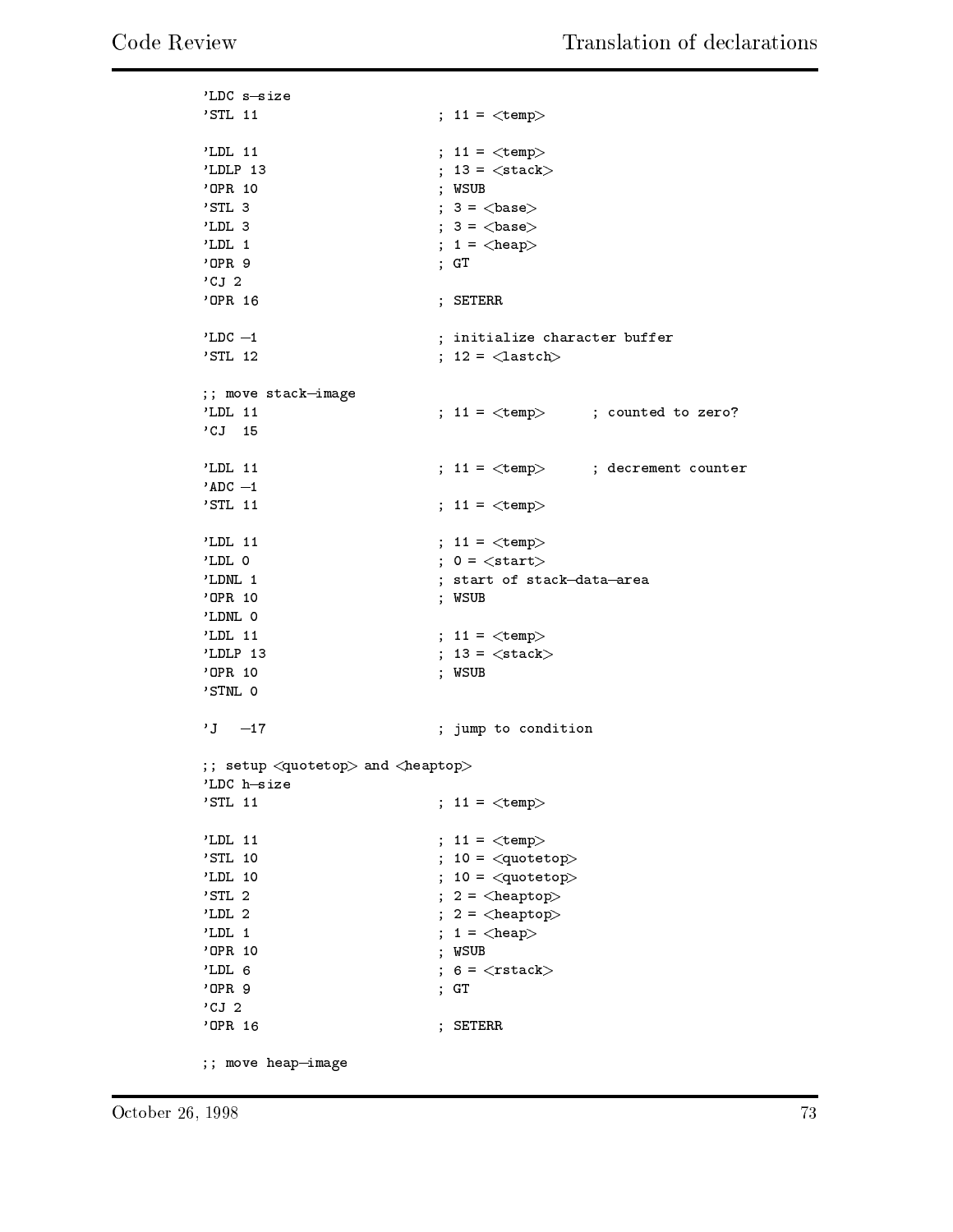```
'LDL 11
                                                            	    7'*Q'?
 	 D ;3-./.7'*,)	7<; 
<*3A';
           'LDL 11
                                                           ; 11 = \langle temp \rangle ; decrement counter
           'ADC -1@K -
2  
                                                           ; 11 = \langle \texttt{temp} \rangle'LDL 11; 11 = <temp>2.101.0; 0 = \langle start \rangle 2!#'2  ; start of heap-data-area
           'OPR 10
                                                           ; WSUB
           'LDNL 0
           'LDL 11; 11 = \langle \text{temp} \rangle21.101.11; 1 = \langle \text{heap} \rangle'OPR 10
                                                           ; WSUB
            @K -
'2 
                                                           ; jump to condition
            6, 2340-20 ALAMBATA
           'OPR 66
                                                          : MINT
            . <u>2002</u> - 2002 - 2002 - 2002 - 2002 - 2002 - 2002 - 2002 - 2002 - 2002 - 2002 - 2002 - 2002 - 2002 - 2002 - 200
                                                          ; 8 = \langleoutchan\rangle'LDL 8
                                                          ; 8 = \langle \text{outchan} \rangle 2!#'2 
            @K -
2 
                                                           9 = <inchan>
            \mathbf{D}, \mathbf{D} and \mathbf{D} are \mathbf{D} \mathbf{D} \mathbf{D} \mathbf{D} \mathbf{D} \mathbf{D} \mathbf{D} \mathbf{D} \mathbf{D} \mathbf{D} \mathbf{D} \mathbf{D} \mathbf{D} \mathbf{D} \mathbf{D} \mathbf{D} \mathbf{D} \mathbf{D} \mathbf{D} \mathbf{D} \mathbf{'LDC 0
           'LDL 0
                                                           0 = \langlestart\rangle 2!#'2 ( -
 0I4+.-./D 7B5;3/E4!B"/.)'*3O Q8B"/	+9-./6<> 	 83) 3-657BI/.)<*3O
           OPR 6
                                                           ; GCALL

	 7'*3A,QJBI/'837<*	65-D.D *P65+.-':9:!"
           'OPR 16
                                                            A m m m B \sim))
(iis<sub>t</sub>)(list (+ 3 (list-length runs)))(list* '_DEFCODE '_CINT—TASM—INIT 0 cint—init—code))))
```
#### ?)) h.])'

 $\blacksquare$  , the contract of the contract of the contract of the contract of the contract of the contract of the contract of the contract of the contract of the contract of the contract of the contract of the contract of the initialization code.

and the set of the set of the set of the set of the set of the set of the set of the set of the set of the set of the set of the set of the set of the set of the set of the set of the set of the set of the set of the set

- $\sim$  1. The set of the set of the set of the set of the set of the set of the set of the set of the set of the set of the set of the set of the set of the set of the set of the set of the set of the set of the set of the
- 6 FC,O c \,O) ) /X, #o
- A FC,O c \,O) ) /\

### Comments:

CCdecl uses the auxiliary function CG-initialize in order to separate machine  $\,$  $\alpha$  is the local contract of  $\alpha$  is contracted to the contracted of  $\alpha$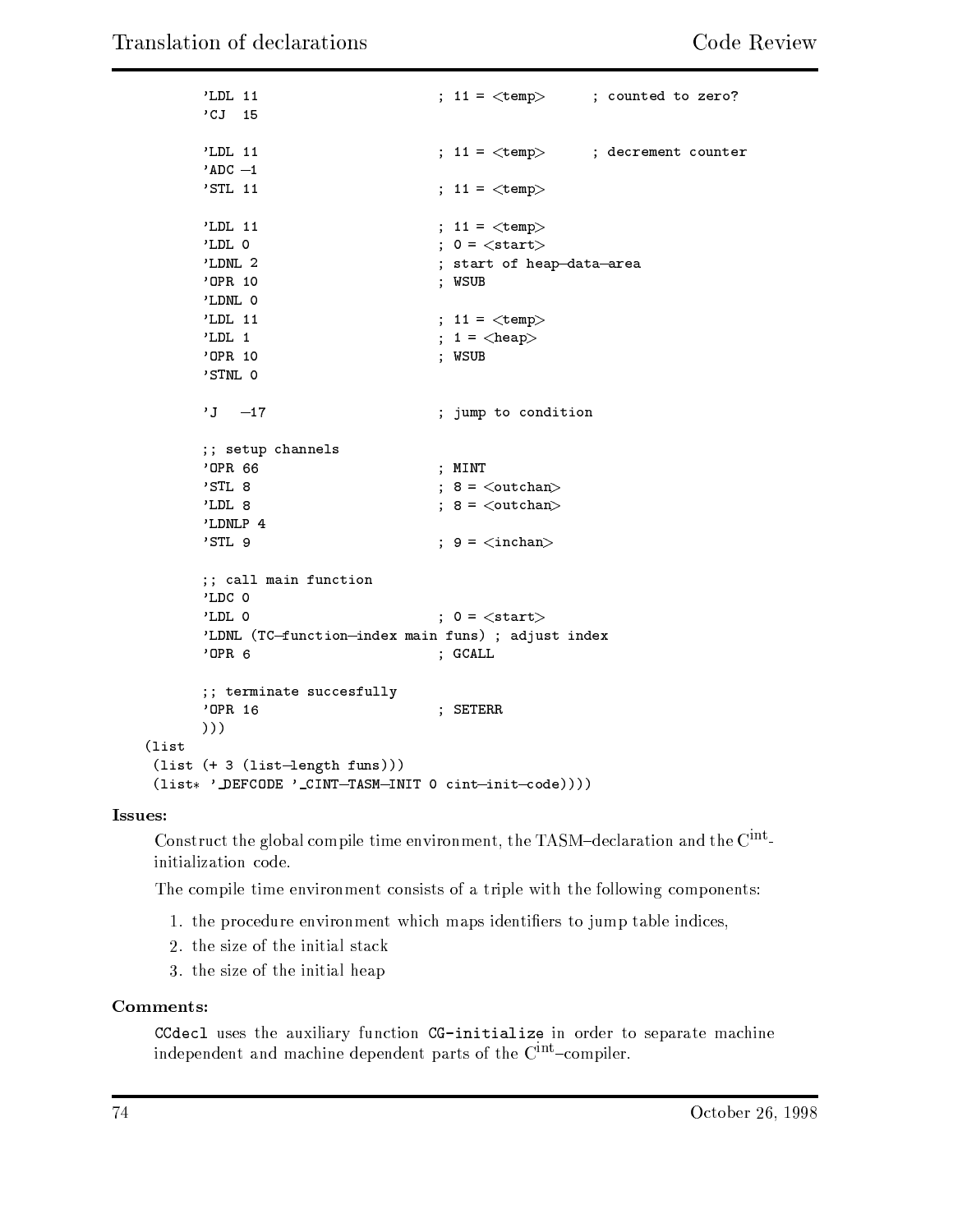Name: Translation of procedure definition sequences

Part of: Cint to TASM-compiler

### Source-Code:

```
(defun CCdefs (defs genv)
  (\text{let } ((result \text{ NIL}))(do()((null defs))(setq result (rappend (CCdef (car defs) genv) result))
     (setq defs (cdr defs)))
    (reverse result))
```
### Issues:

This function implements the implicit linear recursion, that appears in the specification of the transformation of sequences of C<sup>int</sup> definitions

 $p_1 \ldots p_n$  to sequences  $\mathcal{CC}_{\text{def}}[p_1] \varphi \ldots \mathcal{CC}_{\text{def}}[p_n] \varphi$ .

of compiled definitions. Sequences are implemented as lists, and genv holds the representation of the global environment  $\varphi$ .

### Comments:

See remark for CLdefs on page 22.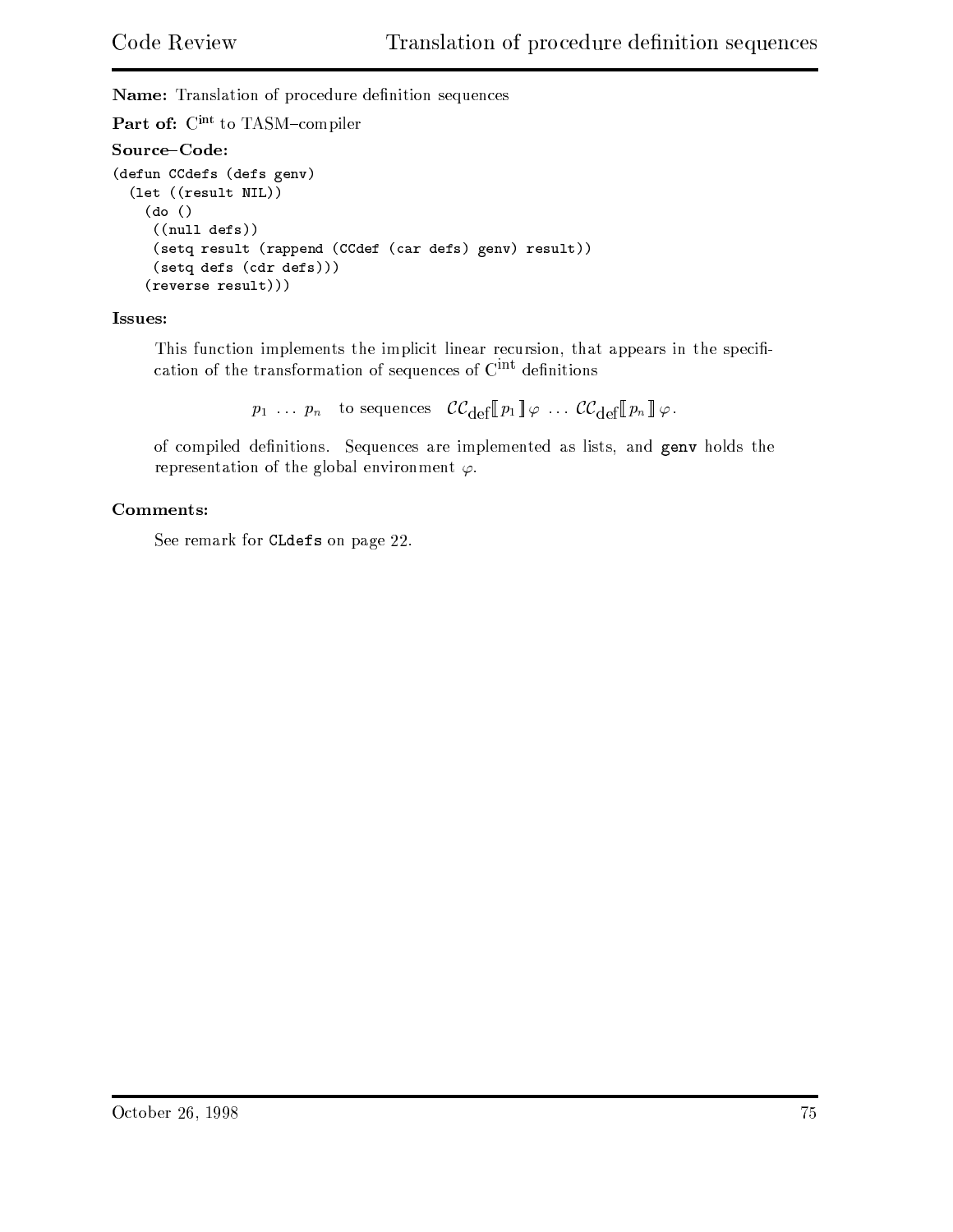Name: TC-check-word-size

Part of: Cint to TASM-compiler

## Specification:

No explicit specification. Constants in generated TASM-programs must respect target machine resource restrictions.

# Source-Code:

 $(detvar *Bytes-per-Word*)$  (setq \*Bytes-per-Word\* 4)

## Comments:

The target machine in sight is a 32bit transputer, thus  $BytesPerWord = 4$ . The transputer uses 2's complement number representation.

## Source-Code:

```
(\text{defvar} *MIN-INT*) (setq *MIN-INT* (let ((n -1) (i 1))(do()((>= i (* 8 *]_ytes-per-Word*)))
                                            (\text{setq n} (\ast 2 n))(setq i (+ 1 i)))n))
```
# Comments:

This calculates minint to be  $-(2^{8*BytesPerWord-1})$ , thus for *BytesPerWord* = 4 we get  $minint = -2147483648.$ 

# Source-Code:

 $(\text{defvar} * \text{MAX} - \text{INT}*)$  (setq \*MAX-INT\* (- -1 \*MIN-INT\*))

## Comments:

maxint is the 1's complement of minint. For BytesPerWord = 4 we get maxint = 2147483647.

## Source-Code:

```
(defun TC-check-word-size (1)
  \epsiloncond
    ((\text{consp 1})(do()((null (and l (TC-check–word-size (car l))))))(setq 1 (cdr 1)))(if 1 NIL T))((integerp 1))(and
      (>= *MAX-INT* 1)
      (>= 1 *MIN-INT*))
    (T))
```
Issues: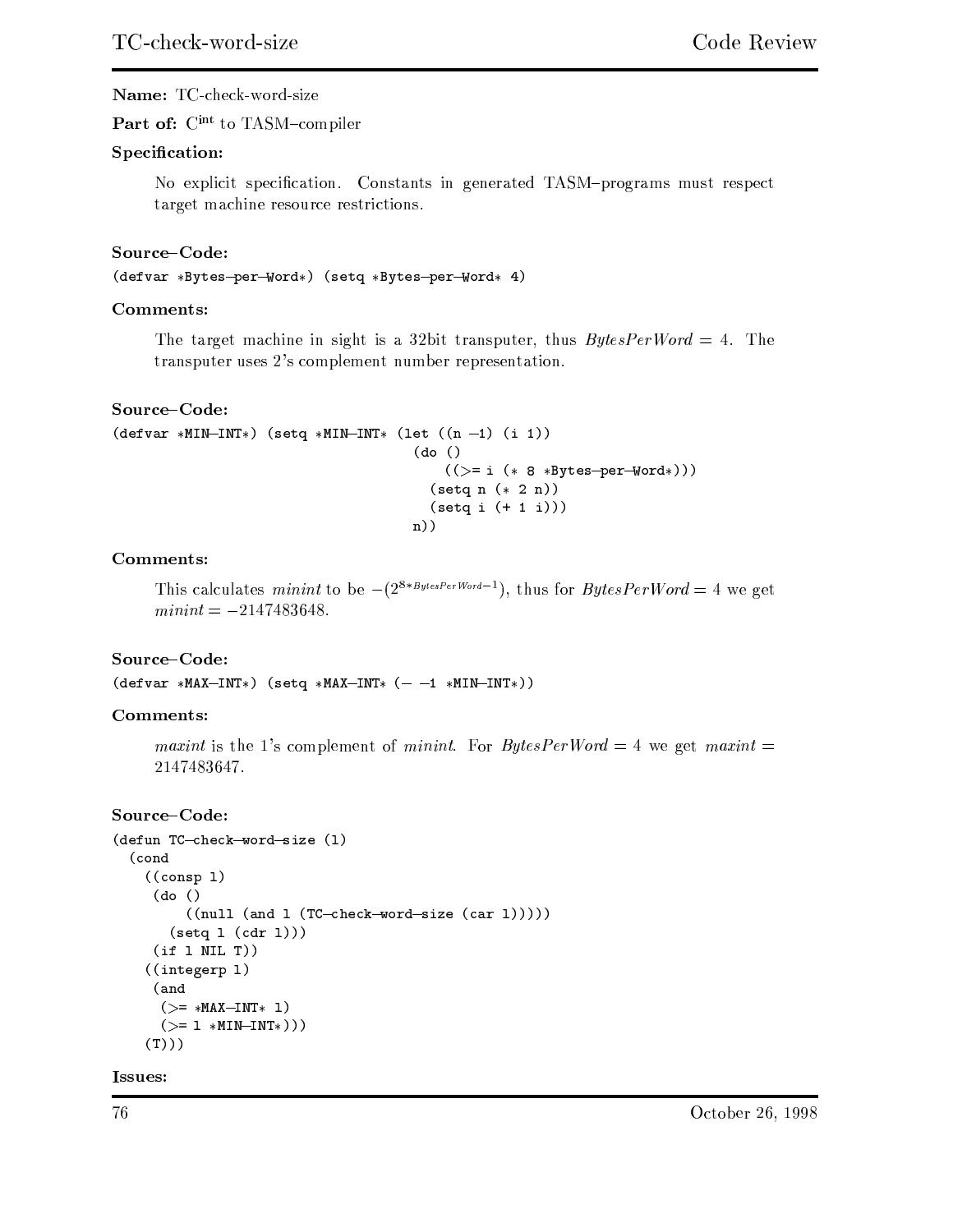Test if any of the constants in list  $l$  is outside the range of numbers representable on the transputer. If so return NIL if all are in range then return T.

## Comments:

TC-check-word-size is used to check constants in TASM-data and -code modules. Code modules may be nested assembly language lists and consequently TC-check-word-size does a full (depth first) traversal. Each constant is tested to be in range  $\left[ minint, maxint \right]$ .

Related Documents: definition of CG-check-data and CG-check-code on pages 78 and 79.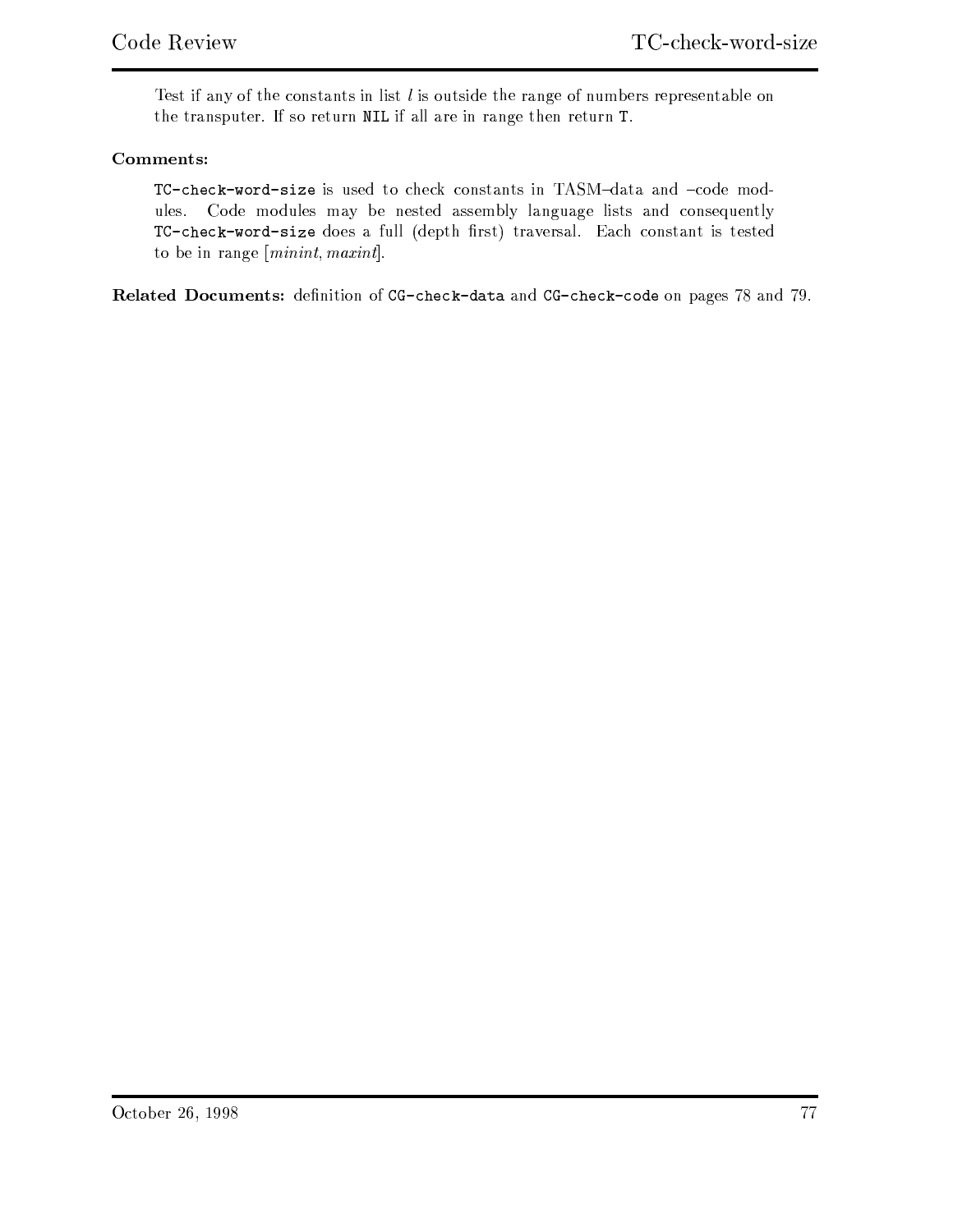Name: Translation of data definitions Part of: Cint to TASM-compiler Specification:

> $\mathcal{CC}_{\text{data}}$  (DEFDATA (s) (h))  $\supseteq$  (DEFDATA STACK 1 s) ( $DEFDATA$  HEAP 2 h)

where  $s = s_1 \dots s_n \in \langle \text{word} \rangle^*$  and  $h = h_1 \dots h_m \in \langle \text{word} \rangle^*$  and  $n, m \in \langle \text{word} \rangle$ .  $\mathcal{CC}.3$ 

### Source-Code:

```
(defun CCdata (definition genv)
  (CG-check-data
   (list
    (CG-data '_STACK (cadr definition) genv)
    (CG-data '_HEAP (caddr definition) genv))))
```
#### Source-Code:

```
(defun CG-check-data (data)
  (if (TC-check-word-size data)
     data
    (errorstop 35)))
```
### Source-Code:

```
(defun CG-data (name data genv)
  (cond((eq1 name 'STACK)(if (null (eql (list-length data) (cadr genv)))
       (errorstop 31))(list* '_DEFDATA name 1 data))
   ((eq1 name 'HERP)(if (null (eql (list-length data) (caddr genv)))
        (errorstop 32))(list* '_DEFDATA name 2 data))
   (T)(errorstop 47))))
```
### Comments:

The function CD-check-data assures that all data words in the generated data module are within the allowed range for the target machine. Violation causes irregular program termination.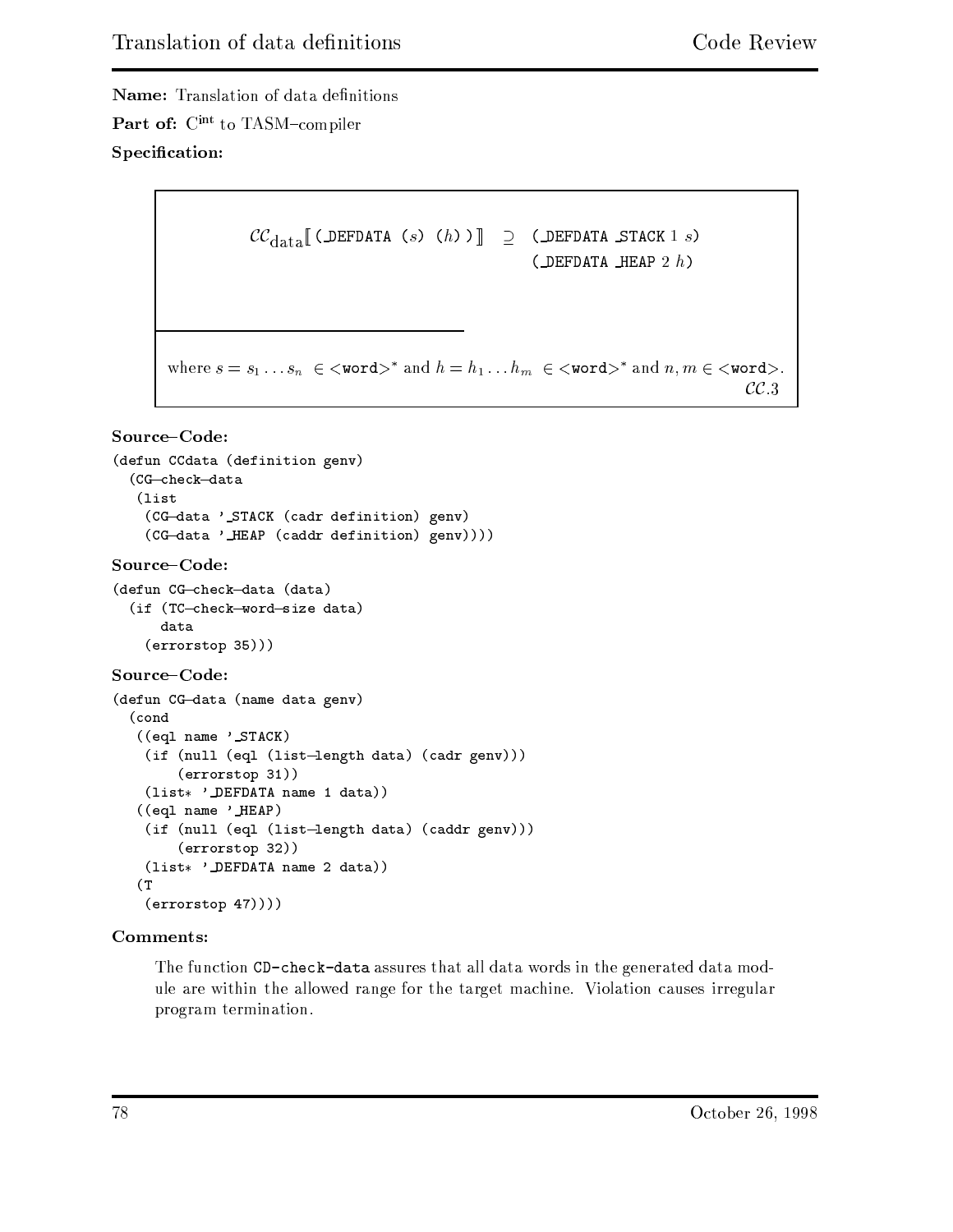Name: Translation of procedure definitions Part of: Cint to TASM-compiler Specification:

> $\mathcal{CC}_{\text{def}}$  (DEFUN  $f$  ( $\sigma$ )  $s_1$  ...  $s_n$ )  $\rrbracket \varphi \supseteq$  (DEFCODE  $f \psi(f)$  $\langle$  entrycode $(\sigma)$ )  $\mathcal{CC}_{\text{stmt}}[s_1] \varphi \sigma \dots \mathcal{CC}_{\text{stmt}}[s_n] \varphi \sigma$  $\left(\right. \mathit{extcode}\right)$ where  $f \in \langle \text{symbol} \rangle, s_1, s_2, \ldots s_n \in \langle \text{statement} \rangle \text{}_{\text{C}}$  int,  $\sigma \in \langle \text{word} \rangle$ , and  $\varphi = \langle \psi, s\text{-}size, h\text{-}size \rangle$ .  $\mathcal{CC}.4$

#### Source-Code:

```
(defun CCdef (definition genv)
  (let* ((name (cadr definition))
         (framesize (caaddr definition))
         (body (cdddr definition)))
    (CG-check-code
     (list (CG-fun name framesize (CCstmts body genv framesize) genv)))))
```
### Source-Code:

```
(defun CG-check-code (fun)
  (if (TC-check-word-size fun)
      fun
    (errorstop 34)))
```
#### Source-Code:

```
(defun CG-fun (name frame-size compiled-body genv)
  (list '_DEFCODE name (TC-function-index name (car genv))
        (CG - fun-entry frame-size)
        compiled-body
        (CG-fun-exit frame-size))
```
### Comments:

Machine independent and machine dependent definitions are separated. The operands in the resulting assembly code are checked for ressource violations by means of calling CG-check-code.

**Related Documents:** The definitions of CG-fun-entry and CG-fun-exit on pages 81.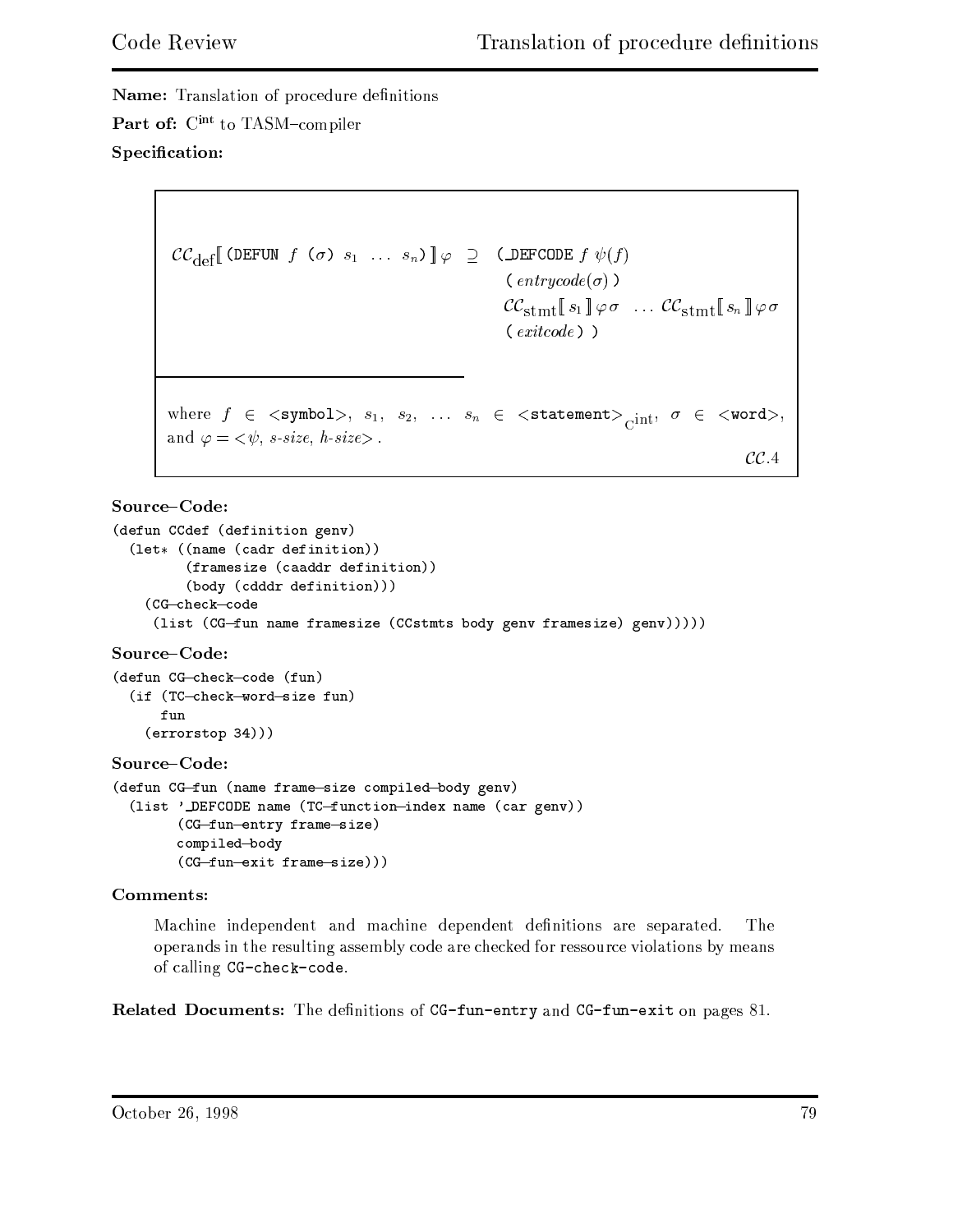Name: Environment lookup

Part of: C<sup>int</sup> to TASM-compiler

### Specification:

No explicit specification

## Source-Code:

```
(defun TC-function-index (ident funs)
 (let ((rest (member ident funs)))
    (if rest
        (+ 2 (list-length rest))(errorstop 36)))
```
## Issues:

Look up procedure identifier in the procedure environment.

# Comments:

The procedure environment is implemented as a list of procedure identifiers. The position in this list determines the associated index. Because the indices 0, 1, and 2 are fixed allocated to the C<sup>int</sup>-initialization code, the data module for the initial stack image and the data module for the initial heap image.

Related Documents: Translation of procedure calls on page 94.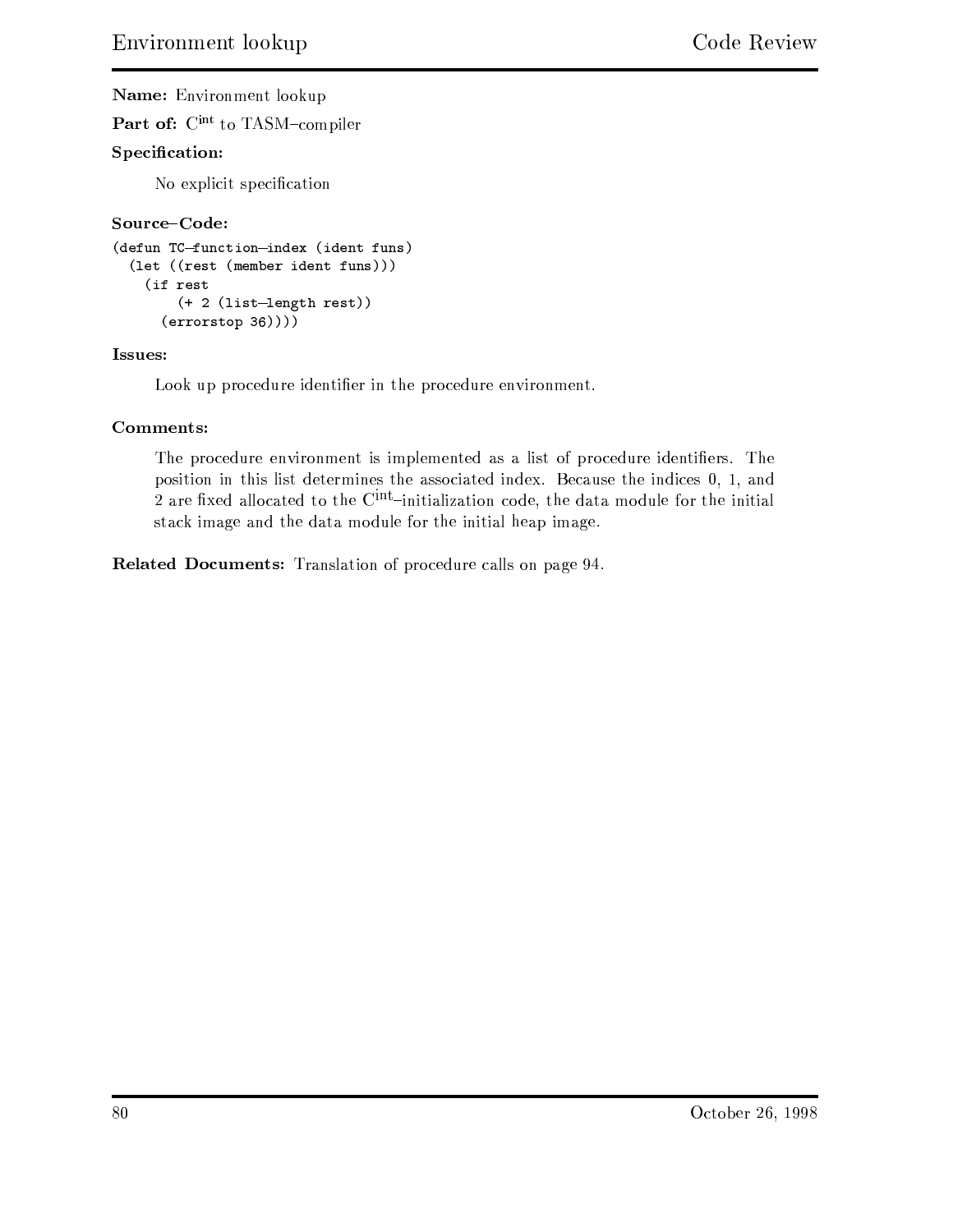Name: Procedure entry and exit code Part of: C<sup>int</sup> to TASM-compiler Specification:

| $entropycode(\sigma) =$                          | , Register A contains return address,<br>:; Register B contains frame offset |                                       |  |  |  |
|--------------------------------------------------|------------------------------------------------------------------------------|---------------------------------------|--|--|--|
|                                                  | 1dl $rp$ stnl 0                                                              | ; save return address on return stack |  |  |  |
|                                                  | 1dl $base$ 1dl $rp$ stnl 1                                                   | ; save frame pointer on return stack  |  |  |  |
|                                                  | 1dl $base$ wsub stl $base$                                                   | ; adjust frame pointer                |  |  |  |
|                                                  | 1dl $rp$ 1dnlp 2 stl $rp$                                                    | ; adjust return stack pointer         |  |  |  |
|                                                  | 1dl $rp$ 1dl $memtop$ gt                                                     | ; check return stack overflow         |  |  |  |
|                                                  | cj 2 seterr                                                                  |                                       |  |  |  |
|                                                  | 1dl <i>base</i> 1dnlp $\sigma$                                               | ; check for stack overflow            |  |  |  |
|                                                  | 1dl $heap$ gt                                                                |                                       |  |  |  |
|                                                  | cj 2 seterr                                                                  |                                       |  |  |  |
|                                                  | exitcode = 1d1 rp 1dn1p -2 st1 rp ; adjust return stack pointer              |                                       |  |  |  |
|                                                  | 1d1 $rp$ 1dn1 1 st1 $base$ ; restore frame pointer                           |                                       |  |  |  |
|                                                  | 1dl $rp$ 1dnl 0 gcall                                                        |                                       |  |  |  |
|                                                  |                                                                              |                                       |  |  |  |
|                                                  |                                                                              |                                       |  |  |  |
| where $\sigma \in \langle \text{word} \rangle$ . |                                                                              |                                       |  |  |  |

Source-Code:

| (defun CG—fun—entry (frame)<br>(list |  |                                    |
|--------------------------------------|--|------------------------------------|
| 'LDL 5                               |  | ; $5 = rp$                         |
| 'STNL 0                              |  |                                    |
| 'LDL 3                               |  | $: 3 = <$ base $>$                 |
| 'LDL 5                               |  | ; 5 = $<$ rp $>$                   |
| 'STNL 1                              |  |                                    |
| 'LDL 3                               |  | $: 3 = <$ base $>$                 |
| OPR 10'                              |  | : WSUB                             |
| 'STL 3                               |  | ; $3 = base$                       |
| 'LDL 5                               |  | ; 5 = $<$ rp $>$                   |
| 'LDNLP 2                             |  |                                    |
| 'STL 5                               |  | ; 5 = $<$ rp $>$                   |
| 'LDL 5                               |  | ; $5 = rp$                         |
| 'LDL 4                               |  | $: 4 =$ $\langle$ memtop $\rangle$ |
| OPR 9                                |  | ; GT                               |
| 'CJ <sub>2</sub>                     |  |                                    |
| OPR 16                               |  | ; SETERR                           |
| 'LDL 3                               |  | ; 3 = $<$ base $>$                 |
| 'LDNLP frame                         |  |                                    |
| 'LDL 1                               |  | ; 1 = $<$ heap $>$                 |
| OPR 9                                |  | ; GT                               |

 $CC.5$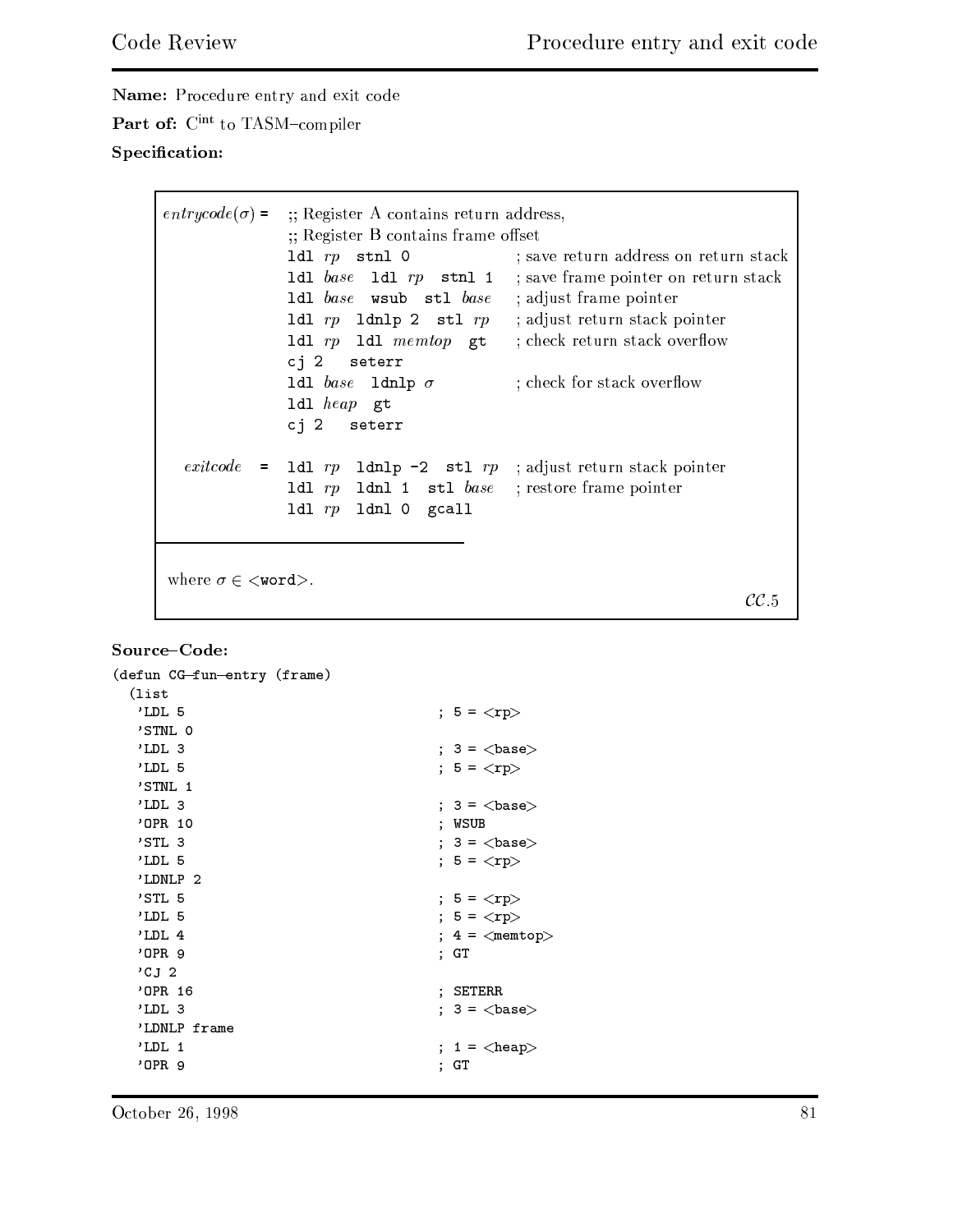$'CI$  2 'OPR 16  $)$ )

## Source-Code:

| (defun CG-fun-exit (frame)<br>(list |  |         |                  |
|-------------------------------------|--|---------|------------------|
|                                     |  |         |                  |
| 'LDL 5                              |  |         | ; 5 = $<$ rp $>$ |
| 'LDNLP $-2$                         |  |         |                  |
| 'STL 5                              |  |         | ; 5 = $<$ rp $>$ |
| 'LDL 5                              |  |         | ; $5 = rp$       |
| 'LDNL 1                             |  |         |                  |
| 'STI 3                              |  |         | : $3 = base$     |
| 'LDL 5                              |  |         | ; 5 = $<$ rp $>$ |
| 'LDNL O                             |  |         |                  |
| OPR 6 ^                             |  | : GCALL |                  |
|                                     |  |         |                  |

#### Issues:

Entry-code: push the return address and the old frame pointer value on the return stack. Check for return stack overflow. Exit-code: pop old frame pointer value and return address from return stack and jump to return address.

: SETERR

### Comments:

memtop points two cells below valid memory, thus checking for return stack overflow after saving the return address and the frame pointer value is valid.

Related Documents: Translation of procedure definitions by CCdef on page 79.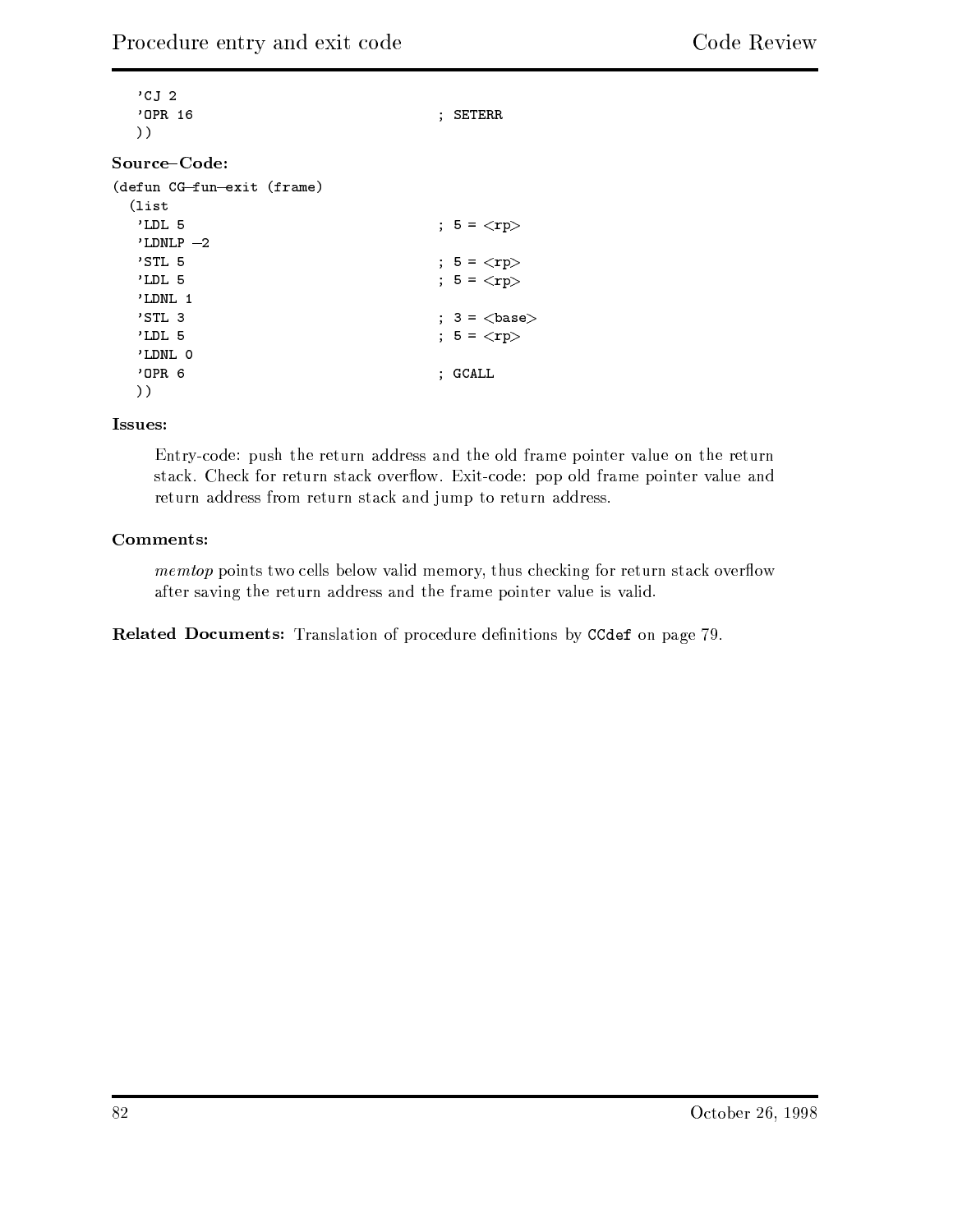Name: Translation of statements

Part of: Cint to TASM-compiler

### Specification:

This function is specified by a collection of rules each of which separately defines the compilation of a particular  $C<sup>int</sup>$ -statement. In the following we will compare each of the rules separately with the code occuring in the single cases of the conditional refining the relation  $CC$  below. The construction of this function is described in detail in [Hof98a].

### Source-Code:

```
(defun CCstmt (stmt genv framesize)
  (let* ((reglist (CG-all-registers))
         (restregs (cdr reglist))
                                          ; can be NIL, if too few registers
         (reg0 (car reglist))
         (reg1 (car restregs)))
                                         ; can be NIL, if too few registers
    \epsiloncond
     ((eq1 \text{stmt } ' \text{ABORT}) ...)((\text{consp strnt})(\text{let } ((op (car stmt)))\epsiloncond
         ((eq1 op 'PROGN) ...)((eq1 op 'SETHEAP) ... )((eq1 op 'SETSTACK) ... )((eq1 op 'SETLOCAL) ... )((eq1 op 'IF) ... )((eq1 op 'D0) ... )((eq1 op 'ALLOCATE) ... )((eq1 op '_WRITE–CHAR) ... )((eq1 op 'ERAD-CHAR) ... )((eq1 op 'PEEK–CHAR) ... )(T); proc call
          \ldots ))))
```
 $(T (errorstop 26))))$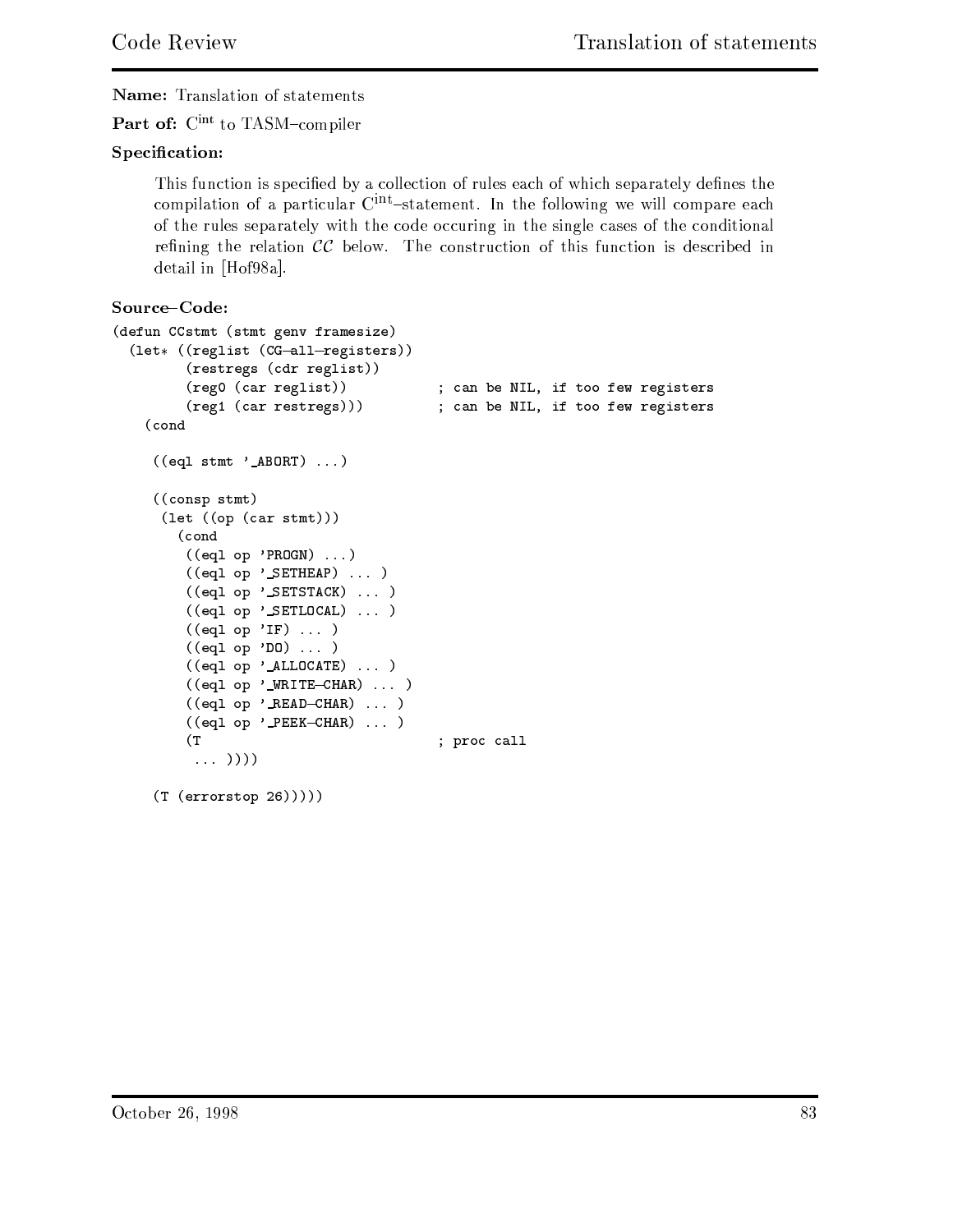Name: Translation of IF-statements Part of: Cint to TASM-compiler Specification:

```
\mathcal{CC}_{\text{stmt}} (IF e \ s_1 \ s_2) \phi \ \sigma \supseteq \ \mathcal{CC}_{\text{expr}}[e] \ \varphi \sigmacj |cs_1| + |j|cs_2||(c_{s_1})j \, |c s_2|(c_{s_2})
```

```
where \mathcal{CC}_{\text{stmt}}[\![s_1]\!] \varphi \sigma \supseteq cs_1, \mathcal{CC}_{\text{stmt}}[\![s_2]\!] \varphi \sigma \supseteq cs_2,
            e \in \langle expression>_{\text{cint}}, s_1, s_2 \in \langle statement>_{\text{cint}}, and
            |cs_2|, |cs_1| + |j| |cs_2| \in \texttt{<word>}.
```
 $CC.6$ 

 $\mathcal{CC}_{\text{stmt}}$  (IF e s)  $\phi \sigma \supseteq \mathcal{CC}_{\text{expr}}$  e  $\phi \sigma$ cj  $|cs|$  $(cs)$ 

where  $\mathcal{CC}_{\text{stmt}}[[s]]\varphi\sigma \supseteq cs,$  $e \in \langle$ expression $>_{\text{cint}}, s \in \langle$ statement $>_{\text{cint}},$  and  $|cs| \in \langle word \rangle$ .

 $CC.7$ 

```
Source-Code:
```

```
(defun CCstmt (stmt genv framesize)
  (let* ((reglist (CG-all-registers))
          (restregs (cdr reglist))
          (reg0 (car reglist))
                                          ; can be NIL, if too few registers
         (reg1 (car restregs)))
                                          ; can be NIL, if too few registers
    \epsiloncond
     \ddots((\text{consp strnt})(left ((op (car stmt)))\epsiloncond
          \ddotsc((eq1 op 'IF)(let* ((pred (cadr stmt))
```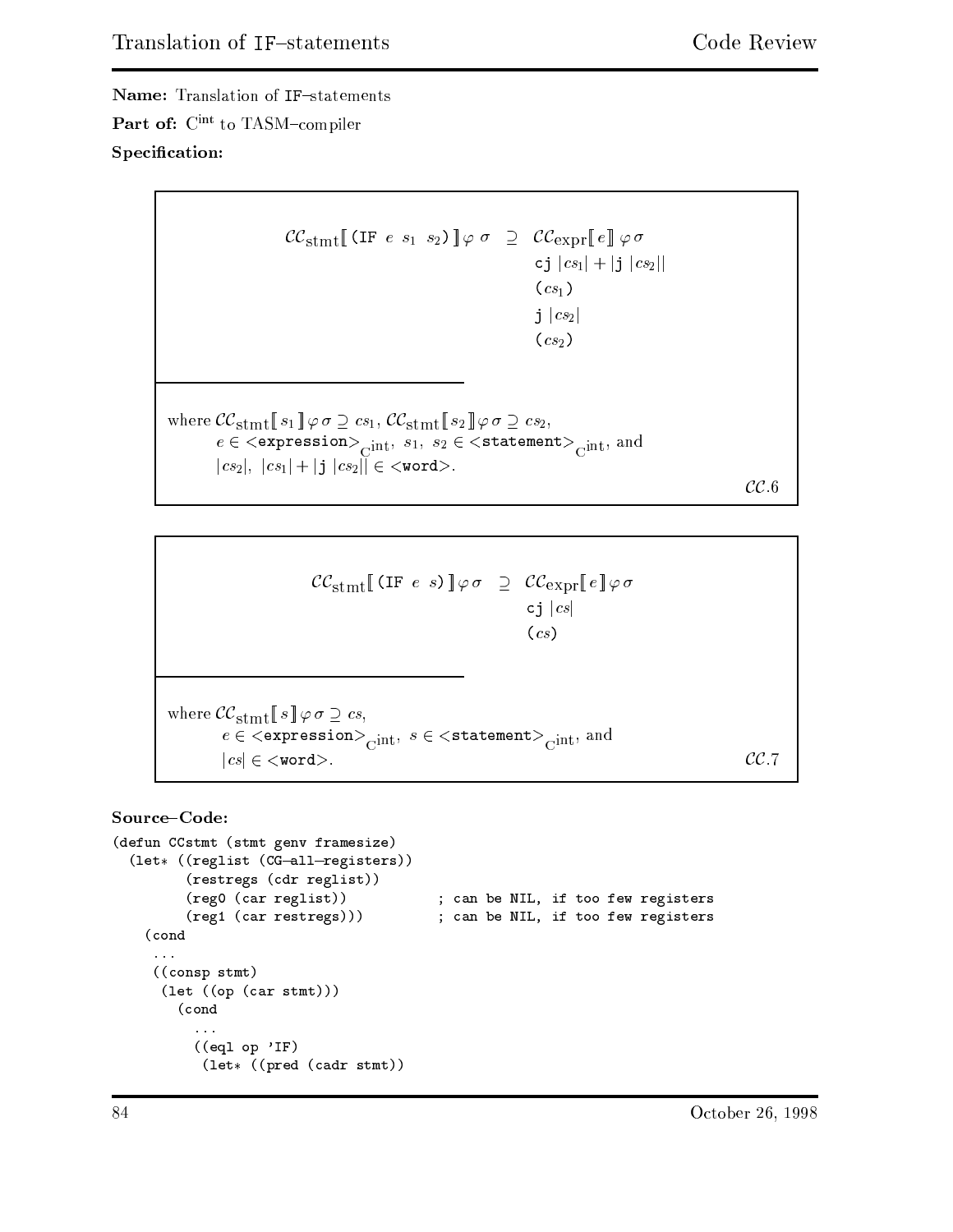```
(then (caddr stmt))
               (else (cadddr stmt))
               (compiled-then (CCstmt then genv framesize)))
         (if else
              (let* ((compiled-else (CCstmt else genv framesize)))
                (append
                 (CCexpr pred genv framesize reglist)
                 (\verb|CG–ifthenelse reg0\hspace*{1.5em} compiled - then\hspace*{1.5em} compiled - else)))(append
               (CCexpr pred genv framesize reglist)
               (CG-ifthen\ reg0\ compiled-then))))\ldots))\mathbf{1})))
```
#### Source-Code:

```
(defun CG-ifthenelse (>val compiled-then compiled-else)
  (let ((then-len (TC-instruction-length compiled-then))
        (else-len (TC-instruction-length compiled-else)))
    (list
    'CJ (+ then-len (TC-command-length else-len))
    compiled-then
    'J else-len
    compiled–else))
```
#### Source-Code:

```
(defun CG-ifthen (>val compiled-then)
  (let ((then-len (TC-instruction-length compiled-then)))
    (list
     'CJ then-len
     compiled-then)))
```
### Comments:

Jump distances are calculated in bytes of resulting machine code.

**Related Documents:** The definition of TC-instruction-length on page 120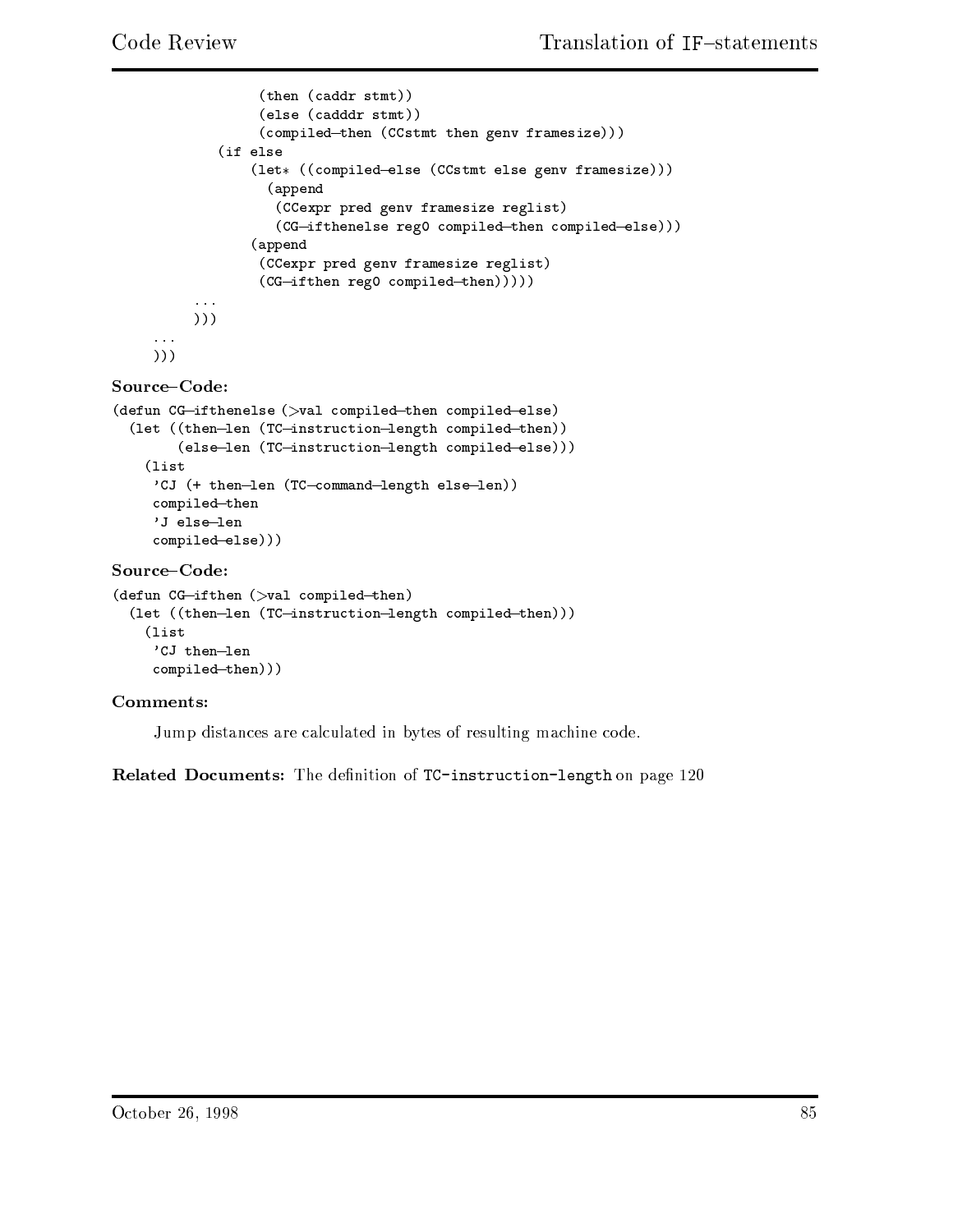Name: Translation of PROGN-statements

Part of: Cint to TASM-compiler

# Specification:

 $\mathcal{CC}_{\text{stmt}}$  [(PROGN  $s_1$  ...  $s_n$ ) ]  $\varphi \sigma \supseteq \mathcal{CC}_{\text{stmt}}$  [ $s_1$ ]  $\varphi \sigma$  ...  $\mathcal{CC}_{\text{stmt}}$  [ $s_n$ ]  $\varphi \sigma$ 

where  $s_1, \ldots s_n \in \langle \texttt{statement} \rangle_{\text{cint}}.$ 

 $CC.8$ 

### Source-Code:

```
(defun CCstmt (stmt genv framesize)
  (let* ((reglist (CG-all-registers))
          (restregs (cdr reglist))
          (reg0 (car reglist))
                                           ; can be NIL, if too few registers
          (\text{reg1} (\text{car restores}))); can be NIL, if too few registers
    (cond
      ((\text{consp strnt})(\text{let } ((op (car stmt)))\epsiloncond
            ((eql op 'PROGN) (CCstmts (cdr stmt) genv framesize))
            \sim 10)))
      \ldots))
```
## Source-Code:

```
(defun CCstmts (stmts genv framesize)
  (left (result NIL))(do()((null \; \text{stmts}))(setq result (rappend (CCstmt (car stmts) genv framesize) result))
     (setq \text{st} \text{mts } (cdr \text{st} \text{mts})))(reverse result))
```
## Comments:

The function CCstmts implements the linear recursion on lists of  $\mathrm{C}^{\text{int}}$ -statements.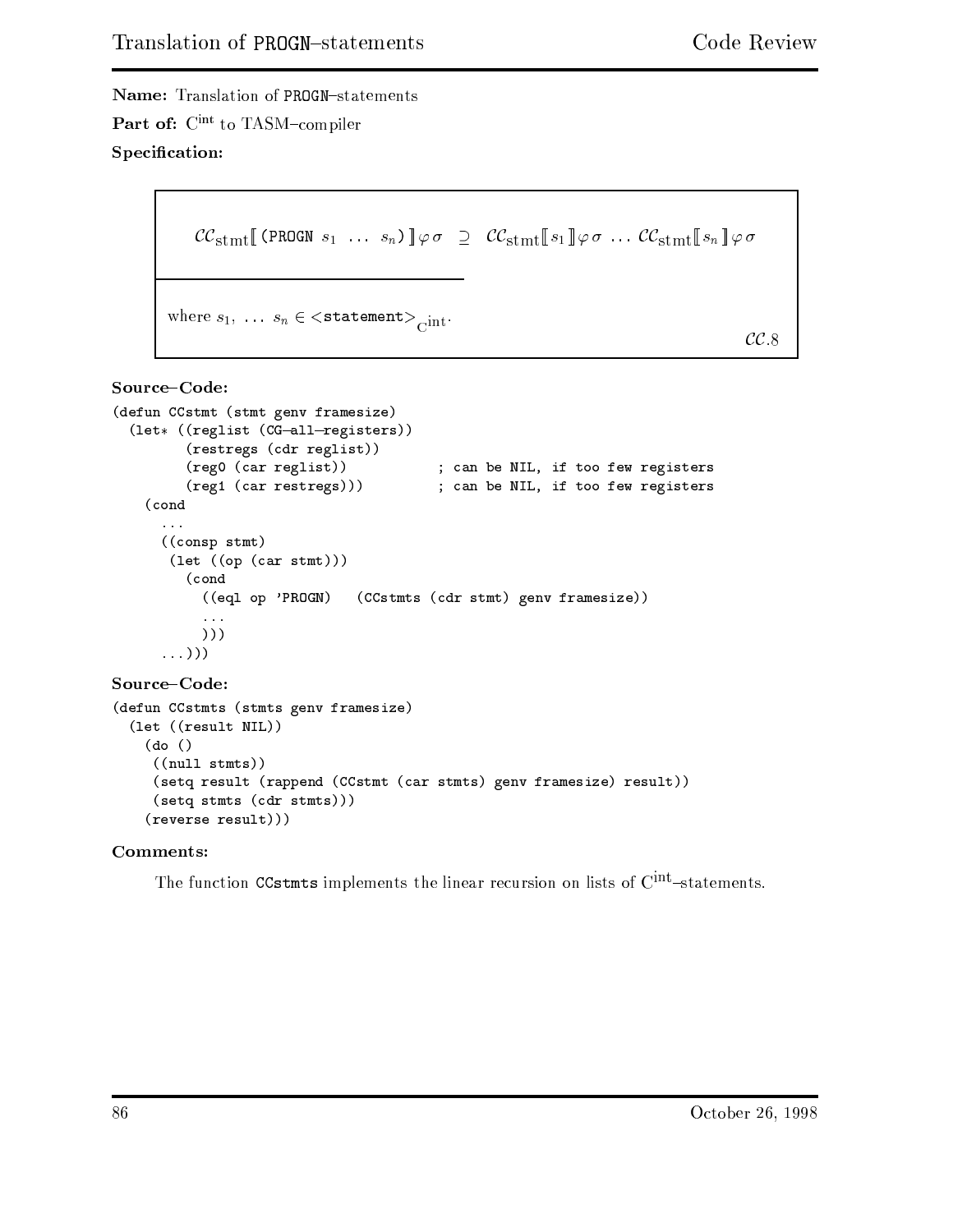Name: Translation of D0-statements Part of: Cint to TASM-compiler

# Specification:

|                                                                                                                                                                                                                                       | $\mathcal{CC}_{\text{stmt}}$ (DO $s_1$ e $s_2$ ) $\phi \sigma \supseteq (cs_1 ce)$<br>$eqc$ 0<br>cj $l_1$<br>$(c_{s_2})$<br>$i - l_2$ |                  |
|---------------------------------------------------------------------------------------------------------------------------------------------------------------------------------------------------------------------------------------|---------------------------------------------------------------------------------------------------------------------------------------|------------------|
| where<br>$\mathcal{CC}_{\text{stmt}}[s_1] \varphi \sigma \supseteq cs_1$<br>$\mathcal{CC}_{\text{stmt}}[s_2] \varphi \sigma \supset cs_2$<br>$\mathcal{CC}_{\rm expr}\llbracket e \rrbracket \varphi \sigma \quad \supseteq \quad ce$ | $l_1 =  cs_2 \t_1 - l_2 $<br>$l_2 =  cs_1 \text{ ce} \text{ eqc} \text{ 0 ci } l_1 \text{ cs}_2 \text{ i } -l_2 $                     |                  |
|                                                                                                                                                                                                                                       | and $s_1, s_2 \in \langle \texttt{statement} \rangle_{\text{C}}$ int, $l_1, -l_2 \in \langle \texttt{word} \rangle$ .                 | $\mathcal{CC}.9$ |

```
(defun CCstmt (stmt genv framesize)
  (left * ((regular (CG–all–registers)))(restregs (cdr reglist))
          (reg0 (car reglist))
                                            ; can be NIL, if too few registers
          (reg1 (car restregs)))
                                            ; can be NIL, if too few registers
    \epsiloncond
     ((\text{consp strnt})(\text{let } ((op (car stmt)))\qquadmathsf{cond}\ddotsc((eq1 op 'DD)(let* ((cs1 (CCstmt (cadr stmt) genv framesize))
                    (ce (CCexpr (caddr stmt) genv framesize reglist))
                    (cs2 (CCstmt (cadddr stmt) genv framesize)))
              (CG-do cs1 ce cs2)))\sim \sim \sim)))
     \ddotsc)))
```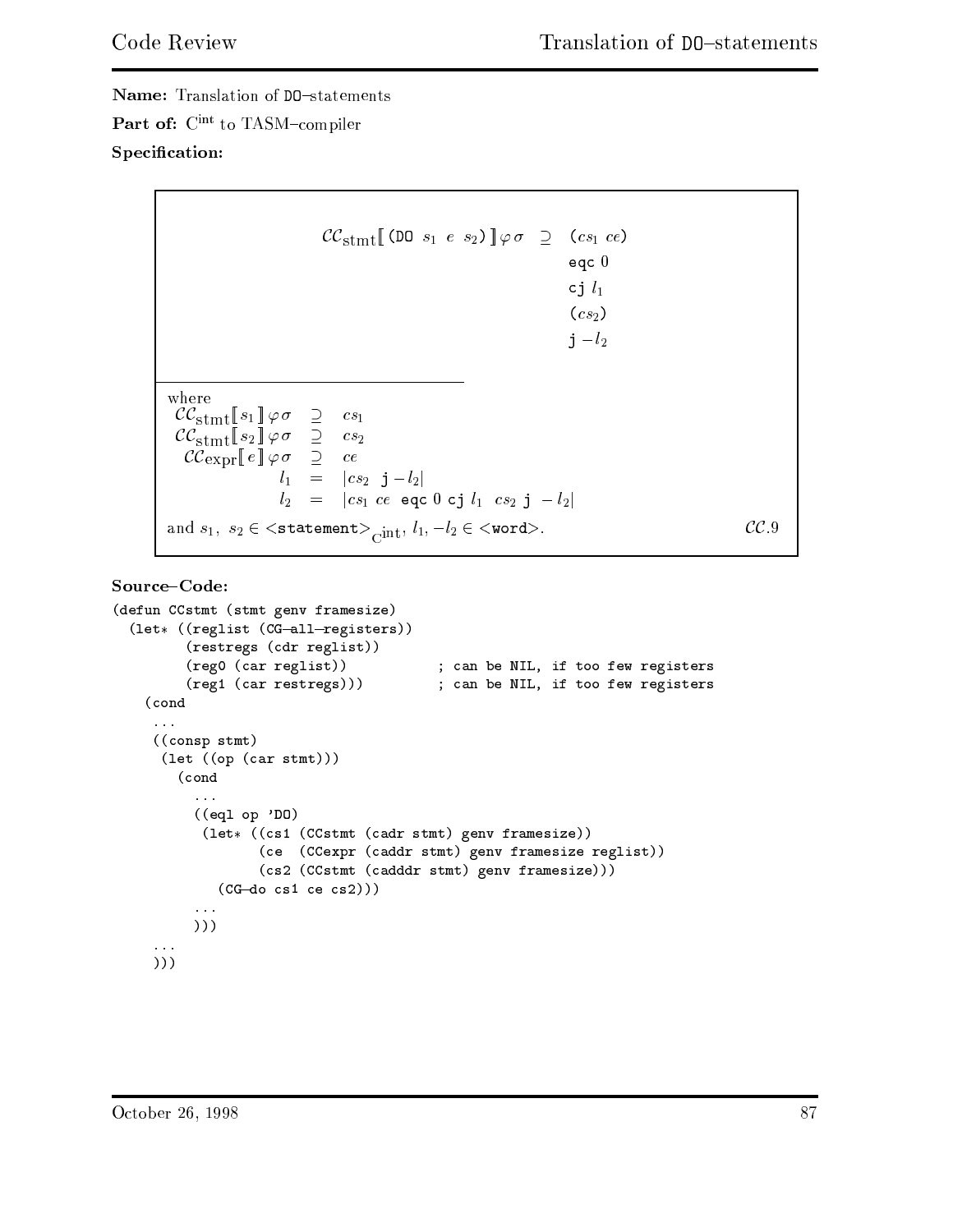#### Source-Code:

```
(defun CG-do (cs1 ce cs2)
  (let* ((lcs1 (TC-instruction-length cs1))
          (lcs2 (TC-instruction-length cs2))
         (1ce(TC-instruction–length ce))(11 0)(12 0)(11a 0)(12a 0))(\text{setq } 11a (+ \text{ lcs2 } (TC_{\text{command-length}} (- 0 12))))(setq 12a (+ 1cs1)(+ 1ce(+ 1)(+ (TC-command-length 11)
               (+ 1cs2)(TC-command-length (- 0 12)))))(setq 11 11a)
    (setq 12 12a)
    (setq 11a (+ 1cs2 (TC-command-length (- 0 12))))(setq 12a (+ 1cs1))(+ 1ce(+ 1)(+ (TC-command-length 11)
               (+ \text{ lcs2})(TC-command-length (- 0 12)))))(setq 11 11a)
    (setq 12 12a)
    (if (or(nu11)(eql 11 (+ lcs2 (TC-command-length (- 0 12)))))(nu11)(eq1 12(+ \text{ } 1 \text{cs1})(+ 1ce(+ 1)(+ (TC-command-length 11)
                (+ \text{ lcs2})(TC_{\text{command-length}}(-0 12))))))))(errorstop 53))
    (list (append cs1 ce) 'EQC 0 'CJ 11 cs2 'J (- 0 12)))
```
#### Comments:

The calculation of  $l_1$  and  $l_2$  follows the way described in chapter 3 of [Hof98a].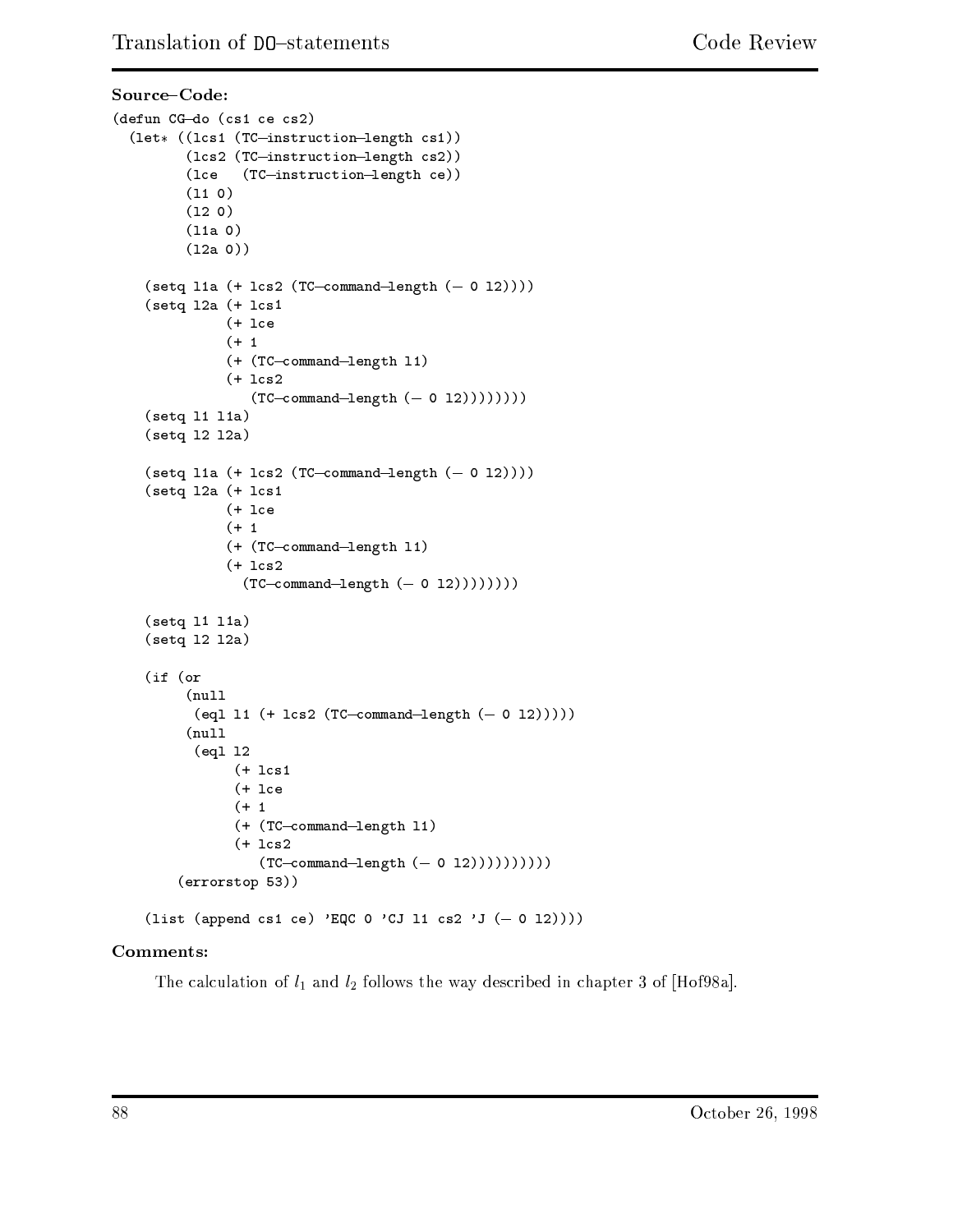Name: Translation of SETHEAP-statements Part of: Cint to TASM-compiler Specification:

| $\mathcal{CC}_{\text{stmt}}$ (SETHEAP $e_1$ $e_2$ ) $\varphi \sigma \supseteq \mathcal{CC}_{\text{expr}}[e_1] \varphi \sigma$ | $\mathcal{CC}_{\rm expr}\llbracket e_2 \rrbracket \varphi \sigma$<br>1d1 heaptop<br>csub0<br>1d1 $heap$<br>wsub<br>stnl O | ; value is in register A<br>; value is now in register B<br>; and index in register A<br>; check that index is<br>; within heap bounds<br>; get heap start address<br>; calculate memory address<br>; store value |
|-------------------------------------------------------------------------------------------------------------------------------|---------------------------------------------------------------------------------------------------------------------------|-------------------------------------------------------------------------------------------------------------------------------------------------------------------------------------------------------------------|
| where $e_1, e_2 \in \langle$ expression $>_{\text{cint}}$ .                                                                   |                                                                                                                           | $\mathcal{CC}.10$                                                                                                                                                                                                 |

```
(defun CCstmt (stmt genv framesize)
  (let* ((reglist (CG-all-registers))
          (restregs (cdr reglist))
          (reg0 (car reglist))
                                             ; can be NIL, if too few registers
          (reg1 (car restregs)))
                                            ; can be NIL, if too few registers
    \epsiloncond
      ((consp stmt)
       (\text{let } ((op (car stmt)))\epsilon cond
            \ddotsc((eql op '_SETHEAP)
             (\text{let } ((\text{e0 } (\text{cadr} \text{ stmt}))(e1 (caddr stmt)))(append
                 (CCexpr e0 genv framesize reglist)
                 (append
                  (CCexpr e1 genv framesize restregs)
                  (CG–setheap reg0 reg1))))\ldots))\ldots)))
```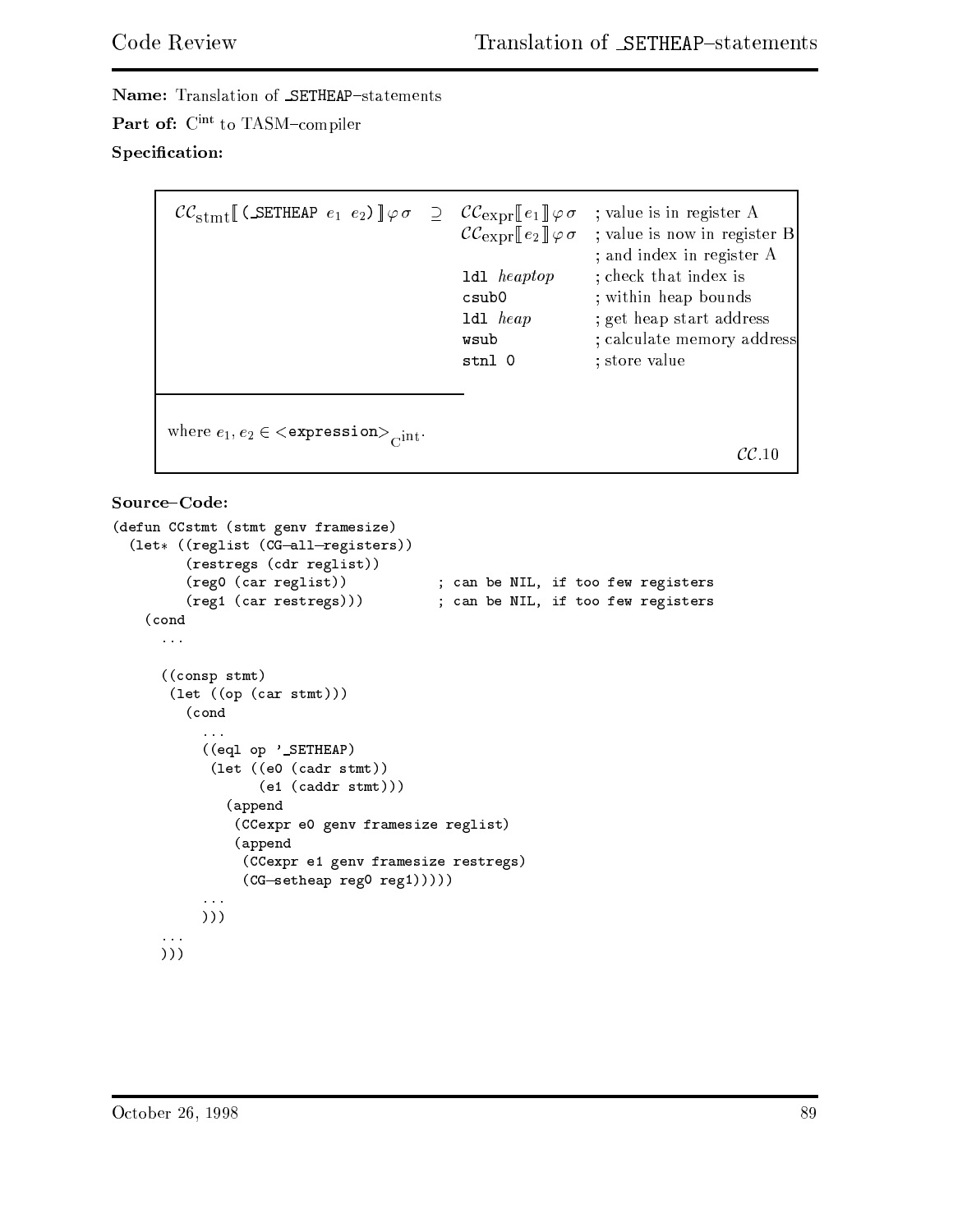```
(\text{defun CG-setheap }(\text{~val }>\text{offset})(iist)'LDL 2; 2 = <htext{heaptop}'OPR 19
                                                  ; CSUBO
   'LDL 1
                                                  ; 1 = \texttt{<heap>}'OPR 10
                                                  ; WSUB
   'STNL 0
   ))
```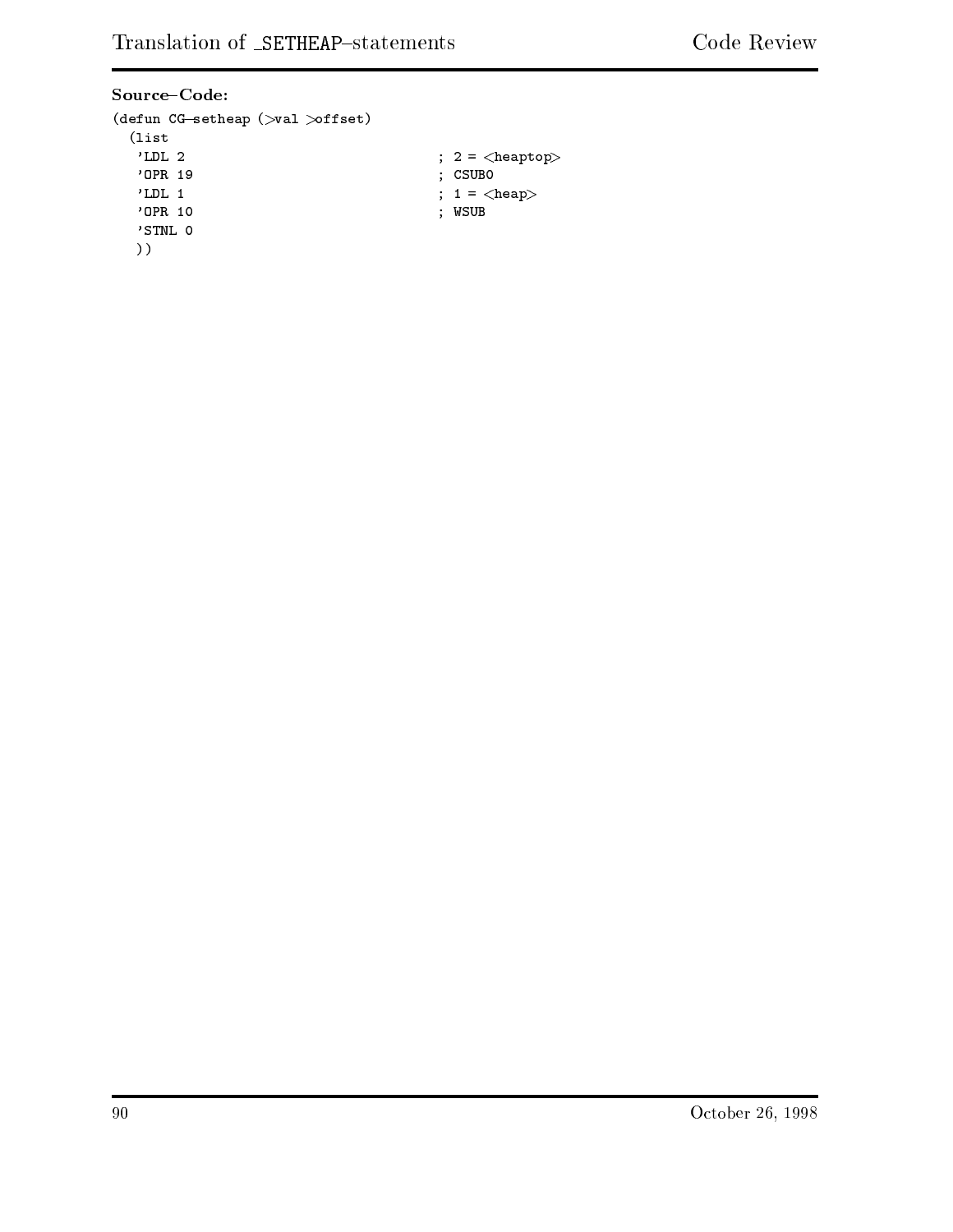Name: Translation of \_SETLOCAL-statements Part of: Cint to TASM-compiler Specification:

> $\mathcal{CC}_{\text{stmt}}[[\text{C}\text{SETLOCAL } e\ i)]\varphi\sigma \supseteq \mathcal{CC}_{\text{expr}}[e]\varphi\sigma$ ; value is in register A  $1d1 \ \ base$ ; load frame pointer stnli ; store value to

```
where e \in \langle \texttt{expression} \rangle_{\text{cint}} and i \in \langle \texttt{word} \rangle, 0 \leq i \leq \sigma.
```
 $\mathcal{CC}.11$ 

```
Source-Code:
```

```
(defun CCstmt (stmt genv framesize)
  (left * ((regular (CG–all–registers)))(restregs (cdr reglist))
         (reg0 (car reglist))
                                          ; can be NIL, if too few registers
         (reg1 (car restregs)))
                                          ; can be NIL, if too few registers
    \epsiloncond
      \cdots((consp stmt)
       (\text{let } ((op (car stmt)))\epsiloncond
            ((eql op '_SETLOCAL)
             (\text{let } ((e0 (cadr stmt)))(e1 (caddr stmt)))(if (>= e1 framesize)(errorstop 25))(append
                (CCexpr e0 genv framesize reglist)
                (CG–setlocal reg0 e1)))))\ddotsc))Source-Code:
(defun CG-setlocal (>val offset)
  (iist)'LDL 3
                                           ; 3 = <base>
   'STNL offset
   ))
```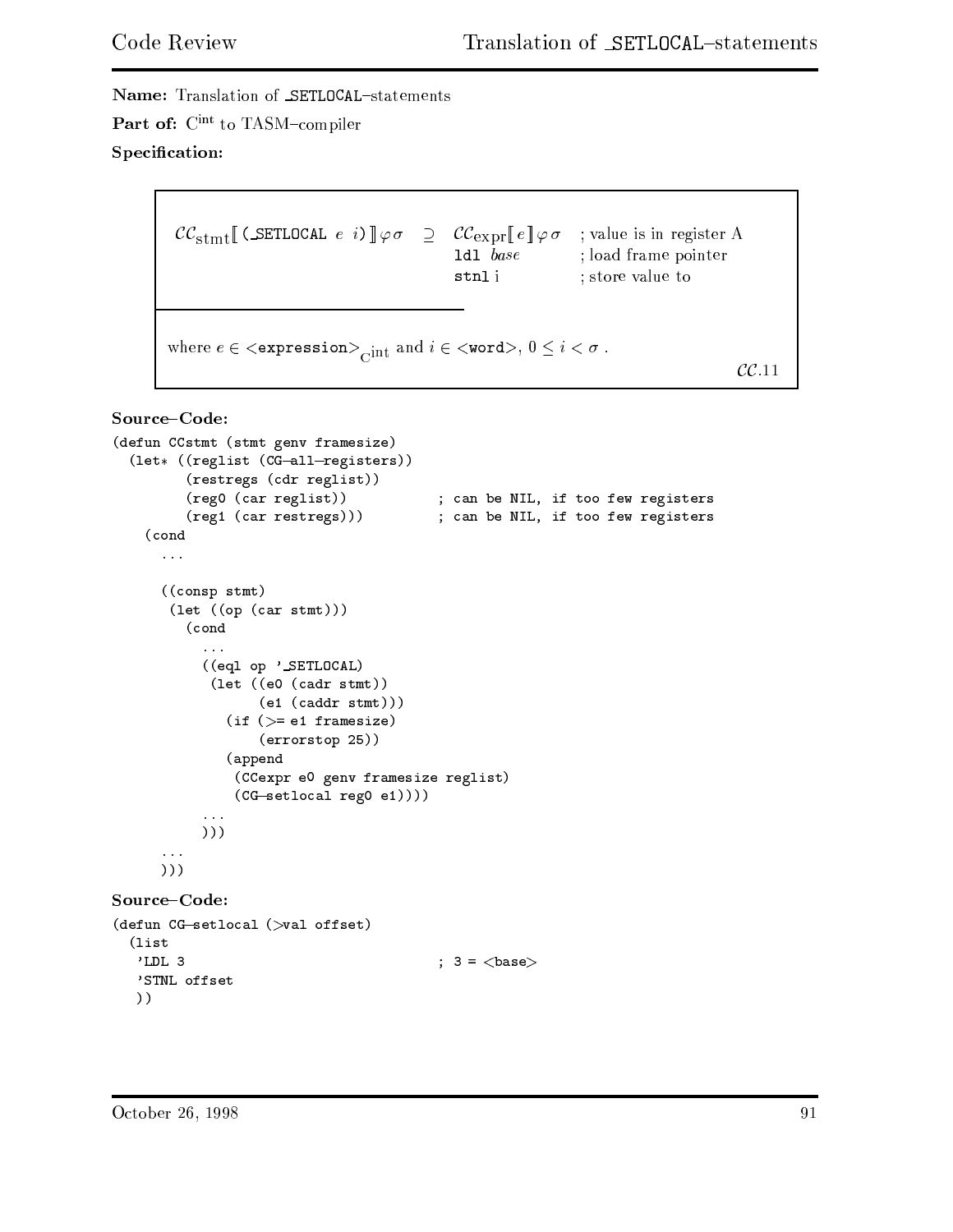Name: Translation of \_SETSTACK-statements Part of: C<sup>int</sup> to TASM-compiler Specification:

| $\mathcal{CC}_{\text{stmt}}$ (SETSTACK $e_1$ $e_2$ ) $\phi \sigma \supseteq \mathcal{CC}_{\text{expr}}[e_1] \varphi \sigma$ | $\mathcal{CC}_{\rm expr}[[e_2]]\varphi\sigma$ | ; value is in register A<br>; value is in register B<br>; index is in register A |
|-----------------------------------------------------------------------------------------------------------------------------|-----------------------------------------------|----------------------------------------------------------------------------------|
|                                                                                                                             | xdbl                                          | ; check that index is                                                            |
|                                                                                                                             | rev                                           | ; non-negative                                                                   |
|                                                                                                                             | $c_j$ 2                                       |                                                                                  |
|                                                                                                                             | seterr                                        |                                                                                  |
|                                                                                                                             | add                                           | ; calculate address                                                              |
|                                                                                                                             | 1d1p $stack$                                  |                                                                                  |
|                                                                                                                             | wsub                                          |                                                                                  |
|                                                                                                                             | $st1$ $temp$                                  |                                                                                  |
|                                                                                                                             | 1d1 $base$                                    | ; check base                                                                     |
|                                                                                                                             | 1d1 $temp$                                    |                                                                                  |
|                                                                                                                             | gt                                            |                                                                                  |
|                                                                                                                             | $cj -11$                                      | ; jump to seterr above                                                           |
|                                                                                                                             | 1d1 $temp$                                    | ; store value in location                                                        |
|                                                                                                                             | stnl 0                                        |                                                                                  |
|                                                                                                                             |                                               |                                                                                  |
|                                                                                                                             |                                               |                                                                                  |
| where $e_1, e_2 \in \langle \texttt{expression} \rangle_{\text{cint}}.$                                                     |                                               |                                                                                  |
|                                                                                                                             |                                               | $\mathcal{CC}.12$                                                                |

```
\mathcal{CC}_{\text{stmt}}[\![\text{C}\text{SETSTACK } e \; i)]\!] \varphi \sigma \supseteq \mathcal{CC}_{\text{expr}}[\![e]\!] \varphi \sigma; value is in register A
                                                                      stl stack + i ; store value
where e \in \langle \texttt{expression} \rangle_{\text{cint}}, i \in \langle \texttt{word} \rangle, \varphi = \langle \psi, s\text{-size}, h\text{-size} \rangle, and
0 \leq i < s-size.
                                                                                                                                           CC.13
```

```
(defun CCstmt (stmt genv framesize)
  (let* ((reglist (CG-all-registers))
         (restregs (cdr reglist))
         (reg0 (car reglist))
                                       ; can be NIL, if too few registers
         (reg1 (car restregs)))
                                      ; can be NIL, if too few registers
    \epsiloncond
```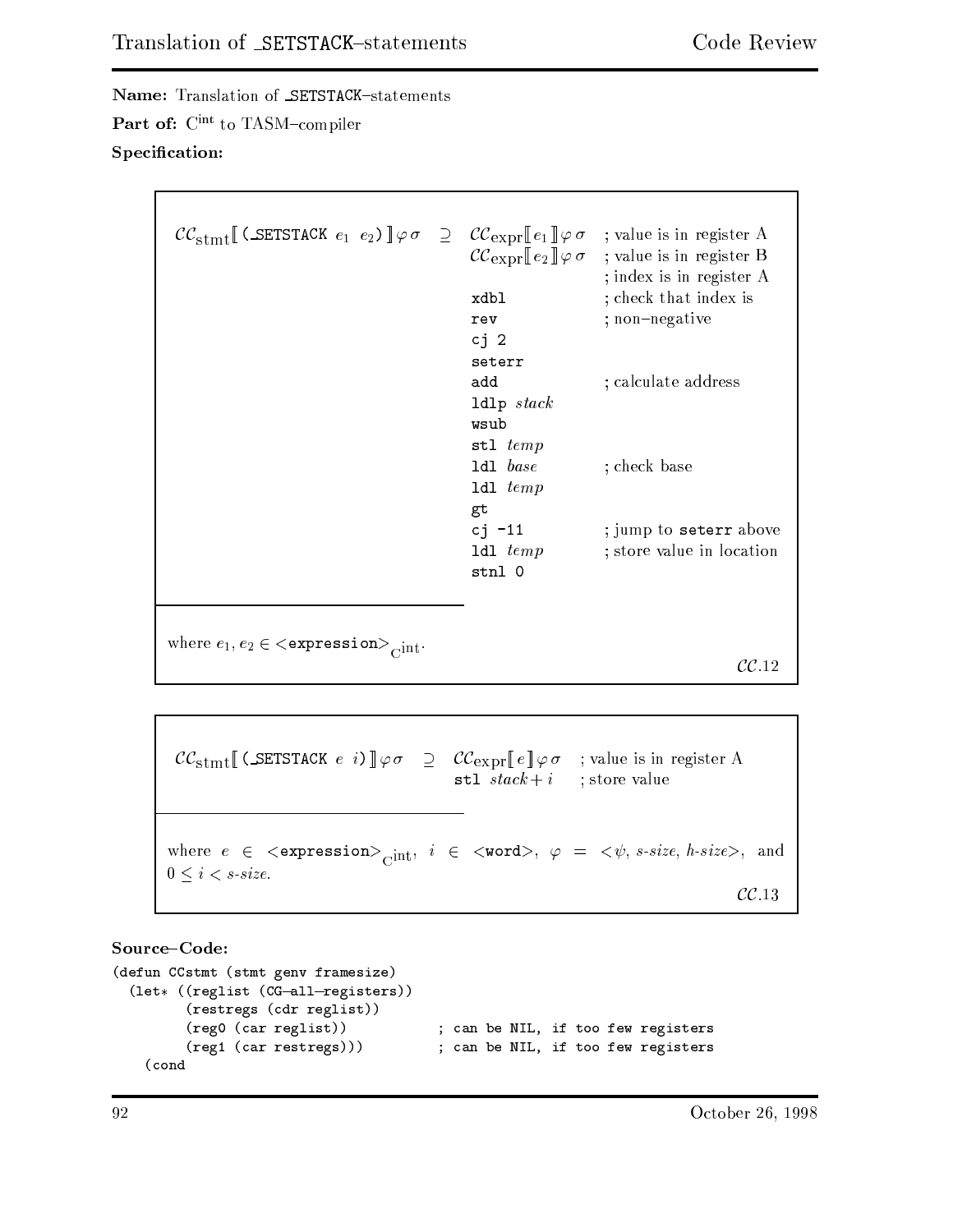```
\sim \sim \sim((consp stmt)
        (\text{let } ((op (car stmt)))(cond
            \sim 10 .
            ((eql op '_SETSTACK)
             (\text{let } ((e0 (cadr stmt)))(e1 (caddr stmt)))(append
                 (CCexpr e0 genv framesize reglist)
                 (if (integerp e1)
                     (left ((s-size (cadr genv)))(if (>= e1 s-size)(errorstop 55)
                            (CG-setstacki reg0 e1))(append
                      (CCexpr e1 genv framesize restregs)
                      (CG-setstack reg0 reg1))))\ddotsc)))
       \ldots))Source-Code:
(defun CG-setstacki (>val offset)
  (i<sub>ist</sub>)'STL (+ offset 13)
                                       ; 13 = <stack>))
Source-Code:
(defun CG-setstack (>val >offset)
  (iist)'OPR 29
                                              ; XDBLE
   OPR 0
                                              ; REV
   'CI 2
   'OPR 16
                                              ; SETERR
                                              ; ADD (CJ doesn't discard FALSE)
   'OPR 5
   'LDLP 13
                                             ; 13 = \text{Stack}OPR 10
                                             ; WSUB
   'STL 11
                                             : 11 = \text{temp}'LDL 3
                                             \frac{1}{2} 3 = \langle \text{base} \rangle'LDL 11
                                             ; 11 = \text{temp}OPR 9
                                              : GT°CJ -11'LDL 11
                                              ; 11 = \texttt{<temp>}'STNL 0
   ))
```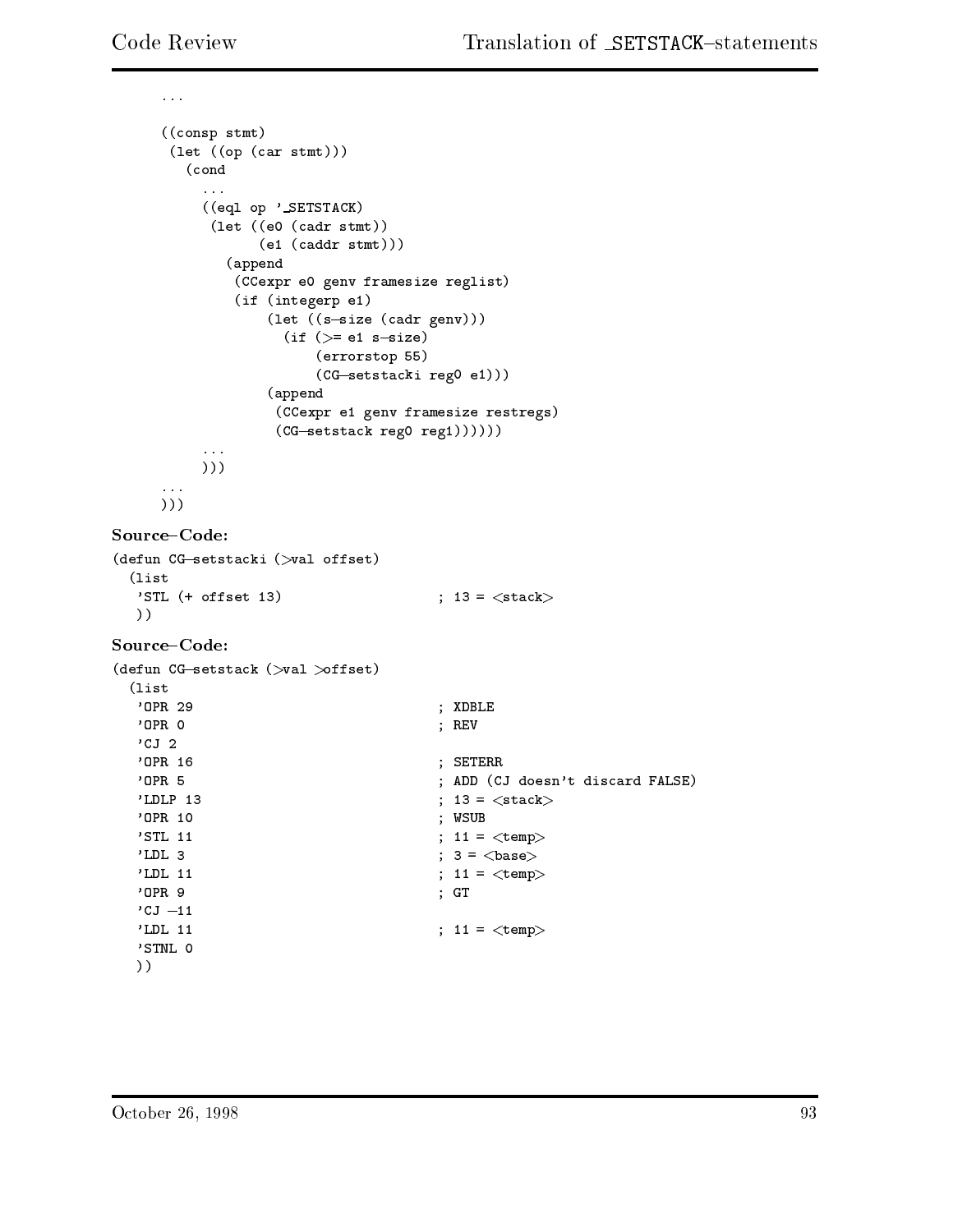Name: Translation of procedure calls Part of: Cint to TASM-compiler Specification:

> $\mathcal{CC}_{\text{stmt}}[(f\ i)]\varphi\sigma \supseteq \text{1dc } i$ 1d1 start 1dnl  $\psi(f)$ gcall

where  $f \in \langle \texttt{ident}\rangle$ ,  $\varphi = \langle \psi, s\text{-}size, h\text{-}size \rangle$ , and  $i, \psi(f) \in \langle \text{word}\rangle$ .

 $\mathcal{CC}.14$ 

### Source-Code:

```
(defun CCstmt (stmt genv framesize)
  (let* ((reglist (CG-all-registers))
          (restregs (cdr reglist))
          (reg0 (car reglist))
                                             ; can be NIL, if too few registers
          (\text{reg1} (\text{car restores}))); can be NIL, if too few registers
    \epsiloncond
     \ddotsc((\text{consp strnt})(\text{let } ((op (car stmt)))(cond
           \ddotsc; proc call
           (T)(CG-call op (cadr stmt) genv)))))
      \ddot{\phantom{a}})))
Source-Code:
```

```
(defun CG-call (name offset genv)
  (iist)'LDC offset
   'LDL 0
                                             ; 0 = \langle start \rangle'LDNL (TC-function-index name (car genv))
   OPR 6
                                             ; GCALL
   ))
```
### Comments:

The table of procedure start addresses is constructed by the boot loader.

Related Documents: The definition of TC-function-index on page 80.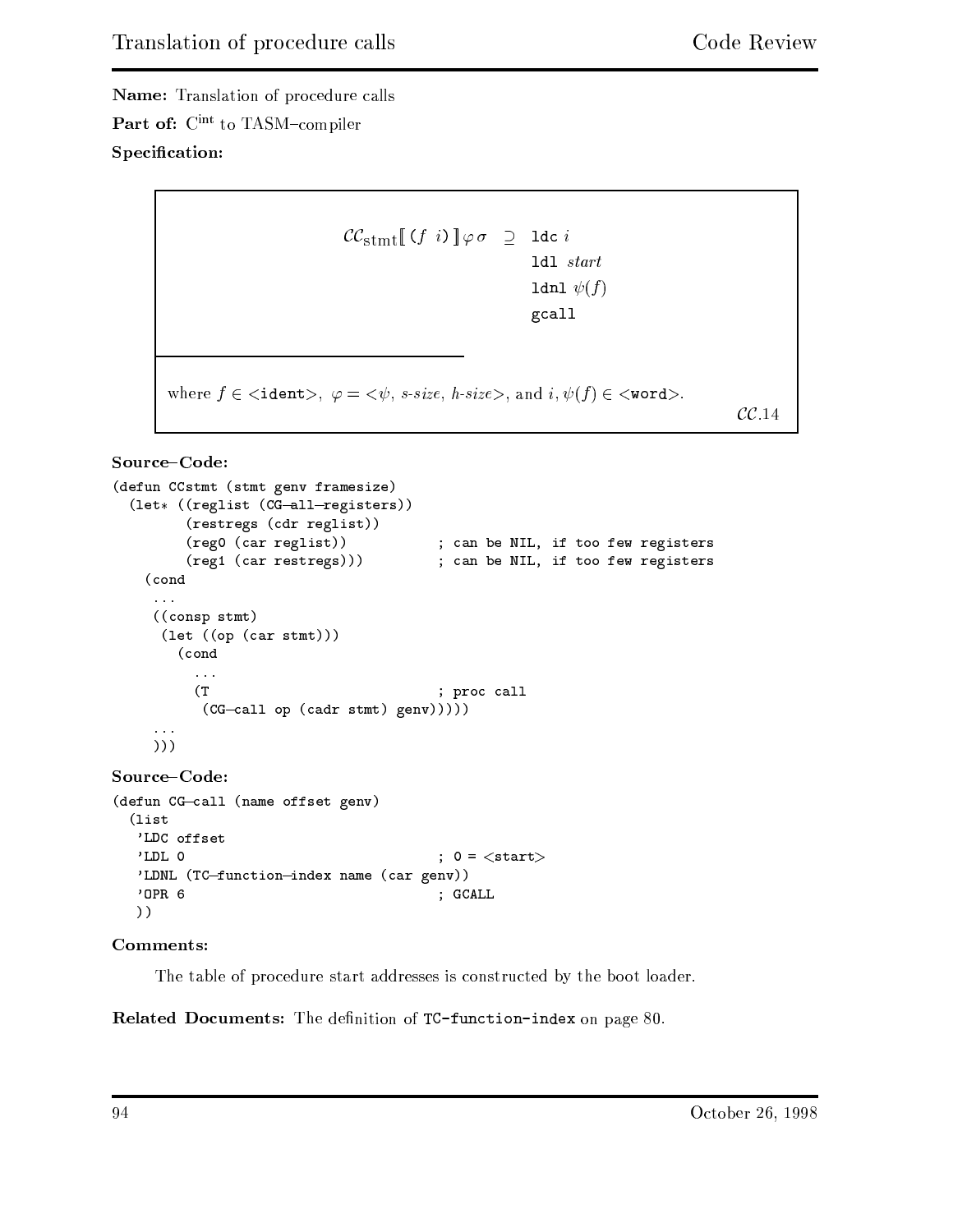Name: Translation of ALLOCATE-statements Part of: Cint to TASM-compiler Specification:

```
\mathcal{CC}_{\text{stmt}} (ALLOCATE e) \phi \sigma \supseteq \mathcal{CC}_{\text{expr}}[e] \varphi \sigma1dl heaptop add stl heaptop
                                           1dl heaptop 1dl heap wsub
                                           1dl rstack gt
                                           cj 2 seterr
                                           1dl heaptop 1dl quotetop gt
                                           cj 2 seterr
```
where  $e \in \langle$  expression $>_{\text{cint}}$ .

 $CC.15$ 

```
(defun CCstmt (stmt genv framesize)
  (let* ((reglist (CG-all-registers))
         (restregs (cdr reglist))
         (reg0 (car reglist))
                                          ; can be NIL, if too few registers
          (reg1 (car restregs)))
                                          ; can be NIL, if too few registers
    (cond
     \ldots((consp stmt)
      (left ((op (car stmt)))\epsiloncond
          \ddotsc((eq1 op 'ALLOCATE)(append
            (CCexpr (cadr stmt) genv framesize reglist)
            (CG—allocate reg0)))\sim \sim \sim)))
     \ldots)))
```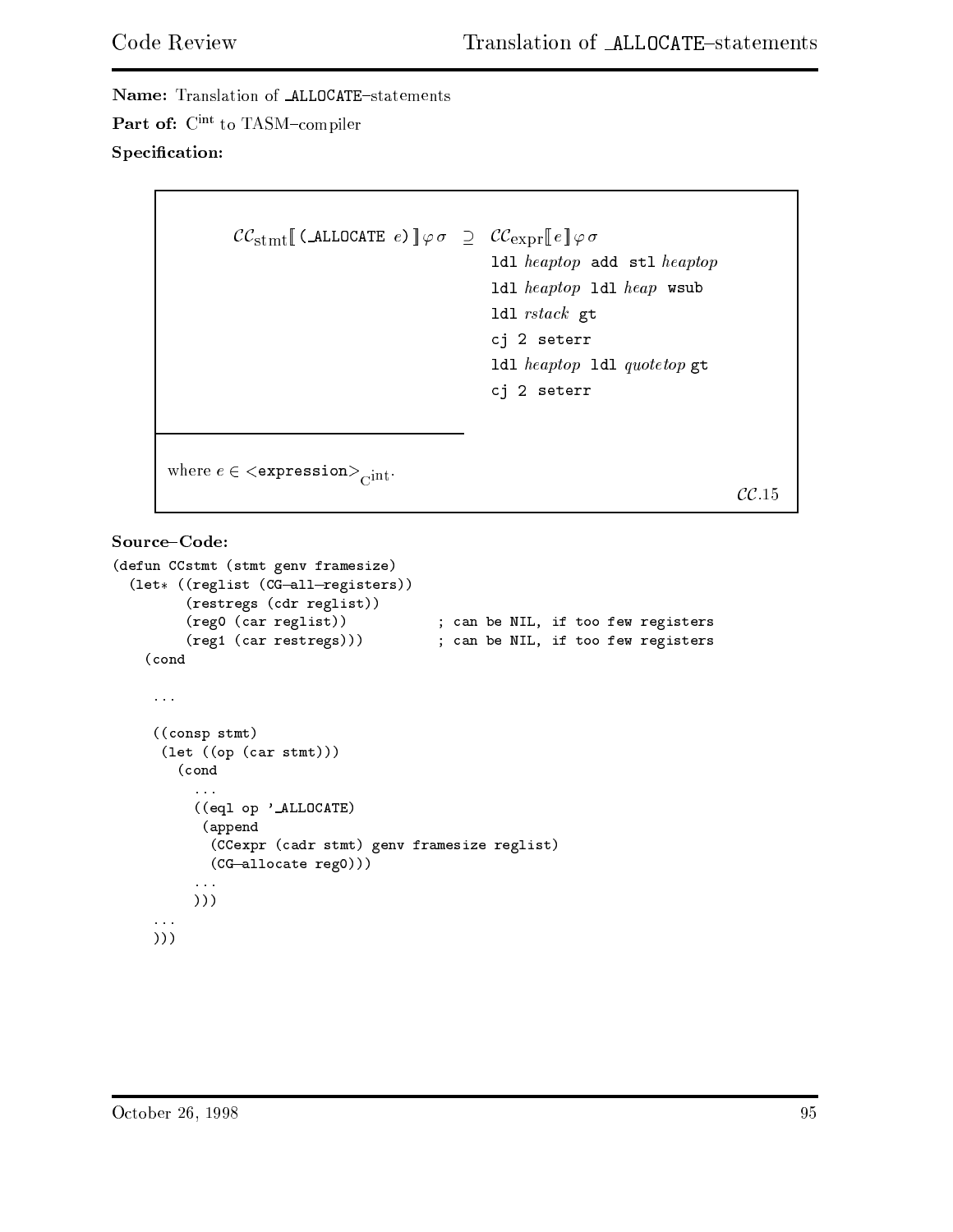| ovulte toue.                            |                                                                |
|-----------------------------------------|----------------------------------------------------------------|
| $(\text{defun CG-allocate } (\gt{val})$ |                                                                |
| (list                                   |                                                                |
| 'LDL 2                                  | ; 2 = $<$ heaptop $>$                                          |
| OPR 5                                   | ADD<br>÷                                                       |
| 'STL 2                                  | ; 2 = $<$ heaptop $>$                                          |
| 'LDL 2                                  | ; 2 = $<$ heaptop $>$                                          |
| 'LDL 1                                  | $: 1 = \langle \texttt{heap} \rangle$                          |
| OPR 10'                                 | WSUB<br>÷                                                      |
| 'LDL 6                                  | : 6 = $<$ rstack $>$                                           |
| OPR 9                                   | ; GT                                                           |
| $'CI$ 2                                 |                                                                |
| OPR 16'                                 | : SETERR                                                       |
| LDL 10 <sup>'</sup>                     | $10 = \langle \text{quotetop} \rangle$<br>$\ddot{\phantom{a}}$ |
| 'LDL 2                                  | ; 2 = $<$ heaptop $>$                                          |
| OPR 9                                   | ; GT                                                           |
| $'CI$ 2                                 |                                                                |
| OPR 16'                                 | SETERR                                                         |
| ))                                      |                                                                |
|                                         |                                                                |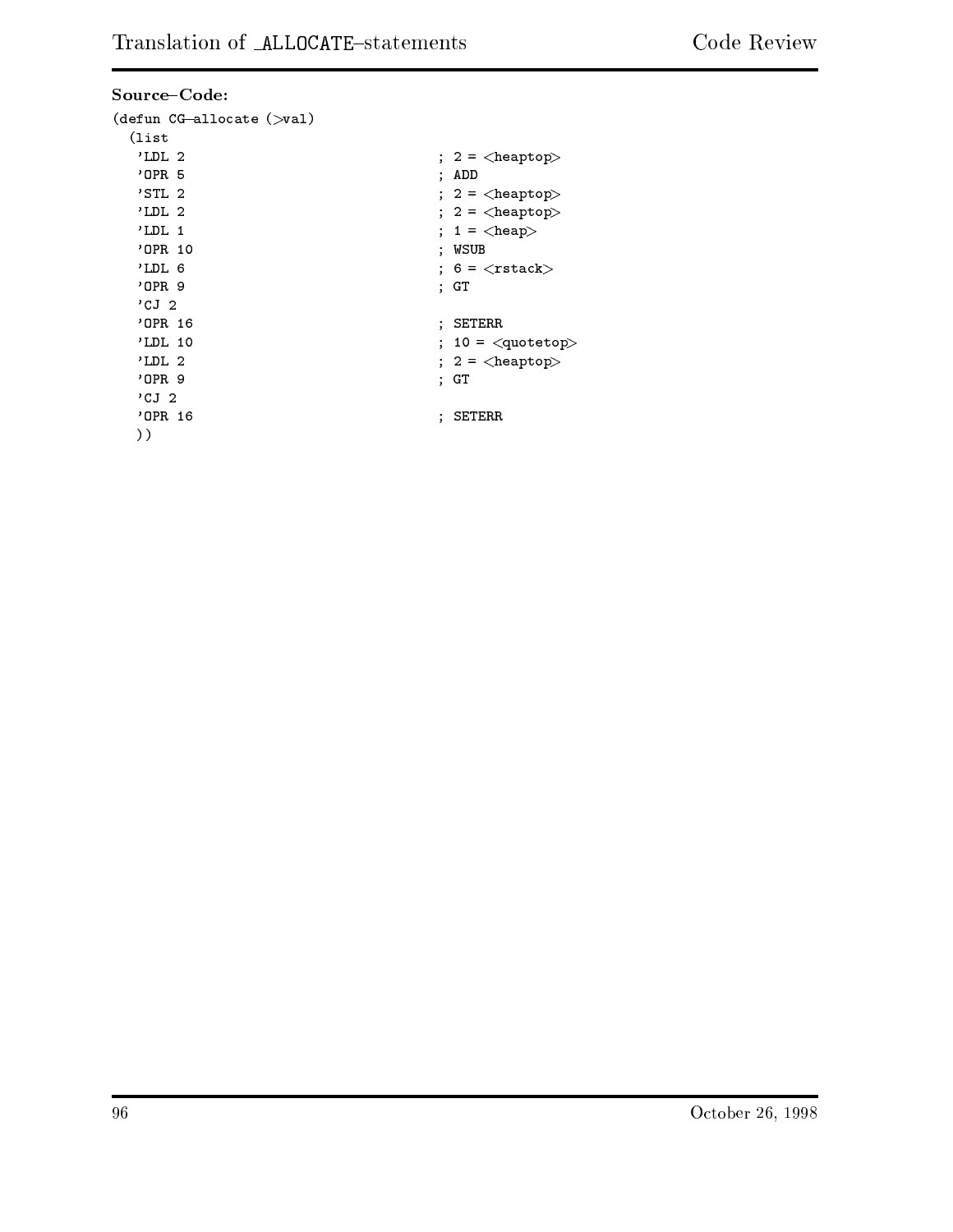Name: Translation of \_READ-CHAR-statements Part of: Cint to TASM-compiler Specification:

```
\mathcal{CC}_{\mathrm{expr}} (READ-CHAR i) \varphi \sigma \supseteq 1dc lastchar eqc -1 cj 6
                                      1dc 0 stl lastchar 1d1p lastchar
                                      1dl inchan 1dc 1 in
                                      1dl lastchar 1dl base stnl i1dc -1 stl lastchar
```
where  $i \in \text{}$  and  $0 \leq i \leq \sigma$ .

 $\mathcal{CC}.16$ 

```
(defun CCstmt (stmt genv framesize)
  (let* ((reglist (CG-all-registers))
          (restregs (cdr reglist))
          (reg0 (car reglist))
                                           ; can be NIL, if too few registers
          (reg1 (car restregs)))
                                          ; can be NIL, if too few registers
    (cond
     \sim \sim \sim((\text{consp strnt})(\text{let } ((op (car stmt)))(cond
           ((eql op '_READ-CHAR) (CG-read-char (cadr stmt)))
           \ldots)))
     \ddotsc))Source-Code:
(defun CG-read-char (offset)
  (append
   (CG-peek-char offset)
   (iist)'LDC -1'STL 12
                                             ; 12 = \langlelastch\rangle)))
```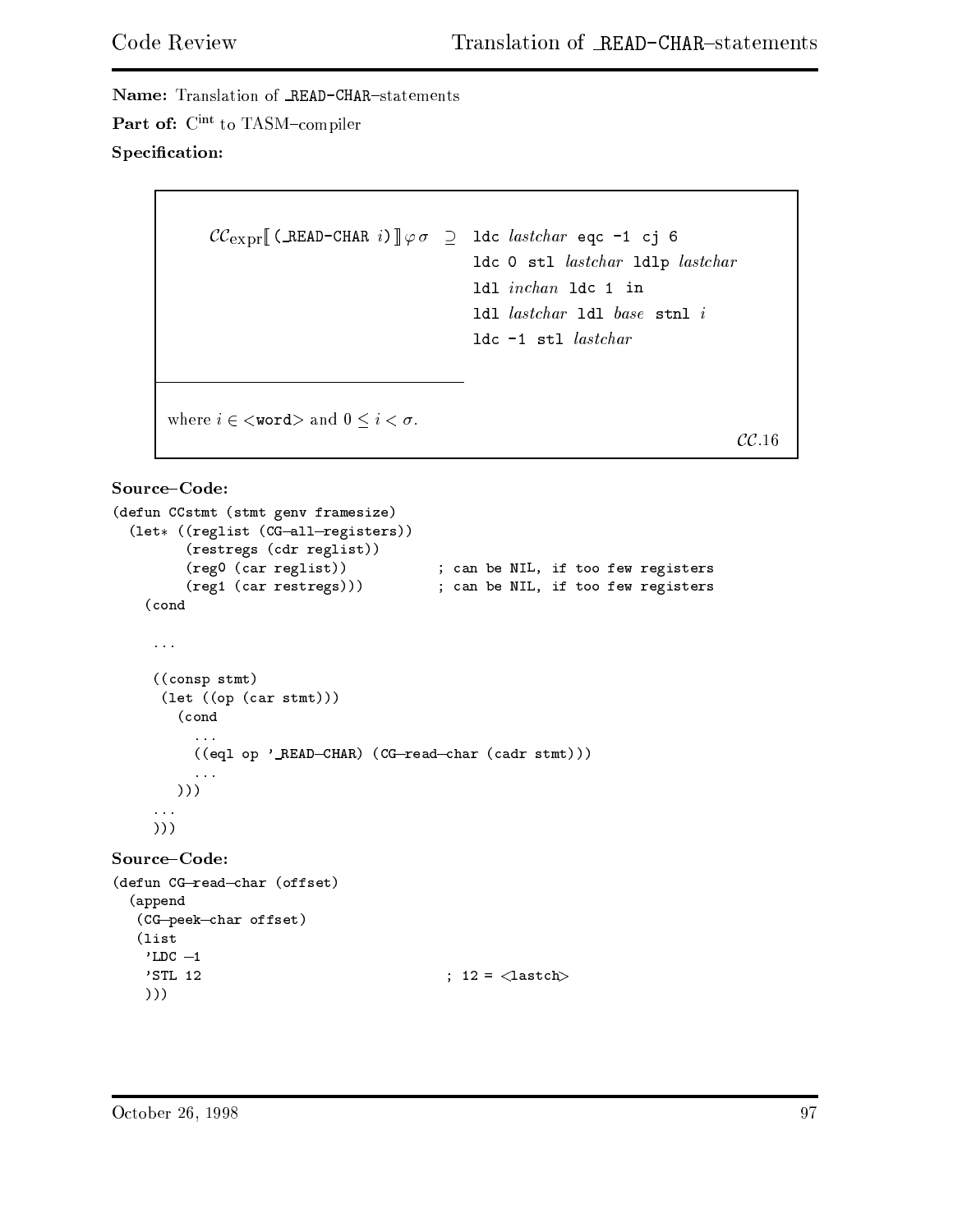### Comments:

The system variable lastch is used to buffer characters fetched from the input medium which must be delivered (possibly several times) to the program. The generated code first performs \_PEEK-CHARACTER to get the next character and delivers it to the program. lastch is set to  $-1$  to signal that no character is buffered.

Related Documents: The translation of PEEK-CHAR on the next page.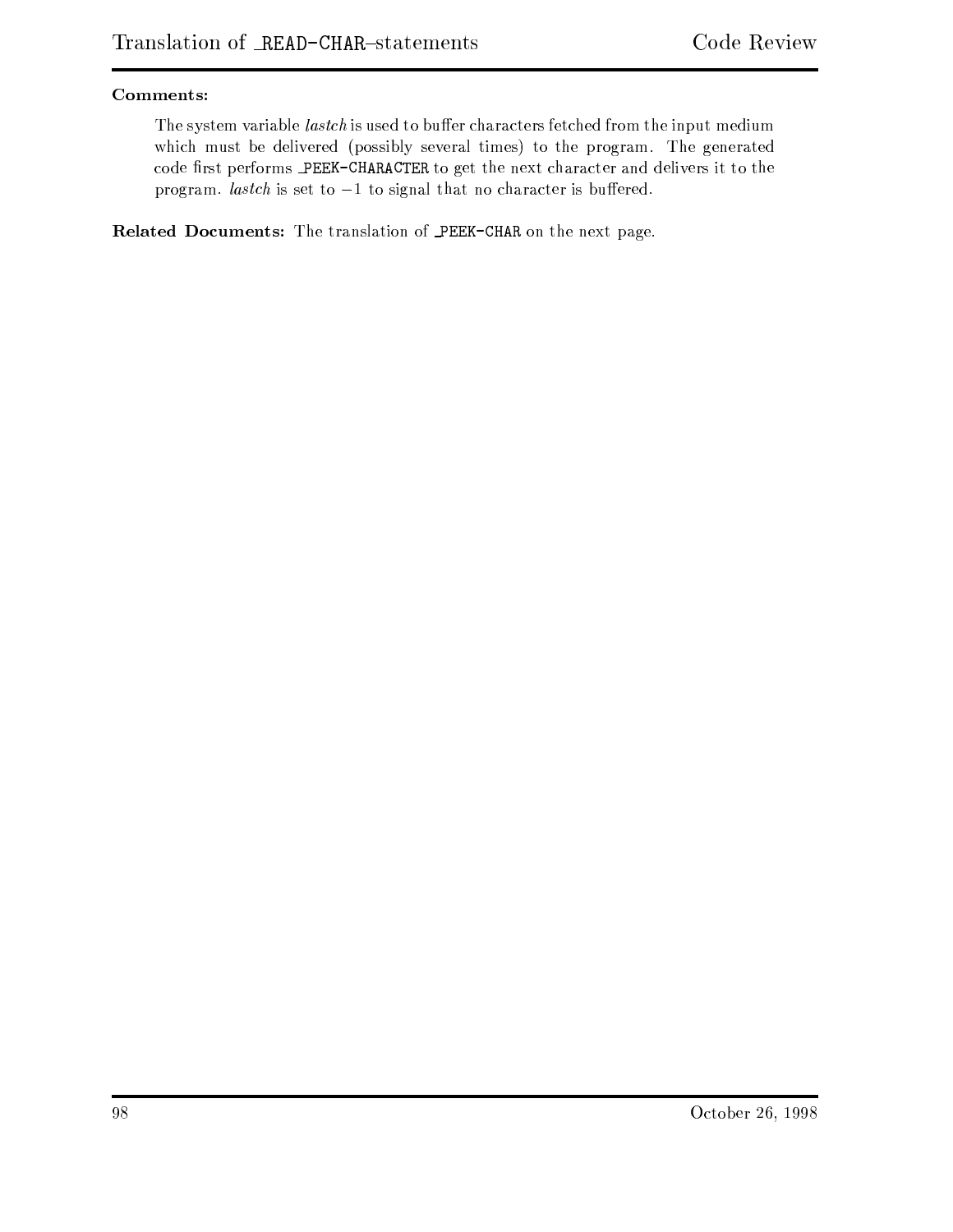Name: Translation of PEEK-CHAR-statements Part of: Cint to TASM-compiler Specification:

```
\mathcal{CC}_{\mathrm{expr}} (PEEK-CHAR i) \varphi \sigma \supseteq 1dc lastchar eqc -1 cj 6
                                       1dc 0 stl lastchar 1dlp lastchar
                                       1d1 inchan 1dc 1 in
                                       1dl lastchar 1dl base stnl i
```
where  $i \in \text{}$  and  $0 \leq i \leq \sigma$ .

 $\mathcal{CC}.17$ 

#### Source-Code:

```
(defun CCstmt (stmt genv framesize)
  (let* ((reglist (CG-all-registers))
          (restregs (cdr reglist))
          (reg0 (car reglist))
                                           ; can be NIL, if too few registers
          (reg1 (car restregs))) ; can be NIL, if too few registers
    \epsiloncond
     \mathbf{1}((consp stmt)
      (\text{let } ((op (car stmt)))\epsiloncond
           ((eql op '_PEEK-CHAR) (CG-peek-char (cadr stmt)))
        )))
     \sim 10))Source-Code:
(defun CG-peek-char (offset)
  (iist)'LDL 12
                                            ; 12 = \text{lastch}'EQC -1'CJ 6
   'LDC O
   'STL 12
                                            ; 12 = \text{lastch}'LDLP 12
                                            ; 12 = \langlelastch>
   'LDL 9
                                            ; 9 = <i>inchan</i>'LDC 1
```
;  $12 = \text{>}$ 

OPR 7 'LDL 12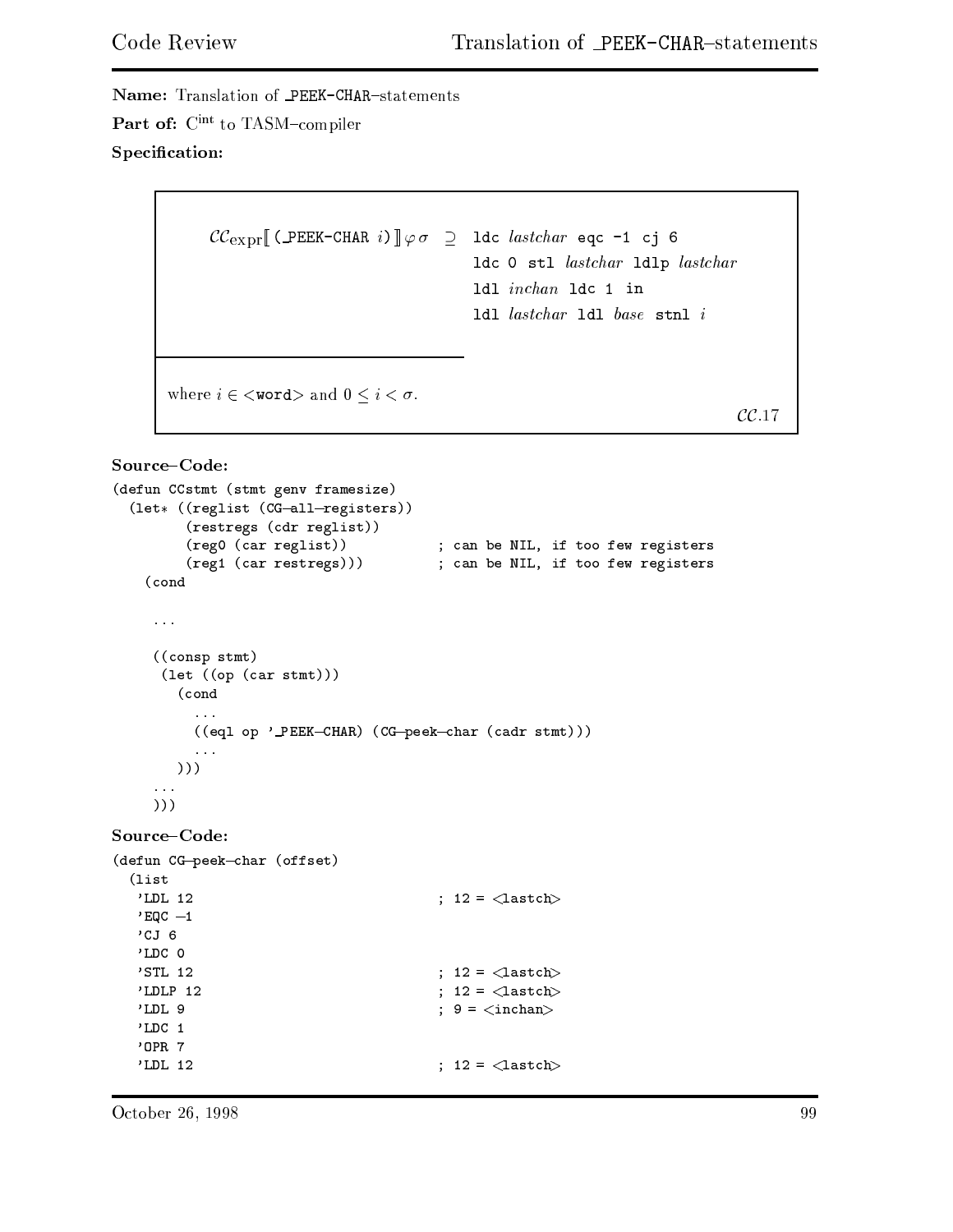'LDL  $3$  $; 3 = <$ base> 'STNL offset  $)$ )

### Comments:

If no character is buffered (in *lastch*), then the next character is fetched from the input medium. If a character is buffered it is simply returned.

Related Documents: The translation of \_READ-CHAR on the page 97.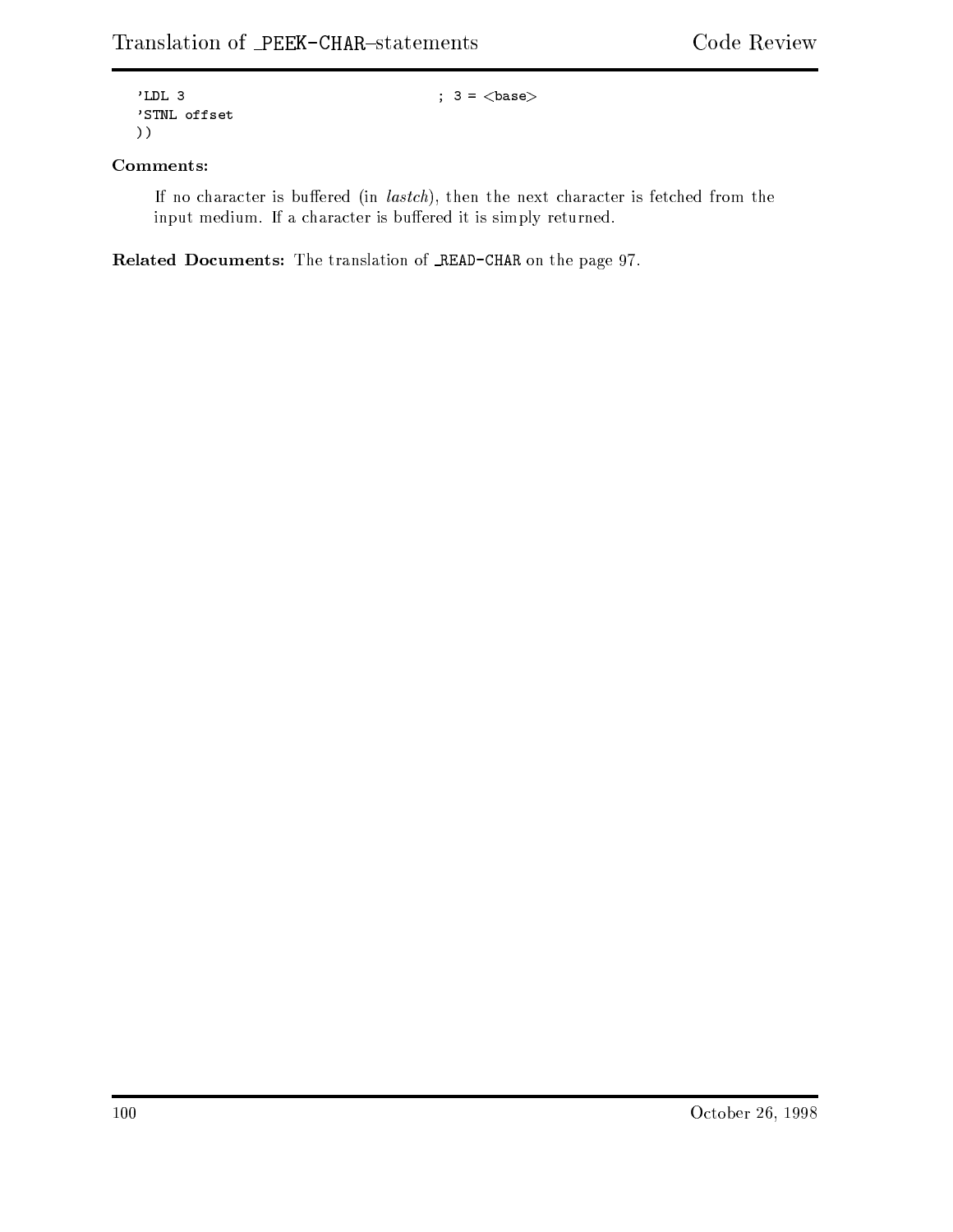Name: Translation of \_WRITE-CHAR-statements Part of: Cint to TASM-compiler Specification:

```
\mathcal{CC}_{\text{stmt}} (_WRITE-CHAR i) \mathcal{Y}\sigma \supseteq 1dl base 1dnlp i
                                                  1d1 outchan 1dc 1
                                                  out
```
where  $i \in \text{}$  and  $0 \leq i < \sigma$ .

 $\mathcal{CC}.18$ 

```
Source-Code:
```

```
(defun CCstmt (stmt genv framesize)
  (\verb|let* ((regular (CG–all–registers))|\\(restregs (cdr reglist))
          (reg0 (car reglist))
                                            ; can be NIL, if too few registers
          (regi (car restregs))) (can be NIL, if too few registers
    \epsiloncond
     \ldots((\text{consp} \text{ s} \text{tmt})(\text{let } ((op (car stmt)))(cond
           ((eql op '_WRITE-CHAR) (CG-write-char (cadr stmt)))
        )))
     \ldots)))
Source-Code:
```

```
(defun CG-write-char (offset)
  (list
   'LDL 3
                                            ; 3 = <base>
   'LDNLP offset
   'LDL 8
                                            ; 8 = \langleoutchan>
   'LDC 1
   'OPR 11
                                            ; OUT
   ))
```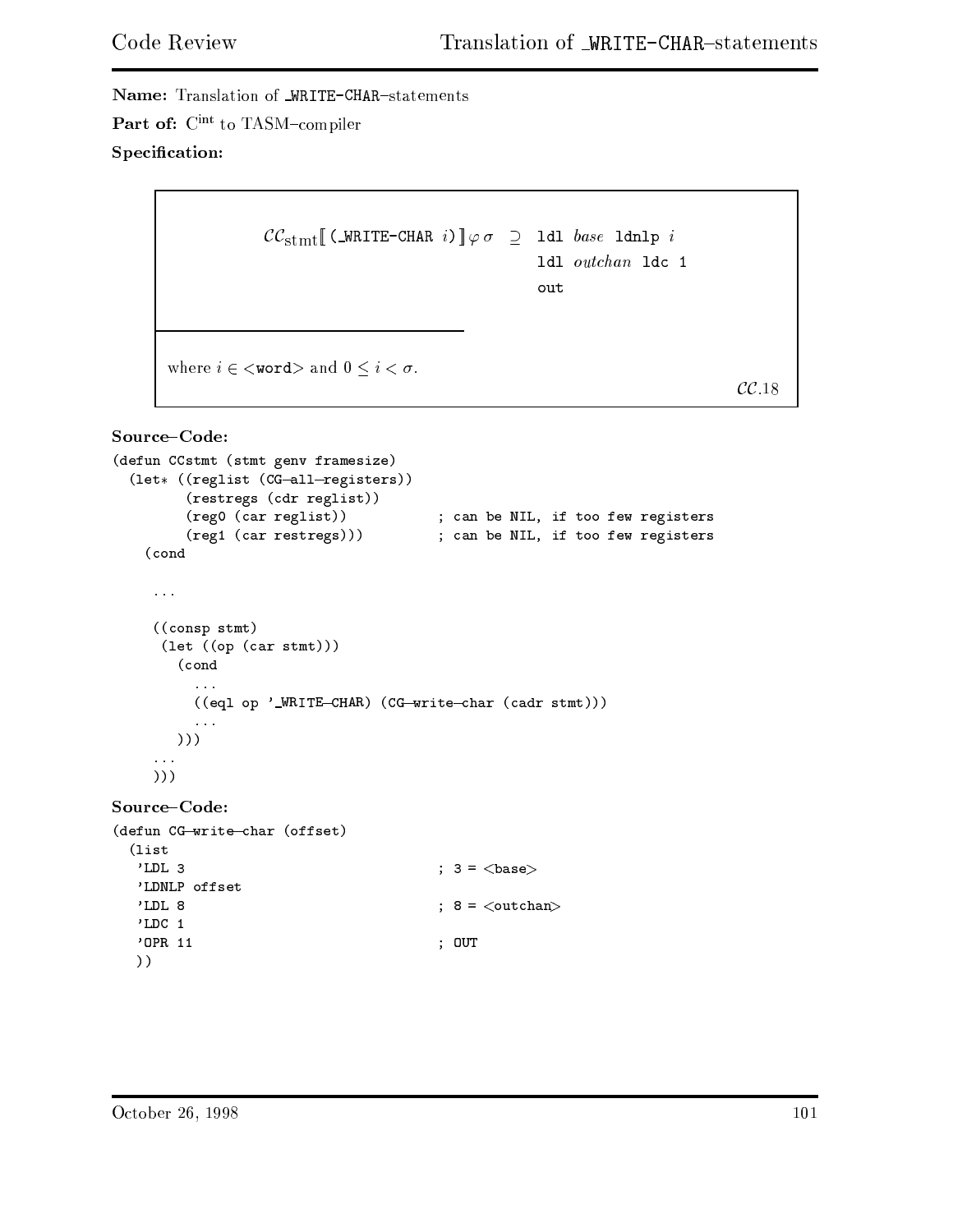Name: Translation of ABORT-statements Part of: C<sup>int</sup> to TASM-compiler Specification:

 $\mathcal{CC}_{\textbf{stmt}}$   $\ll$   $\blacktriangle$  ABORT  $\blacktriangleright \varphi \sigma \supseteq \textbf{seterr}$ 

 $\mathcal{CC}.19$ 

```
(defun CCstmt (stmt genv framesize)
  (let* ((reglist (CG-all-registers))
           (restregs (cdr reglist))
           (reg0 (car reglist))
                                                ; can be NIL, if too few registers
           (reg1 (car restregs)))
                                               ; can be NIL, if too few registers
     \epsiloncond
      ((eq1 \text{stmt } ' \text{ } \text{\texttt{ABORT}}) (CG \text{--abort}))\sim \sim \sim))Source-Code:
```

```
(defun CG-abort ()
  (iist)OPR 16
                                         ; SETERR
  ))
```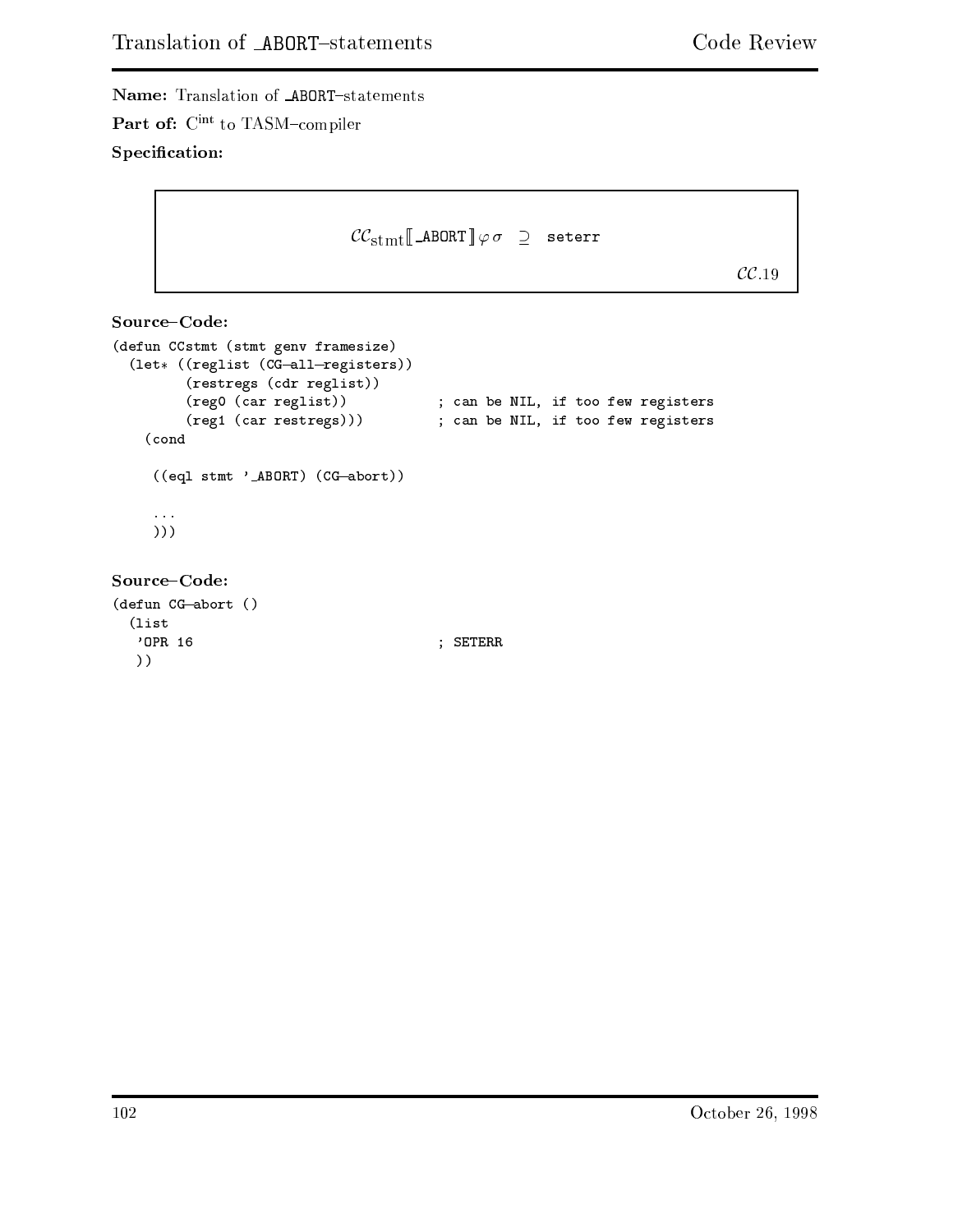Name: Translation of expressions

Part of: Cint to TASM-compiler

#### Specification:

This function is specified by a collection of rules each of which separately defines the compilation of a particular  $C<sup>int</sup>$ -expression. In the following we will compare each of the rules separately with the code occuring in the single cases of the conditional refining the relation  $CC$  below. The construction of this function is described in detail in [Hof98a].

```
(defun CCexpr (expr genv framesize reglist)
```

```
(if (null reglist)
    (errorstop 27))
(let* ((restregs (cdr reglist))
       (reg0 (car reglist))
                                      ; is always valid
       (\texttt{reg1}~(\texttt{car restores}))); can be NIL, if too few registers
  \epsiloncond
   ((eq1 expr 'STACKTOP) ... )((eq1 expr 'HEAPTOP) ... )((eq1 expr / qUOTETOP) ... )((\text{consp} \text{ expr})(\text{let } ((op (car expr)))(e0 (cadr expr)); may not be present -> NIL
          (e1 (caddr expr))); may not be present -> NIL
      \epsiloncond
       ((eq1 op 'UNAVAILABLE) ... )((eq1 op '2*) ... )((eq1 op '')'.)) ... )((eq1 op ' -+) ... )((eq1 op ' - ) ... )((eq1 op 'div) ... )((eq1 op 'rem) ... )((eq1 op ' \lt) ... )((eq1 op '->=) ... )((eq1 op ' = ) ... )((eq1 op ' |= ) ... )((eq1 op 'HEAP) ... )((eq1 op 'STACK) ... )((eq1 op 'LOCAL) ... )(T (errorstop 29))))((integerp expr) ... )(T (errorstop 30))))
```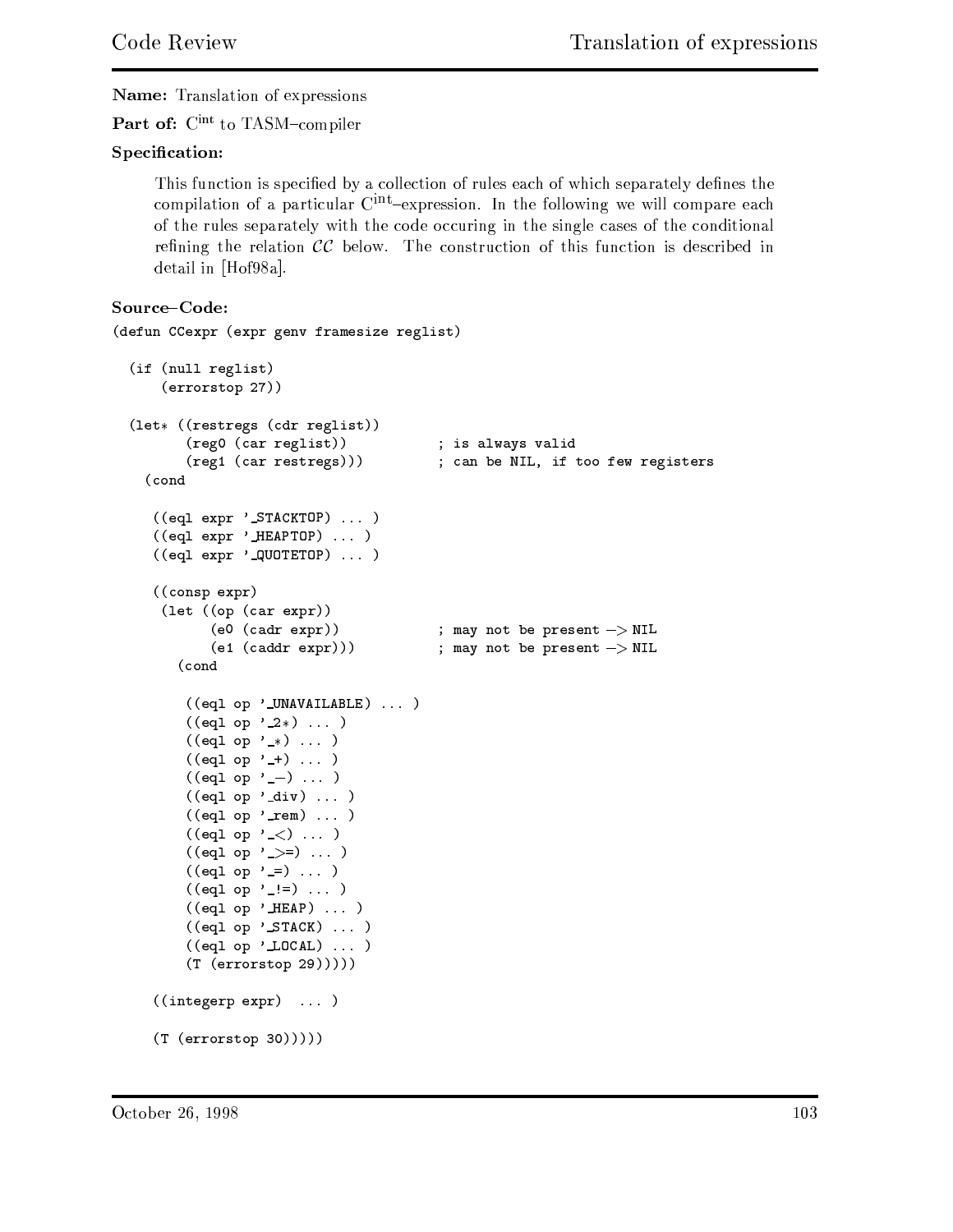Name: Translation of arithmetic expressions Part of: Cint to TASM-compiler Specification:

```
\mathcal{CC}_{\mathrm{expr}}[\llbracket (\mathcal{Q} \ast e \ ) \rrbracket \varphi \sigma \supseteq \mathcal{CC}_{\mathrm{expr}}[\llbracket e \rrbracket \varphi \sigma \mathrm{1dc} 2mul
       \mathcal{CC}_{\rm expr}[(\mathcal{I} * e s)]\varphi\sigma \supseteq \mathcal{CC}_{\rm expr}[[e]]\varphi\sigma \mathcal{CC}_{\rm expr}[[s]]\varphi\sigma mul
       \mathcal{CC}_{\mathrm{expr}}[\![\! (\texttt{-} \mathbf{t} \ \, e \ \, s \; ) \! ]\!] \varphi \sigma \supseteq \mathcal{CC}_{\mathrm{expr}}[\![\! [e]\!] \varphi \sigma \mathcal{CC}_{\mathrm{expr}}[\![\! [s]\!] \varphi \sigma \; \mathsf{add}\mathcal{CC}_{\rm expr}[[(-e \ s])]\varphi\sigma \supseteq \mathcal{CC}_{\rm expr}[[e]]\varphi\sigma \mathcal{CC}_{\rm expr}[[s]]\varphi\sigma \text{ sub}\mathcal{CC}_{\mathrm{expr}}[\![\bot \mathrm{DIV}\; e \; s \;)]\] \varphi \sigma \supseteq \mathcal{CC}_{\mathrm{expr}}[\![e]\!] \varphi \sigma \; \mathcal{CC}_{\mathrm{expr}}[\![s]\!] \varphi \sigma \mathrm{div}\mathcal{CC}_{\mathrm{expr}}[\![\mathcal{C}_{\mathrm{REM}}\!] \mathcal{C}_{\mathrm{exp}}] \subseteq \mathcal{C}_{\mathrm{expr}}[\![\mathcal{C}_{\mathrm{expr}}]\!] \varphi \sigma \mathcal{C}_{\mathrm{expr}}[\![s]\!] \varphi \sigma \mathrm{rem}\mathcal{CC}_{\text{expr}}[\llbracket (\leq e \ s \ ) \rrbracket \varphi \sigma \supseteq \mathcal{CC}_{\text{expr}}[\llbracket e \rrbracket \varphi \sigma \ \mathcal{CC}_{\text{expr}}[\llbracket s \rrbracket \varphi \sigma \text{rev} \text{gt}\mathcal{CC}_{\text{expr}}[\Box \equiv e \ s \ )]\varphi \sigma \supseteq \mathcal{CC}_{\text{expr}}[e] \varphi \sigma \ \mathcal{CC}_{\text{expr}}[s] \varphi \sigma \text{rev} \text{gt} \text{eqc} 0\mathcal{CC}_\mathrm{expr}[\![\; (\underline{\texttt{.!}} = e \;\; s \;\; ) \; ]\!] \varphi \sigma \  \, \supseteq \  \, \mathcal{CC}_\mathrm{expr}[\![\; e \;\!] \varphi \sigma \  \, \mathcal{CC}_\mathrm{expr}[\![\; s \;\!] \varphi \sigma \;\; \mathtt{diff}\mathcal{CC}_{\mathrm{expr}}[\![\; (\texttt{=} \; e \; s \; ) \; ]\!] \varphi \sigma \;\; \supseteq \;\; \mathcal{CC}_{\mathrm{expr}}[\![\; e \; ]\!] \varphi \sigma \;\; \mathcal{CC}_{\mathrm{expr}}[\![\; s \; ]\!] \varphi \sigma \;\; \mathtt{diff} \;\; \mathtt{eqc} \; 0
```
where  $e, s \in \langle$  expression $>_{\text{cint}}$ .

```
\mathcal{CC}.20
```

```
(defun CCexpr (expr genv framesize reglist)
  (if (null reglist)
      (errorstop 27))
  (let* ((restregs (cdr reglist))
         (reg0 (car reglist))
                                          ; is always valid
         (regU (car reglist)) ; is always valid<br>(reg1 (car restregs))) ; can be NIL, if too few registers
    \epsiloncond
      ((consp expr)
       (\text{let } ((op (car expr)))(e0 (cadr expr))
                                         ; may not be present -> NIL
              (e1 (caddr expr))); may not be present -> NIL
         \epsiloncond
           \sim 10((eq1 op '2*)(append
              (CCexpr e0 genv framesize reglist)
              (CG-2*reg0))((eq1 op '*)(append
              (CCexpr e0 genv framesize reglist)
              (append
```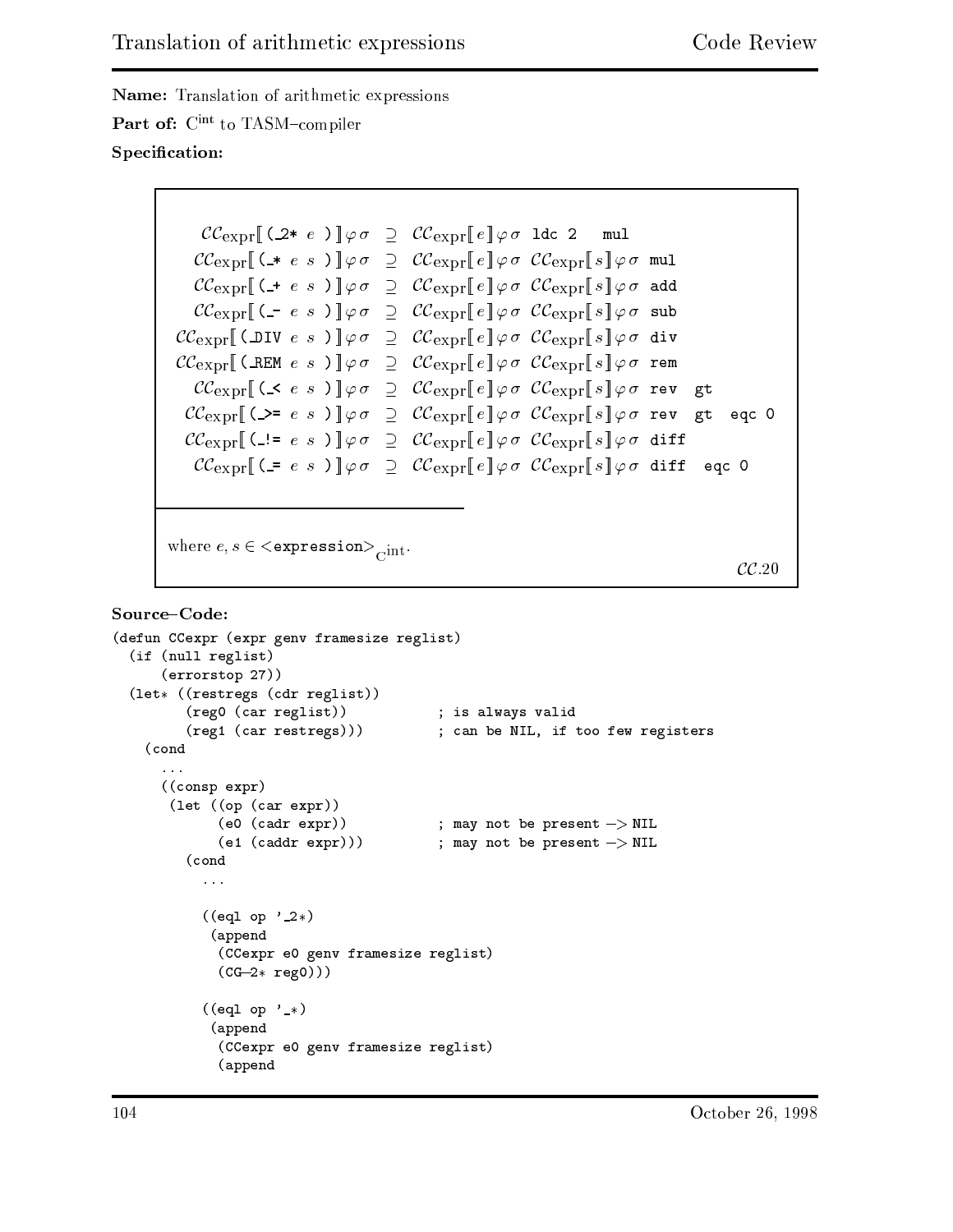```
(CCexpr e1 genv framesize restregs)
  (CG—* reg0 reg1))))
((eal op '_+)
(append
 (CCexpr e0 geny framesize reglist)
 (append
  (CCexpr e1 genv framesize restregs)
  (CG—+ reg0 reg1))))
((eal op '_—)
(append
 (CCexpr e0 geny framesize reglist)
 (append
  (CCexpr e1 genv framesize restregs)
  (CG—— reg0 reg1))))
((eal op '_div)
(append
 (CCexpr e0 geny framesize reglist)
 (append
  (CCexpr e1 genv framesize restregs)
  (CG—div reg0 reg1))))
((eal op '_rem)
(append
 (CCexpr e0 geny framesize reglist)
 (append
  (CCexpr e1 genv framesize restregs)
  (CG—rem reg0 reg1))))
((e a l \; \; o p \; \; ' \; \prec)(append
 (CCexpr e0 genv framesize reglist)
 (append
  (CCexpr e1 genv framesize restregs)
  (CG—< reg0 reg1))))
((eal op '_>=)
(append
 (CCexpr e0 geny framesize reglist)
 (append
  (CCexpr e1 genv framesize restregs)
  (CG—>= reg0 reg1))))
((eal op '_=)
(append
 (CCexpr e0 geny framesize reglist)
 (append
  (CCexpr e1 genv framesize restregs)
  (CG—= reg0 reg1))))
((eal op '_!=)
```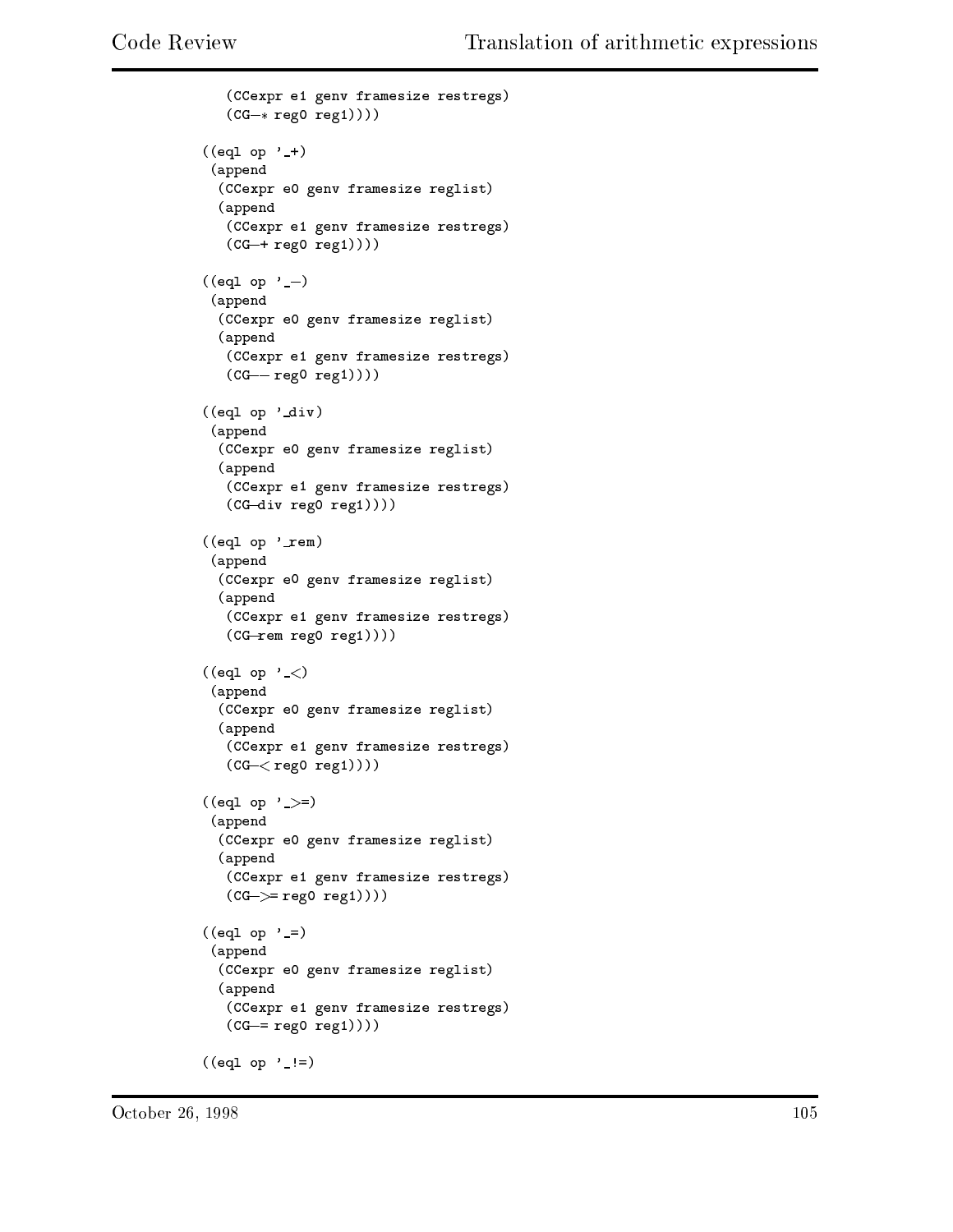(append (CCexpr e0 geny framesize reglist) (append (CCexpr e1 genv framesize restregs) (CG—!= reg0 reg1)))) (T (errorstop 29))))))  $\ddotsc$  $)$  ) )

### $\sim$   $\sim$  1

|         | (defun CG—2*(>val>) |  |       |
|---------|---------------------|--|-------|
| (list   |                     |  |       |
| 'LDC 2  |                     |  |       |
| 'OPR 83 |                     |  | : MUL |
| )       |                     |  |       |
|         |                     |  |       |

#### $\sim$   $\sim$  1

| (defun CG—* (>val1> >val2) |       |
|----------------------------|-------|
| (list                      |       |
| 83 APR י                   | : MUL |
| )                          |       |

### $\sim$   $\sim$  1

| (defun CG—+ (>val1> >val2) |       |
|----------------------------|-------|
| (list                      |       |
| OPR 5'                     | : ADD |
|                            |       |

### $\sim$   $\sim$  1

| (defun CG—— (>val1> >val2) |       |
|----------------------------|-------|
| (list                      |       |
| 12. חקמי                   | : SUE |
| )                          |       |

### $\sim$   $\sim$   $\sim$

| (defun CG—div (>val1> >val2) |       |
|------------------------------|-------|
| (list                        |       |
| A4 חסמי.                     | : DIV |
| $)$ )                        |       |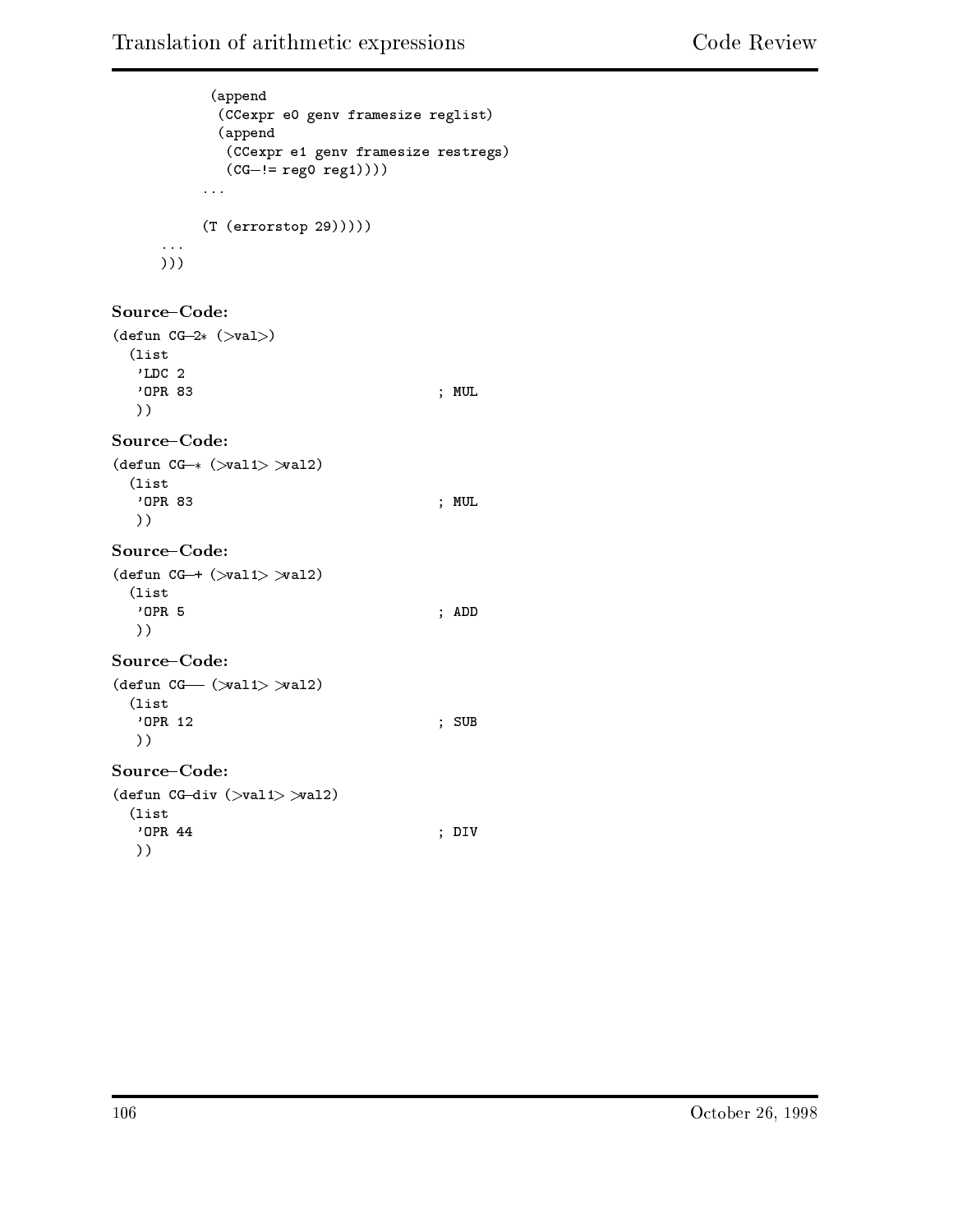$S$ 

| Source–Code:                                                               |                                   |
|----------------------------------------------------------------------------|-----------------------------------|
| (defun CG—rem (>vali> >val2)<br>(list<br>OPR 31'<br>$)$ )                  | REM<br>÷                          |
| Source–Code:                                                               |                                   |
| (defun CG— $<$ (>val1> >val2)<br>(list<br>0 חסחי<br>OPR 9<br>)             | REV<br>÷<br>: GT                  |
| Source–Code:                                                               |                                   |
| (defun CG—>= (>vali> >val2)<br>(list<br>'OPR O<br>OPR 9<br>'EQC O<br>$)$ ) | REV<br>$\ddot{\phantom{a}}$<br>GТ |
|                                                                            |                                   |

Source-Code: (defun  $CG-!=$   $(\rightarrow \text{val1} > \rightarrow \text{val2})$  $(iist)$  $'$ OPR 4 ; DIFF

#### Source-Code:

 $)$ )

| (defun CG—= (>val1> >val2) |        |
|----------------------------|--------|
| (list                      |        |
| י4. חסמי                   | : DIFF |
| 'EQC O                     |        |
|                            |        |

#### Comments:

The transputer arithmetic instruction do overflow checking on the fly so no explicit code to detect ressource violations is necessary. For this to work, the transputer haltonerror-bit must be set during program execution. This is done by the bootloader (cf. [GH98b]). haltonerror is never modified after that.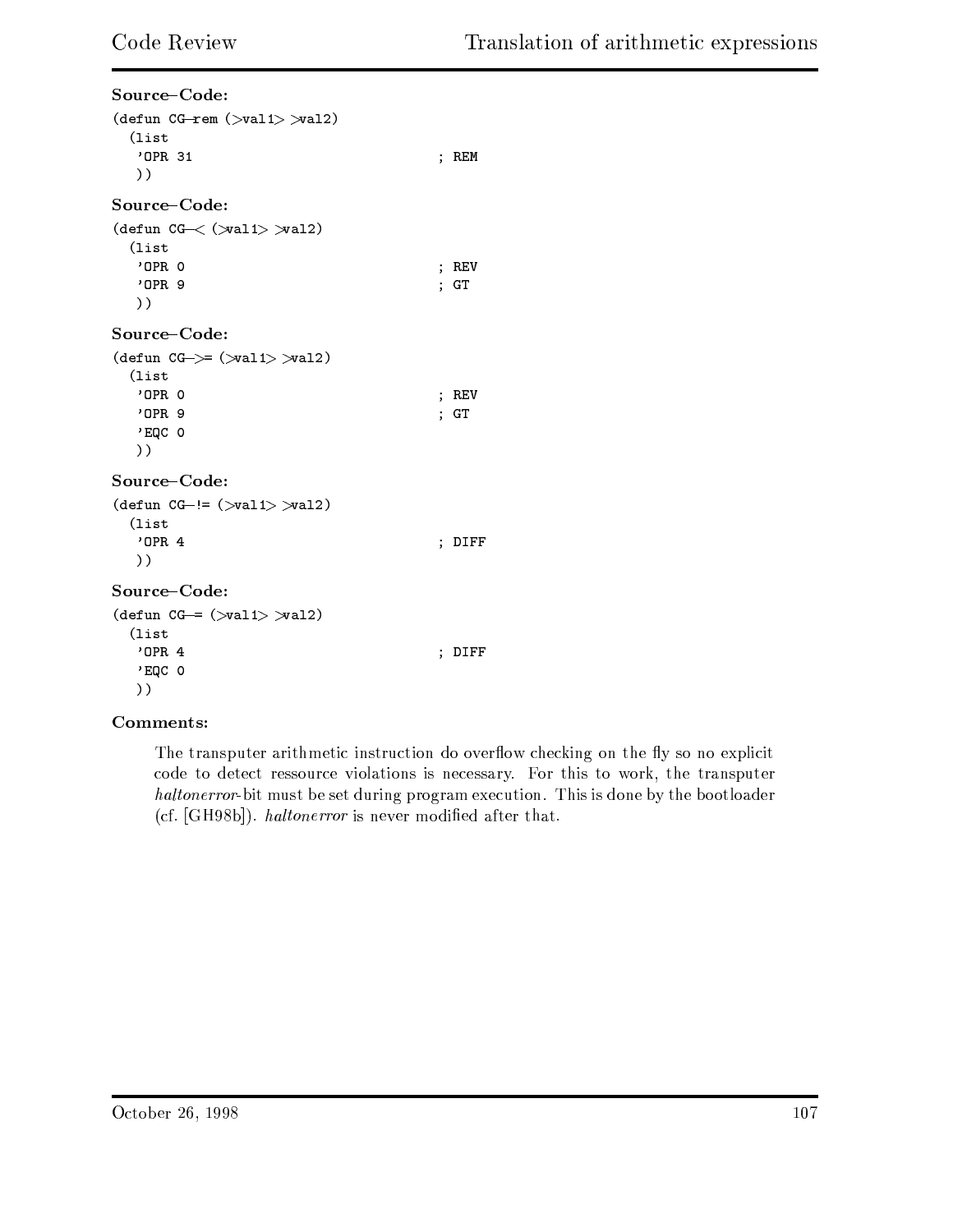Name: Translation of constants Part of: Cint to TASM-compiler Specification:

```
\mathcal{CC}_{\mathrm{expr}}[\![i]\!] \varphi \sigma \supseteq 1dc iwhere i \in \langle word \rangle.
                                                                                                                                                                             \mathcal{CC}.21
```
### Source-Code:

(defun CCexpr (expr genv framesize reglist)

```
(if (null reglist)
      (errorstop 27))
  (let* ((restregs (cdr reglist))
         (reg0 (car reglist))
                                        ; is always valid
         (reg1 (car restregs)))
                                        ; can be NIL, if too few registers
    \epsiloncond
      \ddotsc((integerp expr) (CG-int reg0 expr))
      \sim 10))Source-Code:
(defun CG-int (val2> val1)
  (iist)'LDC val1
```
 $)$ )

# Comments:

The function TC-check-code is called with the TASM-code generated for the entire function definition to assure that all constants used are in the approporiate range of numbers representable in TASM.

Related Documents: The translation of function definitions on page 79.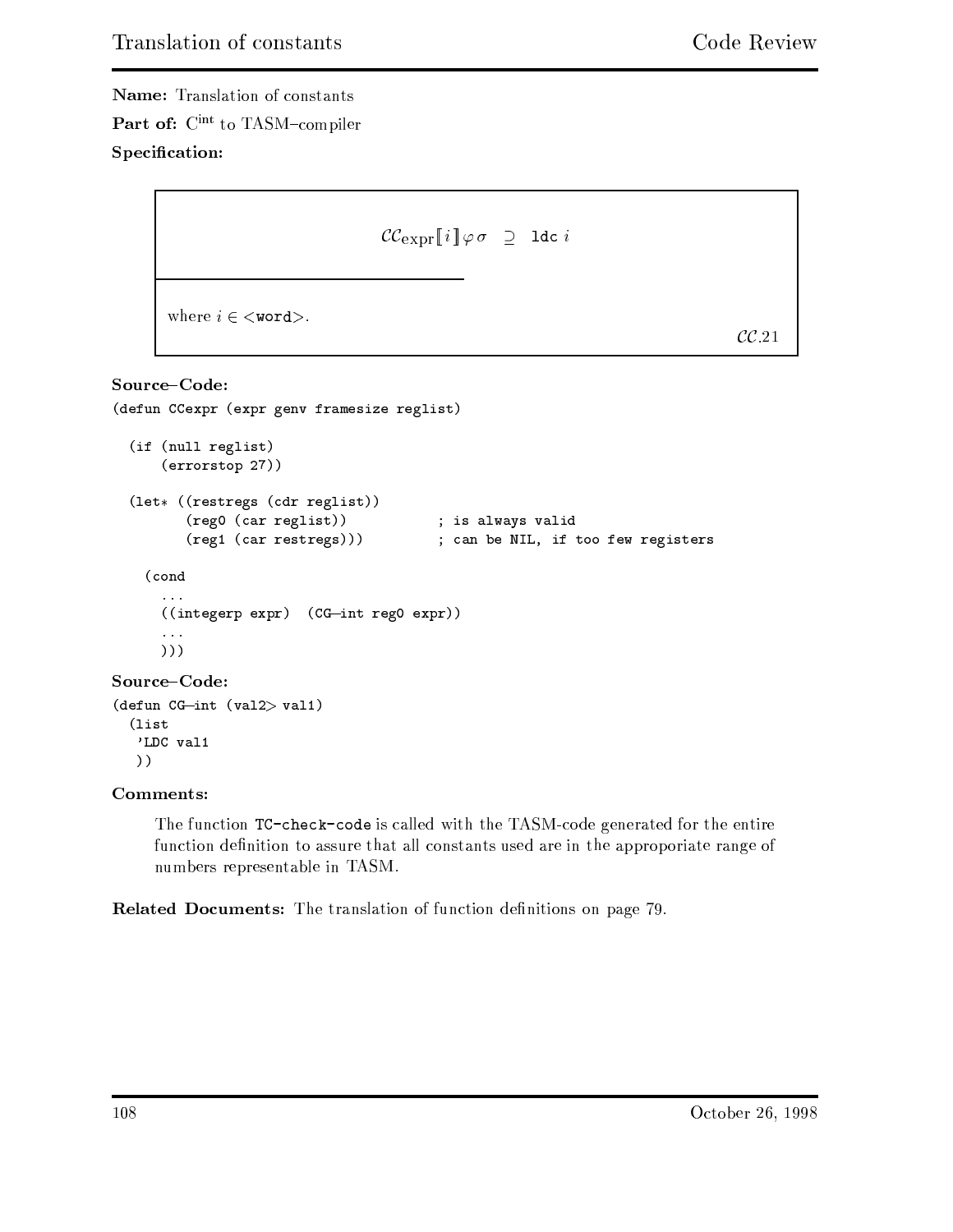Name: Translation of LOCAL-expressions Part of: Cint to TASM-compiler Specification:

 $\mathcal{CC}_{\mathrm{expr}}[\!\![\mathsf{(LOCAL}\;i)\!\!] \varphi\sigma \supseteq \mathsf{1dl}\;\mathit{base}\;\; \mathsf{1dnl}\;\mathit{i}$ 

where  $i \in \text{}$  and  $0 \leq i \leq \sigma$ .

 $\mathcal{CC}.22$ 

```
Source-Code:
```

```
(defun CCexpr (expr genv framesize reglist)
```

```
(if (null reglist)
      (errorstop 27))
  (let* ((restregs (cdr reglist))
         (reg0 (car reglist))
                                         ; is always valid
         (reg1 (car restregs)))
                                         ; can be NIL, if too few registers
    \epsiloncond
      ((consp expr)
       (\text{let } ((op (car expr)))(e0 (cadr expr)); may not be present -> NIL
             (e1 (caddr expr))); may not be present -> NIL
         \epsiloncond
           ((eq1 op 'LOCAL))(if (>= e0 framesize)(errorstop 28))
            (CG-local reg0 e0))
            \mathbf{1}))\ddotsc))Source-Code:
(defun CG-local (val> offset)
  (list
   'LDL 3
                                          ; 3 = <base>
   'LDNL offset
```

```
))
```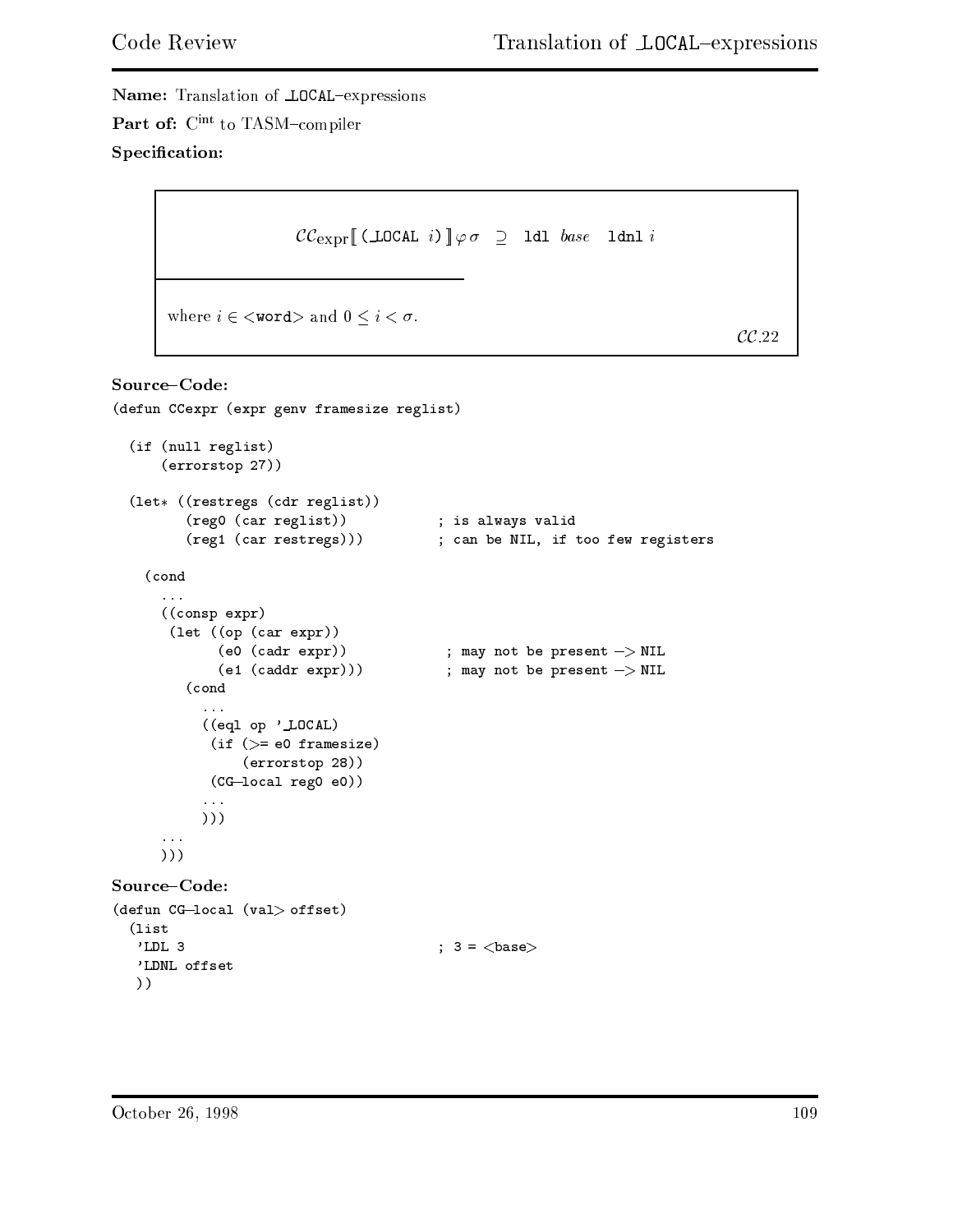Name: Translation of STACKTOP-expressions Part of: C<sup>int</sup> to TASM-compiler Specification:

> $\mathcal{CC}_{\mathrm{expr}}[\![\mathtt{\_STACKTOP}]\!] \varphi \sigma \supseteq \mathtt{stl} \ \mathit{temp}$ 1d1 base  $1d1p$  stack diff wcnt rev  $st1$   $temp2$ 1d1  $temp$ rev

 $CC.23$ 

### Source-Code:

(defun CCexpr (expr genv framesize reglist)

```
(if (null reglist)
     (errorstop 27))(let* ((restregs (cdr reglist))
        (reg0 (car reglist)) ; is always valid<br>(reg1 (car restregs))) ; can be NIL, if too few registers
```
#### (cond

((eql expr '\_STACKTOP) (CG-stacktop reg0))

 $\ddotsc$  $))$ )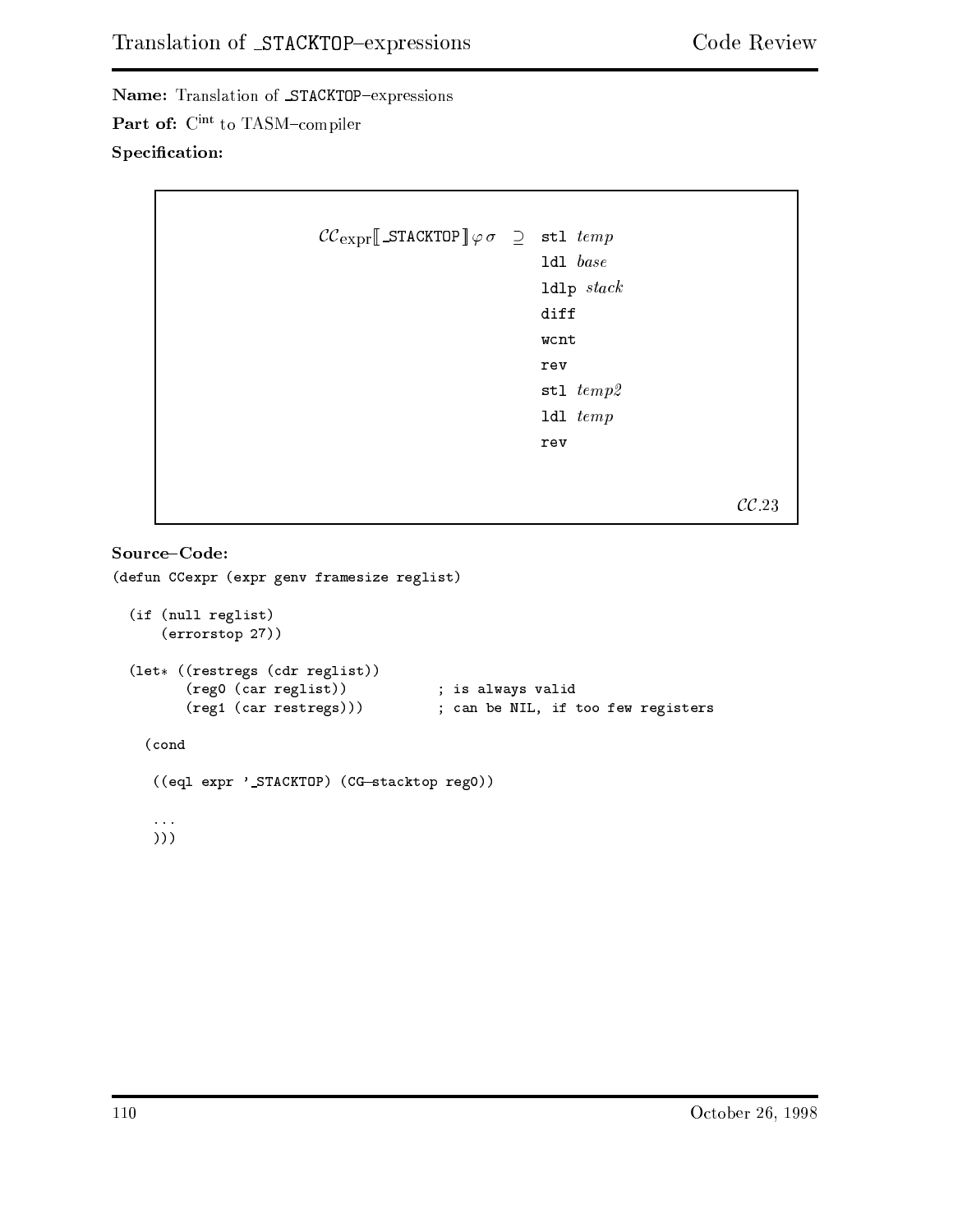#### Source-Code:

| $(\text{defun CG-stacktop } (val))$ |                                                |
|-------------------------------------|------------------------------------------------|
| (list                               |                                                |
| 'STL 11                             | ; 11 = $\langle$ temp $\rangle$ (save Areg)    |
| 'LDL 3                              | $: 3 = base$                                   |
| 'LDLP 13                            | : 13 = $<$ stack $>$                           |
| 'OPR 4                              | : DIFF                                         |
| OPR 63'                             | : WCNT                                         |
| 'OPR O                              | : REV                                          |
| 'STL 7                              | $; 7 = $ (discard byteselector)                |
| 'LDL 11                             | ; 11 = $\langle$ temp $\rangle$ (restore Areg) |
| 'OPR O                              | : REV                                          |
|                                     |                                                |

#### Comments:

The generated code preserves the values which are strored in the transputer registers Areg and Breg before execution.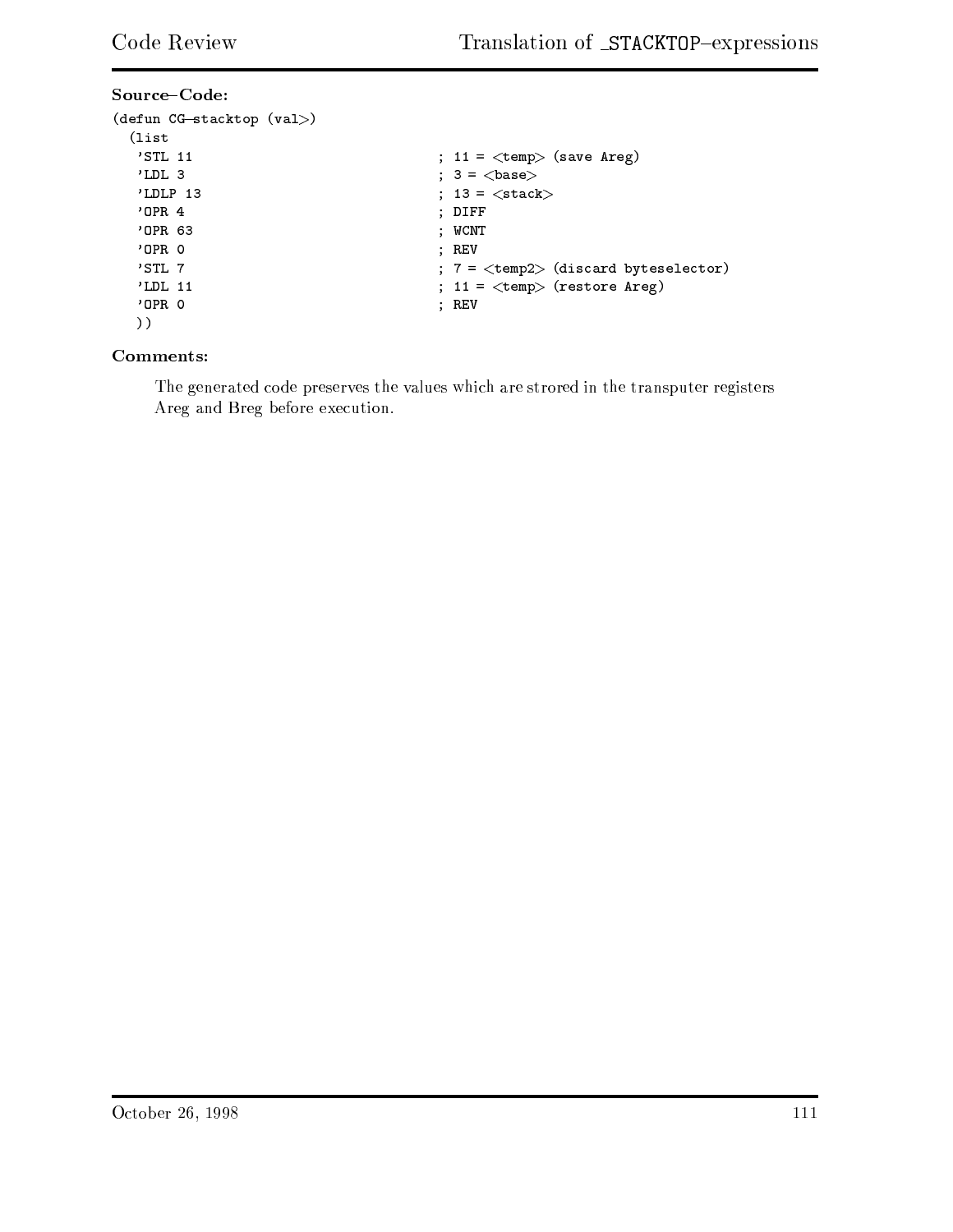Name: Translation of \_UNAVAILABLE-expressions Part of: C<sup>int</sup> to TASM-compiler Specification:

```
\mathcal{CC}_{\mathrm{expr}}[\![\bot \text{UNAVAILABLE } e]\!] \varphi \sigma \supseteq \mathcal{CC}_{\mathrm{expr}}[\![\, e\,]\!]\varphi \sigma1d1 heaptop
                                                                      add
                                                                      1d1 heapwsub
                                                                      1d1 rstackgt
```
where  $e \in \langle$  expression $>_{\text{Cint}}$ .

 $\mathcal{CC}.24$ 

Source-Code:

```
(defun CG-unavailable (>val>)
  (iist)'LDL 2
                                                      ; 2 = <h>heaptop></math>OPR 5
                                                      ; ADD
    'LDL 1; 1 = \langle \text{heap} \rangle'OPR 10
                                                      ; WSUB
    'LDL 6
                                                      6 = \langle \text{rstack} \rangleOPR 9
                                                      ; GT
   ))
```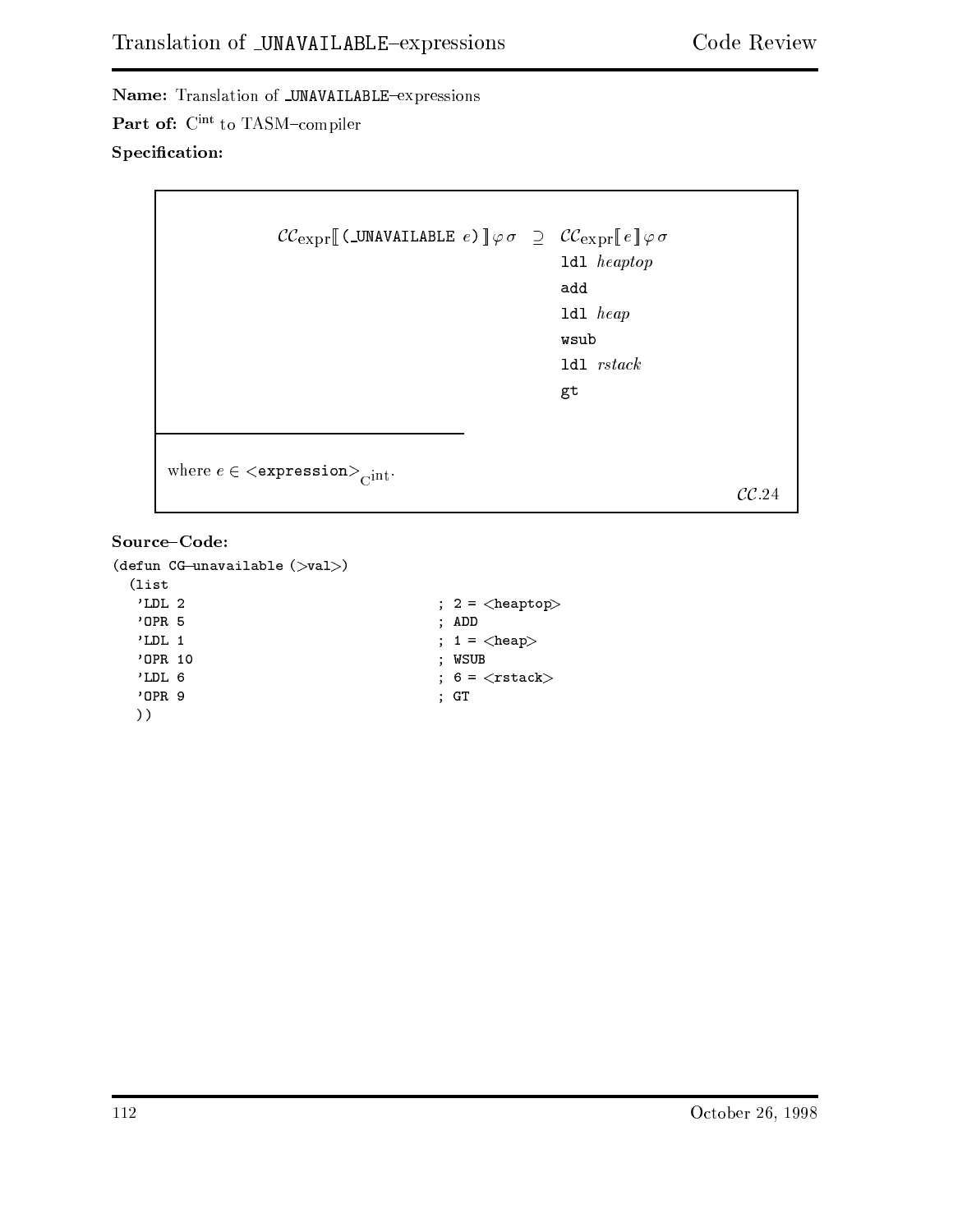Name: Translation of HEAP-expressions Part of: Cint to TASM-compiler Specification:

```
\mathcal{CC}_{\mathrm{expr}}[\![\mathsf{C} \text{-H}\mathsf{EAP}\; e]\!]\] \varphi \sigma \supseteq \mathcal{CC}_{\mathrm{expr}}[\![\![\mathit{e}]\!]\!]\varphi \sigma1d1 heaptop
                                                                     csub01d1 heapwsub
                                                                     1dn1 0
```
where  $e \in \langle$  expression $>_{\text{Cint}}$ .

 $\mathcal{CC}.25$ 

#### Source-Code:

(defun CCexpr (expr genv framesize reglist)

```
(if (null reglist)
    (errorstop 27))
(let* ((restregs (cdr reglist))
       (reg0 (car reglist))
                                        ; is always valid
       (reg1 (car restregs)))
                                        ; can be NIL, if too few registers
  (cond
    ((consp expr)
     (\text{let } ((op (car expr)))(e0 (cadr expr))
                                        ; may not be present -> NIL
           (e1 (caddr expr))); may not be present -> NIL
       (cond
          \ldots((eql op '_HEAP)
          (append
           (CCexpr e0 genv framesize reglist)
           (CG-heap regO)))
          \sim \sim \sim) ) )
    \sim \sim \sim
```
 $))$ )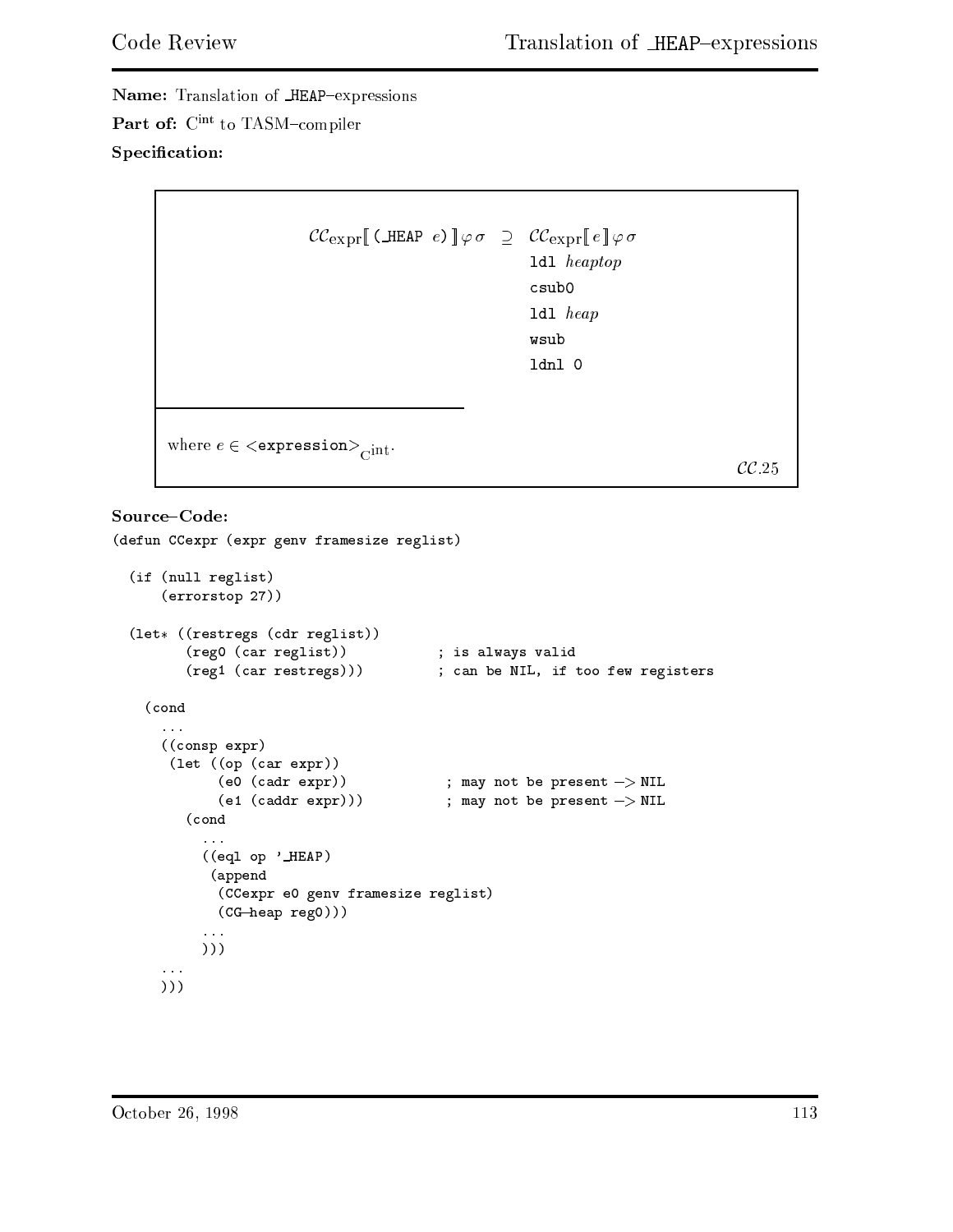#### Source-Code:

 $(\text{defun CG-heap }(\text{val}))$  $(iist)$ 'LDL  $2$  $; 2 =$ 'OPR 19 ; CSUBO 'LDL  $1$ ;  $1 = \langle \texttt{heap} \rangle$ 'OPR 10 ; WSUB 'LDNL 0  $)$ )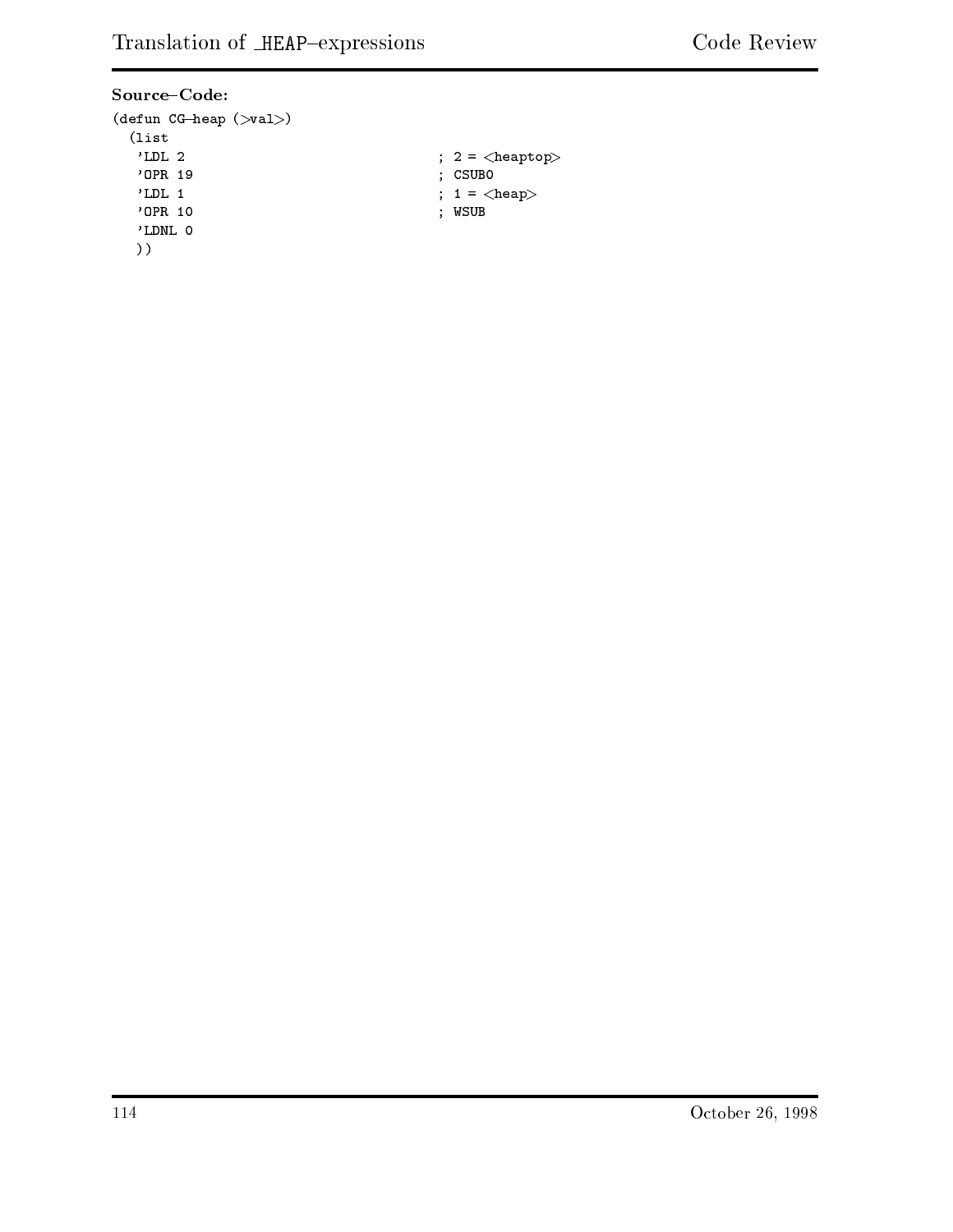Name: Translation of STACK-expression Part of: Cint to TASM-compiler Specification:

> $\mathcal{CC}_{\mathrm{expr}}[\![\mathsf{(\mathcal{S}\mathrm{T}\mathrm{AC}\mathrm{K} \ e)}]\!] \varphi \sigma \supseteq \mathcal{CC}_{\mathrm{expr}}[\![\![\mathit{e}]\!] \varphi \sigma$ xdbl rev cj 2 seterr add 1dlp  $stack$  wsub stl  $temp$ 1dl  $base$  1dl  $temp$  gt cj -11 1d1  $temp$  $1dn1$   $0$

where  $e \in \langle$  expression $>_{\text{Cint}}$ .

 $\mathcal{CC}.26$ 

 $\mathcal{CC}_{\mathrm{expr}}[\![\mathsf{(\mathcal{S}\mathrm{T}\mathrm{AC}\mathrm{K}\mathrm{i})}\!]\] \varphi \sigma \supseteq \mathrm{1d}\mathrm{1}\ \ \mathit{stack}+i$ 

where  $i \in \langle \text{word} \rangle$ ,  $\varphi = \langle \psi, s\text{-}size, h\text{-}size \rangle$  and  $0 \le i \le s\text{-}size$ .

 $CC.27$ 

#### Source-Code:

(defun CCexpr (expr genv framesize reglist)

```
(if (null reglist)
    (errorstop 27))
(let* ((restregs (cdr reglist))
                                        ; is always valid
       (\text{reg0 (car regist)})(reg1 (car restregs)))
                                        ; can be NIL, if too few registers
  (cond
    \mathbf{1}((\text{consp} \text{ expr})(\text{let } ((op (car expr)))(e0 (cadr expr))
                                          ; may not be present -> NIL
            (e1 (caddr expr))); may not be present -> NIL
       \epsiloncond
          \ddotsc
```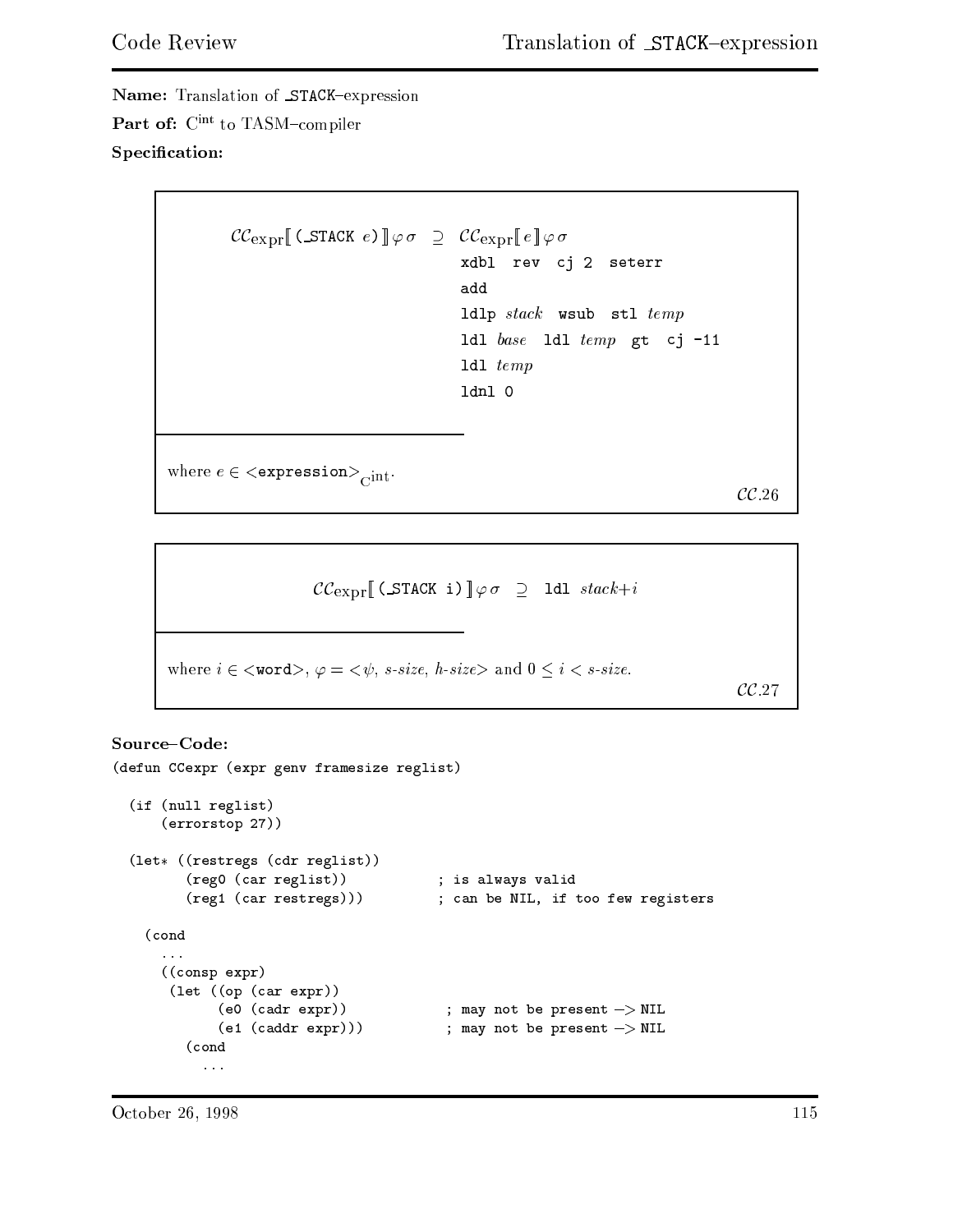```
((eq1 op 'STACK)(if (integerp e0)
                  (left ((s-size (cadr genv)))(if (>= e0 s-size)(errorstop 56)
                         (CG-stacki regO eO)))
                  (append
                   (CCexpr e0 genv framesize reglist)
                   (CG - stack \text{reg0})))\sim \sim \sim))\ddots))Source-Code:
(\text{defun CG-stack } (\text{yal}) )(iist)OPR 29
                                              ; XDBLE
   OPR 0
                                              ; REV
   °CJ 2
   'OPR 16
                                             ; SETERR
   OPR 5
                                             ; ADD (CJ doesn't discard FALSE)
   'LDLP 13
                                             ; 13 = \text{stack}'OPR 10
                                             ; WSUB
   'STL 11: 11 = \langle \texttt{temp} \rangle'LDL 3
                                             ; 3 = <base>
   'LDL 11
                                             : 11 = \text{temp}OPR 9
                                             ; GT
   °CJ -11'LDL 11
                                             ; 11 = \text{temp}'LDNL O
   ))
Source-Code:
(defun CG-stacki (val> offset)
  (iist)'LDL (+ 13 offset)
                                ; 13 = \langle \text{stack} \rangle))
```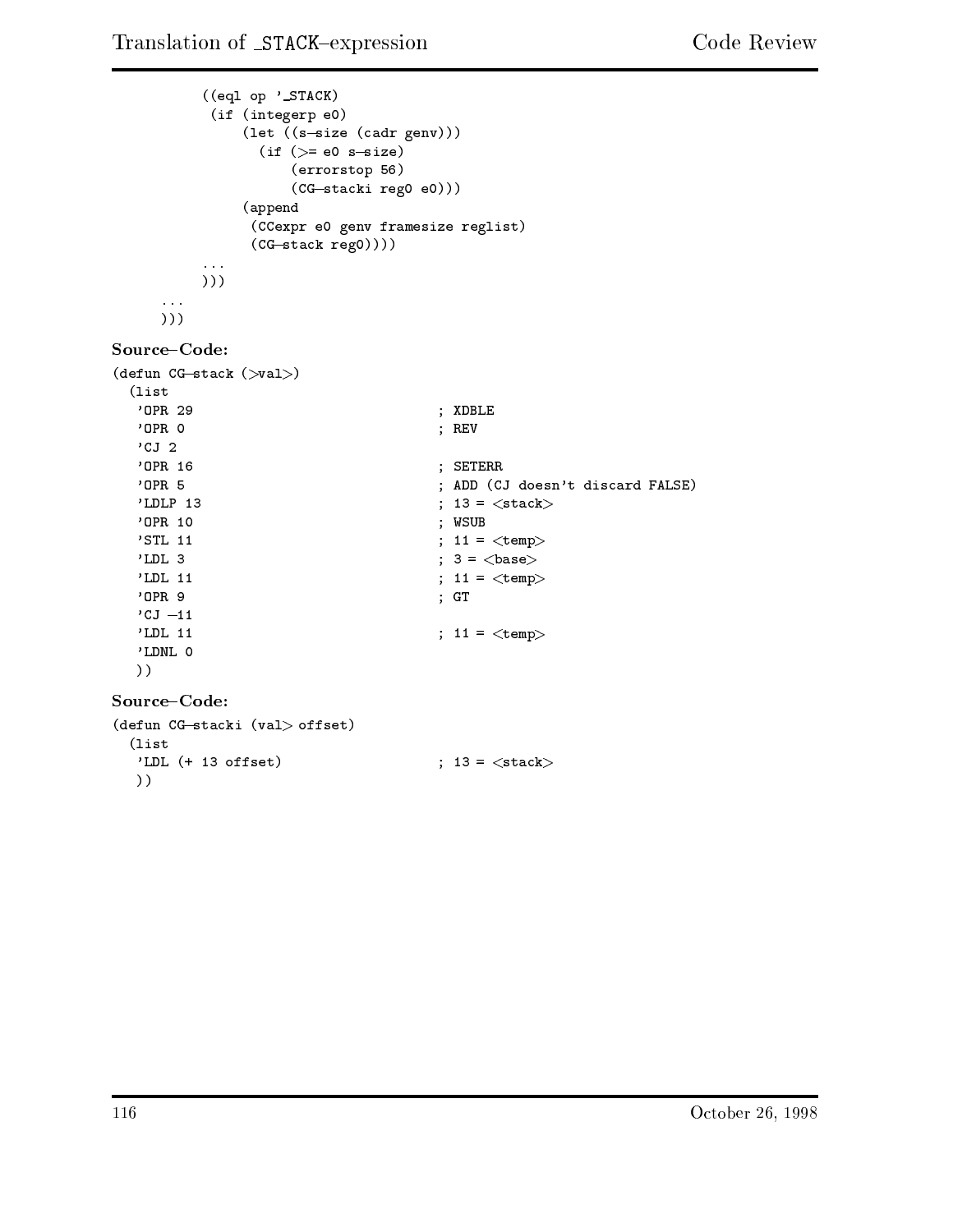Name: Translation of \_HEAPTOP-expressions Part of: C<sup>int</sup> to TASM-compiler Specification:

 $CC_{\text{expr}}$  (HEAPTOP)  $\phi \sigma \supseteq$  1d1 heaptop

 $\mathcal{CC}.28$ 

```
Source-Code:
```

```
(defun CCexpr (expr genv framesize reglist)
  (if (null reglist)
      (errorstop 27))(let* ((restregs (cdr reglist))
                                       ; is always valid<br>; can be NIL, if too few registers
          (reg0 (car reglist))
          (reg1 (car restregs)))
    (cond
      \sim 10 .
      ((eql expr '_HEAPTOP) (CG-heaptop regO))
      \ddotsc)))
Source-Code:
(defun CG-heaptop (val>)
  (iist)'LDL 2
                                             ; 2 = <\heasuredangleheaptop>))
```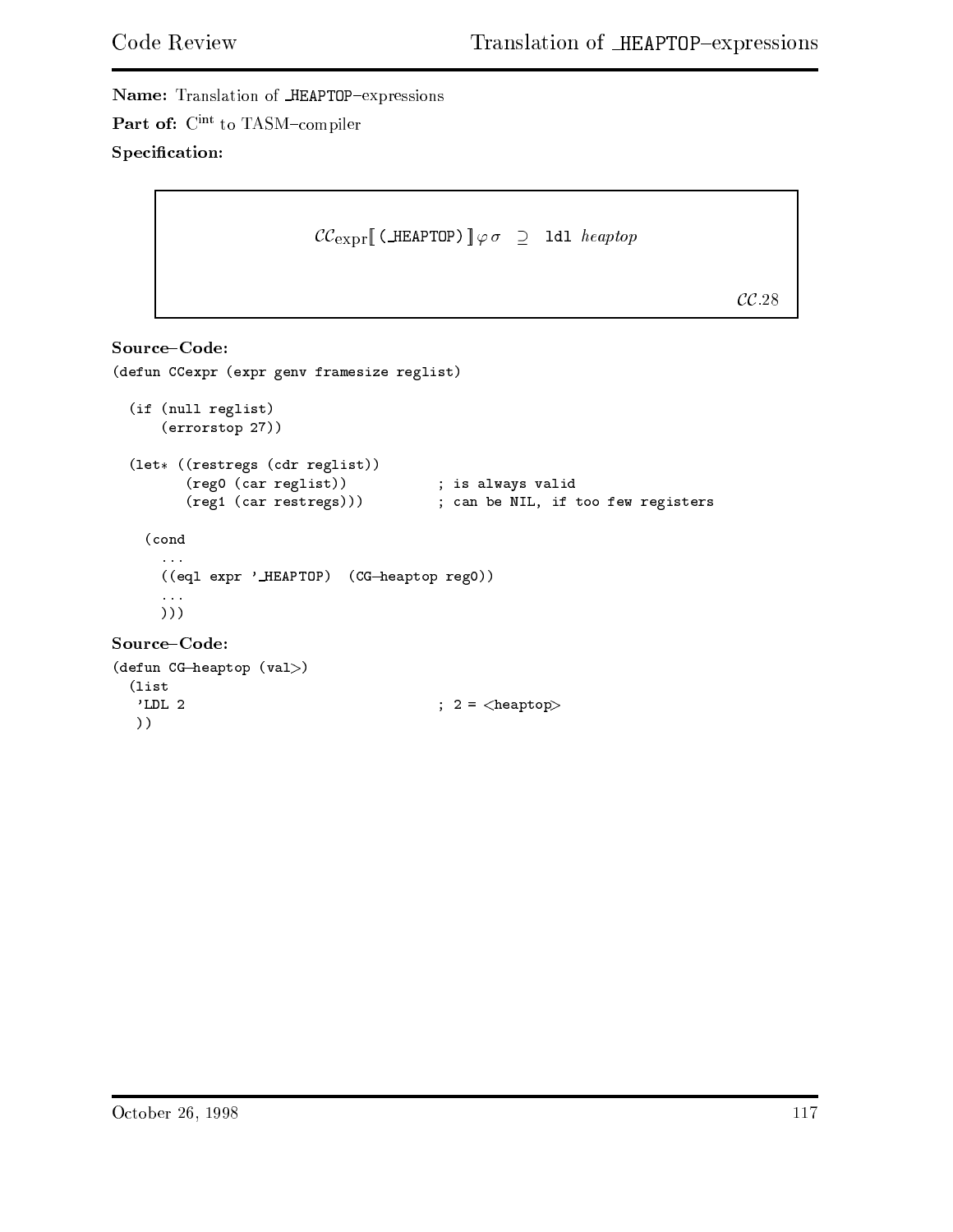Name: Translation of QUOTETOP-expressions Part of: C<sup>int</sup> to TASM-compiler Specification:

 $CC_{\text{expr}}$  (QUOTETOP)  $\phi \sigma \supseteq 1$  d1 quotetop

 $\mathcal{CC}.29$ 

```
Source-Code:
```

```
(defun CCexpr (expr genv framesize reglist)
  (if (null reglist)
       (errorstop 27))(let* ((restregs (cdr reglist))
                                        ; is always valid<br>; can be NIL, if too few registers
          (reg0 (car reglist))
          (reg1 (car restregs)))
    (cond
       \ddotsc((eql expr '_QUOTETOP) (CG-quotetop regO))
      \mathbf{1})))
Source-Code:
(defun CG-quotetop (val>)
  (iist)'LDL 10
                                              ; 10 = \langle \text{quotetop} \rangle))
```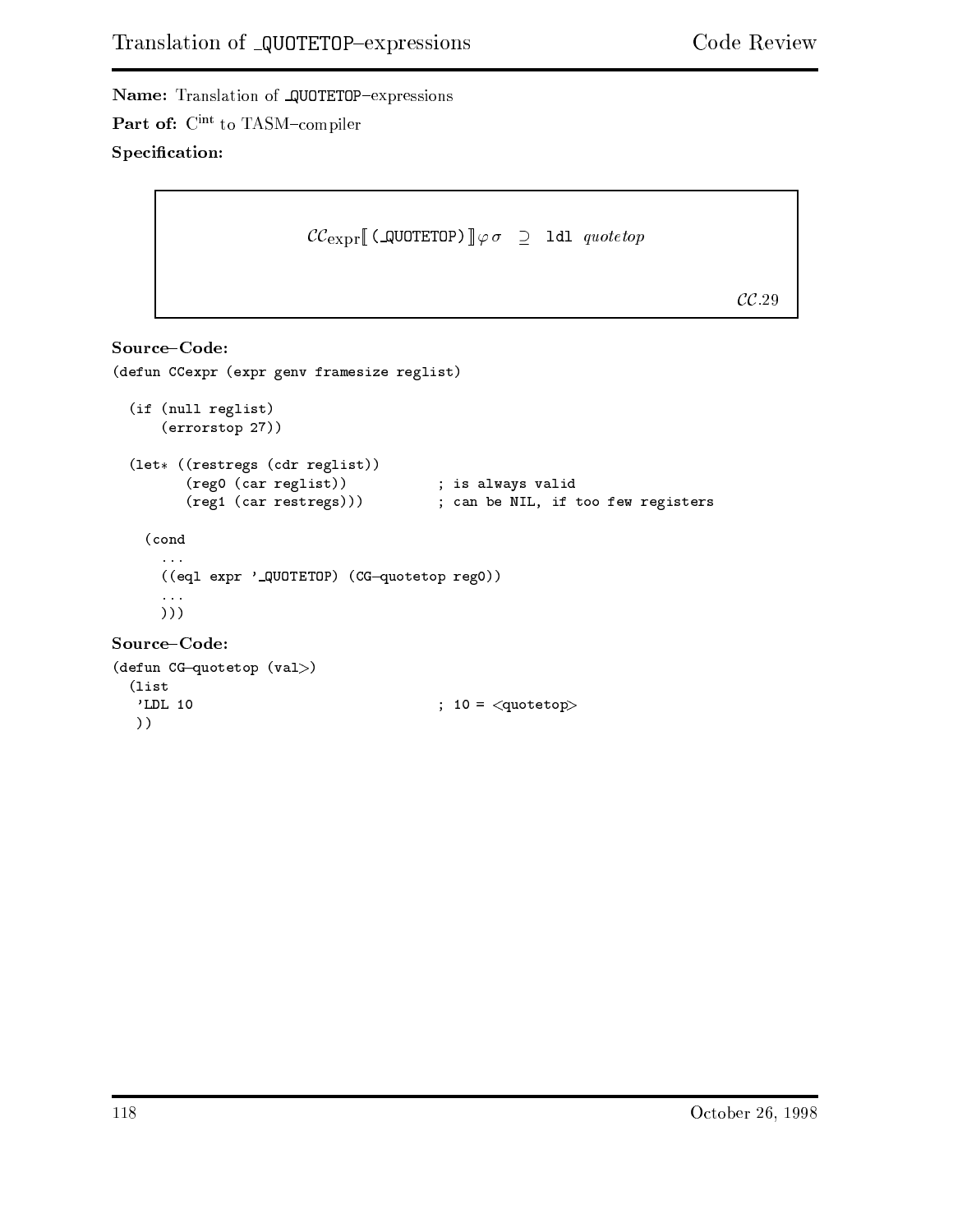Name: CG-all-registers

Part of: Cint to TASM-compiler

### Specification:

No explicit specification

## Source-Code:

```
(defun CG-all-registers ()
 (list 1 2 3))
```
### Issues:

Return list of available registers for statement translation.

## Comments:

In the transputer code generator only the number of available registers is important. for expression translation the available registers are passed in the formal parameter reglist. Each subexpression consumes one register and code generation takes place according to the stack principle suitable for the transputer with its expression mini stack of registers Areg, Breg and Creg. If the registers are exhausted then the compiler terminates irregularly.

Related Documents: The definition of CCexpr on page 103.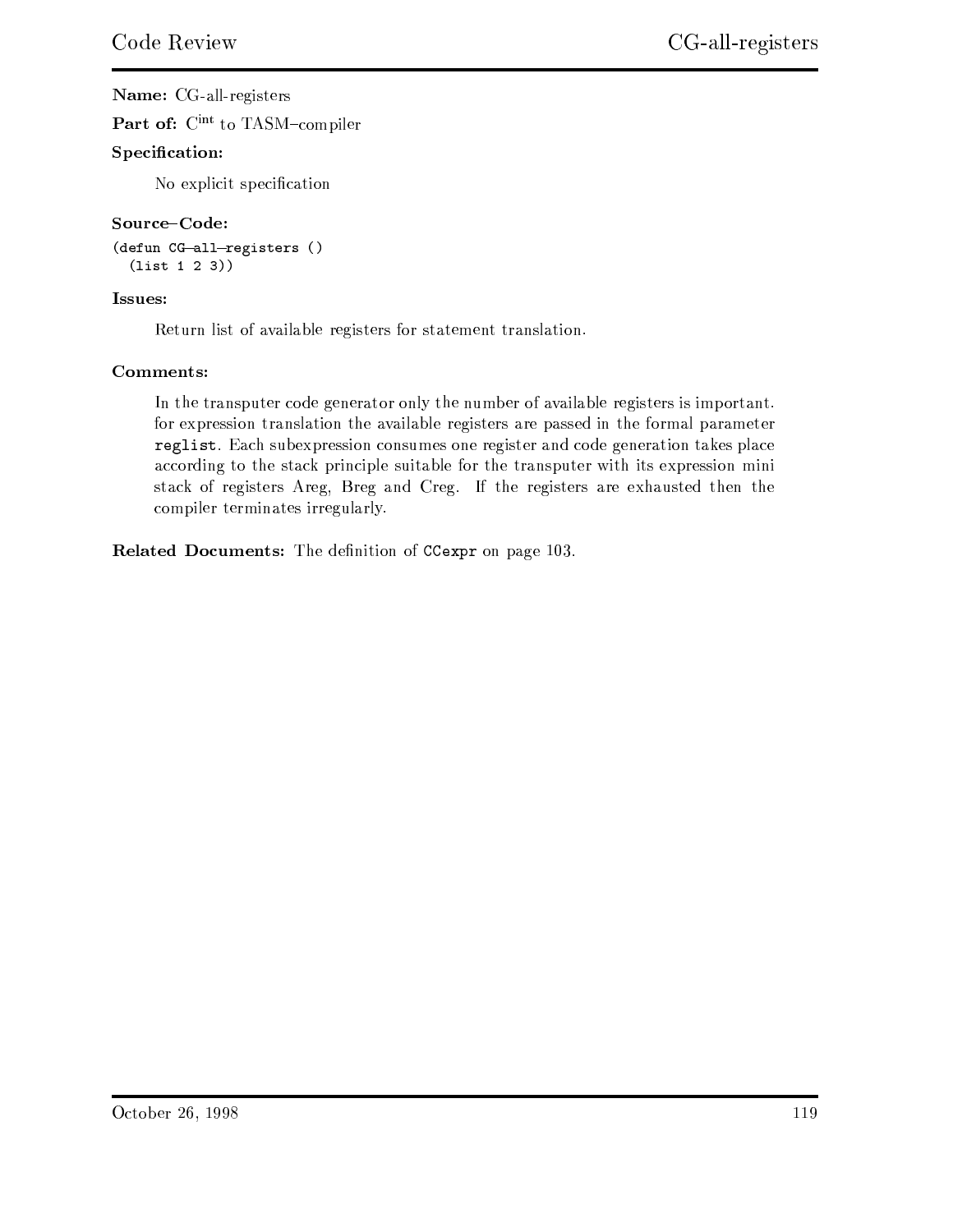Name: TC-instruction-length

Part of: C<sup>int</sup> to TASM-compiler

#### Specification:

The length (in bytes) of a TASM-instruction sequence is determined by the number of instructions and the length of the associated pfix/nfix-chain for each instruction. Based on length we define the length  $|\cdot|$  :  $\langle op\rangle_{\text{TASM}}^* \to \mathbb{N}_0$  of a sequence of TASM-instructions by:

> $|\varepsilon| := 0$  $\vert$  opr arg  $\vert := \vert \text{length}(\text{arg}) + 1 \vert$  $| opr_1 arg_1 ... opr_n arg_n| := | opr_1 arg_1| + ... + | opr_n arg_n|$

Actually, instruction sequences can be nested arbitrarily (cf. specification of  $\mathcal{CA}_{\text{body}}$ on page 127). This specification does not mention parentheses.

#### Source-Code:

```
(defun TC-instruction-length (codelist)
  (\text{let } ((result 0)))(do()((null codelist))\epsiloncond
        ((null (car codelist))(setq codelist (cdr codelist)))
        ((\text{consp }(\text{car codelist}))(setq result (+ result (TC-instruction-length (car codelist))))
         (setq codelist (cdr codelist)))(T)(let ((operand (cadr codelist)))
            (setq result (+ result (TC-command-length operand)))
            (setq codelist (cddr codelist))))))
    result))
```
#### Issues:

Calculate the length of the instruction sequence codelist in bytes of TC-machine code.

#### Comments:

The implementation handles also nested sequences.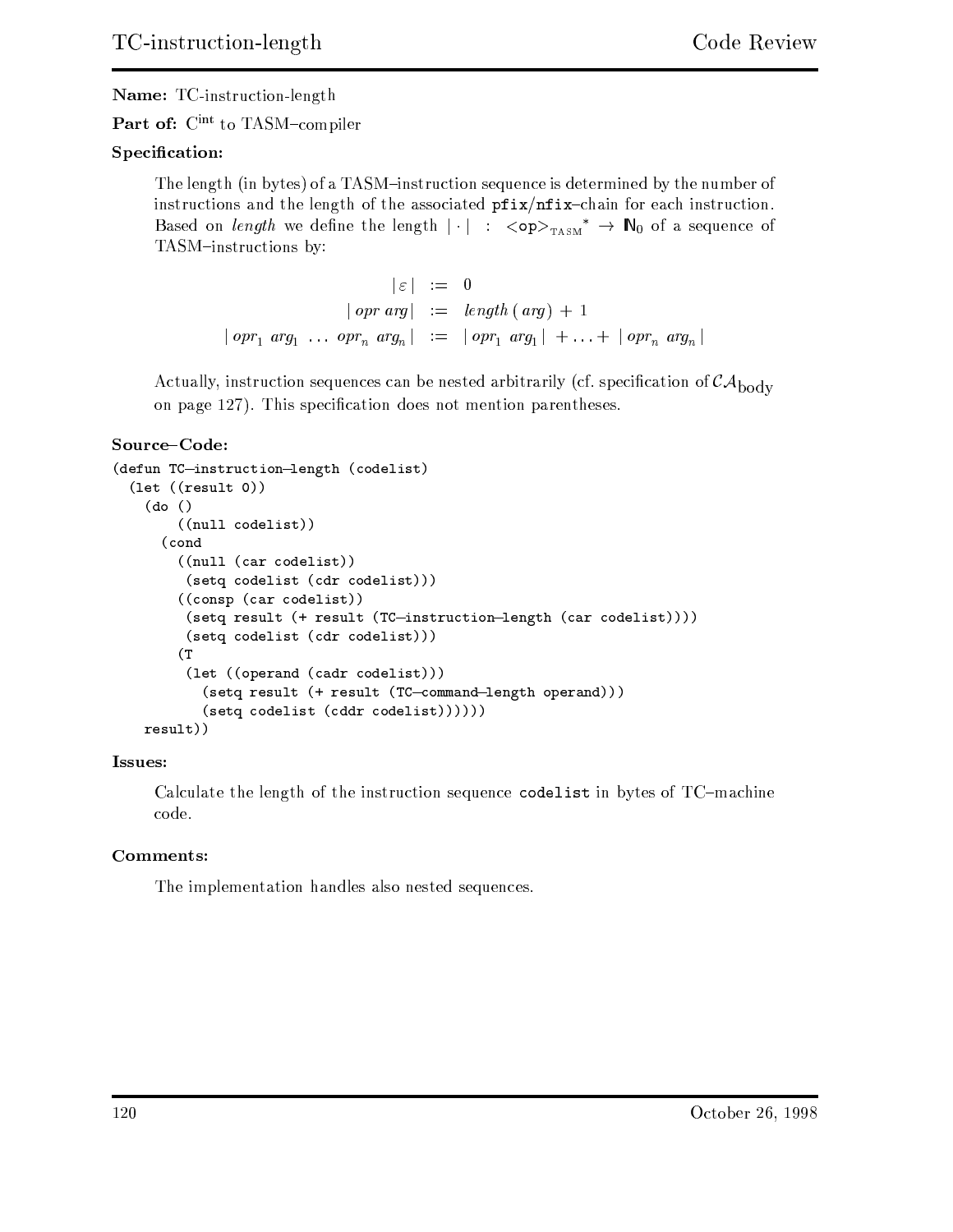### Specification:

$$
length(e) := \begin{cases} \lfloor \log_{16} e \rfloor, & \text{if } e \ge 0\\ 1, & \text{if } -16 \le e < 0\\ \lfloor \log_{16} \overline{e} \rfloor, & \text{if } e < -16. \end{cases}
$$

Source-Code:

```
(defun TC-command-length (operand)
  ;; length of necessary pfix/nfix chain.
 \epsiloncond
  ((\text{<open} 0)(+ 1 (TC-command-length (floor (- -1 operand 16))))((\langle operand 16) 1)
   (T)(+ 1 (TC-command-length (floor operand 16))))
```
#### Issues:

Calculate the length of a TASM-instruction with operand operand in bytes of TCmachine code.

Related Documents: The translation of IF-statements on page 84 and of DO-statemements on page 87.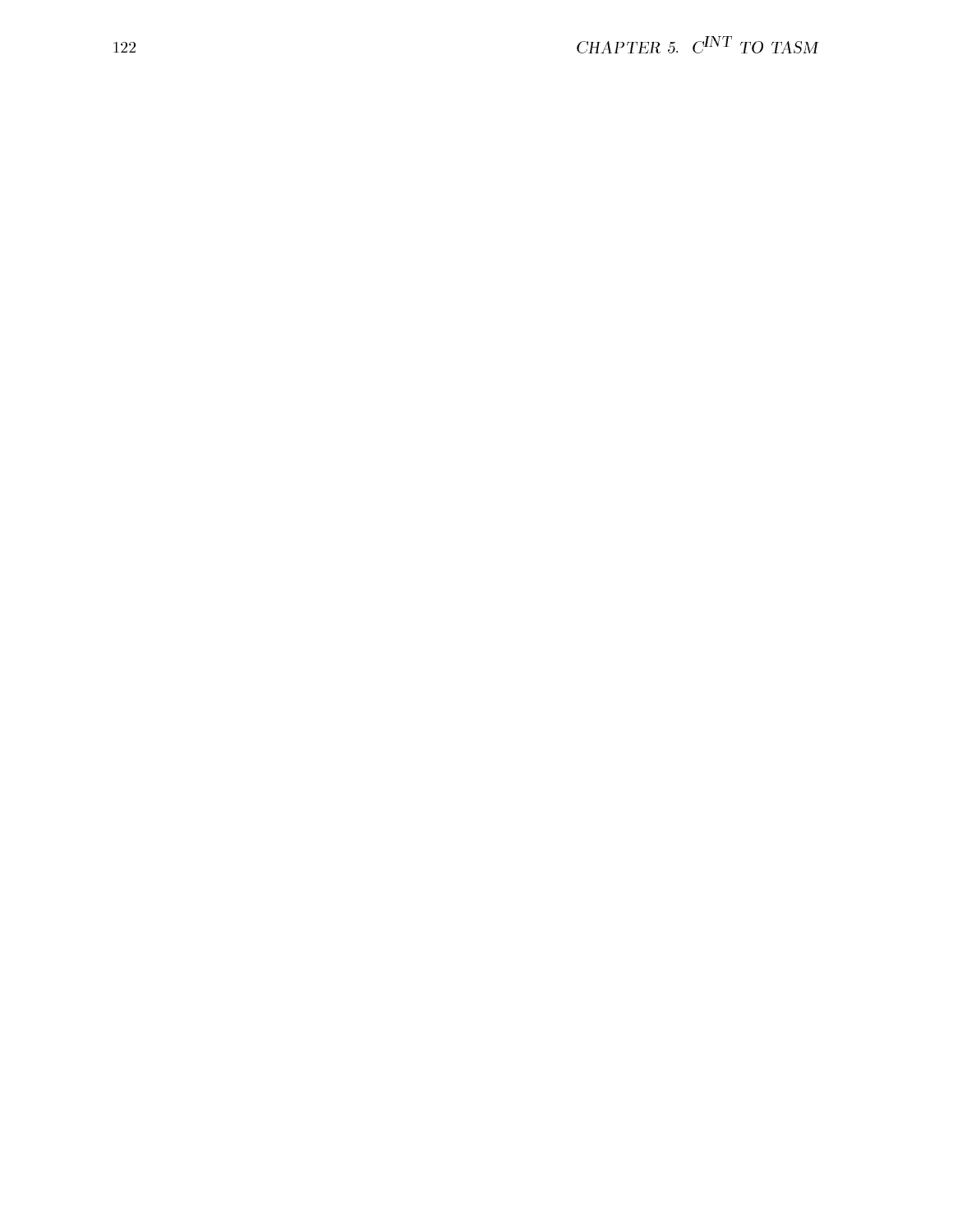# Chapter 6

# TASM to TC

The compiling relation between TASM and TC is specified in [GH98b] to be a syntactical mapping between TASM source programs and TC target programs. It is defined recursively using several auxiliary relations which correspond to the TASM source program structure. The types are as follows:

|                    | $\mathcal{C}\mathcal{A} \quad \in \quad$ $\langle$ program $\rangle_{\text{max}} \quad \rightarrow \quad$ $\langle$ program $\rangle_{\text{max}}$                                                         |
|--------------------|------------------------------------------------------------------------------------------------------------------------------------------------------------------------------------------------------------|
|                    | $\mathcal{C}\mathcal{A}_{\text{def}}$ $\in$ $\langle \text{module} \rangle_{\text{TASM}} \rightarrow \langle \text{module} \rangle_{\text{TC}}$                                                            |
|                    | $\mathcal{C}\mathcal{A}_{\text{body}}$ $\in$<br><br><br><br><br><br><br><br><br><br><br><br><br><br><br><br><br><br><br><br><br><br><br><br><br><br><br><br><br><br>$\mathcal{C}\mathcal{A}_{\text{body}}$ |
|                    | $\mathcal{C} \mathcal{A}_{\text{OD}} \in \langle \text{mmemonic} \rangle \times \langle \text{arg} \rangle \rightarrow \langle \text{byte} \rangle^*$                                                      |
|                    |                                                                                                                                                                                                            |
|                    | <i>prefix</i> : $\langle \text{nibble} \rangle \times \langle \text{arg} \rangle \rightarrow \langle \text{byte} \rangle^*$                                                                                |
| <i>assemble_op</i> | : $\langle$ mnemonic $\rangle \rightarrow \langle$ nibble $\rangle$                                                                                                                                        |

Again, these relations are now compared to ComLisp implementations (cf. page 17).

#### **Assembler: Code Review**  $6.1$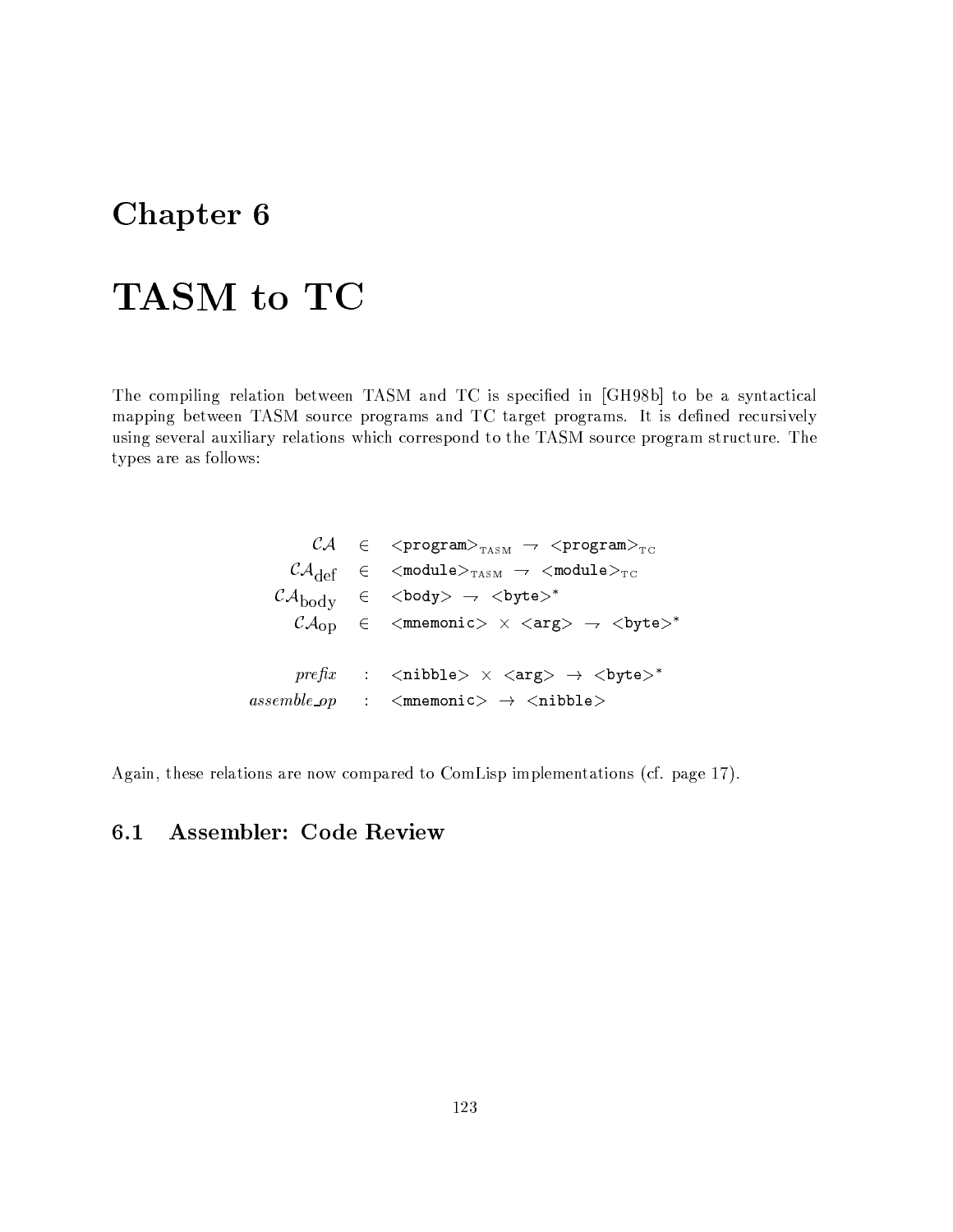Name: ca.definition Part of: TASM to TC-compiler Specification:

 $\mathcal{CA}[\![\mathcal{U}\mathcal{)}\!]$   $m_1 \cdots m_n[\![\ ]\!]$   $\supseteq$   $(\mathcal{CA}_{\text{def}}[\![m_1]\!]\cdots \mathcal{CA}_{\text{def}}[\![m_n]\!]\!]$   $\cup$ 

where  $m_1, \ldots, m_n \in \text{>}_{\text{TASM}}, l \in \text{}$ .

 $CA.1$ 

#### Source-Code:

#### (defun CA (p)

```
(let* ((asmdecls (car p))
      (samdefs (cdr p))(asmenv-bindecl-bindefs (CAdecl asmdecls))
       (samenv (car asmenv-bindec1-bindefs)))(append (CAdefs asmdefs asmenv)
         (cadrasmenv-bindec1-bindefs))))
```
#### Source-Code:

```
(defun CAdecl (decls)
 (list NIL (list (car deck)))
```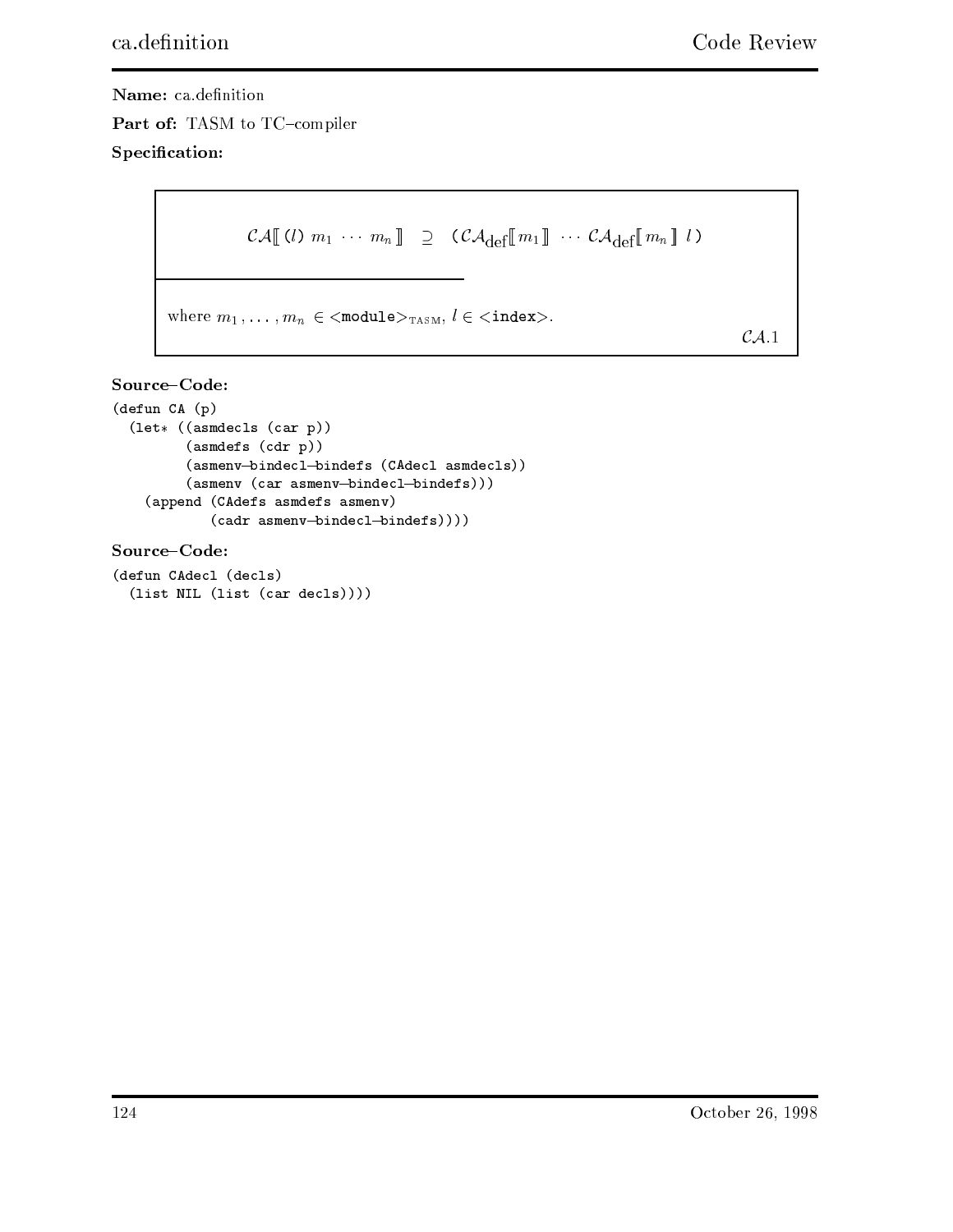Name: cadefs.definition

Part of: TASM to TC-compiler

#### Specification:

No explicit specification

### Source-Code:

```
(defun CAdefs (defs asm-env)
 (if (null defs) NIL
      (cons (CAdef (car defs))
            (CAdefs (cdr defs) as m-env))))
```
#### Issues:

This function implements the implicit linear recursion, that appears in the specification of the transformation of sequences of C<sup>int</sup> definitions

 $m_1 \ldots m_n$  to sequences  $\mathcal{CA}_{\text{def}}[m_1] \ldots \mathcal{CA}_{\text{def}}[m_n]$ .

of compiled definitions. Sequences are implemented as lists.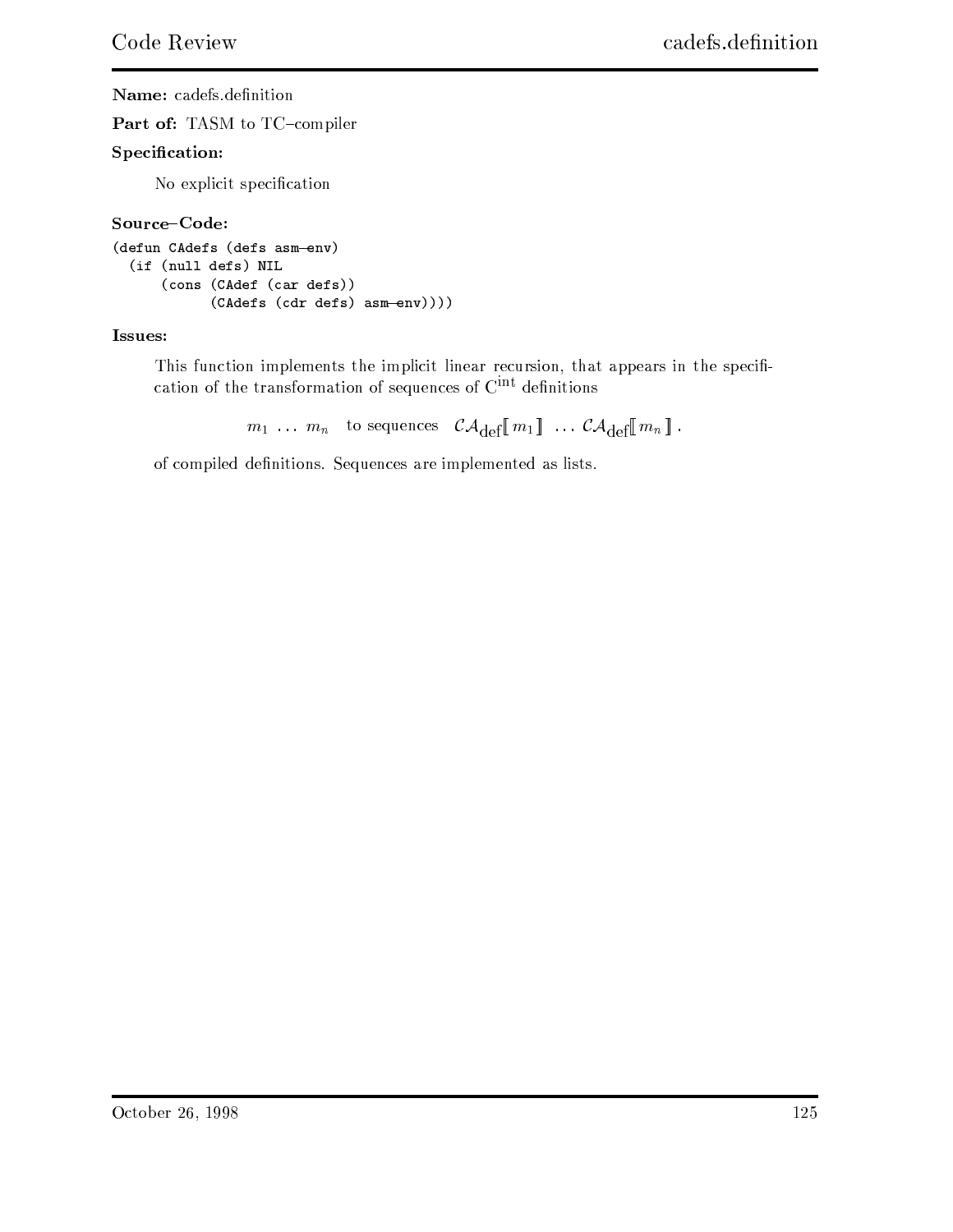Name: cadef.definition Part of: TASM to TC-compiler Specification:

> $\mathcal{CA}_{\text{def}}$  ( <code>DEFDATA n i . w) ]  $\supseteq$  ( i W |w| .  $w_{16}$  )</code>  $\mathcal{C}\mathcal{A}_{\text{def}}[\![\bot\bot\bot]$  (DEFCODE  $n \, i \, . \, b) \, ]\!] \supseteq ( i \, \mathbb{Z} \, |c| \, . \, c ) \, , \quad \text{for } c = \mathcal{C}\mathcal{A}_{\text{body}}[\![\, b \, ]\!]$

where  $n \in \langle \text{symbol}\rangle, i \in \langle \text{word}\rangle, w \in \langle \text{word}\rangle^*$ , and  $b \in \langle \text{body}\rangle$ .  $w_{16}$ denotes the list of hexadecimal representations of the members of w. (i Z |c| . c) denotes the list consisting of i, Z, |c|, followed by the elements of c,  $(i \nabla |w| \cdot w_{16})$ analogously.

# $CA.2$

### Source-Code:

```
(defun CAdef (d)
  (\text{let } ((type (car d)))(index (caddr d))(body (cdddr d)))
    \epsiloncond
      ((eql type '_DEFDATA)
       (list* index 'W (list-length body) body))((eql type '_DEFCODE)
       (let ((bin-body (TC-tasm-body body)))
         (list* index 'Z (list-length bin-body) bin-body)))
      (T (errorstop 37))))
```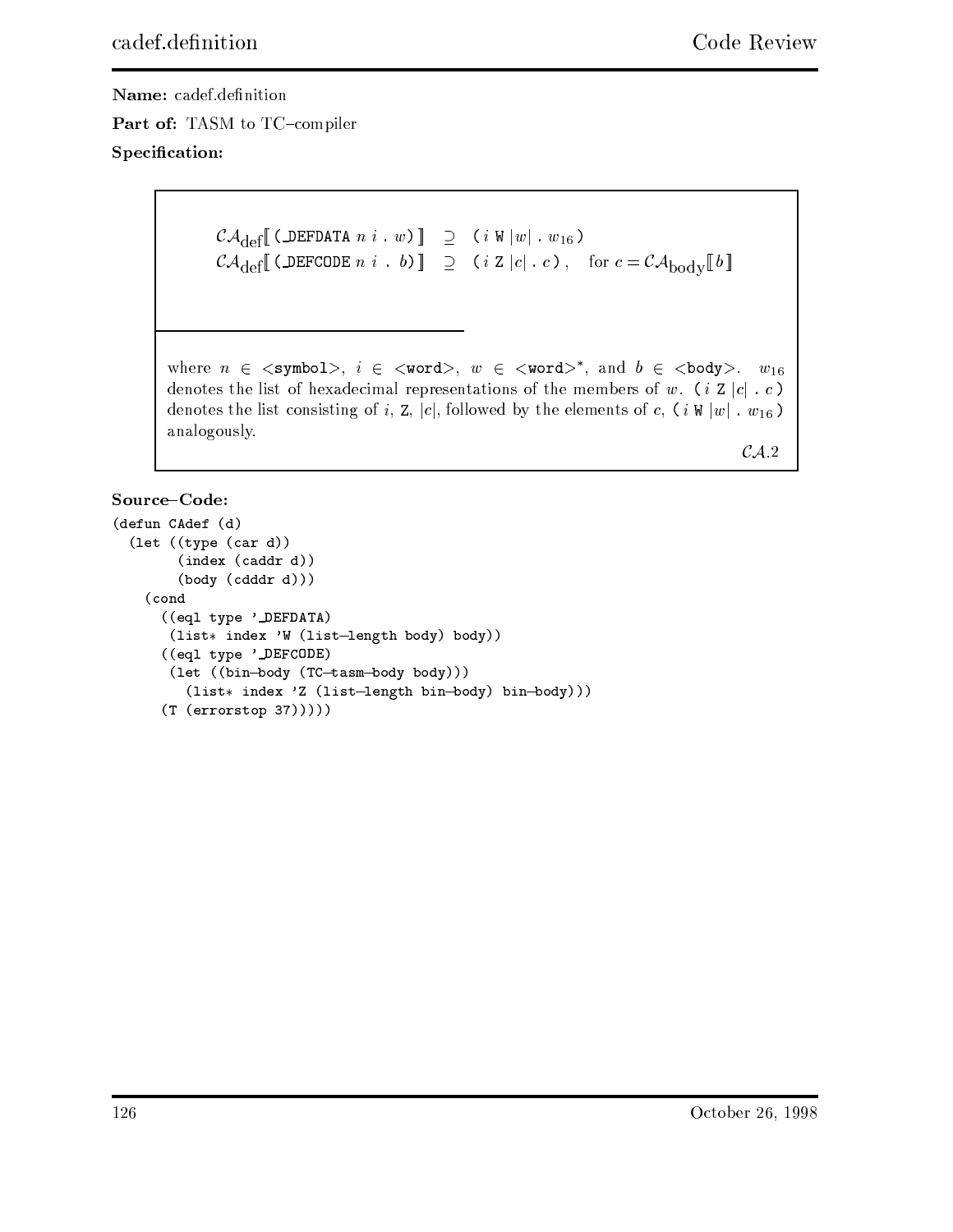Name: tc-tasm-body.definition Part of: TASM to TC-compiler Specification:

> $\mathcal{C}\mathcal{A}_{\text{body}}[$  opr<sub>1</sub> arg<sub>1</sub>  $(\cdots (\cdots) \cdots)$  $\left(\begin{array}{cc} \cdots & opr_n & arg_n \end{array}\right)$   $\quad$   $\quad$   $\quad$   $\quad$   $\quad$   $\mathcal{CA}_{\text{op}}\llbracket opr_1, arg_1 \rrbracket$   $\cdots$   $\mathcal{CA}_{\text{op}}\llbracket opr_n, arg_n \rrbracket$ where  $opr_1, \ldots, opr_n \in \langle \texttt{mnemonic}\rangle$ , and  $arg_1, \ldots, arg_n \in \langle \texttt{word}\rangle$ .  $CA.3$

#### Source-Code:

```
(defun TC-tasm-body (cmds)
  (\text{let } ((tc\text{ NIL}))(do()((null \; cmds))\epsiloncond
         ((null (car cmds)) (setq cmds (cdr cmds)))
         ((\text{consp} (\text{car ends}))(setq tc (rappend (TC-tasm-body (car cmds)) tc))
          (setq \text{ cmds } (cdr \text{ cmds})))((and (symbolp (car cmds)) (integerp (car (cdr cmds))))
          (setq tc
                 (rappend
                  (TC-prefix (TC-assemble-op (car cmds)) (car (cdr cmds)))
                  tc))
          (setq cmds (cdr (cdr cmds))))
         (T)(errorstop 39))))(reverse tc))
```
#### Comments:

The implementation handles the nesting of instruction sequences as specified by the ...-notation.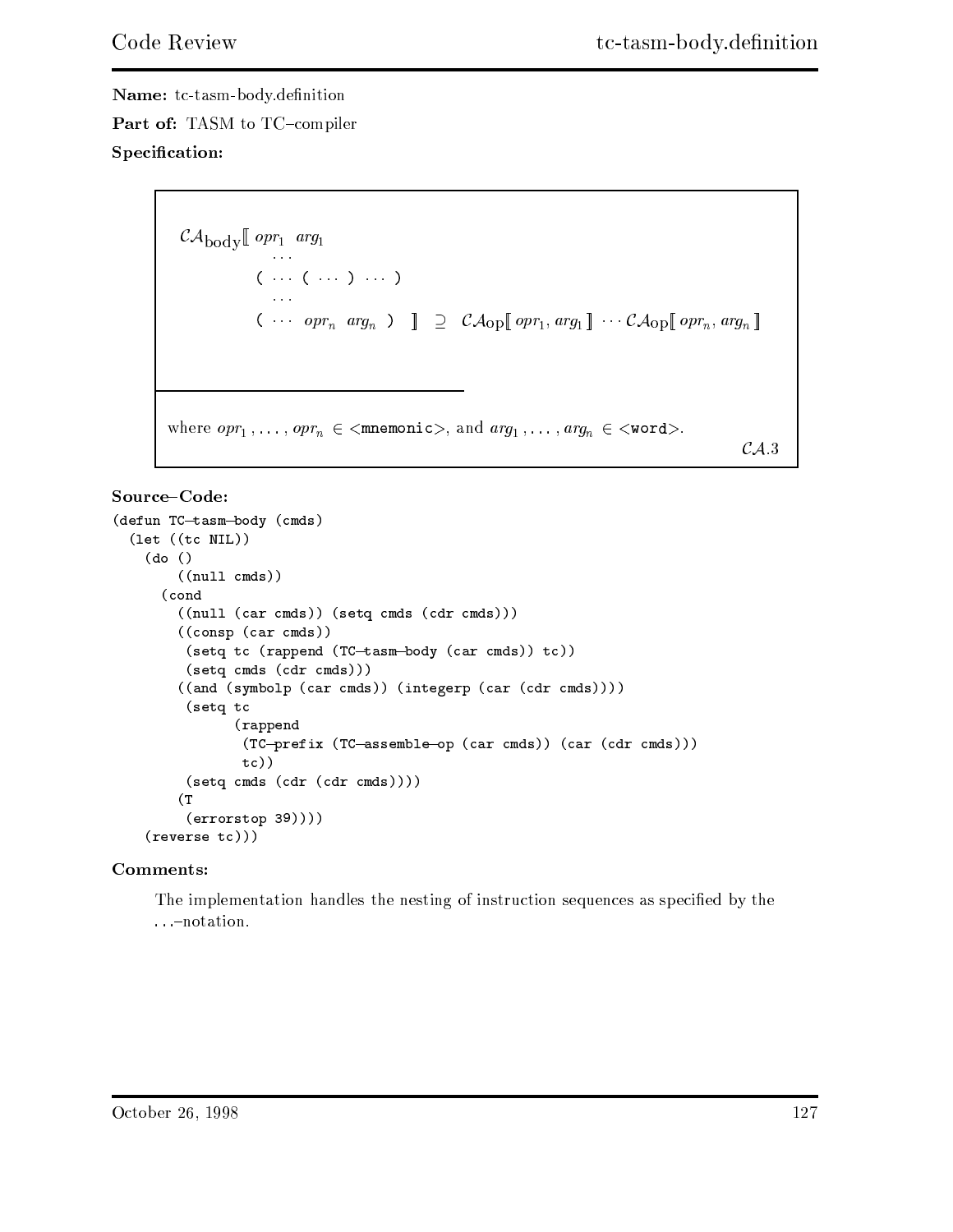Name: tc-prefix.definition Part of: TASM to TC-compiler Specification:

$$
prefix(opr, e) := \begin{cases} opr(e) & , \text{if } 0 \le e < 16 \\ prefix(pfix, e \gg 4) \cdot opr(e \land \#x0F) & , \text{if } e \ge 16 \\ prefix(nfix, \overline{e} \gg 4) \cdot opr(e \land \#x0F) & , \text{if } e < 0 \end{cases}
$$

Source-Code:

```
(defun TC-prefix (op e)
  (cond
   ((\langle e 0 \rangle (append (TC-prefix #x6 (floor (--1 e) 16)))(list (+ (* 16 op) (mod e 16))))((>= e 16) (append (TC–prefix #x2 (floor e 16))(list (+ (* 16 op) (mod e 16))))(T (list (+ (* 16 op) e))))
```
Issues:

Calculate the pfix/nfix-chain for a given operator/operand pair.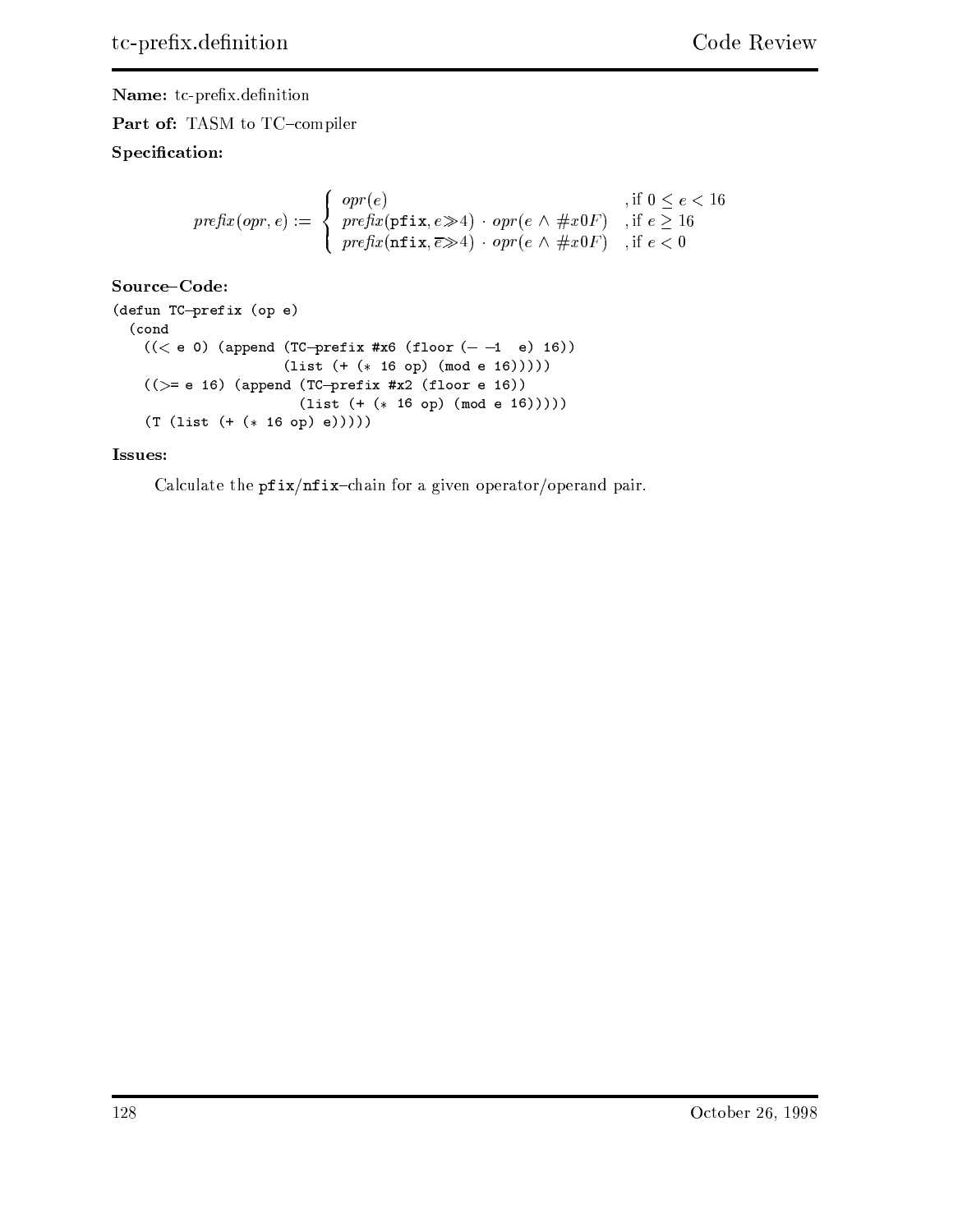Name: tc-assemble-op.definition

Part of: TASM to TC-compiler

#### Specification:

Direct Operation Codes

| 0x | 0000 | i     | $\mu$ mp               |
|----|------|-------|------------------------|
| 1x | 0001 | ldlp  | load local pointer     |
| 2x | 0010 | pfix  | prefix                 |
| 3x | 0011 | ldnl  | load non local         |
| 4x | 0100 | ldc   | load constant          |
| 5x | 0101 | ldnlp | load non local pointer |
| 6x | 0110 | nfix  | negative prefix        |
| 7x | 0111 | 1d1   | load local             |
| 8x | 1000 | adc   | add constant           |
| 9x | 1001 | call  | call                   |
| Ax | 1010 | сj    | conditional jump       |
| Bx | 1011 | ajw   | adjust workspace       |
| Cх | 1100 | eqc   | equal to constant      |
| Dx | 1101 | stl   | store local            |
| Ex | 1110 | stnl  | store non local        |
| Fx | 1111 | opr   | operate                |

#### Source-Code:

```
(\verb|defun TC-asssemble-op (mmemonic)|% \label{def:2}\epsiloncond
     ((eql mnemonic 'adc)
                                       #x8)
```

```
((eq1 mnemonic 'ajw)
                      #xB)((eql mnemonic 'call)
                      #x9)((eq1) mnemonic 'cj)
                      #xA)((eql mnemonic 'eqc)
                      \#xC)
((eq1 memonic 'j))#x()((eql mnemonic 'ldc)
                      #x4)((eql mnemonic '1dl)
                      #x7)((eql mnemonic 'ldlp)
                      #x1)((eql mnemonic 'ldnl)
                     #x3)((eql mnemonic 'ldnlp) #x5)
((eql mnemonic 'nfix) #x6)
((eql mnemonic 'opr)
                      #xF)((eql mnemonic 'pfix)
                      #x2)((eql mnemonic 'stl)
                      #xD)((eq1 menonic 'stnl) #xE)
(T (errorstop 38))))
```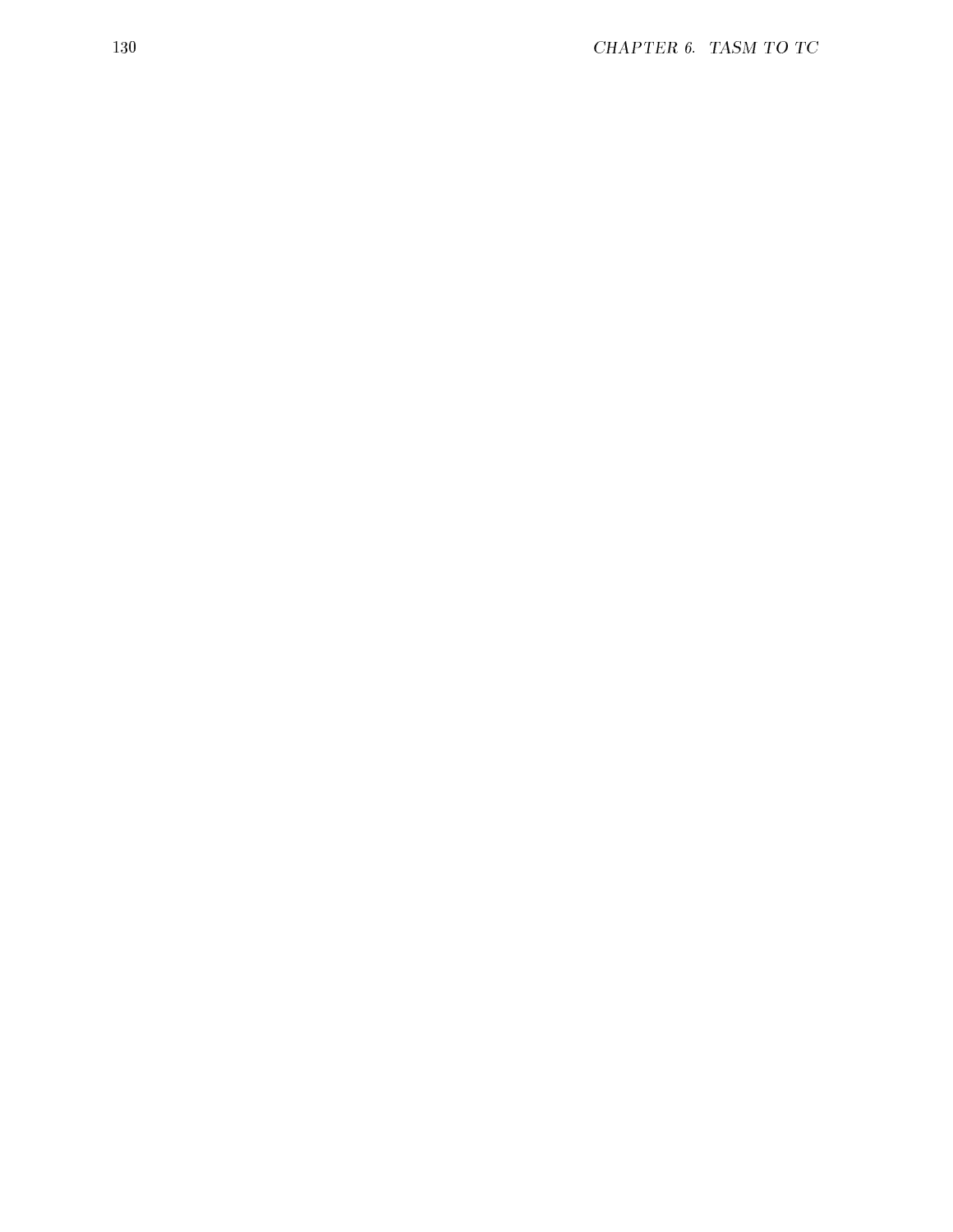# **Bibliography**

- $[CM86]$ L. Chirica and D. Martin. Toward Compiler Implementation Correctness Proofs. ACM Transactions on Programming Languages and Systems, 8(2):185-214, 1986.
- [GDG+96] W. Goerigk, A. Dold, T. Gaul, G. Goos, A. Heberle, F. Henke, U. Hoffmann, H. Langmaack, H. Pfeifer, H. Ruess, and W. Zimmermann. Compiler Correctness and Implementation Verification: The Verifix Approach. In: P. Fritzson (Ed.): Proceedings of the Poster Session of CC '96 - International Conference on Compiler Construction. IDA Technical Report LiTH-IDA-R-96-12, Linkøping, Sweden, 1996.
- [GGH<sup>+97</sup>] T. Gaul, G. Goos, A. Heberle, W. Zimmermann, and W. Goerigk. An Architecture for Verified Compiler Construction. In: Joint Modular Languages Conference  $JMLC'97$ . Linz, Austria, 1997.
- W. Goerigk and U. Hoffmann. The Compiler Implementation Language ComLisp.  $[GH96]$ Technical Report Verifix/CAU/1.7, CAU Kiel, 1996.
- $[GHz]$ W. Goerigk and U. Hoffmann. Rigorous Compiler Implementation Correctness: How to Prove the Real Thing Correct. In: Proceedings FM-TRENDS'98 International Workshop on Current Trends in Applied Formal Methods, Lecture Notes in Computer Science. Springer Verlag, Boppard, 1998. To appear.
- $[GH98b]$ W. Goerigk and U. Hoffmann. The Compiling Specification from ComLisp to Executable Machine Code. Technical Report Nr. 9713, Institut für Informatik, CAU, Kiel, 1998. In Preparation.
- $[GMO96]$ W. Goerigk and M. Müller-Olm. Erhaltung partieller Korrektheit bei beschränkten Maschinenressourcen. - Eine Beweisskizze -. Technical Report Verifix/CAU/2.5, CAU Kiel, 1996.
- U. Hoffmann. Über die korrekte Implementierung von Compilern. In: Workshop  $[Hof96]$ "Alternative Konzepte für Sprachen und Rechner", pages 94–105. Bad Honnef, 1996. Also available as Technical Report Verifix/CAU/3.1.
- [Hof97a] U. Hoffmann. Correct Implementation of Compiler Programs. In: R. Berghammer and F. Simon (Eds.): Workshop on Programming Languages and Fundamentals of *Programming, Avendorf September 1997, Technical Report 9717, pages 127-138.* Institut für Informatik, CAU, Kiel, 1997.
- U. Hoffmann. Korrekte Implementierung von Übersetzungsspezifikationen in hoher  $[Hof97b]$ Programmiersprache. In: H. Kuchen (Ed.): Arbeitstagung Programmiersprachen.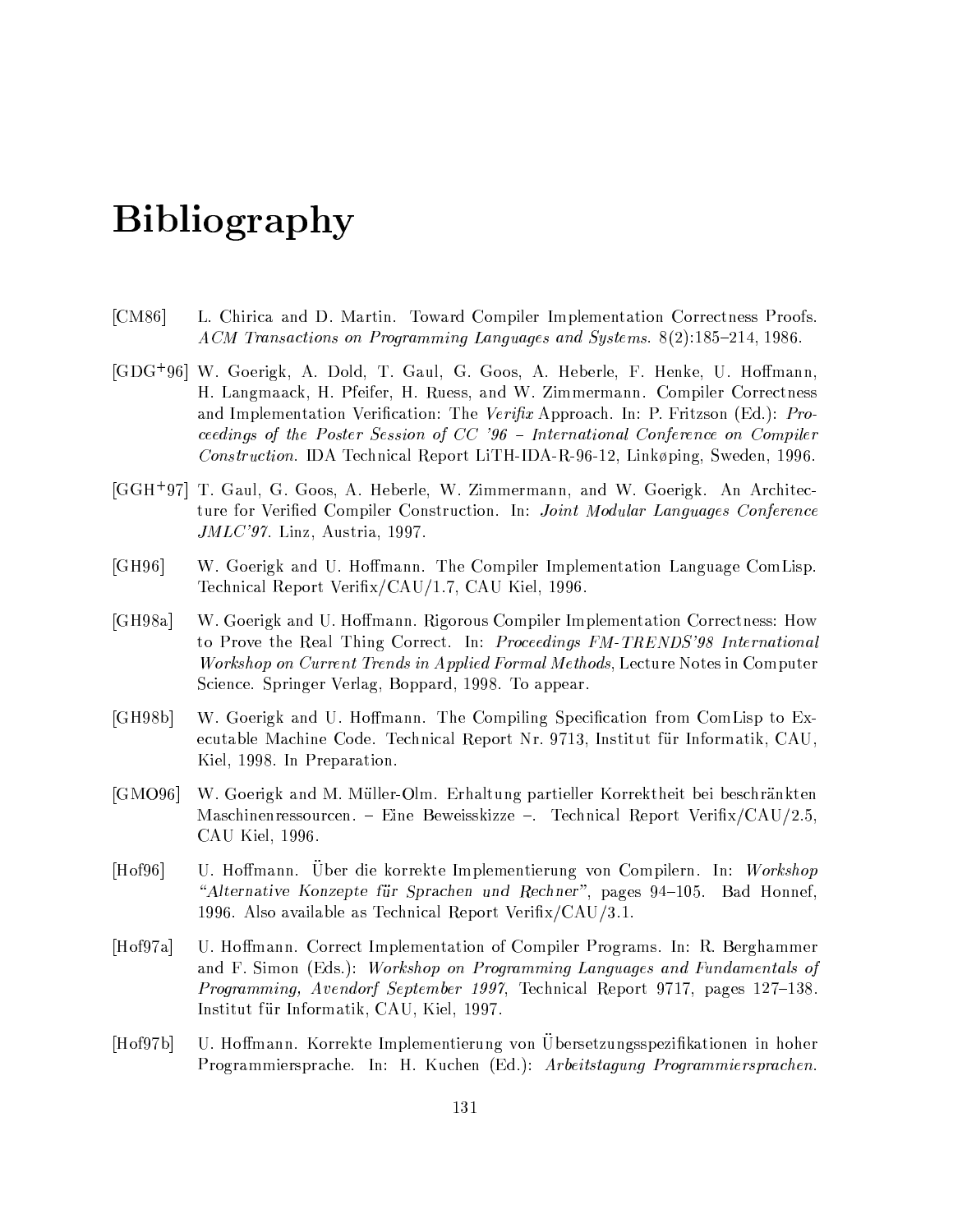Arbeitsbericht des Institutes für Wirtschaftsinformatik 58, pages 13–20. Westfälische Wilhelms-Universität Münster, 1997.

- $[Hof98a]$ U. Hoffmann. Compiler Implementation Verification through Rigorous Syntactical Code Inspection. PhD thesis, Technische Fakultät der Christian-Albrechts-Universität zu Kiel, Kiel, 1998. In Preparation.
- $[Hof98b]$ U. Hoffmann. Towards a Trusted Tool-Chain for Software Development. In: R. Berghammer and Y. Lakhneche (Eds.): Proceedings ATOOLS'98 Workshop on "Tool Support for System Specification, Development, and Verification", Advances in Computing Science. Springer-Verlag, Malente (Germany), 1998. Submitted for Publication.
- $\lceil$ Lan97a $\rceil$ H. Langmaack. Contribution to Goodenough's and Gerhart's Theory of Software Testing and Verification: Relation between Strong Compiler Test and Compiler Implementation Verification. In: C. Freksa, M. Jantzen, and R. Valk (Eds.). Foundations of Computer Science: Potential-Theory-Cognition. LNCS. 1337:321-335, Springer Verlag, Berlin, Heidelberg, New York, 1997.
- $[Lan97b]$ H. Langmaack. Softwareengineering zur Zertifizierung von Systemen: Spezifikations-, Implementierungs-, Übersetzerkorrektheit. Informationstechnik und Technische Informatik it-ti. 97(3):41-47, Oldenbourg Verlag, 1997.
- $\vert$ Lan97c $\vert$ H. Langmaack. Theoretische Informatik ist Grundlage für das sichere Beherrschen realistischer Software und Systeme. In: K. Brunnstein and H. Oberquelle (Eds.). 25 Jahre Informatik an der Universität Hamburg. Informatik: Stand, Trends, Visionen. pages 47-62, 1997.
- [ $Mic98$ ] D. Michelsen. Korrektheit der Daten- und Operationsverfeinerung für eine applikative Sprache mit automatischer Speicherbereinigung. Master's thesis, Institut für Informatik, CAU, Kiel, 1998.
- $[MO96]$ M. Müller-Olm. Three Views on Preservation of Partial Correctness. Technical Report Verifix/CAU/5.1, CAU Kiel, 1996.
- $[MO97]$ M. Müller-Olm. Modular Compiler Verification, Lecture Notes in Computer Science 1283. Springer-Verlag, Berlin, Heidelberg, New York, 1997.
- $[Moo88]$ J Moore. Piton: A verified assembly level language. Technical Report 22, Comp. Logic Inc. Austin, Texas, 1988.
- $[Moo96]$ J Moore. Piton, A Mechanically Verified Assembly-Level Language. Kluwer Academic Publishers, 1996.
- $[Par90]$ H. Partsch. Specification and Transformation of Programs. Springer-Verlag, 1990.
- $[Tho84]$ K. Thompson. Reflections on Trusting Trust. Communications of the ACM. 27(8):761-763, 1984. Also in ACM Turing Award Lectures: The First Twenty Years 1965-1985, ACM Press, 1987, and in Computers Under Attack: Intruders, Worms, and Viruses Copyright, ACM Press 1990.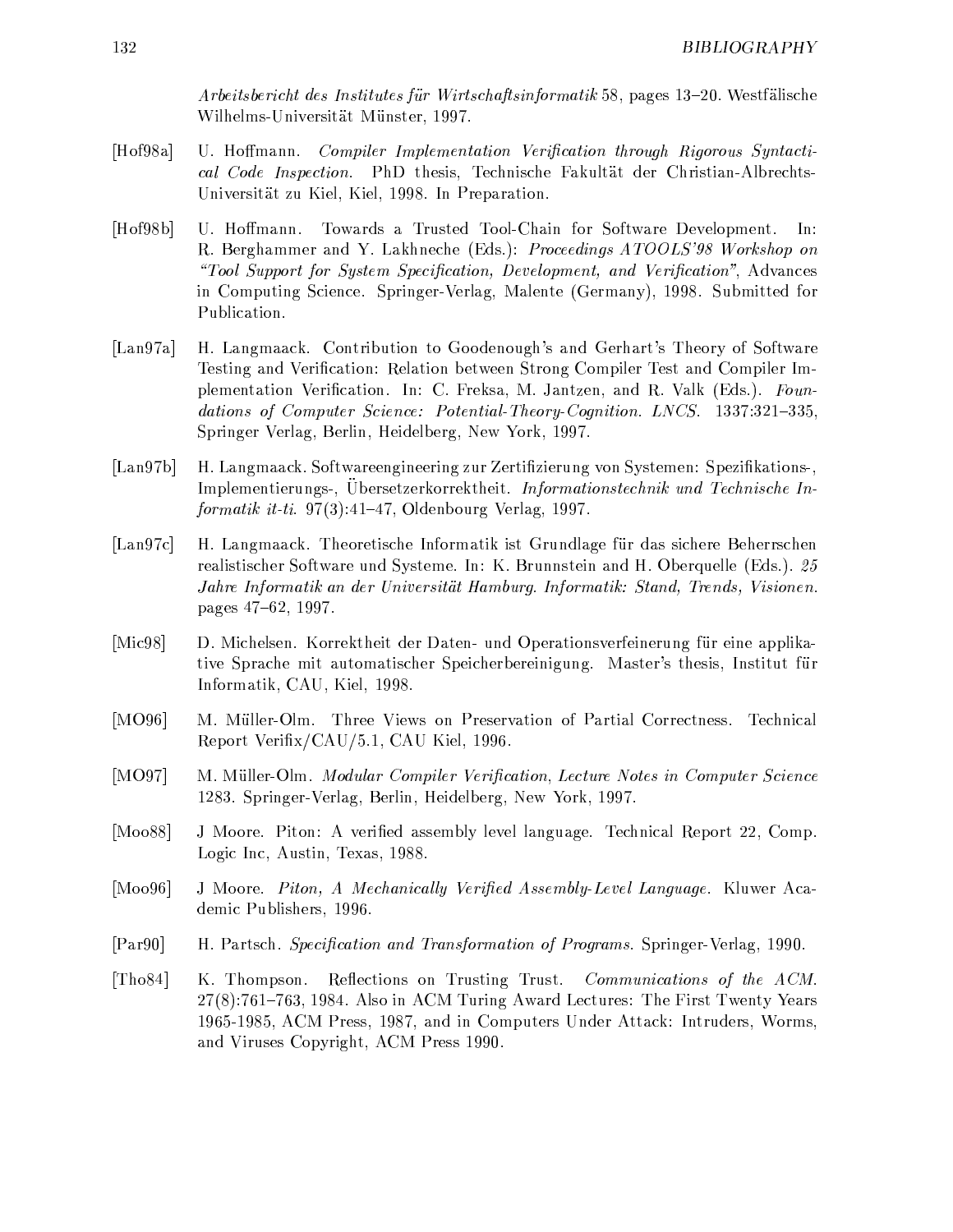# Appendix A

# **Runtime System**

The runtimesystem is a collection of standard ComLisp-definition. They are considered to be part of every compiler program. The two major parts of the runtimesystem define input and output routines for s-expressions, namely the functions PRINT and READ.

#### Runtime System: Code Review  $A.1$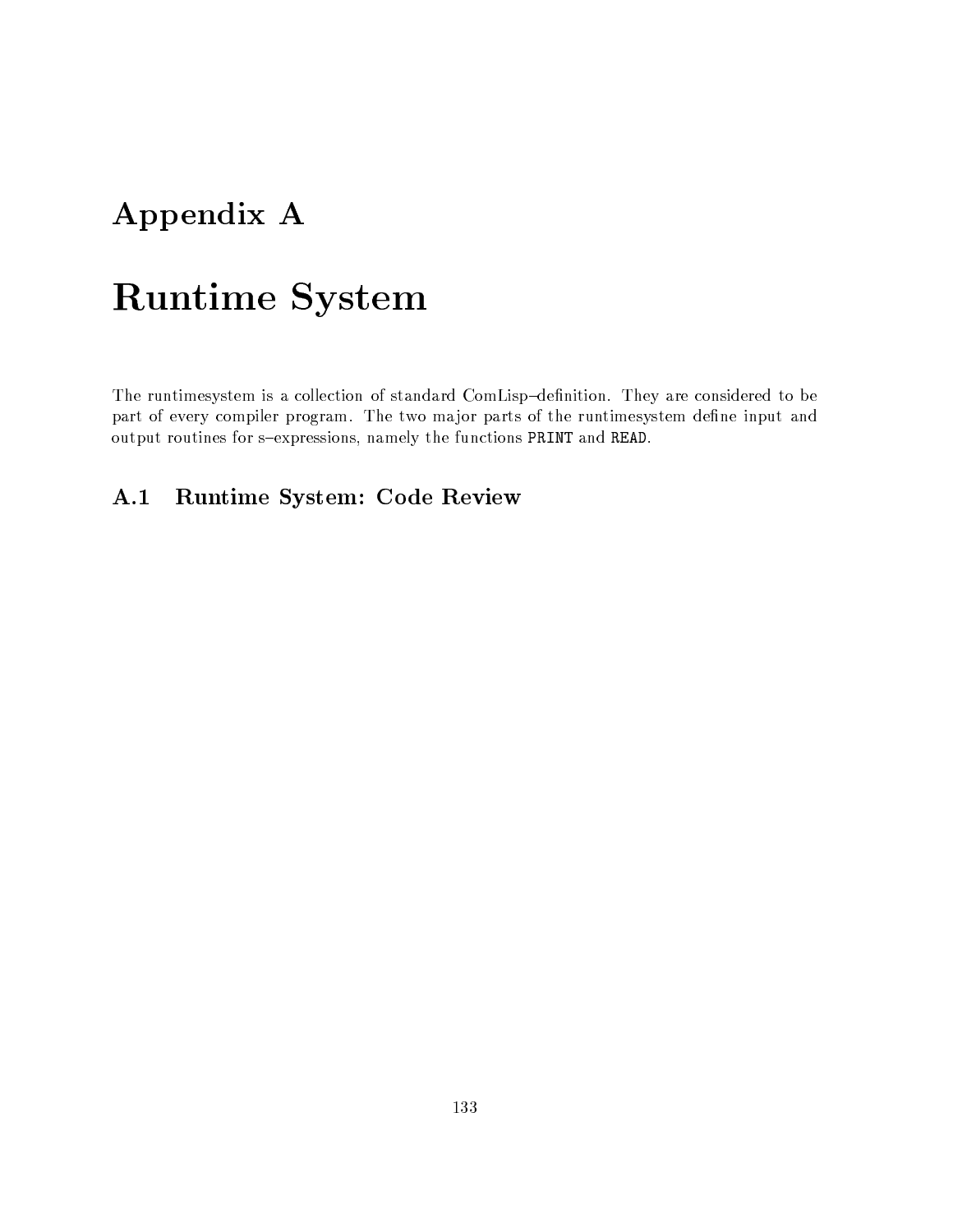Name: runtimesystem.definition

#### Source-Code:

```
\frac{1}{2};;; Verifix: Proven correct compilers
;;; Copyright (C) 1995 Wolfgang Goerigk, Ulrich Hoffmann
;;; Christian-Albrechts-Universitaet zu Kiel, Germany
\frac{1}{2};;; Function : The ComLisp Runtimesystem (Lisp Part)
;; ; Syntax:
                ComLisp
\frac{1}{2};
;;; $Revision: 1.56 $;;; $Id: runtimesystem.comlisp, v 1.56 1998/09/24 07:21:28 uho Exp $
```

```
;;;-
```
 $;;-$ 

```
;;; Control-Variable for Conditional Printing
(defvar *print*) (setq *print* NIL)
```

```
;; Conditional Printing
```

```
;;-(\text{defun cp } (x))(if *print* (print x))\mathbf{x})
```

```
\frac{1}{2}
```

```
;;; Printer
\frac{1}{2}(defun terpri ()
  (write–char (code–char 10))NIL)
(defun print (d)
  (terpri) (prin1 d) d)
(defun prin1 (d)
  _{\rm (cond)}(write-char \# \setminus () (prin1 (car d)) (printrest (cdr d)))
     ((\text{consp d})(write-char \# \setminus () (write-char #\)))
     ((null d)
     ((symbol{0}(print-symbol d))((integerp d) (print-integer d))
     ((characterp d)(print-character d))
     ((string d)(write-char #\langle") (print-string d) (write-char #\langle"))
     (T (errorstop 3)))d)(defun printrest (d)
  (print-elements d)
  (write–char \# \rangle))(defun print-elements (d)
```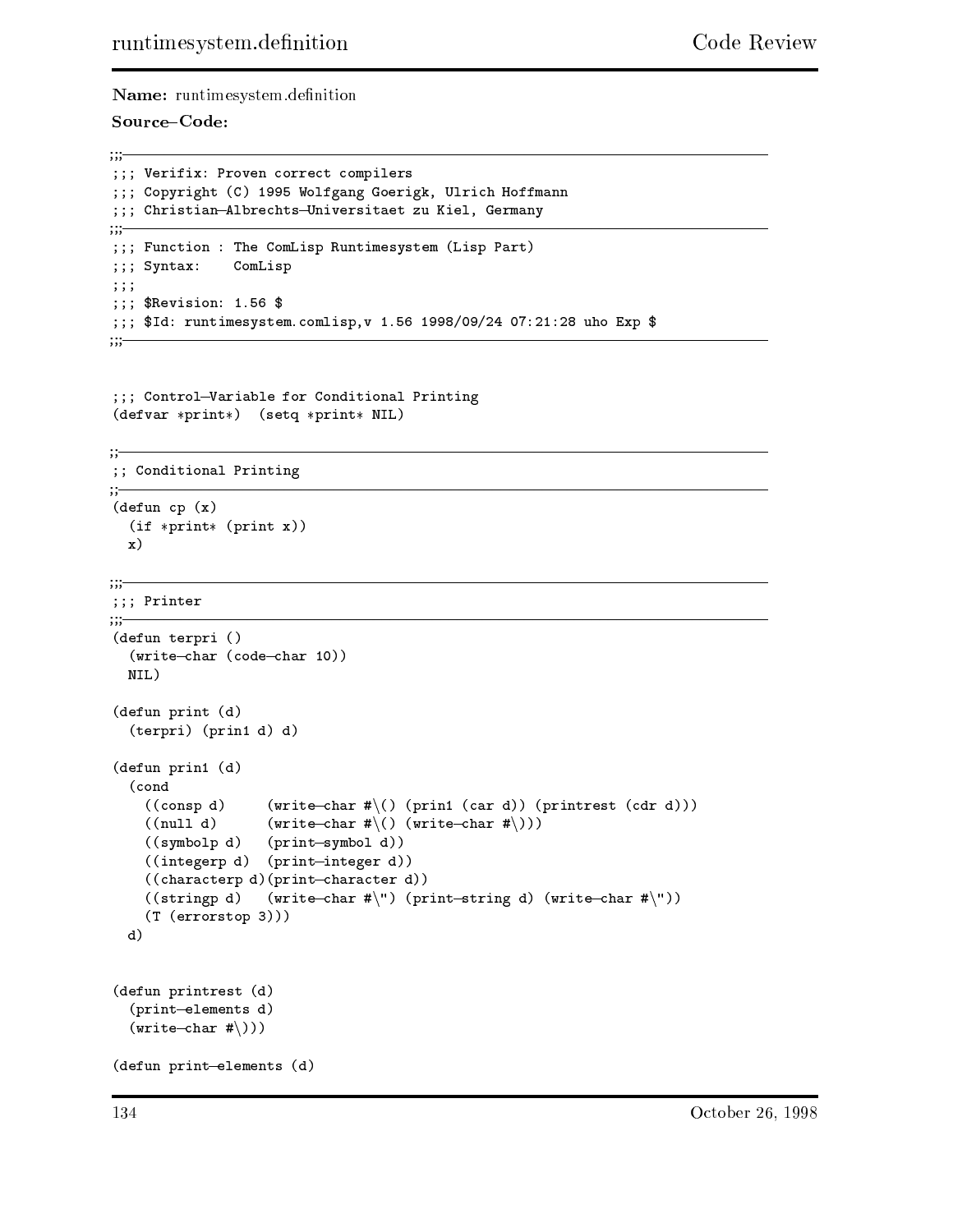```
(do()((null (consp d)))(write—char \# \space space) (prin1 (car d))
    (setq d (cdr d)))(if d)(progn
        (write-char #\space) (write-char #\.) (write-char #\space)
        (prin1 d))))(defun print-symbol (d)
  (print-string (symbol-name d)))
(defun print-string (name)
  (let* ((len (length name)) (i 0))
    (do()((eq1 len 0))(\text{let } ((c (aref name i)))(if (or (eql c #\") (eql c #\\))
             (write–char \#\\))(write–char c))(setq i (+ i 1))(\text{setq len }(- \text{ len } 1))))(defvar *print-base*) (setq *print-base* 10)
(defun print-integer (n)
  _{\rm (cond}((\langle n 0) (write–char <math>\# \rangle -)</math> (print–integer (- 0 n)))(T)(let ((r (floor n *print-base*))
      (digit (mod n *print-base*)))
      (if (null (eql r 0)) (print-integer r))
      (if (>= digit 10)(write–char (code–char (+ (- digit 10) (char–code #\A))))(write-char (code-char (+ digit (char–code <math>#(0))))))))n)(defun print-character (d)
  (write-char #\langle#) (write-char #\langle \rangle)
  (cond
    ((\langle 32 (char-code d)) (write-char d))((eq1 d #\\newline)(write-char #\n) (write-char #\e) (write-char #\w)
     (write-char #\1) (write-char #\i) (write-char #\n) (write-char #\e))
    ((eq1 d # \text{tab})(write-char \# \t) (write-char #\a) (write-char #\b))
    ((eq1 d \#) space)(write-char #\s) (write-char #\p) (write-char #\a)
     (write-char \#c) (write-char #\e))
    (T (write–char t\^*)(write-char (code-char (+ (- (char-code d) 1) (char-code <math>\#(a))))))))
```

```
\dddot{\phantom{1}}
```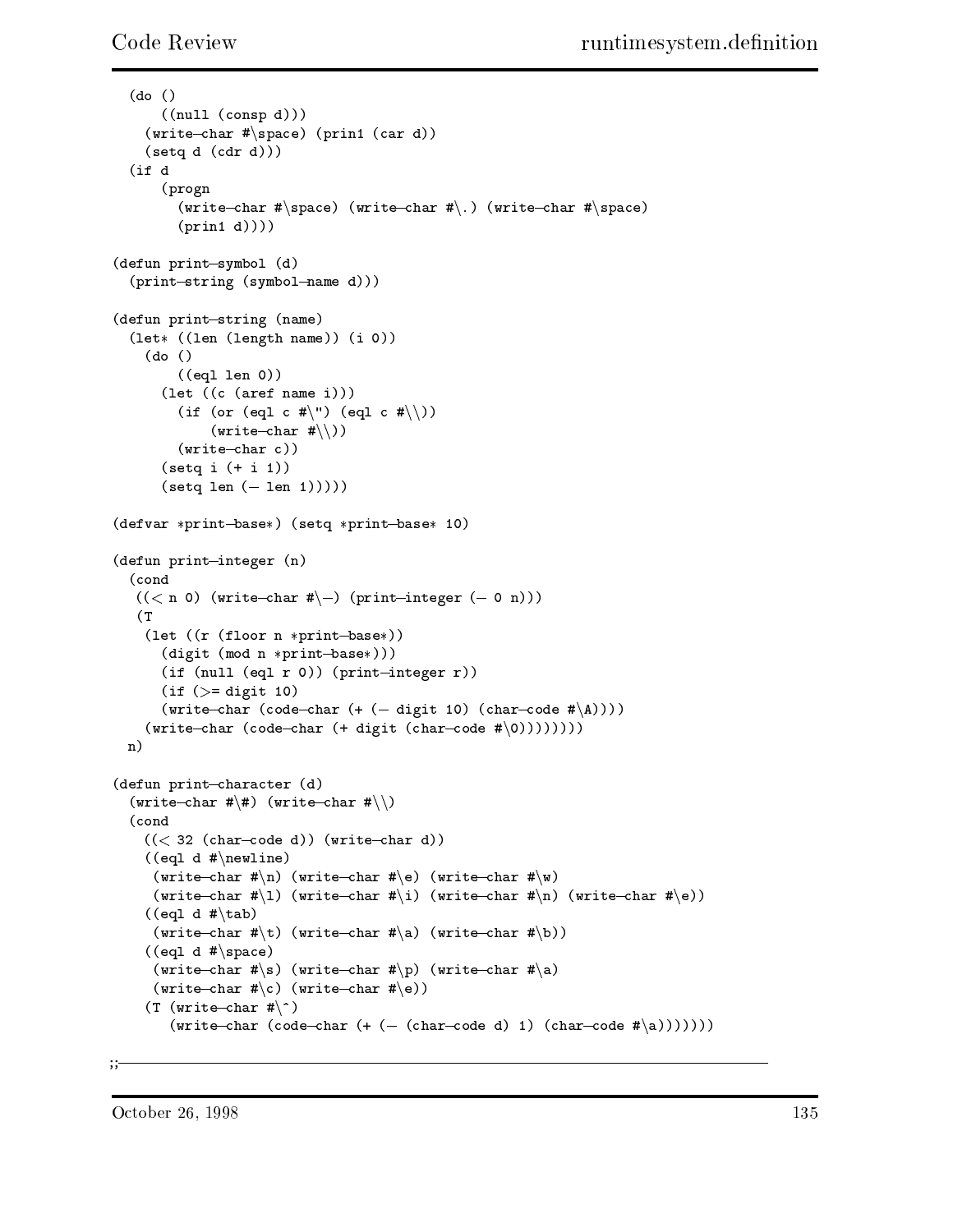```
;; print-list prints a list without surrounding parenthesis
\dddot{\phantom{1}}(defun print-list (1)
  (cond
     ((null 1))(T (print (car 1)) (print-list (cdr 1))));;-;; princ
;;-(defun princ (d)
  (\texttt{cond}((\text{consp d})(write-char #() (princ (car d))
      (\text{let } ((e (cdr d)))(do()((null (consp e)))(write-char #\space) (princ (car e))
           (\text{setq e } (\text{cdr e})))(if e(progn
                (write-char #\space) (write-char #\.) (write-char #\space)
                (princ e) (write-char \# \langle ) ))
              (write–char t\)))))((null d) (write–char <math>\# \setminus ()</math> (write–char <math>\# \setminus)</math>))((symbolp d) (princ (symbol-name d)))
     ((integerp d) (print-integer d))
     ((characterp d) (write–char d))((string d) (let ((n (length d)) (i 0))(do()((>= i n))(princ (aret d i))(setq i (+ 1 i))))(T (errorstop 2)))d)(defun write-eof ()
  (write–char \#^z)\frac{1}{2};;; Reader
\frac{1}{2}555;;;;;; Meta symbols: ::= | *;;; Non terminals: \langle ccc \rangle\frac{1}{2};
555;;; Parser grammer:
;;;\therefore = \langleatom\rangle | \langlelist\rangle | QUOTE \langlesexpr\rangle\frac{1}{2}; \frac{1}{2} <sexpr>
```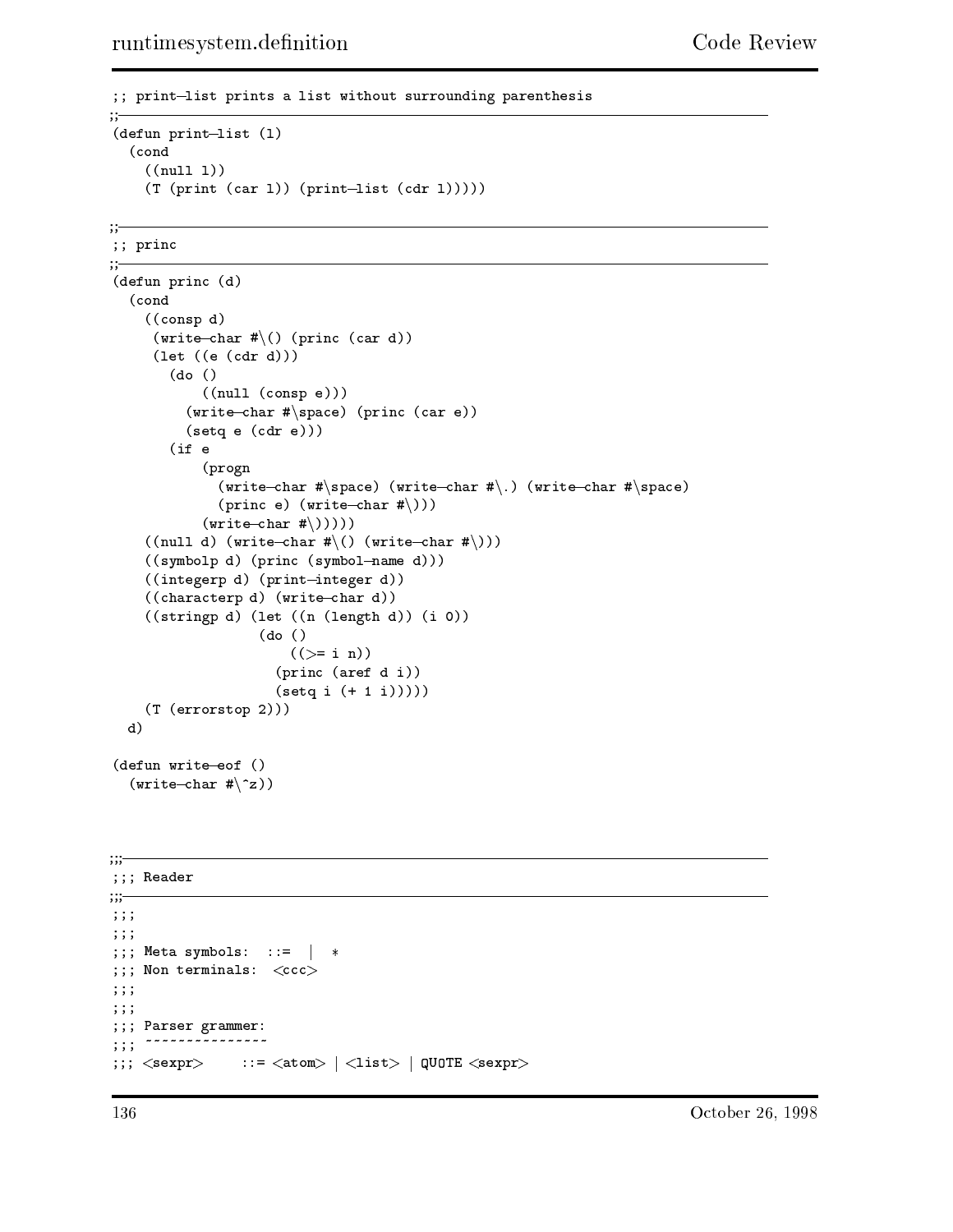```
\cdot: = STRING | CHARACTER | NUMBER | SYMBOL | LPAREN RPAREN
;;; \langleatom\rangle; ; ;;;; \langlelist> ::= LPAREN \langlesexpr> \langlelistrest>
;;; \langle \text{listrest} \rangle ::= DOT \langle \text{sexpr} \rangle RPAREN
                          RPAREN |
\frac{1}{2};
                          \langlesexpr\rangle \langlelistrest\rangle\frac{1}{2}; ;
\cdots;;; Scanner grammer:
;;; \langle \texttt{tokenseq} \rangle ::= \langle \texttt{tokens} \rangle* \langle \texttt{layout} \rangle*;;;;;; \langle \text{tokens} \rangle ::= \langle \text{layout} \rangle^* \langle \text{toks} \rangle5.5.5;;; <toks> ::= <lparen> | <dot> | <rparen> | <quote> |
                          \langlecharacter> | \langlesymbol> |
5:5\langlenumber\rangle\langle1paren\rangle;;;\langlenumber> \langlerparen> |
; ; ;\langlenumber\rangle \langlelayout\rangle; ; ;\cdots\rightarrow LPAREN
                   \cdots : : = (
;;; <lparen>-> DOT
;;;<dot>\cdots : i = 1.
                  \therefore := )-> RPAREN
;;; <rparen>-> QUOTE
;;; \langle \texttt{quote}\rangle\cdots : : = \cdot\frac{1}{2};
;;; \langlestring> ::= "\langlestring-char>*"
                                                             \Rightarrow (STRING string)
;;;;;; <
character> ::= #\<
char>
                                                             \Rightarrow (CHARACTER character)
\cdots;;; \langlenumber> ::= \langlehexnumber> | \langledecnumber> -> (NUMBER value)
5.5.5;;; <hexnumber> ::= +<hexdigit>* | -<hexdigit>* | <hexdigit><hexdigit>*
;;; <hexdigit> ::= 0 | 1 | 2 | 3 | 4 | 5 | 6 | 7 | 8 | 9 |
                           555; ; ;;;; <decnumber> ::= +<decdigit><decdigit>* |
                          -<decdigit><decdigit>* |
\frac{1}{2};
                          <decdigit><decdigit>*
;;;;;; <decdigit> ::= 0 | 1 | 2 | 3 | 4 | 5 | 6 | 7 | 8 | 9
\frac{1}{2};
;;; \langlesymbol> := \langlenondigit-constituent> \langleconstituent>* -> (SYMBOL symbol)
\frac{1}{2};
;;; <layout> ::= <whitespace> | <comment>
;;; <comment> ::= ; <comment-char>* <newline> | ; <comment-char>*
\vdots;
555;;;-Character classification (see CLtL2 p.512)
; ; ;\frac{1}{2}555;;; \langle constituent\rangle\cdot : = ! | $ | % | * | + | - | / | : | < |
                                                            \mathbf{I}\hat{\phantom{a}}| 7 |= | > | ? | 0 | 1 |- | {
                                                                               \vert \ \}5550 | 1 | 2 | 3 | 4 | 5 | 6 |\overline{7}|8|9|\frac{1}{2};
                                 A \mid B \mid C \mid D \mid E \mid F \mid G \mid H \mid I \mid J \mid K \mid L \mid M \mid\frac{1}{2};
```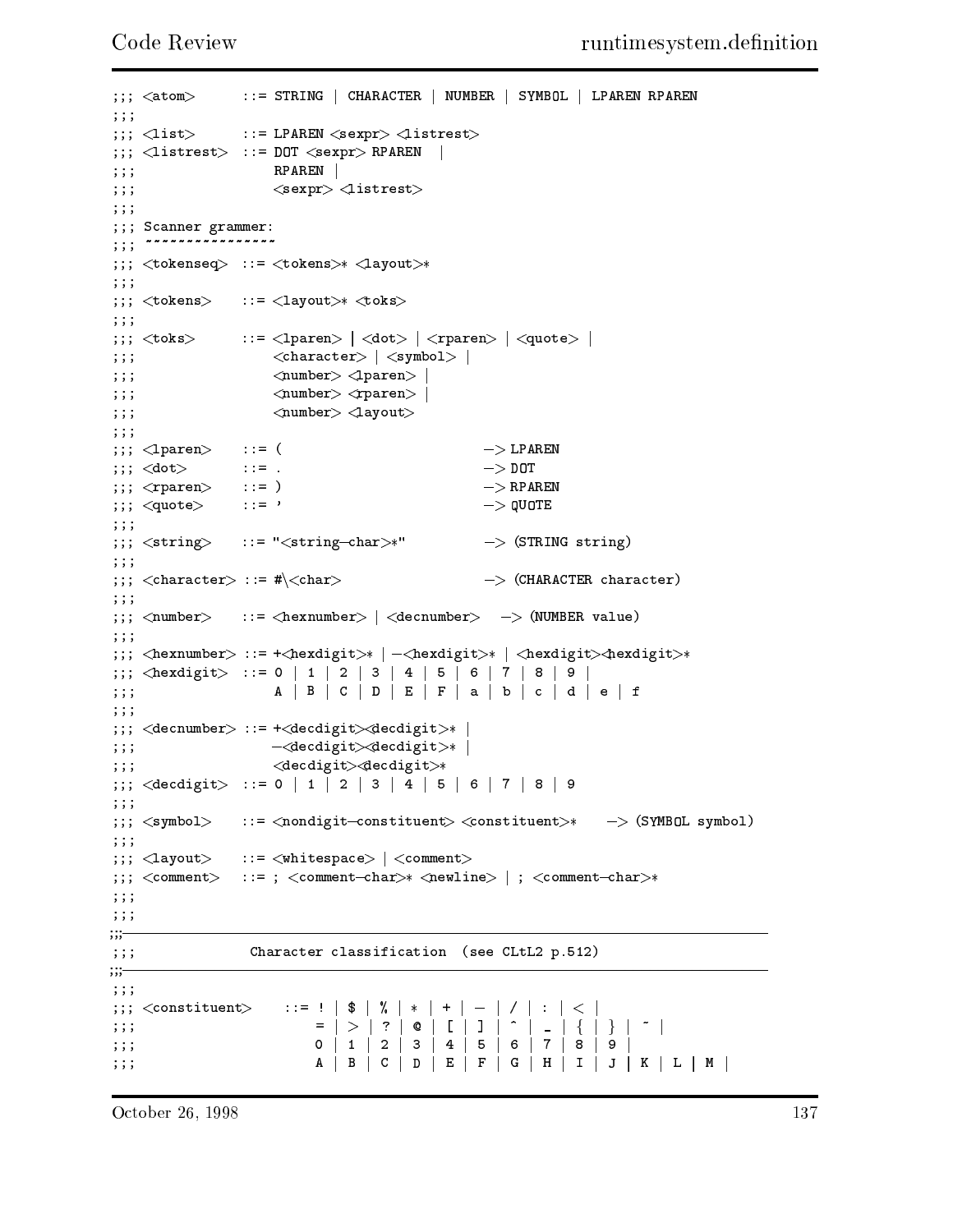```
N | O | P | Q | R | S | T | U | V | W | X | Y | Z, ; ;ab \mid c \mid d \mid e \mid f \mid g \mid h \mid i \mid j \mid k \mid 1 \mid m; ; ;\mathtt{n} \mid \mathtt{o} \mid \mathtt{p} \mid \mathtt{q} \mid \mathtt{r} \mid \mathtt{s} \mid \mathtt{t} \mid \mathtt{u} \mid \mathtt{v} \mid \mathtt{w} \mid \mathtt{x} \mid \mathtt{y} \mid \mathtt{z}\frac{1}{2};
;;;;;; <nondigit-constituent>
                                  \cdot \cdot = \cdot | $ | % | * | + | - |
                                                                             7 : 1 < 1;;;\tilde{\phantom{a}}= | > | ? | @ | [ |\mathbf{I}\hat{\phantom{a}}| - | 1| \};;;A | B | C | D | E | FG | H | I | J | K | L | M
\frac{1}{2}; ;
                                                                              \mathbf T\begin{array}{c|c|c|c|c|c|c|c} & \textbf{U} & \textbf{V} & \textbf{W} & \textbf{W} & \textbf{X} & \textbf{Y} & \textbf{Z} \end{array}\mathbf N\mathcal{L};;;\mathbf b|c|d|e|f|g \mid h \mid i \mid j \midk \mid 1 \mid ma; ; ;\mathtt{n} | o | \mathtt{p} | \mathtt{q} | \mathtt{r} | \mathtt{s} | \mathtt{t} | \mathtt{u} | \mathtt{v} | \mathtt{w} | \mathtt{x} | \mathtt{y} | \mathtt{z}555: : :;;;; \langlewhitespace\rangle\therefore = \langlenewline\rangle | \langlespace\rangle | \langletab\rangle | \langleeof\rangle555;;; \langleterminating\rangle| ::= ( | ) | " | ' | , | ; | '
, ; ;;;; \triangleleft elimiting\triangleright\therefore := \ltterminating> | \ltwhitespace>; ; ;: : = |;;; <bar>\frac{1}{2}; ;
;;; \langlechar\rangle\cdot:= <constituent> | . | # | <terminating> |
                                       \setminus | \langlebar> | \langlewhitespace>
555\frac{1}{2}; ;
                                \therefore = \langleconstituent> | # | . | \langleterminating> |
;;;; \langlecomment-char>\setminus | <br/> <br/> \setminus <space> | <tab>
;;;;;;;;; \langlestring-char\rangle\cdot := <constituent> | # | . |
                                        ( | ) | ' | , | ; | ' |;;;\langlebar> | \langlewhitespace> | \langlechar>
: : :;;;;;; \langlenewline\rangle;;; \langlespace\rangle;;; <tab>;;; \langle \texttt{eof} \rangle: : :;;; This code assumes the ASCII character set
\frac{1}{2};;; (princ "; reader lacks proper eof-file handling!") (terpri)
\mathbb{R};; Character attributes
;;-(defun whitespace-p (ch)
   ;; Test if the character CH is a whitespace.
   (>= (char–code #\sp{space}) (char–code ch)))(defun terminating-p (ch)
   ;; Test if the character CH is a terminating character
   (or (eql ch \# \setminus ()(or (eq1 ch #)))(or (eql ch #\langle")
   (or (eql ch #\langle \rangle)
```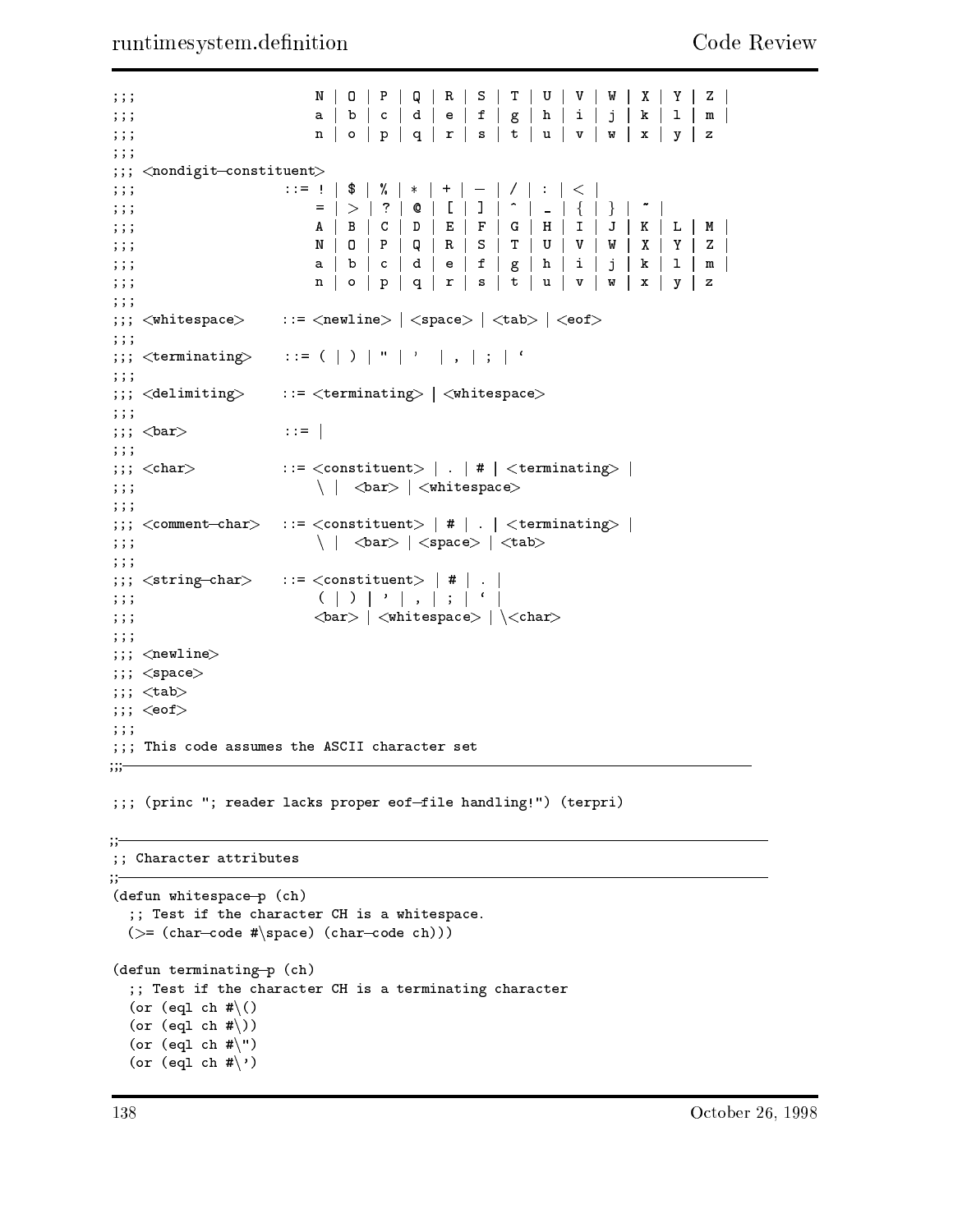```
(or (eql ch \sharp \backslash,)
  (or (eql ch \sharp \backslash ;)
       \text{(eql ch }\# \langle ' \rangle))))))(\text{defun } \text{eof} - p);; Test if input is exhausted
  (eq1 (peek–char) #\\2))(\text{defun eol}-p);; Test if input is at end of a line
  (eq1 (peek–char) (code–char 10)))(defun delimiting-p (ch)
  ;; Test if the look ahead character is a delimiting character
  (or (whitespace-p ch) (terminating-p ch)))(defun digit-p (ch base)
  ;; Test if character CH is a valid digit in the given BASE
  (\text{let } ((x (char—code (char—upcase ch))))( or
      (and (\geq x \text{ (char–code <math>\# \setminus 0)) (\geq 0 \text{ (char–code <math>\# \setminus 9) \times 0</math>))
      (and (>= x (char-code #\A)) (>= (- (+ (char-code #\A) base) 11) x)))))
```
;; String scanning

 $\ddot{\phantom{a}}$ :

 $;;-$ 

```
(defun scan-string ()
  ;; Read a string delimited by the '"' character.
  ;; Within the string escaping via the \setminus character is possible.
  ;; Returns tokenclass STRING and the list of characters read.
  (\texttt{read} - \texttt{char}); skip leading '"'
  (\text{let } ((\text{cs } \text{NIL}))(do()((eq1 (peek–char) # \wedge'')'); trailing '"' ?
    (if (eql (peek-char) \#\rangle) (read-char))
    (if (eof-p) (errorstop 4))(setq cs (cons (peek-char) cs))
    (\text{read–char}))
    (\text{read–char})(cons 'STRING (reverse cs))))
```

```
;; scan-character
```
 $\ddot{\phantom{a}}$ 

 $;;$ 

```
(defun scan-character ()
 ;; Read a character
```
October 26, 1998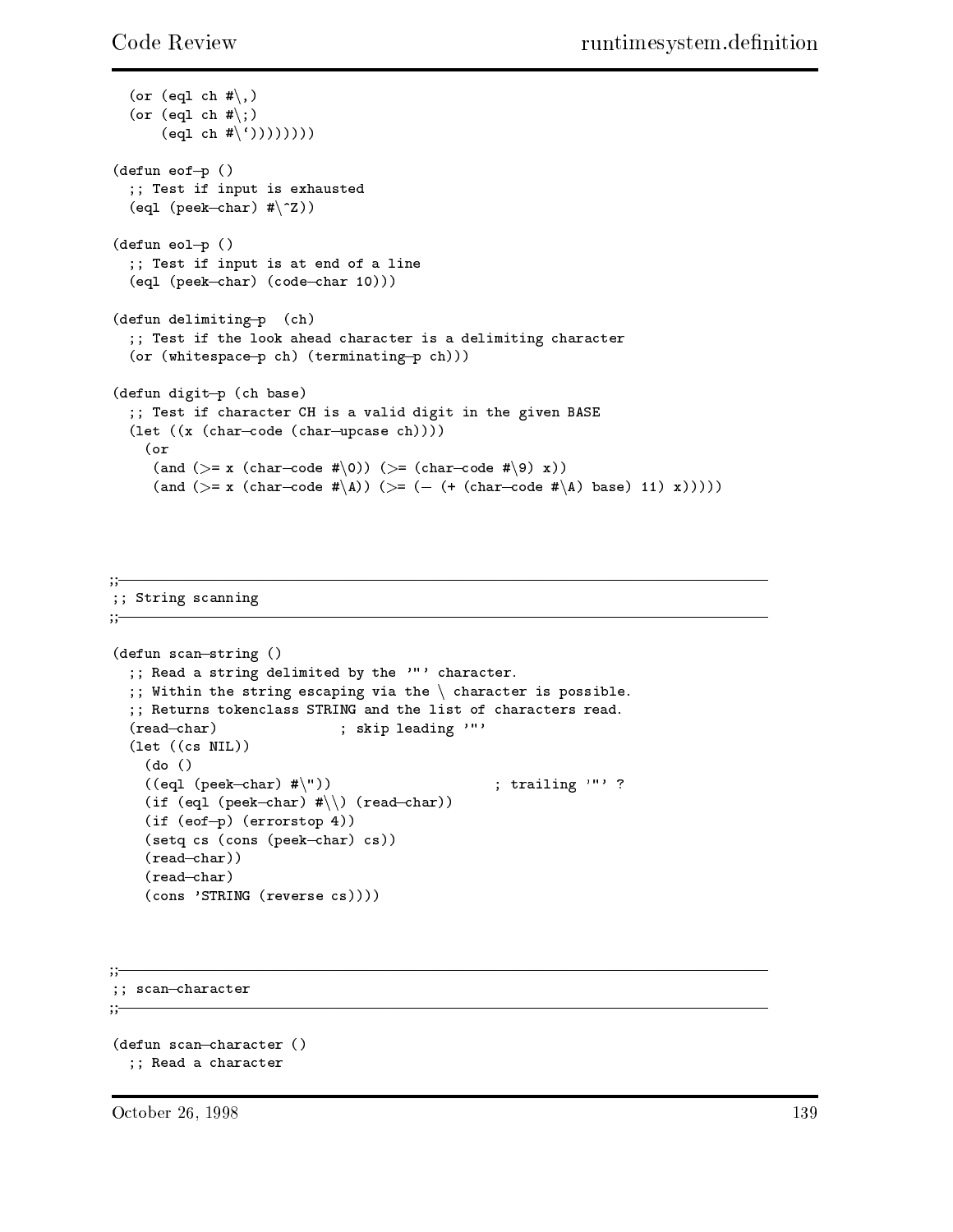```
;; Prefix #\ has already been read
;; Handle simple characters \#\backslash Ccontrol characters \#\backslash \hat{C}\mathbf{5.5}symbolic characters #\newline #\space and #\tab
; and
(\text{let } ((\text{ch } (\text{peek—char})))(\text{read–char})(cond
    ((and (eql ch #)^*) (null (delimiting-p (peek–char))))(setq ch (code-char
                (- (char-code (char-upcase (read-char))) (char-code \#(0)))))
    ((delimiting-p (peek-char)) NIL)
    ((eq1 (char-upcase ch) #)(setq ch NIL)
     (if (eql (char-upcase (read-char)) \#E)
     (if (eql (char-upcase (read-char)) \#W)
     (if (eql (char-upcase (read—char)) #\L)(if (eql (char-upcase (read-char)) \# \(if (eql (char-upcase (read-char)) \# \N)
     (if (eql (char-upcase (read-char)) \#E)
          (\text{setq ch #}\newline (\text{newline}))))))(if (or (null ch) (null (delimiting-p (peek-char)))) (errorstop 52)))
    ((eq1 (char—upcase ch) # T))(setq ch NIL)
     (if (eql (char-upcase (read-char)) \# \nightharpoonup A)
     (if (eql (char-upcase (read-char)) \#\B)
          (\text{setq ch }\# \text{tab})))(if (or (null ch) (null (delimiting-p (peek-char)))) (errorstop 52)))
    ((eq1 (char—upcase ch) #\S)(setq ch NIL)
     (if (eql (char-upcase (read-char)) \# \P)
     (if (eql (char-upcase (read-char)) \# \nightharpoonup A)
     (if (eql (char-upcase (read-char)) \#(C)
     (if (eql (char-upcase (read-char)) \#E)
          (\text{setq ch }\# \text{space})))(if (or (null ch) (null (delimiting-p (peek-char)))) (errorstop 52)))
    (T)(errorstop 52)))(cons 'CHARACTER ch)))
```
;; Number scanning  $\ddot{\phantom{a}}$ 

```
(defun scan-hexnumber ()
 ;; Scan a signed hexadecimal number from the input, #X is already read.
 ;; Stop scanning at the first non hexadecimal digit.
```
 $\ddotsc$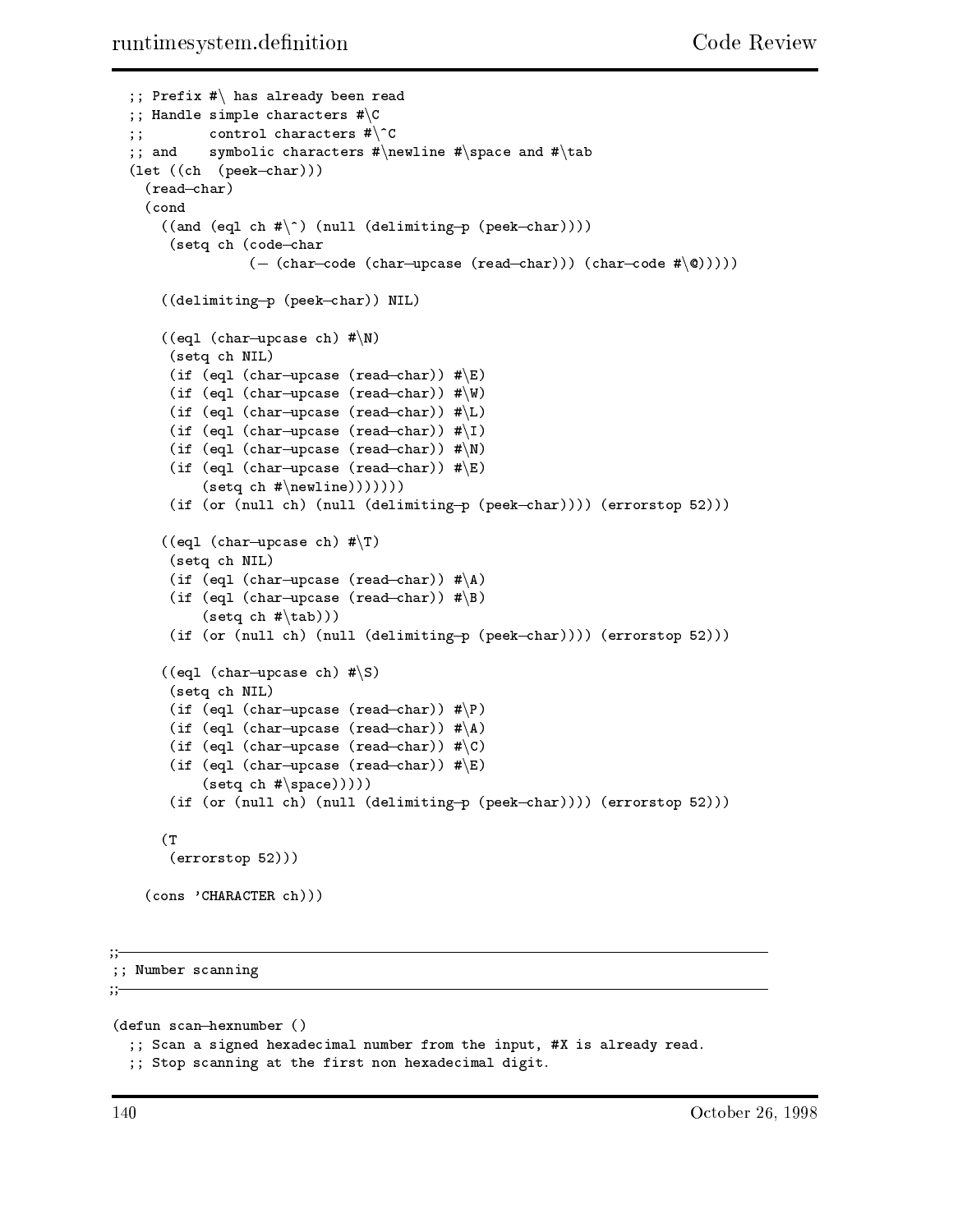```
;; Return tokenclass HEXNUMBER and the list of characters read.
  (left (cs NIL))(cond
     ((\text{member } ( \text{peek—char}) \ ( \text{list } # \rightarrow # )))(setq cs (cons (peek-char) cs))
      (\text{read–char}))
     ((digit-p (peek–char) 16))(T (errorstop 5)))(if (eof-p) (errorstop 4))(do()((null (digit-p (peek–char) 16)))(setq cs (cons (peek-char) cs))
    (\texttt{read}-\texttt{char})(if (eof-p) (errorstop 4)))(if (delimiting-p (peek-char))
         (cons 'HEXNUMBER (reverse cs))
      (errorstop(6))))(defun scan-decnumber ()
  ;; Scan a signed decimal number from the input.
  ;; Stop scanning at the first terminating character and
  ;; Return tokenclass and the sequence of characters read.
  (\text{let } ((\text{cs } \text{NIL}))\epsiloncond
     ((\text{member } ( \text{peek—char}) ( \text{list } # \rightarrow # )))(setq cs (cons (peek-char) cs))
      (\texttt{read–char}))
     ((digit-p (peek–char) 10))(T (errorstop 7)))(if (eof-p) (errorstop 4))(cond
     ((delimiting-p (peek-char)) (cons 'SYMBOL cs))
     (T)(do()((null (digit-p (peek-char) 10)))
       (setq cs (cons (peek-char) cs))
      (\text{read–char})(if (eof-p) (errorstop 4)))(if (delimiting-p (peek-char))
      (cons 'DECNUMBER (reverse cs))
    (\texttt{scan-symbol cs})))))(defun val (ch)
  ;; Determine the value of the digit CH.
  (let ((v (- (char-code ch) (char-code #\0)))))
    (if (< v 10)\mathbf v(+ 10 (- (char–code ch) (char–code #\A))))(defun value (digits base)
  ;; Determine value of DIGIT Sequence in given BASE
  (\text{let } ((v 0))
```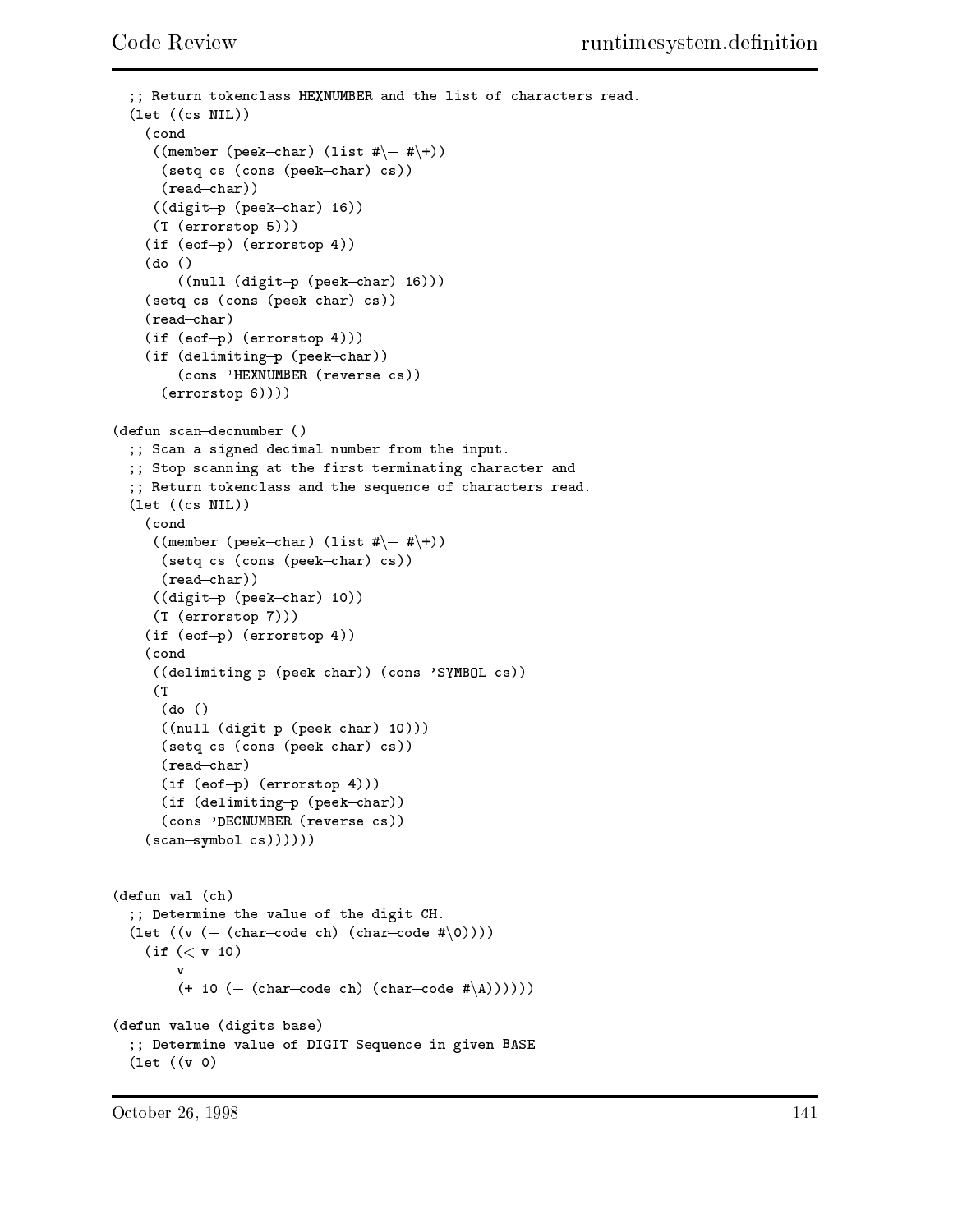```
(sign -1))(cond
  ((eq1 (car digits) <math>\# \rightarrow )</math> (setq digits (cdr digits)) (setq sign -1))((eq1 (car digits) <math>\#(-))</math> (setq digits (cdr digits)) (setq sign 1)))(do()((null digits))(\text{setq } v (- (* v \text{ base}) (val (car digits))))(setq digits (cdr digits)))
(** sign v)))
```

```
;; Symbol scanning
```
 $;;-$ 

```
(defun scan-symbol (prefix)
  ;; Scan a print-name from the input.
  ;; Return tokenclass SYMBOL and the characters read.
  (left ((cs (reverse prefix)))(do()((delimiting-p (peek-char)))
    (if (eof-p) (errorstop 4))(if (eql (peek-char) \#\rangle) (errorstop 9)); single-esc
    (if (eql (peek-char) \#\rangle) (errorstop 10)) ; multi-esc
    (if (eql (peek-char) \#\) (errorstop 11)); dot
    (if (eql (peek-char) \# \H) (errorstop 12)); hash
    (setq cs (cons (peek-char) cs))
    (\text{read–char}))
    (cons 'SYMBOL (reverse cs))))
(defun read-token ()
  ;; Get the next token from the input and classify it into the token classes,
  ;; EOF, RPAREN, LPAREN, QUOTE, STRING, SYMBOL, NUMBER, and CHARACTER. If
  ;; class is STRING, SYMBOL, NUMBER or CHARACTER, return pair (class . value)
  (do()((and
        (or (eof-p))null (whitespace p (peek-char))))
        (\text{null} (\text{eql} (\text{peek—char}) \# \backslash ;)))(if (eq1 (peek–char) #);)(do()((or (eof-p) (eol-p)))(\text{read–char}))
        (\text{read–char}))(cond
   ((\texttt{eof}-p) 'EOF)
   ((eq1 (peek–char) #)))(read-char) 'RPAREN)
                                 ; right paren
   ((eq1 (peek–char) #)())(read-char) 'LPAREN)
                                  ; left paren
   ((eq1 (peek–char) #)'')(\texttt{read–char}) 'QUOTE)
                                 ; quote
   ((eq1 (peek–char) #\\")
```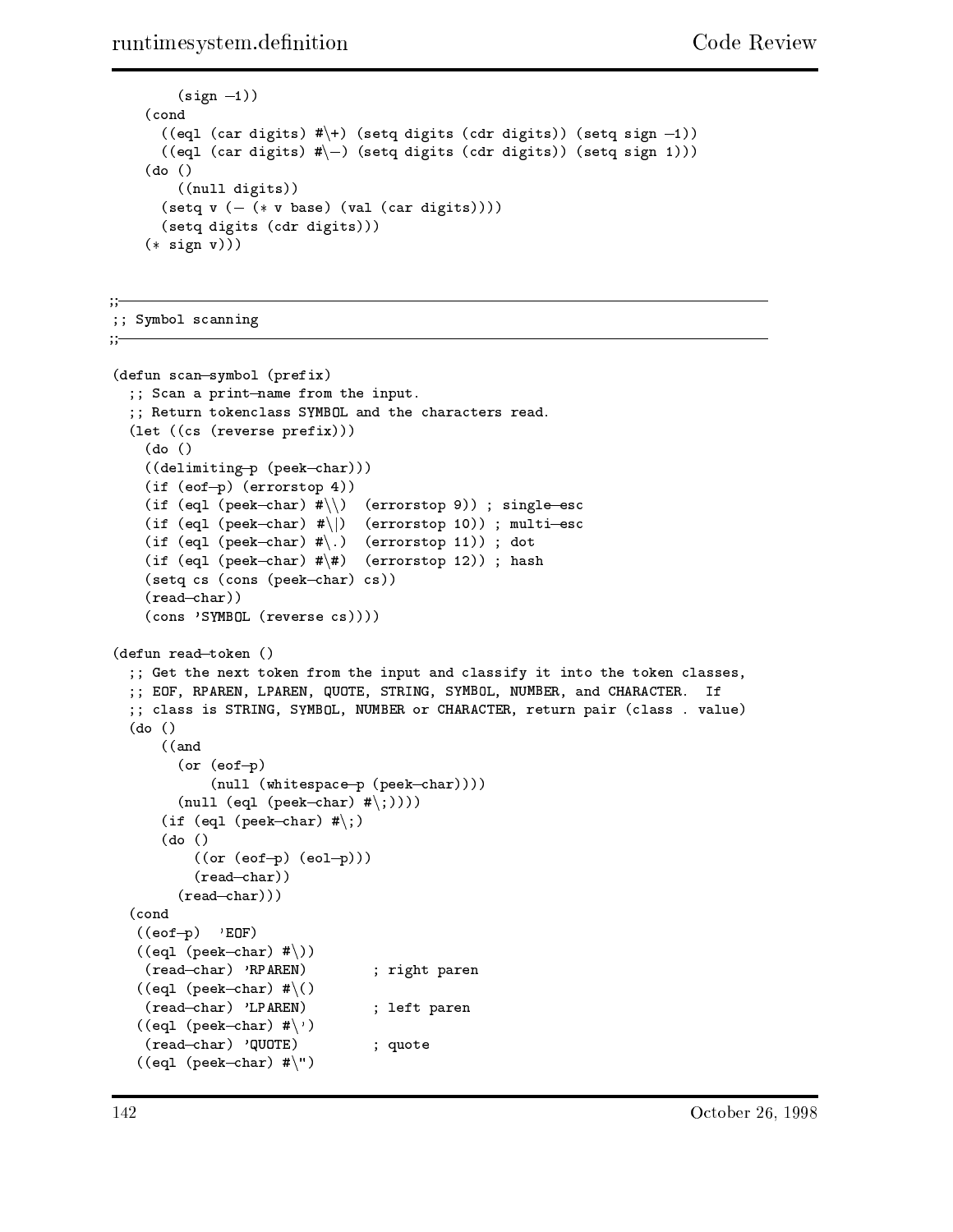```
(\texttt{scan}\text{-}\texttt{string}))
                                   ; string
   ((\verb"eq1" ( \verb"peek–char")  # \verb"#")(\texttt{read}-\texttt{char})(cond
      ;; ((eq1 (peek–char) #)() (read–char) 'HASHPAREN)((eq1 (peek–char) #))(\text{read–char})(scan–character))
      ((or (eq1 (peek–char) #\X) (eq1 (peek–char) #\X))(\text{read}-\text{char})(\texttt{scan} \text{—hexnumber})); hexadecimal num
      ((or (eq1 (peek–char) #\B) (eq1 (peek–char) #\b))(errorstop 13))
                                  ; binary num
      (T)(errorstop 14))))((\texttt{or}\ (\texttt{eq1}\ (\texttt{peek}-\texttt{char})\ \# \backslash -)\ (\texttt{or}\ (\texttt{eq1}\ (\texttt{peek}-\texttt{char})\ \# \backslash +)(digit-p (peek–char) 10)))(\texttt{scan}\text{-}\texttt{deenumber}))
   ((eq1 (peek–char) #).)(\texttt{read–char})(if (delimiting-p (peek-char))
    'DOT
       (errorstop 15)))((or (eql (peek–char) #),) (eql (peek–char) #)')(errorstop 16))(T (scan-symbol NIL))))(defun get-token ()
  (\text{let } ((x (read-token)))(if (consp x)(\text{let } ((\text{class } (\text{car } x))))\epsiloncond
        ((eql class 'HEXNUMBER)
         \text{(cons 'NUMBER (value (cdr x) 16)))}((eql class 'DECNUMBER)
         (cons 'NUMBER (value (cdr x) 10)))((eql class 'SYMBOL)
         (cons 'SYMBOL (intern (coerce (upper-case (cdr x)) 'STRING))))
        ((eql class 'STRING)
         (cons 'STRING (coerce (cdr x) 'STRING)))
        (T x)) ; CHARACTER
       x)) )
                             ; LPAREN RPAREN DOT EOF QUOTE
```
 $\ddot{\phantom{a}}$ : ;; Parser

```
\ddot{\phantom{a}}(defun listrest ()
  ;; Parse the end of a list.
  (let* ((token (get-token))
          (class (if (symbolp token) token (car token))))
```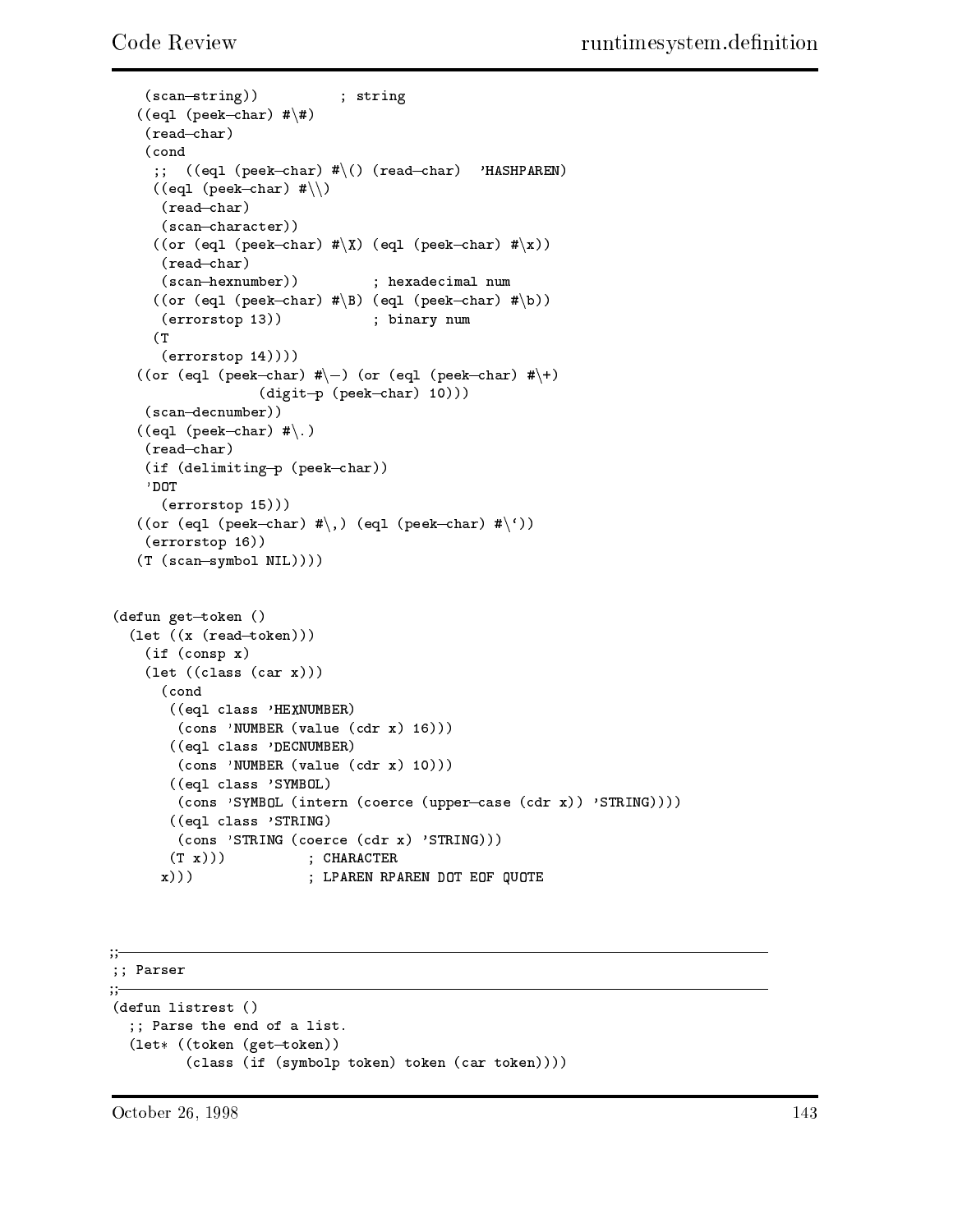```
\epsiloncond
       ((eql class 'EOF) (errorstop 17))
       ((eql class 'RPAREN) 'NIL)
       ((eql class 'DOT)
       (left (rest (sexpr (get-token))))(if (eql (get-token) 'RPAREN)
              rest
              (errorstop 18))))(T (cons (sexpr token) (listrest))))))
(defun sexpr (token)
  (let ((class (if (symbolp token) token (car token))))
    \epsilon cond
       ((eql class 'EOF) (errorstop 19))
               ((eql class 'HASHPAREN) (read-array 0))
       \mathbf{5.5}((eql class 'QUOTE)
       (cons 'QUOTE (cons (sexpr (get-token)) NIL)))
       ((eql class 'LPAREN)
       (let ((token (get-token)))
          (if (eql token 'RPAREN)
              NIL
              (cons (sexpr token) (listrest))))((eql class 'DOT) (errorstop 20))
       (T (cdr token)))); STRING SYMBOL NUMBER CHARACTER
(defun read ()
  (let ((token (get-token)))
    (if (eql token 'EOF)
        #\^Z
         (sexpr token))))\dddot{\phantom{0}};; Read and Print sequences
\ddot{\phantom{a}}(defun read-sequence ()
  (left ((l nil) (s (read)))(do () ((eql s \# \rceil ))
      (setq 1 (cons s 1))(setq s (read)))(reverse 1)))(defun print-sequence (p)
  (do() ((null p))(print (car p))(\text{setq } p (\text{cdr } p)))p)(defun print-hexadecimal (p)
  (let ((old-print-base *print-base*))
    (setq *print-base* 16)
    (print p)(setq *print-base* old-print-base)))
```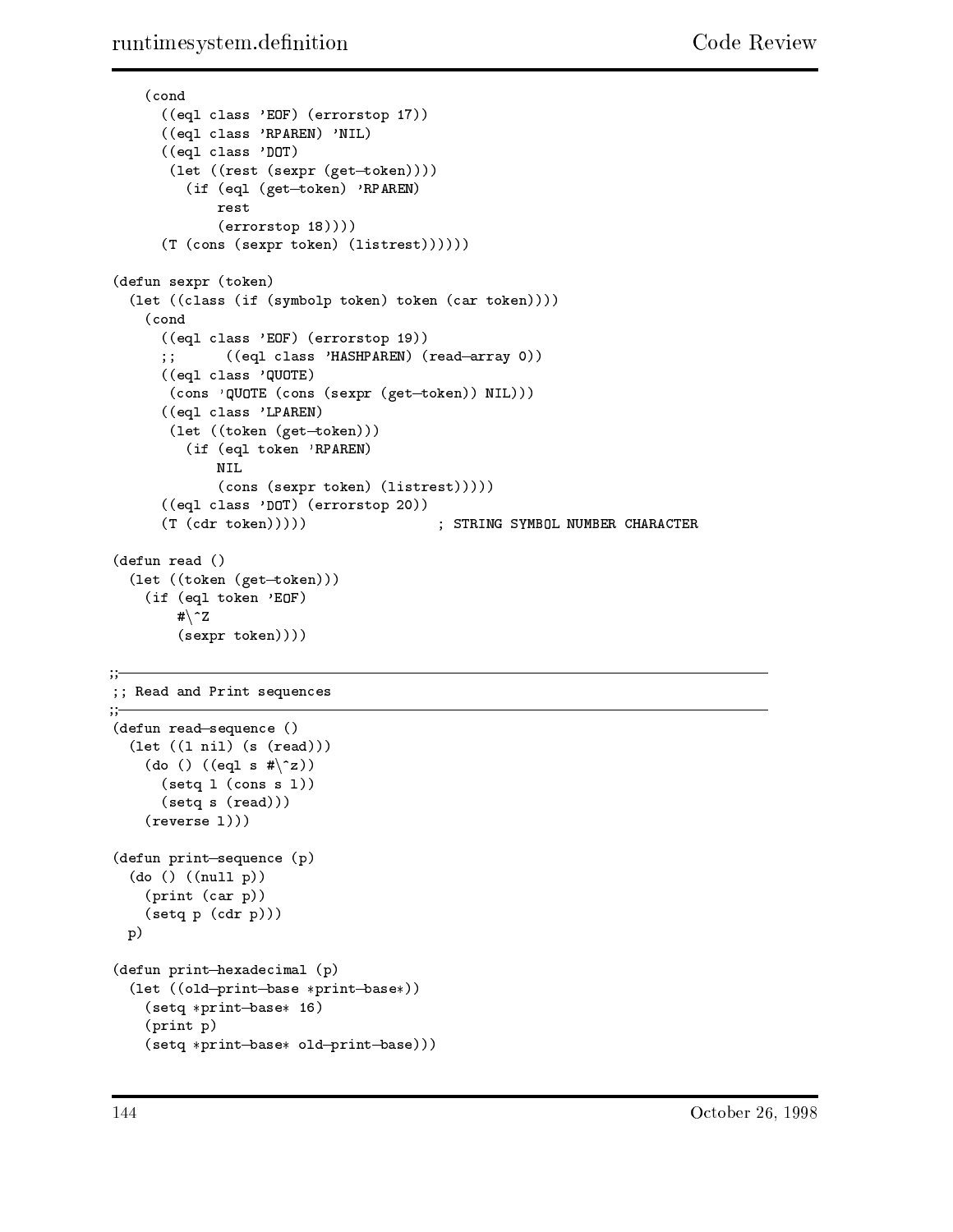$;;$ 

 $;;;$ ;;; Additional Functions

```
(defun errorstop (n)
  (princ #\E) (princ #\r) (princ #\r) (prin1 n) (terpri) (abort))
(defun append (11 12)
  (if (null 11)12\frac{1}{2}(car 11)(\text{append }(\text{cdr }11) 12))))(defun reverse (1)
  (\text{let } ((r \text{ NIL}))(do()((null 1))(\text{setq } r \ (\text{cons } (\text{car } 1) r))(setq 1 (cdr 1)))r))
(defun rappend (11 12)
  (do()((null 11))(\text{setq 12 } (\text{cons } (\text{car 11}) 12))(setq 11 (cdr 11)))12)(defun assoc (item alist)
  (cond ((null alist) nil)
         ((eq1 item (car (car alist))) (car alist))(t (assoc item (cdr alist))))(defun equal (s1 s2)
  (cond
    ((\text{consp s1})(if (consp s2)(and (equal (car s1) (car s2))\text{(equal (cdr s1) (cdr s2)))}NIL))
    ((string p s1)(if (and (stringp s2) (eql (length s1) (length s2)))
          (\text{let } ((i (- (\text{length } s1) 1)))(do()((or (<i>i</i> 0) (null (eql (aref s1 i) (aref s2 i))))))(setq i (- i 1)))(< i 0))
          NIL))
    ((eq1 s1 s2))))
```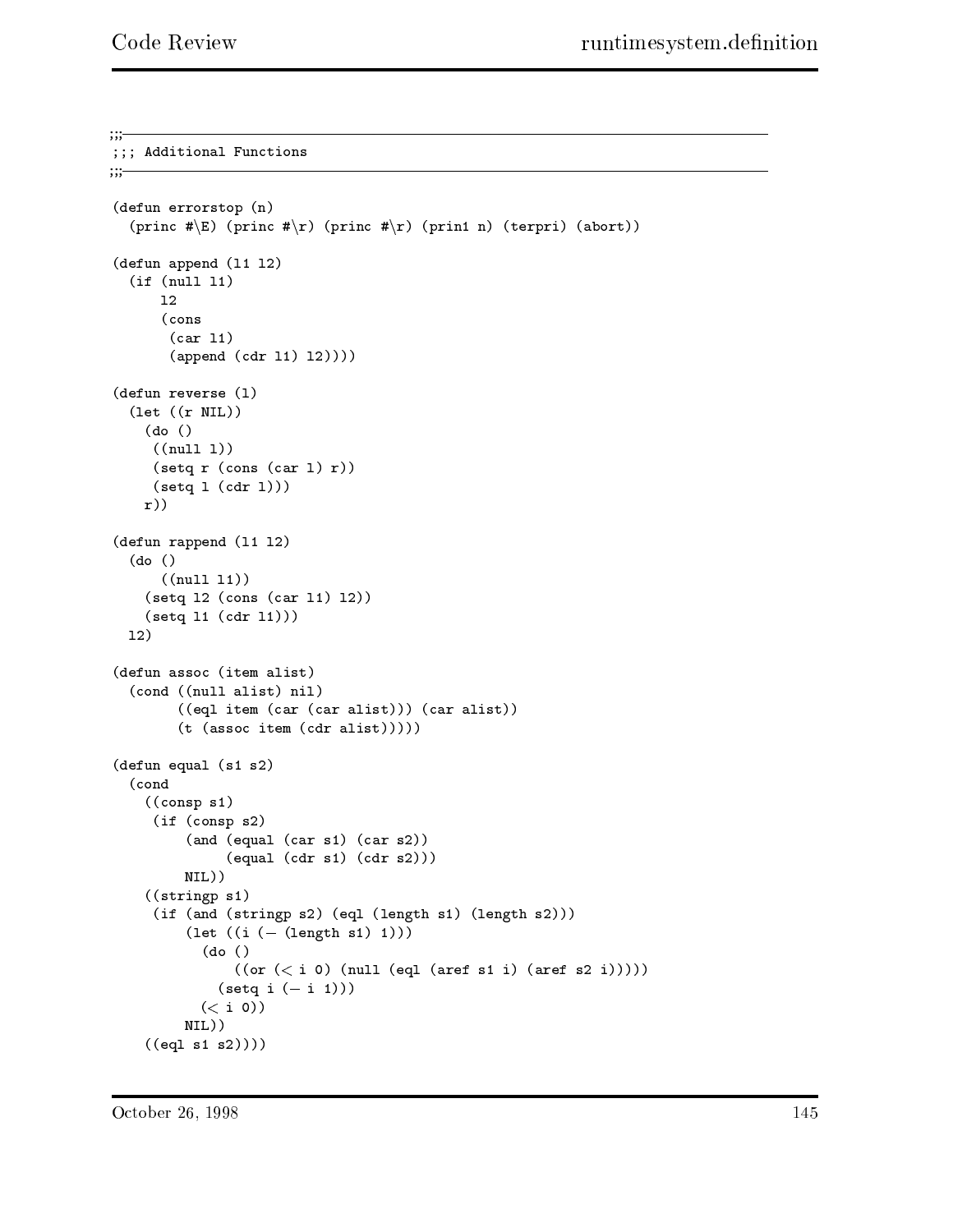```
(defun assoc-equal (item alist)
  (cond ((null alist) nil)
        ((equal item (car (car alist))) (car alist))
        (t (assoc-equal item (cdr alist))))(defun member (el li)
  (cond
    ((null 1i) nil)((eql el (car li)) li)(T (member el (cdr li))))(defun char-upcase (c)
  (\text{let } ((cc (char-code c)))(if (and (>= cc (char-code #\a)) (>= (char-code #\z) cc))
        (code-char (+ (- cc (char–code #\a)) (char–code #\A)))c)))
(defun upper-case (1)
  (if (null 1)NIL
    (cons (char-upcase (car 1)) (upper-case (cdr 1)))))
(defun list-length (1)
  (\text{let } ((\text{len } 0)))(do()((null 1))(\text{setq len } (+ 1 len))(\text{setq 1 }(\text{cdr 1})))len()
```
;; max calculates maximum of two numbers  $;; (\text{defun max } (x y) \text{ (if } (\ge x y) x y))$ 

```
;; Functional queues
```

```
;;-(defun empty-queue () NIL)
(defun put-queue (e q) (cons e q))
(defun put-queue-list (1 q)
  (do()((null 1))(setq q (cons (car 1) q))(\text{setq 1 }(\text{cdr 1})))q)(defun queue2list (q) (reverse q))
(defun queue-length (q) (list-length q))
```
 $\dddot{\phantom{0}}$ 

 $;;-$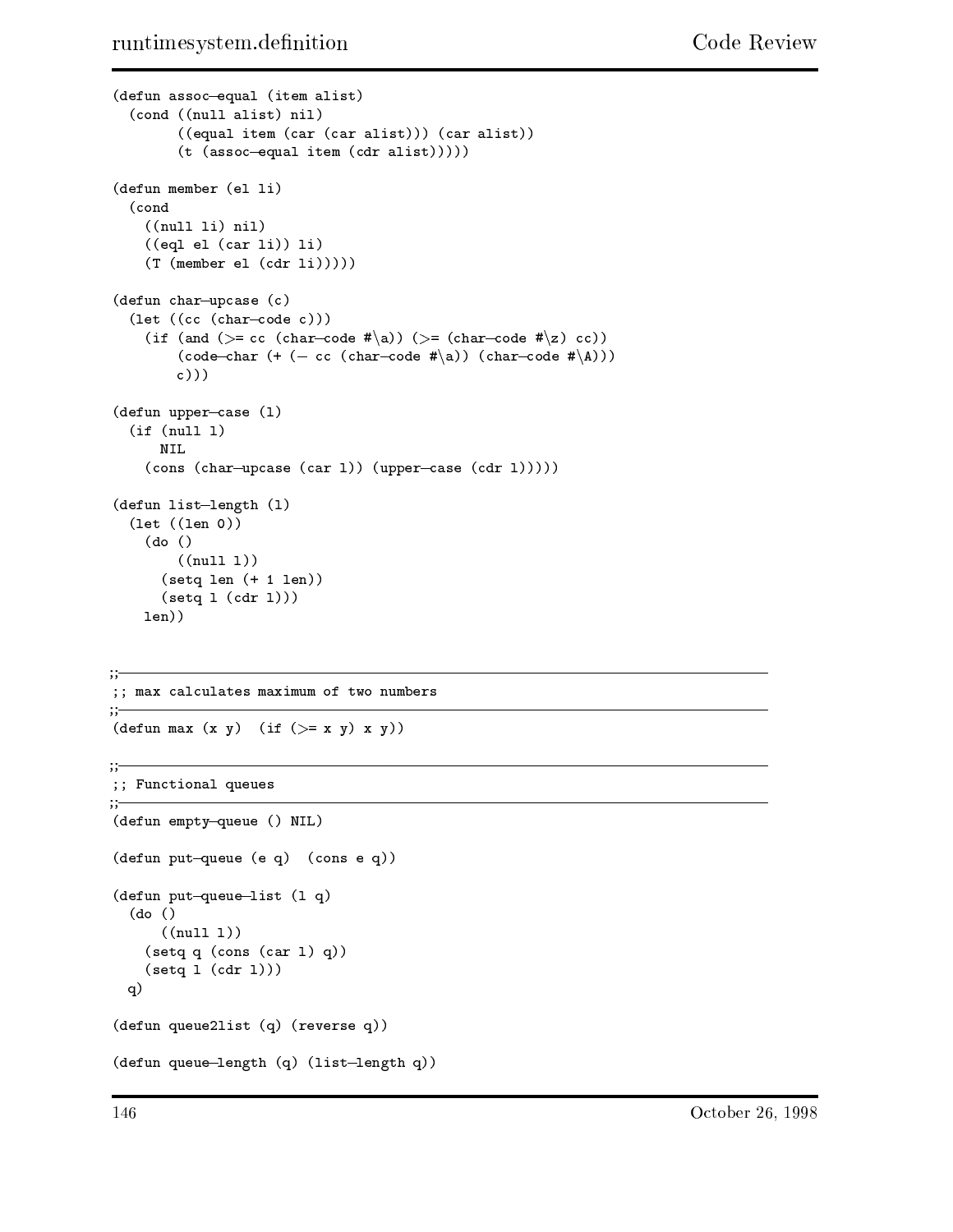| ;;-                                                                                         |
|---------------------------------------------------------------------------------------------|
| ;; Selectors                                                                                |
| $;;-$                                                                                       |
| $(\text{defun caar } (x) (\text{car } (car x)))$                                            |
| $(\text{defun} \text{ card } (x) \text{ (car } (cdr x)))$                                   |
| $(\text{defun } \text{char}(x) \ (\text{cdr} (\text{car } x))))$                            |
| $(\text{defun} \cdot \text{cddr} \cdot (x) \cdot (\text{cdr} \cdot (\text{cdr} \cdot x)))$  |
| $(\text{defun caaar } (x)$ $(\text{car } (car (car x))))$                                   |
| $(\text{defun } \text{cadr } (x) \text{ (car } (\text{car } (cdr x))))$                     |
| $(\text{defun} \text{ cadar } (x) \text{ (car } (\text{cdr } (car x))))$                    |
| $(\text{defun} \text{ caddr } (x) \text{ (car } (cdr x))))$                                 |
| $(\text{defun cdaar } (x) (\text{cdr } (car (car x))))$                                     |
| $(\text{defun} \text{ cdat } (x) \text{ (cdr } (car (cdr x))))$                             |
| $(\text{defun} \text{ cddar} (x) (\text{cdr} (\text{cdr} (\text{car} x))))$                 |
| $(\text{defun} \cdot \text{cddr} \cdot (x) \cdot (\text{cdr} \cdot (\text{cdr} \cdot x))))$ |
| $(\text{defun caaddr } (x)$ $(\text{car } (car (cdr (cdr x))))$                             |
| $(defun cadadr (x) (car (cdr (car (cdr x))))$                                               |
| $(\text{defun} \text{ caddr } (x) \text{ (car } (cdr (cdr x))))$                            |
| $(defun cadddr (x) (car (cdr (cdr (cdr x))))$                                               |
| $(defun cdddar (x) (cdr (cdr (cdr (car x))))$                                               |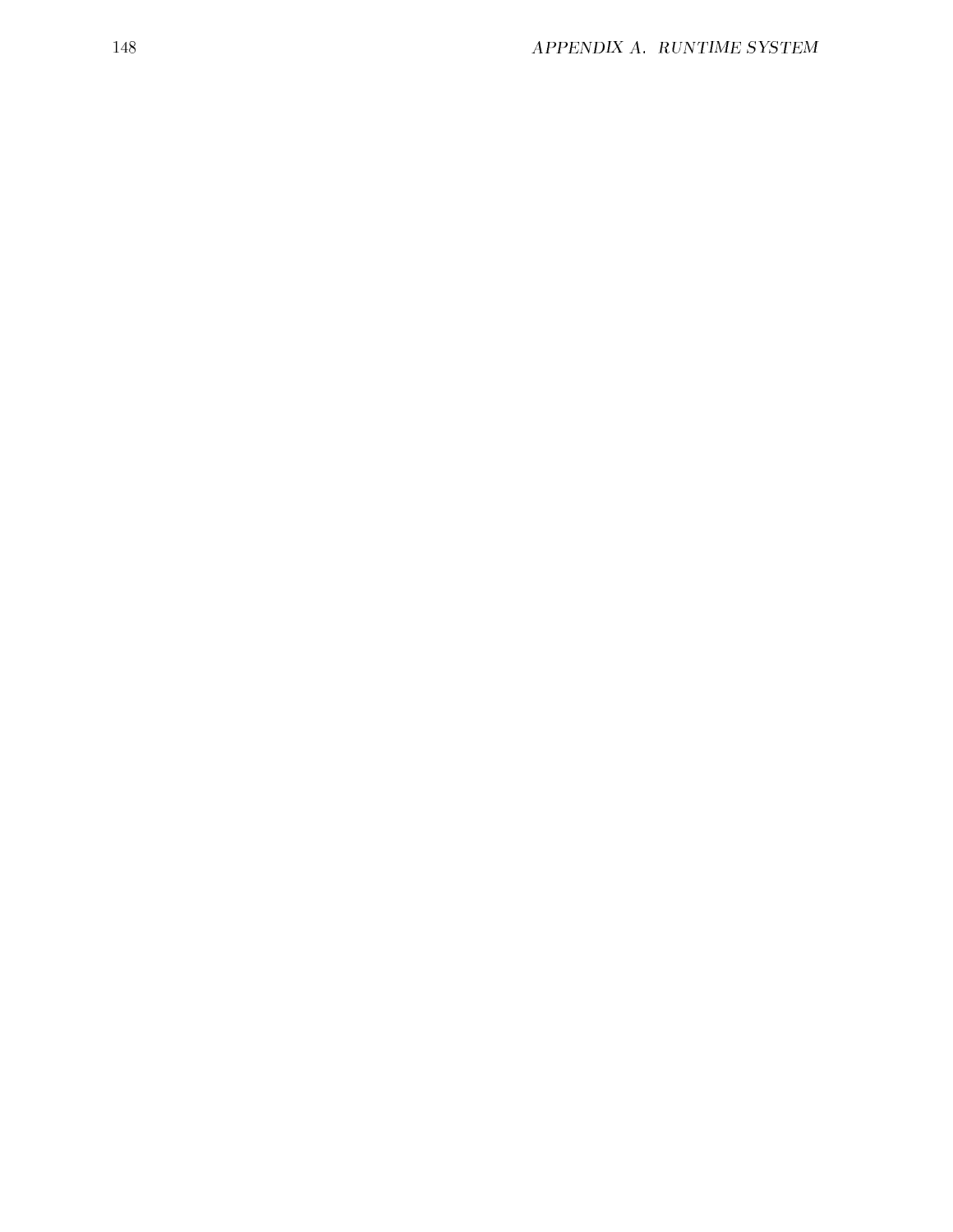### Appendix B

# Core-Runtimesystem

This chapter shows the core runtime system, i. e. the implementation of the operations on s-expressions by integer operations. The core runtime system is effectively generated by the compiler from SIL to C<sup>int</sup>.

#### $B.1$ Core Runtime System: Code Review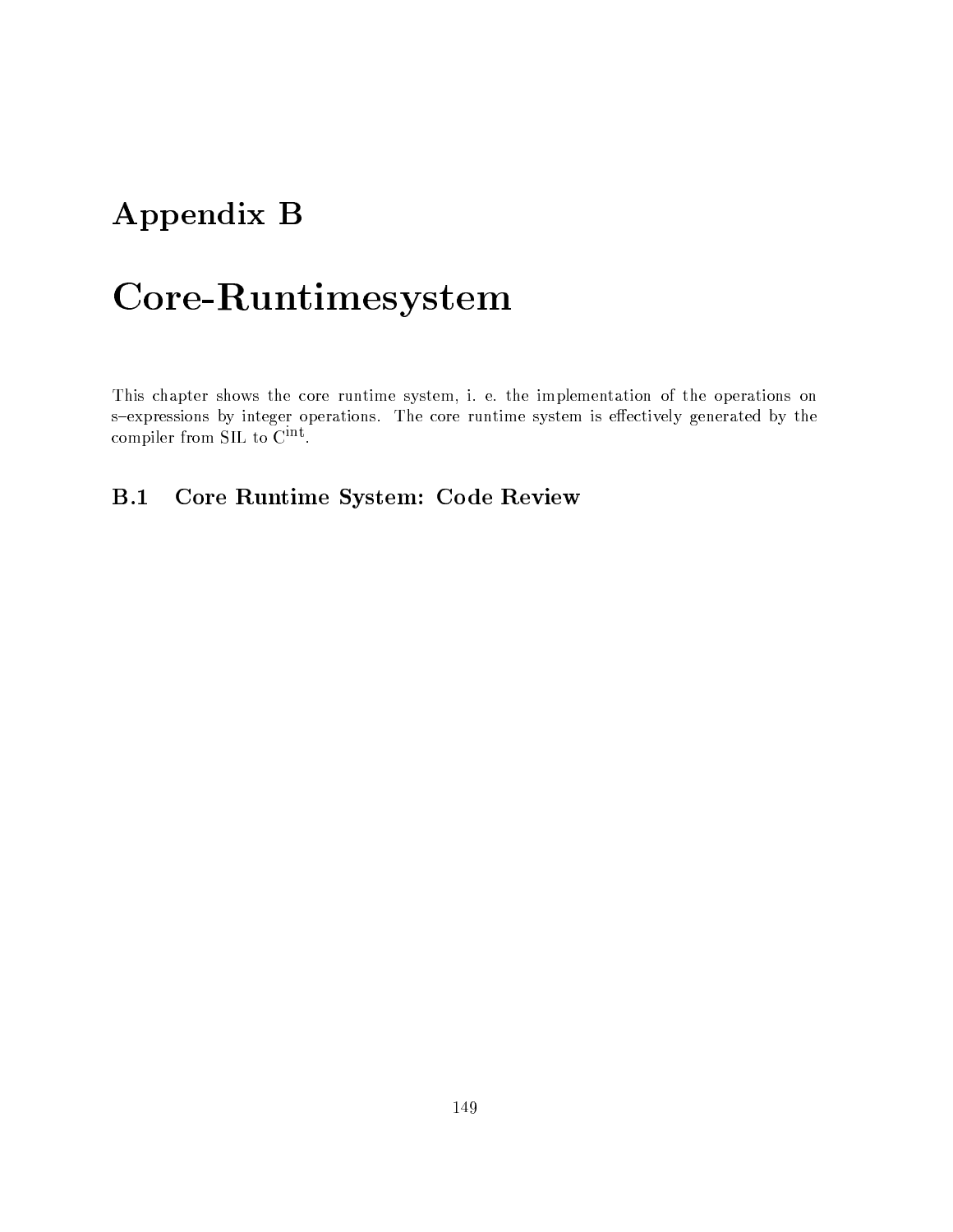Name: core-runtimesystem.definition

Part of: SIL to C<sup>int</sup>-compiler

### Specification:

The core runtime system is specified in the appendix of [GH98b].

Source-Code:

```
\cdots;;; Verifix: Proven correct compilers
;;; Copyright (C) 1995-98 Wolfgang Goerigk, Ulrich Hoffmann
;;; Christian-Albrechts-Universitaet zu Kiel, Germany
\frac{1}{2};;; Function : The ComLisp Core-Runtimesystem
;;; Syntax:
                Cint
\cdots;;;; $Revision: 1.8 $;;; $Id: core-runtimesystem.cint, v 1.8 1998/07/30 08:48:34 uho Exp $
\frac{1}{2};
\cdots;;; Core runtime system
, ; ;;;; heap/stack are represented as arrays of integers (numbered from zero)
;;; where pairs 0/1, 2/3, 4/5, ... code one atomic Lisp-Datum
;;; with the tag/value components in the even/odd numbered cells;
;;; conses/strings take two/length+1 such consecutive pairs
;;; (a regular heap can never contain pointers 'into' a cons/string)
\frac{1}{2}; \frac{1}{2} Garbage Collector
\cdots;;; The Garbage Collector
\frac{1}{2}, ; ;;;; called by cons/make-string runtime-functions
\frac{1}{2};
\sigma;;\{ \{ \} Function _collect-garbage
(defun _COLLECT-GARBAGE (8)
  ;; calculate exact top address of heap:
  ;; exact-heaptop=(heaptop-quotetop)/2 -> local (0,1)(_SETLOCAL 3 0)
  (SETLOCAL (_div (_+ _QUOTETOP _HEAPTOP) 2) 1)
  ;; set heaptop to free part
  (\bot ALLOCATE ( \bot ( \bot OCAL 1) \bot HEAPTOP)));; prepare loop count -> local(2,3)
  ( SETLOCAL 3 2)
  (SETLOCAL STACKTOP 3)
  (DO (PROGN)
   ( = ( LOCAL 3) 0)
                                   ; leave if count = 0
```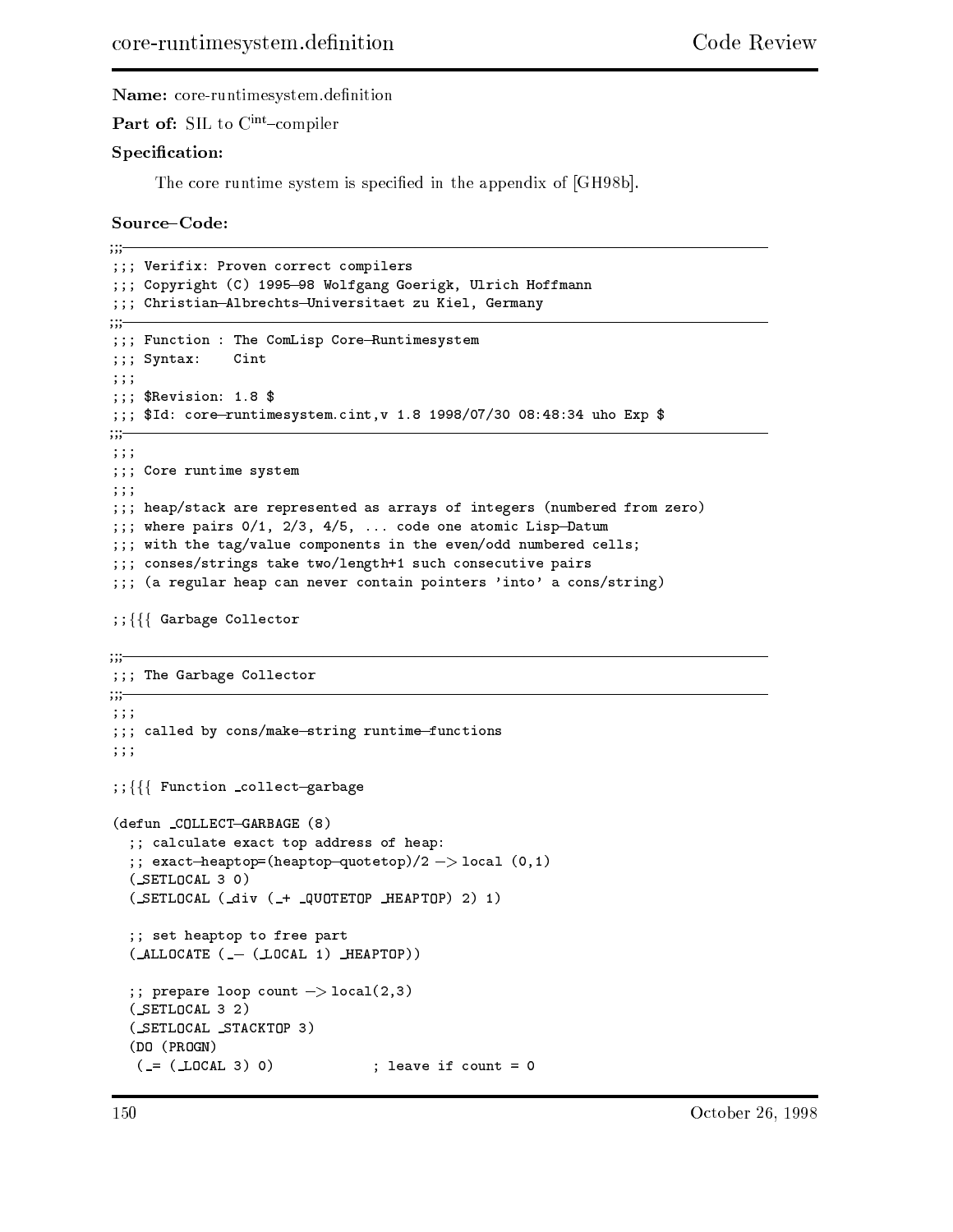```
(PROGN
    (_SETLOCAL (_- (_LOCAL 3) 2) 3) ; decrement count by 2
    ;; read stack location, every stack entry takes 2 words
    (_SETLOCAL (_STACK (_LOCAL 3)) 4)
    (\texttt{-SETLOCAL} (\texttt{-STATE} (+ (\texttt{LOCAL} 3) 1)) 5);; pass exact-heaptop
    (\text{SETLOCAL} (\text{LOCAL} 0) 6)(\text{SETLOCAL} (\text{LOCAL} 1) 7);; collect data
    ( COLLECT 4);; store back
    (_SETSTACK(LOCAL4)(LOCAL3))
    (\text{SETSTACK} (\text{LOCAL 5}) (\text{-} (\text{LOCAL 3}) 1))));; copy new heap back
  ;; setup pointer
  ( SETLOCAL 3 2)
                                            ; 3=<integer—tag>
  ( SETLOCAL HEAPTOP 3)
  (DO
   (PROGN)( = ( LOCAL 1) ( LOCAL 3) ) ; leave, if pointer = exact-heaptop
   (PROGN
    (\text{SETLOCAL} \, (-)(\text{LOCAL} \, 3) \, 2) \, 3); 3=<integer—tag>
    (\_SETLOCAL 34)
    (\texttt{SETLOCAL} (\texttt{-} + (\texttt{-} (\texttt{LOCAL 3}) (\texttt{LOCAL 1})) \texttt{\_QUOTETOP}) 5)(\text{SETLOCAL} (\text{HERP} (\text{LOCAL } 3)) 6)(\text{SETLOCAL} (\text{HERP } (-+ (\text{LOCAL } 3) 1)) 7)(\text{SETHEAP} (\text{LOCAL } 6) (\text{LOCAL } 5))(\text{SETHEAP} (\text{LOCAL } 7) (\text{+ 1} (\text{LOCAL } 5))));; adjust heap pointer: allocate(quotetop+heatop-2*exactheaptop)
  (SETLOCAL (_+ _quotetop _heaptop) 3)
  (\text{SETLOCAL } (- ( \text{LOCAL } 3) (2 * ( \text{LOCAL } 1))) 3)(\bot ALLOCATE (\bot OCAL 3)));; \};; \{\{\}\ Function _collect
(detun_{collect} (4));; item, exact-heaptop -> newitem
  ;; check, if stack argument is an integer: no collection
  (IF ( = (LOCAL 0) 3)); 3 = <integer-tag>(PROGN);; check, if stack argument is a character: no collection
  (IF ( = (LOCAL 0) 4); 4=<chracter—tag>
      (PROGN)
  ;; check, if stack argument is NIL: no collection
  (IF ( = (LOCAL 0) 0); 0=<nil-tag>
       (PROGN);; check, if stack argument is T: no collection
```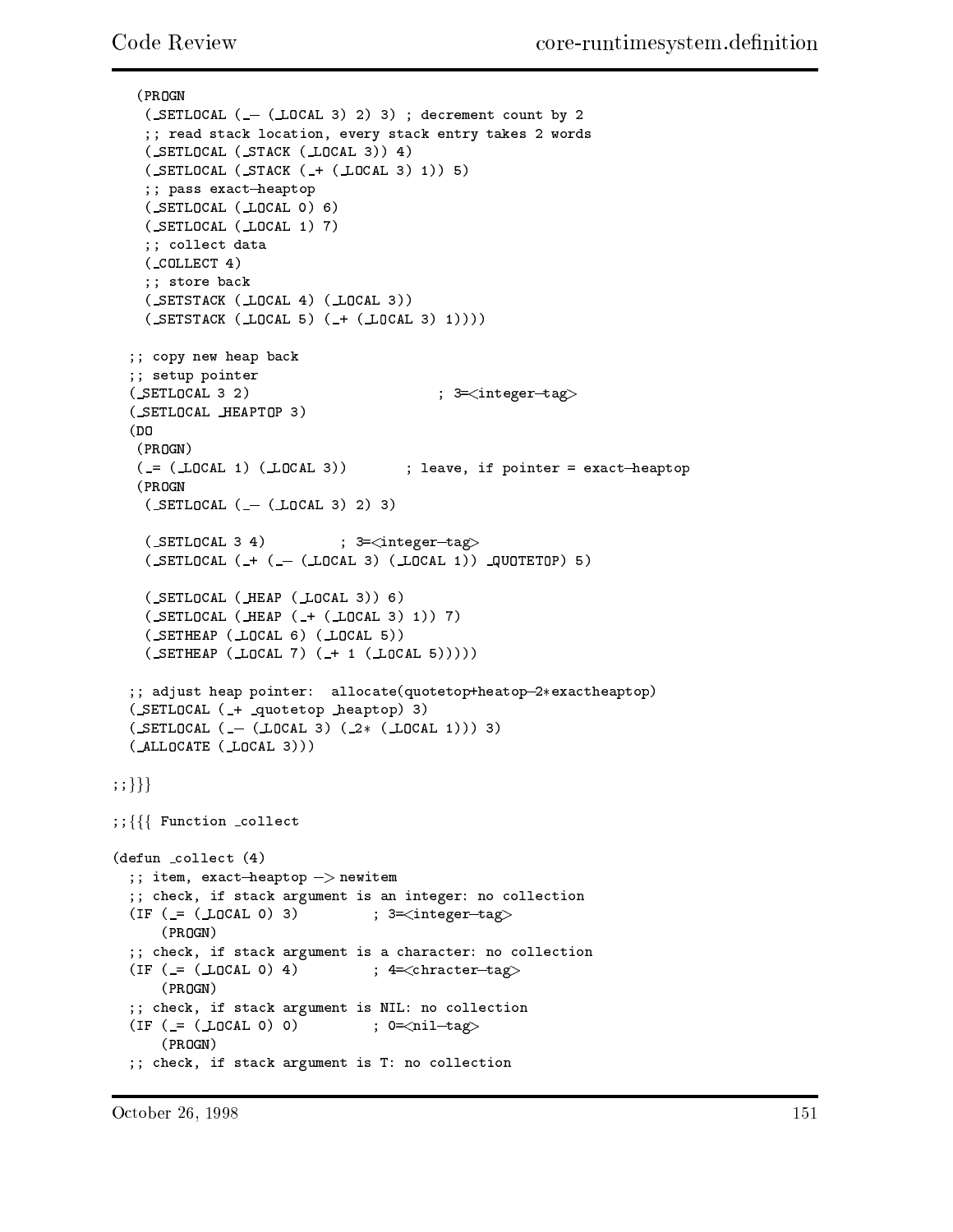Code Review

```
(IF ( = (LOCAL 0) 1); 1=<t-tag>
      (PROGN);; check, if data is constant (address below quotetop): no collection
  (IF (<math>\angle</math> (<math>\bot</math>OCAL 1) <math>\bot</math>QUOTETOP)(PROGN);; check, if already collected: retrieve new heap address from old heap
  (IF ( = (HEAR (LOCAL 1)) 7) ; 7=\ltcollected-tag>
      (PROGN)
       (\text{SETLOCAL} (\text{HERP } (-+ (\text{LOCAL } 1) 1)) 1));; check, if stack argument is a string: collect-string
  (IF ( = (LOCAL 0) 6); 6 = <string—tag>(PROGN
       (\text{\_collect} \text{-string } 0));; check, if stack argument is a cons: collect-cons
  (IF ( = (LOCAL 0) 5)); 5=<cons—tag>
      (PROGN
       (\_collect\_cons 0))
  ;; check, if stack argument is a symbol: collect-cons (sic)
  (IF ( = (LOCAL 0) 2); 2=<symbol-tag>(PROGN
       (\_collect-\text{cons } 0));; else abort with error 50: gc-error
  (PROGN
   (\texttt{-SETLOCAL } 4 0); 4=<character—tag>
   ( SETLOCAL 53 1)
                            ; 53=\# \setminus 5(\texttt{SETLOCAL } 4 2); 4=<character—tag>
   (SETLOCAL 48 3)
                             ; 48=#\0
   (\text{err } 0))))))))))))));; \};; {{{ Function collect-string
(defun _collect-string (24)
  ;; item, exact-heaptop -> newitem
  ;; calculate new position
  (SETLOCAL 3 4); 3=<integer-tag>
  (SETLOCAL HEAPTOP 5)
  ;; calculate new item
  (SETLOCAL (LOCAL 0) 6)(SETLOGAL (-+ (LOGAL 5) (-qUOTETOP (LOGAL 3))) 7);; retrieve size
  (SETLOCAL (_HEAP (_LOCAL 1)) 8)
  (SETLOCAL (HER ( _+ (LOCAL 1) 1)) 9);; allocate space in new heap
  (\_ALLOCATE \ ( \_ * \ ( \_ + \ ( \_ LOCAL 9) 1 ) 2 ));; store forward pointer to old space
  ;; size is overwritten, but a copy is held in local(8,9)
  ( SETHEAP 7 ( LOCAL 1))
                                           ; 7=<collected-tag>
  (SETHEAP (LOCAL 7) (_+ (LOCAL 1) 1)) ; store new position
  ;; copy oldspace to newspace
```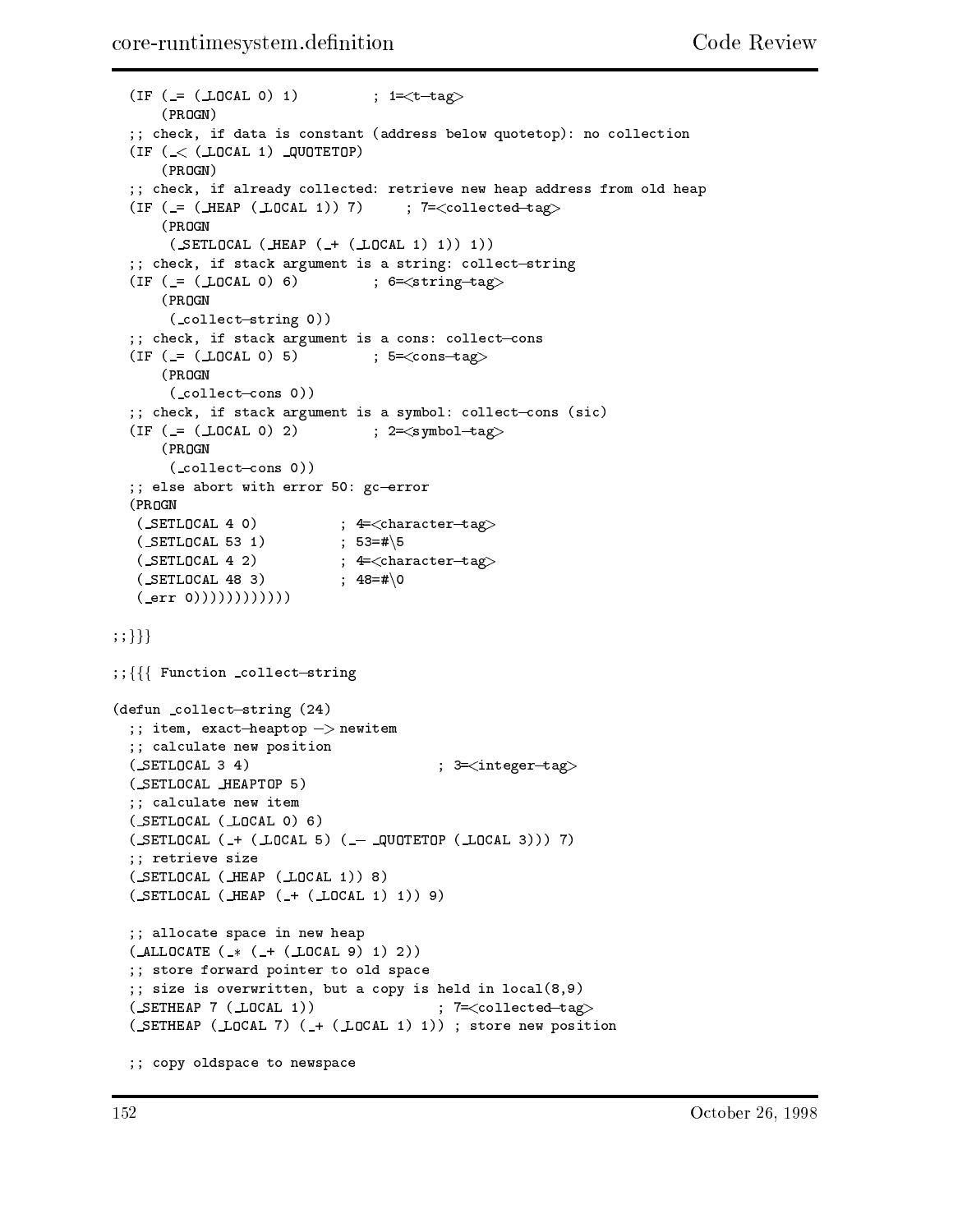```
;; store size to newspace
  ( SETHEAP ( LOCAL 8) ( LOCAL 5))(SETHEAP (LOCAL 9) (- + (LOCAL 5) 1));; copy string elements,
  ;; count:local(8,9), new-position:local(4,5), old-position:local(0,1)
  (DO (PROGN)
      ( = ( LOCAL 9) 0)
    (PROGN
      (SETLOCAL (-CAL 9 1 9))(SETLOCAL (-+ (LOCAL 1) 2) 1)(SETLOCAL (-+ (LOCAL 5) 2) 5)( SETLOCAL ( HEAP ( LOCAL 1)) 10)
      (\text{SETLOCAL} (\text{HERP } (-+ (\text{LOCAL} 1) 1)) 11)(\text{SETHEAP} (\text{LOCAL } 10) (\text{LOCAL } 5))(\neg \text{SETHEAP } (\neg \text{LOCAL } 11) (\neg + (\neg \text{LOCAL } 5) 1))))( SETLOCAL ( LOCAL 6) 0)(SETLOCAL (LOCAL 7) 1)){;;}\}}}}
;; \{\{\} Function collect-cons
(defun COLLECT-CONS (16)
  ;; item, exact-heaptop -> newitem
  ;; calculate new position
  (SETLOCAL 3 4); 3=<integer—tag>
  (SETLOCAL HEAPTOP 5)
  ;; calculate new item
  ( SETLOCAL ( LOCAL 0) 6)(SETLOCAL)(-+ (LOCAL 5) (-- QUOTETOP (LOCAL 3))) 7);; retrieve car
  (\text{SETLOCAL} (\text{HER} (\text{LOCAL} 1)) 8)(\text{SETLOCAL} (\text{HERP } (-+ (\text{LOCAL } 1) 1)) 9);; allocate space in new heap
  (ALLOCATE 4);; store forward pointer to real new address in old space
  ;; car is overwritten, but a copy is held in local(8,9)
  ( SETHEAP 7 ( LOCAL 1); 7=<collected—tag>
  (SETHEAP (LOCAL 7) (_+ (LOCAL 1) 1)) ; store newitem
  ;; collect car
  (SETLOCAL (LOCAL 8) 10)
  ( SETLOCAL ( LOCAL 9) 11)
  (SETLOCAL (LOCAL 2) 12)
  (SETLOCAL (LOCAL 3) 13)
  ( COLLECT 10)( SETHEAP ( LOCAL 10) ( LOCAL 5))(\neg \text{SETHEAP } (\neg \text{LOCAL } 11) (\neg + (\neg \text{LOCAL } 5) 1));; item:local(0,1), exact-heaptop:local(2,3)
  \cdot; newposition:local(4,5), newitem:local(6,7)
```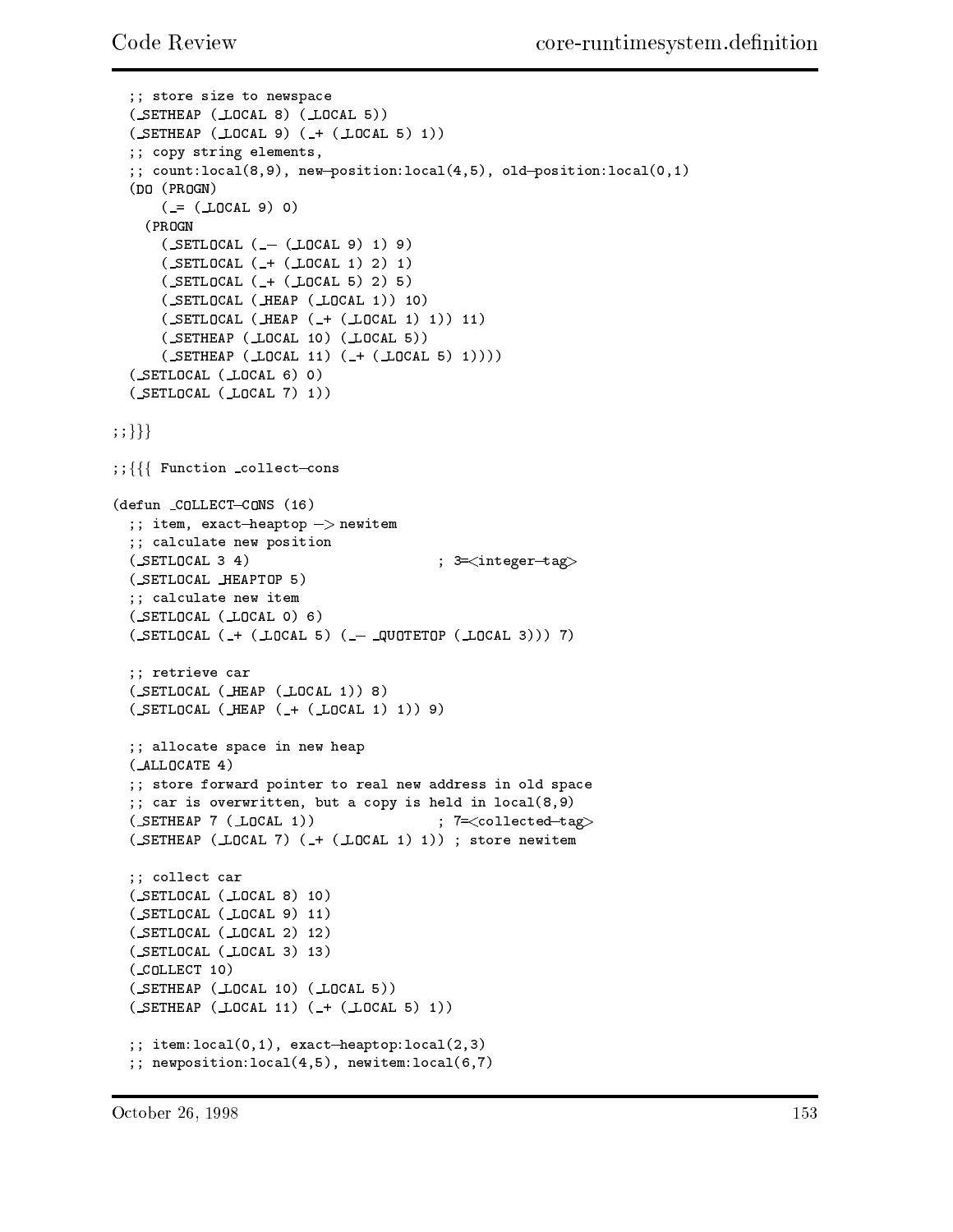```
(DD)(PROGN
    ;; go to cdr
    (\text{SETLOCAL} (\text{HERP } (-+ 2 (\text{LOCAL } 1))) 0)(\text{SETLOCAL} (\text{HERP } (-+ 3 (\text{LOCAL } 1))) 1);; set flag
    (_SETLOCAL 1 8)
    (IF (__ != (__LOCAL 0) 5); 5=<cons—tag>
           (PROGN)(IF ( = (HER ( <math>\_</math> <math>\_</math> <math>\_</math> <math>\_</math> <math>\_</math> <math>\_</math> <math>\_</math> <math>\_</math> <math>\_</math> <math>\_</math> <math>\_</math> <math>\_</math> <math>\_</math> <math>\_</math> <math>\_</math> <math>\_</math> <math>\_</math> <math>\_</math> <math>\_</math> <math>\_</math> <math>\_</math> <math>\_</math> <math>\_</math> <math>\_</math> <math>\_</math> <math>\_</math> <math>\_</math> <math>\_</math> <math>\_</math> <math>\_</math> <math>\; 7=<collected—tag>(PROGN)(IF (<math>\angle</math> (<math>\bot</math>OCAL 1) <math>\bot</math>QUOTETOP)(PROGN)
           (SETLOCAL 0 8))))( = ( \pm 0CAL 8) 0)
 (PROGN
    ;; calculate new item
    (\text{SETLOCAL} (\text{LOCAL} 0) 8)(\text{SETLOCAL} (+ \text{ HERPTOP} (-\text{QUOTETOP} ( \text{LOCAL } 3))) 9);; set cdr pointer in old cell
    (\_SETHEAP \ (LOCAL 8) \ (-+ \ (LOCAL 5) 2))(\_SETHEAP (\_ LOCAL 9) (-+ (\_ LOCAL 5) 3));; set new position
    (\texttt{-SETLOCAL } 3 4); 3=<integer—tag>
    (_SETLOCAL _HEAPTOP 5)
    ;; retrieve car
    (_SETLOCAL (_HEAP (_LOCAL 1)) 10)
    (\text{SETLOCAL} (\text{HERP } (-+ (\text{LOCAL } 1) 1)) 11);; allocate space in new heap
    (\_ALLOCATE 4);; store forward pointer to old space
    ;; car is overwritten, but a copy is held in local(8,9)
    (\text{SETHEAP } 7 (\text{LOCAL } 1)); 7=<collected—tag>
    (_SETHEAP (_LOCAL 9) (_+ (_LOCAL 1) 1)) ; store newitem
    ;; collect car
    (_SETLOCAL (_LOCAL 10) 12)
    (_SETLOCAL(\text{\_LOCAL} 11) 13)
    (\text{SETLOCAL} (\text{LOCAL} 2) 14)(_SETLOCAL (_LOCAL 3) 15)
    ( COLLECT 12)(_SETHEAP(\text{\_}LOCAL12)(\text{\_}LOCAL5))(\text{SETHEAP} (\text{LOCAL } 13) (\text{-} (\text{LOCAL } 5) 1))))
;; collect last item
( SETLOCAL ( LOCAL 0) 8)
( SETLOCAL ( LOCAL 1) 9)(SETLOCAL (LOCAL 2) 10)
(_SETLOCAL (_LOCAL 3) 11)
```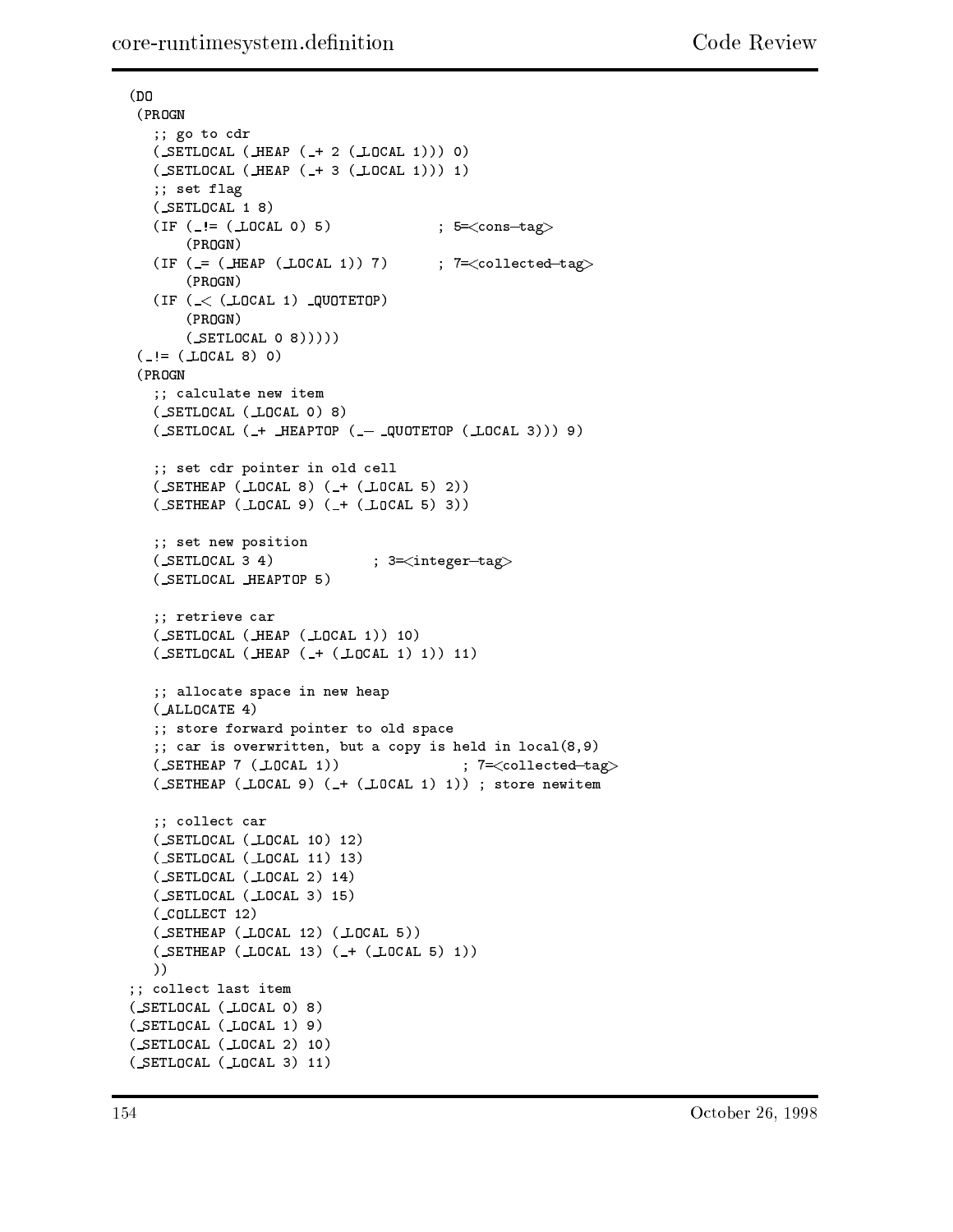```
( COLLECT 8);; store into cdr cell
  (\neg \text{SETHEAP} (\neg \text{LOCAL } 8) (\neg + (\neg \text{LOCAL } 5) 2))(\neg \text{SETHEAP} (\neg \text{LOCAL } 9) (\neg + (\neg \text{LOCAL } 5) 3));; supply result
  ( SETLOCAL ( LOCAL 6) 0)( SETLOCAL ( LOCAL 7) 1)
\lambda\{ ; ; \} \} \};; \}}}}
;; \{{{ Primitives}
(defun abort (0)
  ABORT)(detun_error(6));; write Err
  ( SETLOCAL 4 4)
                                            ; 4=<character-tag>
  ( SETLOCAL 69 5)
                                             ; 69=\#E(WRITE-CHAR 4)(SETLOCAL 4 4); 4=<character-tag>
  ( SETLOCAL 114 5)
                                             ; 114=\#r(WRITE-CHAR 4)(SETLOCAL 4 4); 4=<character-tag>
  (SETLOCAL 114 5); 114=\#r(\verb|WRITE–CHAR 4|);; write first digit
  (\text{SETLOCAL} (\text{LOCAL} 0) 4)(SETLOCAL (LOCAL 1) 5)(WRITE-CHAR 4);; write second digit
  ( SETLOCAL ( LOCAL 2) 4)( SETLOCAL ( LOCAL 3) 5)(WRITE-CHAR 4);; irregularely terminate
  ABORT)(defun _true (2)(SETLOCAL 1 0); 1 = <t-tag(SETLOCAL 1 1)); 1 = <t-value>
(defun false (2)
  ( SETLOCAL 0 0)
                                            ; 0 = <math>n1 - tag</math>(SETLOCAL 0 1)); 0 = \n\pi 1 - \nvalue(detun _truth _(1)(IF (LOCAL 0))(\text{true} 0)(false 0)))
```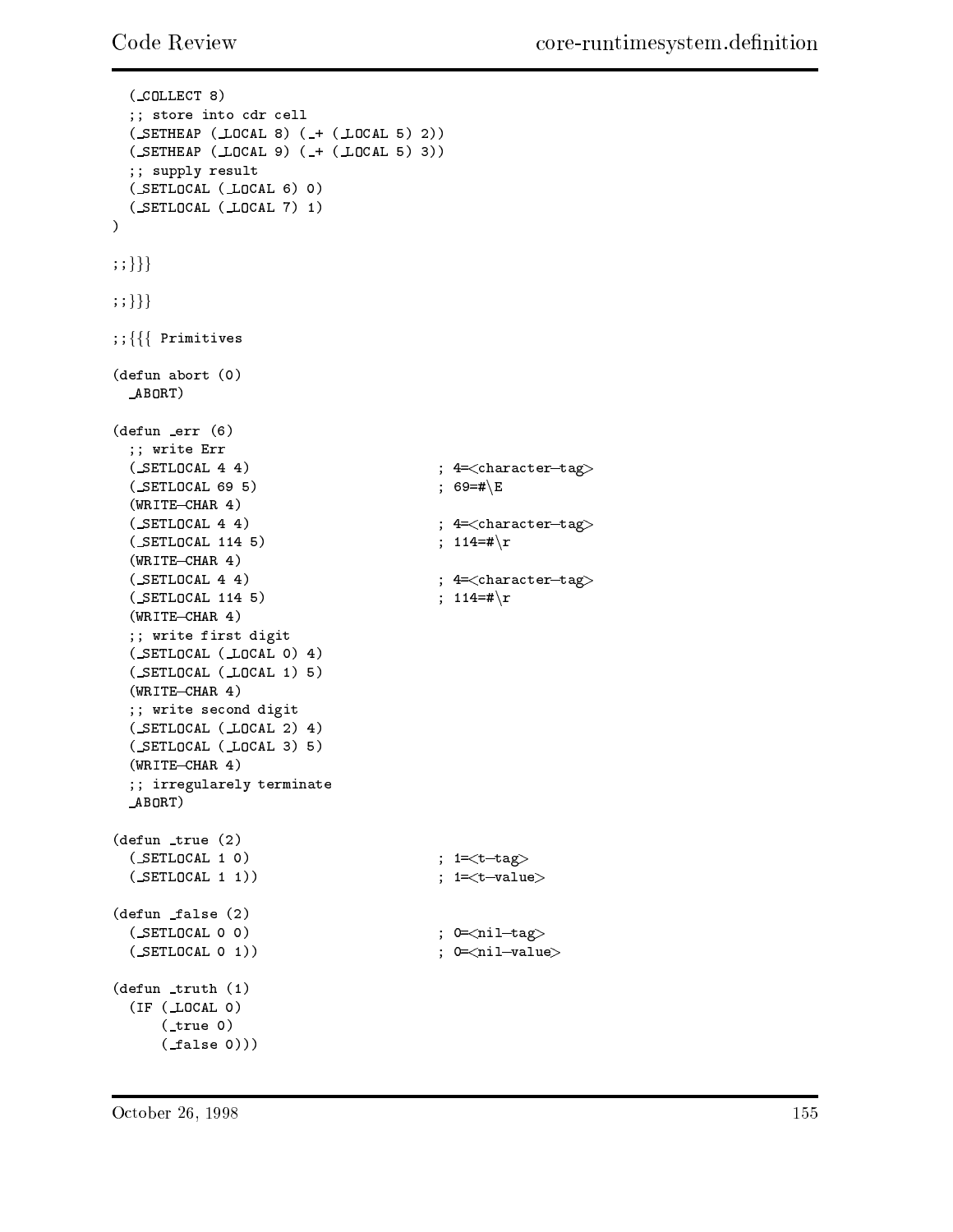```
{;;}\}}}}
\cdot;;{{{ Type Assertions
(defun _assert-char (4)
  ;; check for <character-tag>
  (IF (-) = (LOCAL 0) 4); 4=<character-tag>
      (PROGN
                             ; error 43: crts: character expected
        (SETLOCAL 4 0); 4=<character—tag>
                                         ; \# \backslash 4(SETLOCAL 52 1)(SETLOCAL 4 2); 4=<character-tag>
        (SETLOCAL 51 3)\;; #\3
        (\text{err 0})))(defun_assert—cons (4));; check for <cons-tag>
  (IF (-)= (LOCAL 0) 5); 5=<cons—tag>
      (PROGN
                             ; error 44: crts: cons expected
        ( SETLOCAL 4 0)
                                         ; 4=<character—tag>
        ( SETLOCAL 52 1)
                                         ; #\4
        (SETLOCAL 4 2); 4=<character—tag>
        ( SETLOCAL 52 3)
                                         \;\; ; #\4
        (\text{err } 0))))(defun _assert-integer (4)
  ;; check for <cons-tag>
  (IF (__ != (__LOCAL 0) 3); 3=<integer—tag>
      (PROGN
                             ; error 40: crts: integer expected
        (SETLOCAL 4 0); 4=<character—tag>
        (SETLOCAL 52 1)\;; #\4
        (SETLOCAL 4 2); 4=<character-tag>
        ( SETLOCAL 48 3)
                                         ; #\0
        (\text{err } 0))))(defun _assert-string (4)
  ;; check for \langlestring-tag\rangle(IF (__ != (__LOCAL 0) 6); 6 = <i>intercept</i> - tag>(PROGN)
                             ; error 49: crts: string expected
        ( SETLOCAL 4 0)
                                         ; 4=<character-tag>
                                         ; \# \setminus 4( SETLOCAL 52 1)
        (SETLOCAL 4 2); 4= < character-tag>
        ( SETLOCAL 57 3)
                                          ; #\9
        (\text{err 0})));; \}{f};; {{{ Errors
(defun_eql-error (4));; raise error 41: crts: eql error
  (SETLOCAL 4 0); 4=<character-tag>
  (SETLOCAL 52 1); #\4
  (SETLOCAL 4 2); 4=<character-tag>
```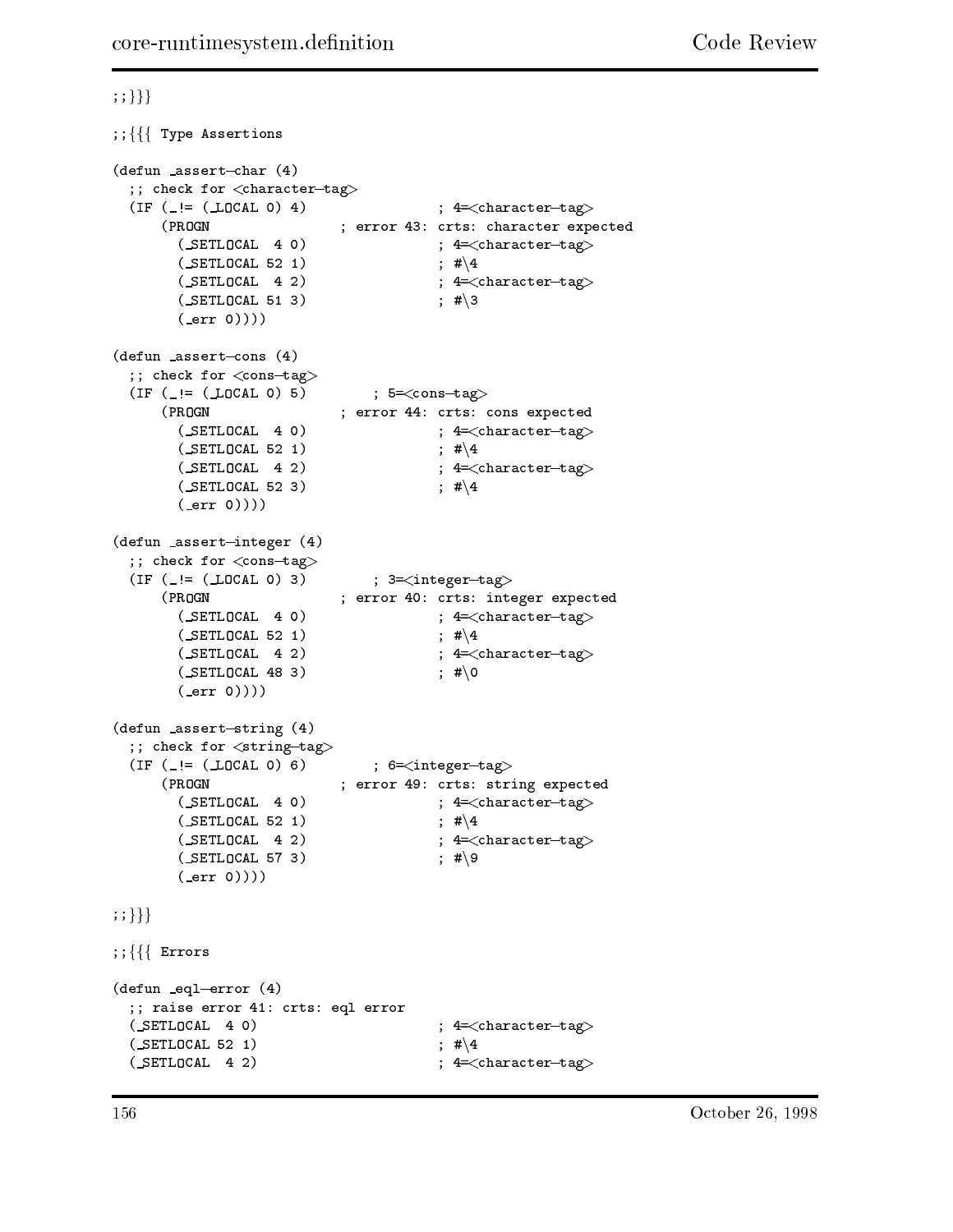```
\cdot; #\1
  ( SETLOCAL 49 3)
  (\text{err 0})(\text{defun }_{c\text{-error}}(4));; raise error 42: crts: argument out of bounds in code-char
  (SETLOCAL 4 0); 4= <character—tag>(SETLOCAL 52 1); \# \backslash 4; 4= < character-tag>
  (SETLOCAL 4 2)(SETLOCAL 50 3)
                                            \cdot; #\2
  (\text{err 0}))(detun_{aref-error}(4));; raise error 45: crts: error in aref expression
                           ; 4 = <character-tag>
  (SETLOCAL 4 0)(\text{SETLOCAL } 52 1)\;; #\backslash 4(SETLOCAL 4 2); 4=<character—tag>
  ( SETLOCAL 53 3)
                                           ; #\5
  (\text{err 0}));; \};; {{{ Type predicates
(\text{defun null} (1));; check, that type tag is \langlenil-tag>
  (\text{SETLOCAL } (= (\text{LOCAL } 0) 0) 0); 0=\langlenil-tag>
  ;; form T or NIL
  (\text{truth } 0))(defun symbolp (1)
  ;; check, that type tag is <nil-tag>, <t-tag> or <symbol-tag>
  (\text{SETLOCAL } (\leq (\text{LOCAL } 0) 3) 0) ; 3=<integer-tag>
  ;; form T or NIL
  (\text{truth } 0))(detun integerp (1);; check, that type tag is <integer-tag>
  (SETLOCAL (= (LOCAL 0) 3) 0) ; 3=\langleinteger-tag>
  ;; form T or NIL
  (\text{truth } 0))(defun characterp (1)
  ;; check, that type tag is <character-tag>
  (SETLOCAL (-5) 4) 0) ; 4={charcter-tag};; form T or NIL
  (\text{\texttt{truth 0}})(defun consp (1)
  ;; check, that type tag is \langle \text{cons–tag}\rangle(\text{SETLOCAL } (= (\text{LOCAL } 0) 5) 0) ; 5=\text{cons-tag};; form T or NIL
  (\text{truth } 0))
```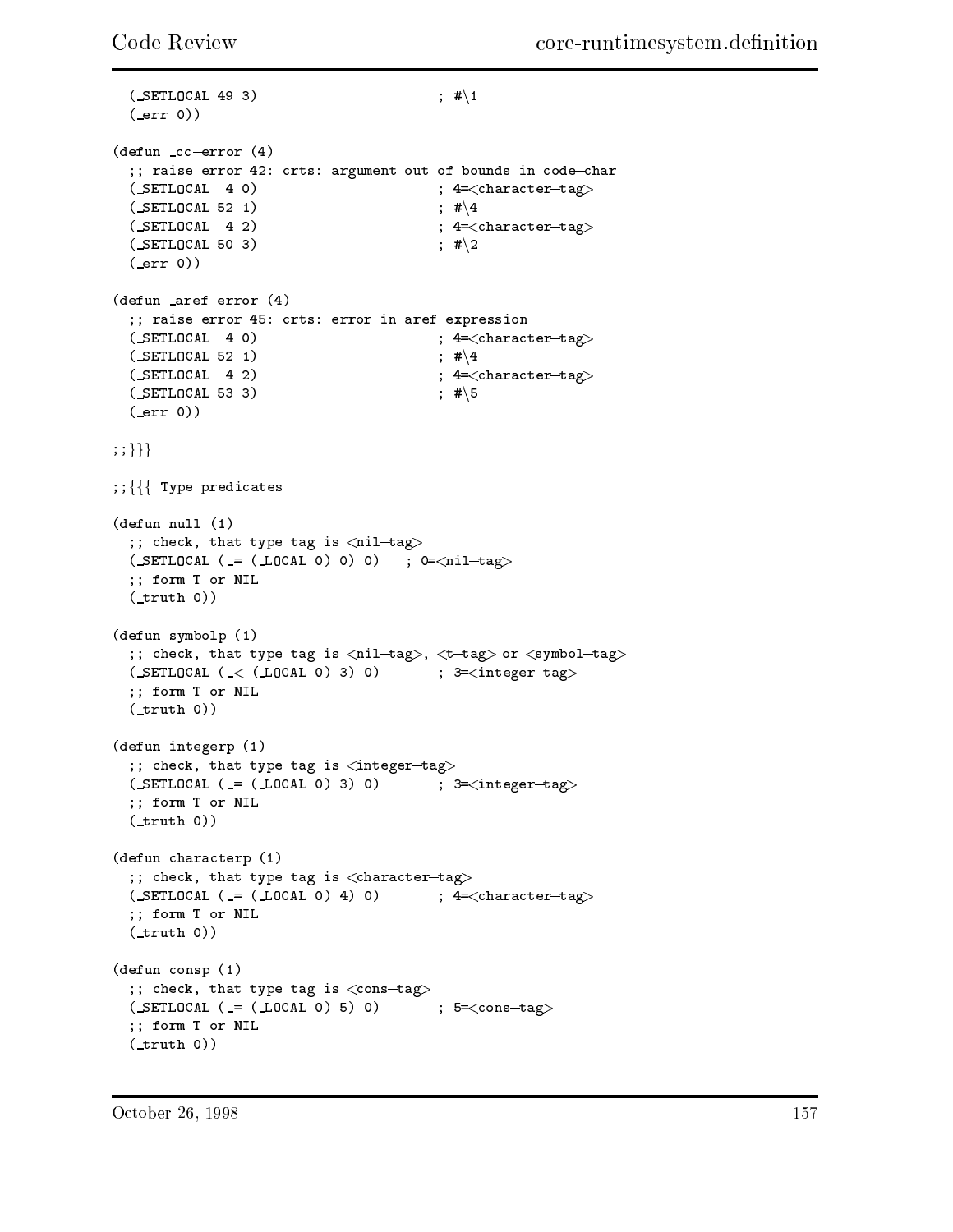```
(defun stringp (1)
  ;; check, that type tag is <string-tag>
  (\text{SETLOCAL } (= (\text{LOCAL 0) 6) 0) ; 6=\langle \text{string-tag} \rangle;; form T or NIL
  (\text{truth } 0));; \}\frac{1}{2}; \frac{1}{2} \frac{1}{2} Comparison
(\text{defun} < (4));; assure, two stack arguments are both of type integer
  (_assert-integer 0)(_assert-integer 2)
  ;; perform comparison on value cells
  (SETLOCAL (< (LOCAL 1) (LOCAL 3)) 0);; form T or NIL
  (\text{\texttt{truth 0}}))(\text{defun }>= (4));; assure, two stack arguments are both of type integer
  (_assert-integer 0)
  (_assert-integer 2)
  ;; perform comparison on value cells
  (SETLOCAL)(\_\>= (LOCAL 1) (LOCAL 3)) 0);; form T or NIL
  (\text{truth } 0))(\text{defun eql} (4));; check for types of both arguments
  (IF ( = (LOCAL 0) 5)); 5=<cons-tag>
      (PROGN
        (IF (- = (LOCAL 2) 5)); 5=<cons-tag>
             (\verb|_{eql-error 0})); both cons
        (IF ( = (LOCAL 2) 6); 6=<string—tag>
             (\text{eql}-error 0)) ; cons and string
        (IF ( = (LOCAL 0) 6); 6=<string-tag>
           (PROGN
                                          ; 5=<cons-tag>
             (IF ( = (LOCAL 2) 5)(\_\texttt{eql-error 0})); string and cons
             (IF ( = (LOCAL 2) 6); 6=<string-tag>
                 (\_\text{eql–error} ())
                                       ; string and string
                                          ; string and not (string or cons)
             (false 0));; compare value cells
           (PROGN
             (\text{SETLOCAL} (= (\text{LOCAL 0}) (\text{LOCAL 2})) 0)(IF (LOCAL 0))(\text{SETLOCAL} (= (\text{LOCAL} 1) (\text{LOCAL} 3)) 0));; form T or NIL
             (\text{\texttt{truth 0})}))
```
 ${::}$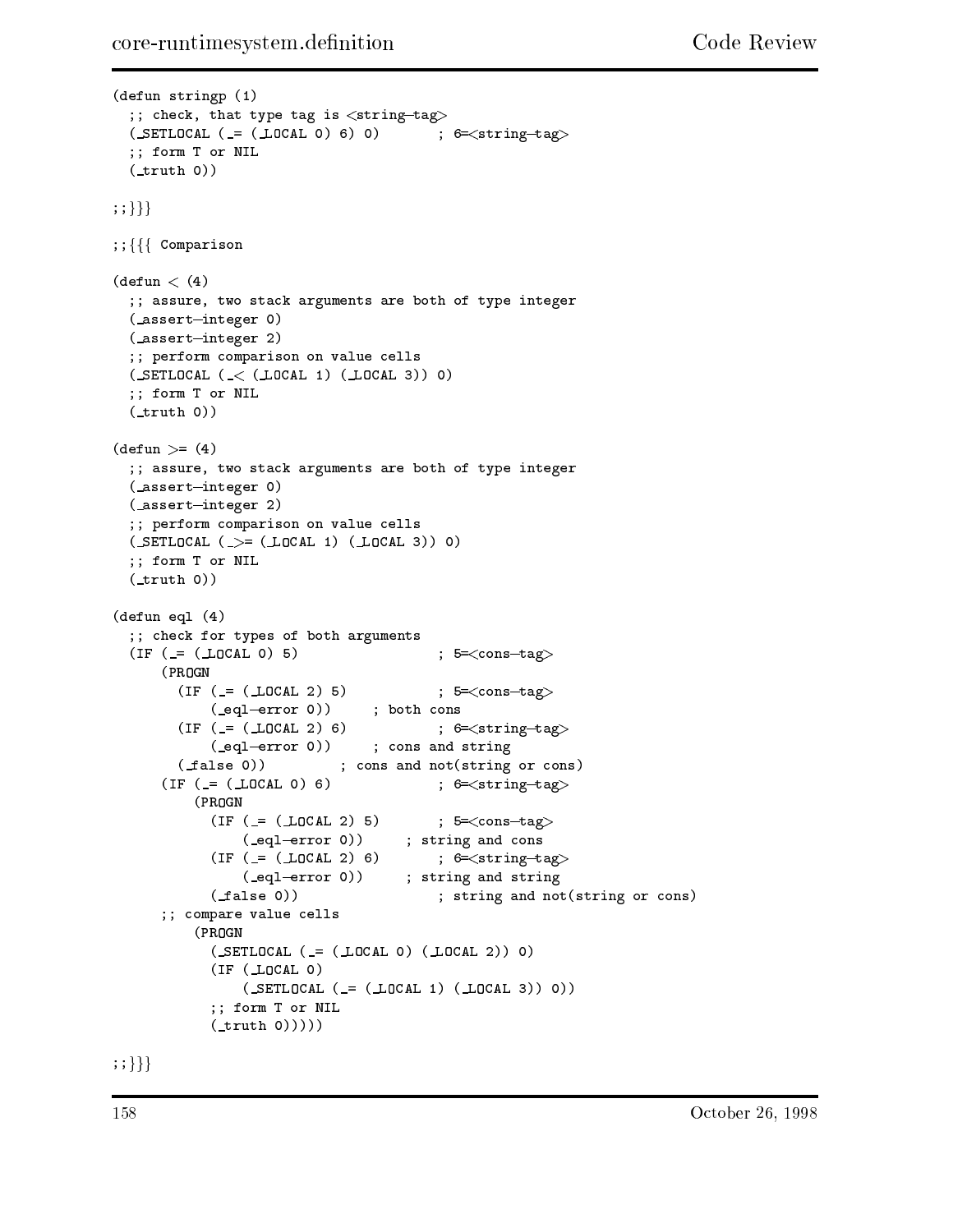```
{\scriptstyle;\;;\;\{\{\right\}} Arithmetic
 \lambda and \lambda is a set of \lambda is a set of \lambda is a set of \lambda is a set of \lambda\cdots seconds these states in the state of the state states in the state of the state of the state of the state of the state of the state of the state of the state of the state of the state of the state of the state of th
     ; ER5-
5-
." "+.*9-
*@n\>
     ; ER5-
5-
." "+.*9-
*@o\>
     L3*!-
(*1f(*3-
*E*. /(*+s(*+0)-
E4*T-
V,445
     / CP-PID-AI / LID-AI 11 / LD-AI 911 111
 ;h-
!T+D ;p>
     \cdots seconds these states in the state of the state states in the state of the state of the state of the state of the state of the state of the state of the state of the state of the state of the state of the state of th
     ; ER5-
5-
." "+.*9-
*@n\>
     ; ER5-
5-
." "+.*9-
*@o\>
     L3*!-
(*1f(*3-
*E*. /(*+s(*+0)-
E4*T-
V,445
     ; `t-
Y-
Z -
6*P-
Zk;  ; Z-
6P-
Z^?>0; Z-
6P-
Z->>0?>>
 ;h-
!T+-vk;p>
     ~E-
55/T-
I.{-
(05/.-
E-
,"HqE*9T*1*+.R5NE-
GQ-
(*.:f(*!f.83-
- "+.*9-
*
     ; ER5-
5-
." "+.*9-
*@n\>
     ; ER5-
5-
." "+.*9-
*@o\>
     L3*!-
(*1f(*3-
*E*. /(*+s(*+0)-
E4*T-
V,445
     ; `t-
Y-
Z -
6*P-
Zk; vk; Z-
6P-
Z^?>0; Z-
6P-
Z->>0?>>
 ;h-
!T+@!-
4((<;=e>
     \cdots seconds these states in the state of the state states in the state of the state of the state of the state of the state of the state of the state of the state of the state of the state of the state of the state of th
     ; ER5-
5-
." "+.*9-
*@n\>
     ; ER5-
5-
." "+.*9-
*@o\>
     L3*!-
(*1f(*3-
*E*. /(*+s(*+0)-
E4*T-
V,445
     \cdots iiiv ta aww.was.as altwo at an filaam words ha filaamaal \cdots, with the state of the state and the state of the state of the state of the state of the state of the state of the state of the state of the state of the state of the state of the state of the state of the state of the st
     .. handia anaasa laaga stummaanaa damuu h
     ה \ 1 – \ מהמחז / דחר או דוד ( דוד / דד)
            \ldots a suna set it divisa sur and divisions believ different as \mu .
            ;"g/W^; -
 ; Z-
6P-
Z<?>Dn>
                    ;"g/W^; k; Z6P-
Zf>Dn\>
                            \ell . We can be a set of the contract of the contract of the contract of the contract of the contract of the contract of the contract of the contract of the contract of the contract of the contract of the contract of the
                    ;"g/W^; -
 ; Z -
6P-
Z->Dn>
                            \alpha , which is a contracted to the contracted to the contracted to the contracted to the contracted to the contracted to the contracted to the contracted to the contracted to the contracted to the contracted to the contr
     \sim . The following the contract of the contract of the contract of the contract of the contract of the contract of the contract of the contract of the contract of the contract of the contract of the contract of the cont
 \ldots . The final function of \alpha is the final function of \alpha is the final function of \alpha~E-
55/T-
I.{-
(05/.-
E-
,"HqE*9T*1*+.R5NE-
GQ-
(*.:f(*!f.83-
- "+.*9-
*
     ; ER5-
5-
." "+.*9-
*@n\>
     ; ER5-
5-
." "+.*9-
*@o\>
     L3*!-
(*1f(*3-
*E*. /(*+s(*+0)-
E4*T-
V,445
     ; `t-
Y-
Z -
6*P-
Zk; [t  ; Z6P-
Z|?>}; Z6P-
Zf>>uB>
     .. DUM is pomojndop for summatria division
      1(*hG1-
TR5/.@Q-
D1(*hT-
4*TR5N!-
(*@!-
4((*-
*hh ") *52(*+
     .. Kandia anaasal aaga st mamasndamu
                                                                          n
     ;=g/W;  X; Z-
6P-
Z0B\> n\>
            \ldots a suna set it divisa sur and divisions believ different as \mu .
            ;"g/W^; -
 ; Z-
6P-
Z<?>Dn>
```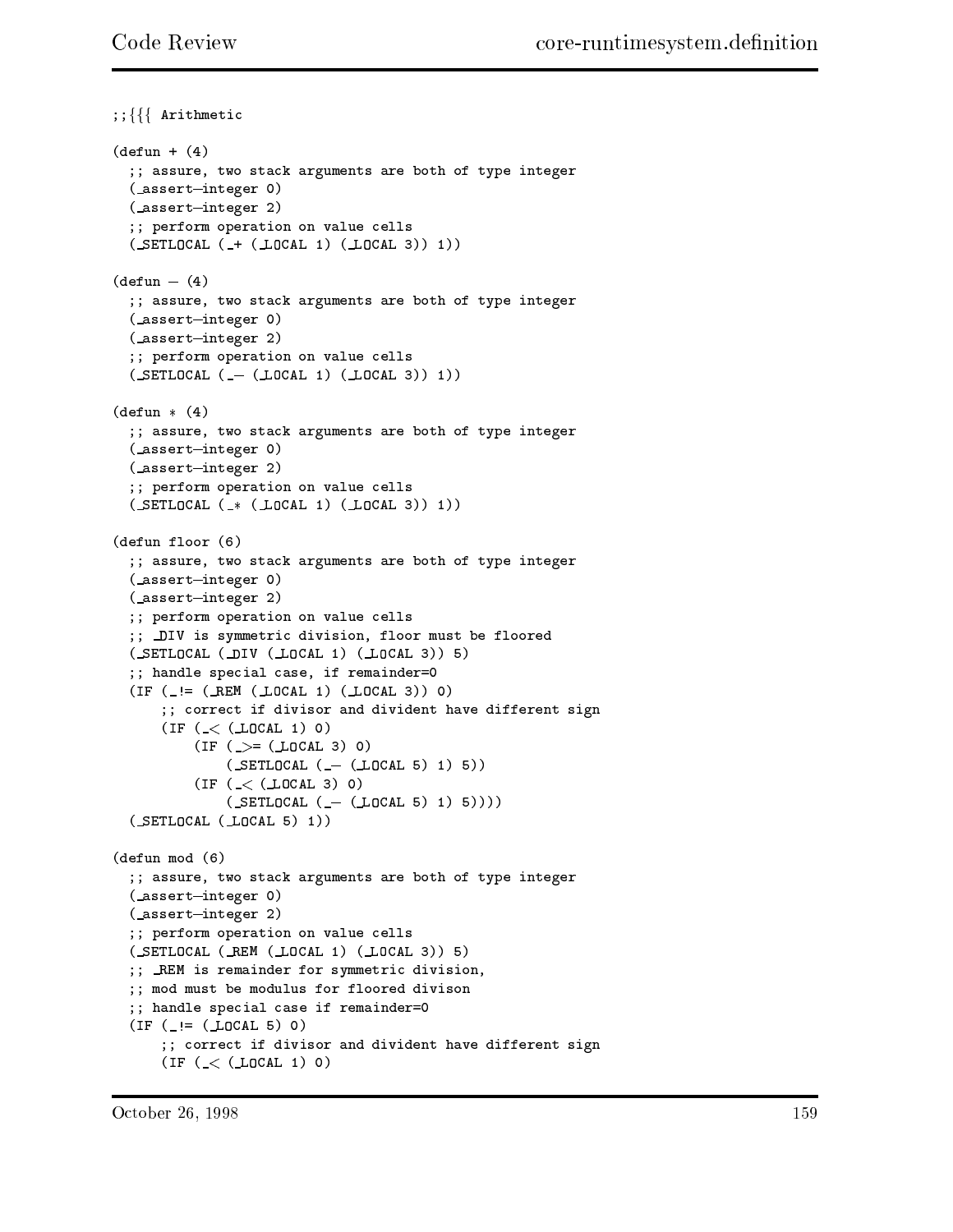```
(IF (-)= (LOCAL 3) 0)(SETLOCAL (- + (LOCAL 5) (LOCAL 3)) 5))(IF ( < (LOCAL 3) 0)(\text{SETLOCAL} (\text{--} (\text{LOCAL} 5) (\text{LOCAL} 3)) 5))))(SETLOCAL (LOCAL 5) 1));; \};; \{\{\} Conversion
(defun code-char (2)
  ;; assure, stack argument is of type integer
  (_assert-integer 0);; assure argument is in range [0,255]
  (IF ( _< ( \text{LOCAL 1) 0) ( _c c-error 0))(IF (-)= (LOCAL 1) 256) (-c-cerror 0));; change type tag to <character-tag>
  (SETLOCAL 4 0)); 4=<character-tag>
(detun char-code(2));; assure, stack argument is of type character
  (_assert-char 0)
  ;; change type tag to <integer-tag>
  (SETLOCAL 3 0)); 3=<integer-tag>
;; \}}}}
;; {{{ Input/Output
(defun read-char (2)
 ;; set type tag to <character-tag>
  (SETLOCAL 4 0); 4=<character—tag>
  ;; operate on value cell
  (READ-CHAR 1))
(detun write—char (2));; assure, stack argument is of type character
  (assert-char 0)
  ;; operate on value cell
  (\texttt{WRITE}-\texttt{CHAR} 1))(defun peek-char (2)
  ;; set type tag to <character-tag>
  ( SETLOCAL 4 0)
                   ; 4= <character-tag>;; operate on vlaue cell
  (\text{PEEK}-\text{CHAR} 1));; \}}}}
;;\{{{ CONS-Cells
(detun cons(6));; check, if memory is available for new cell
```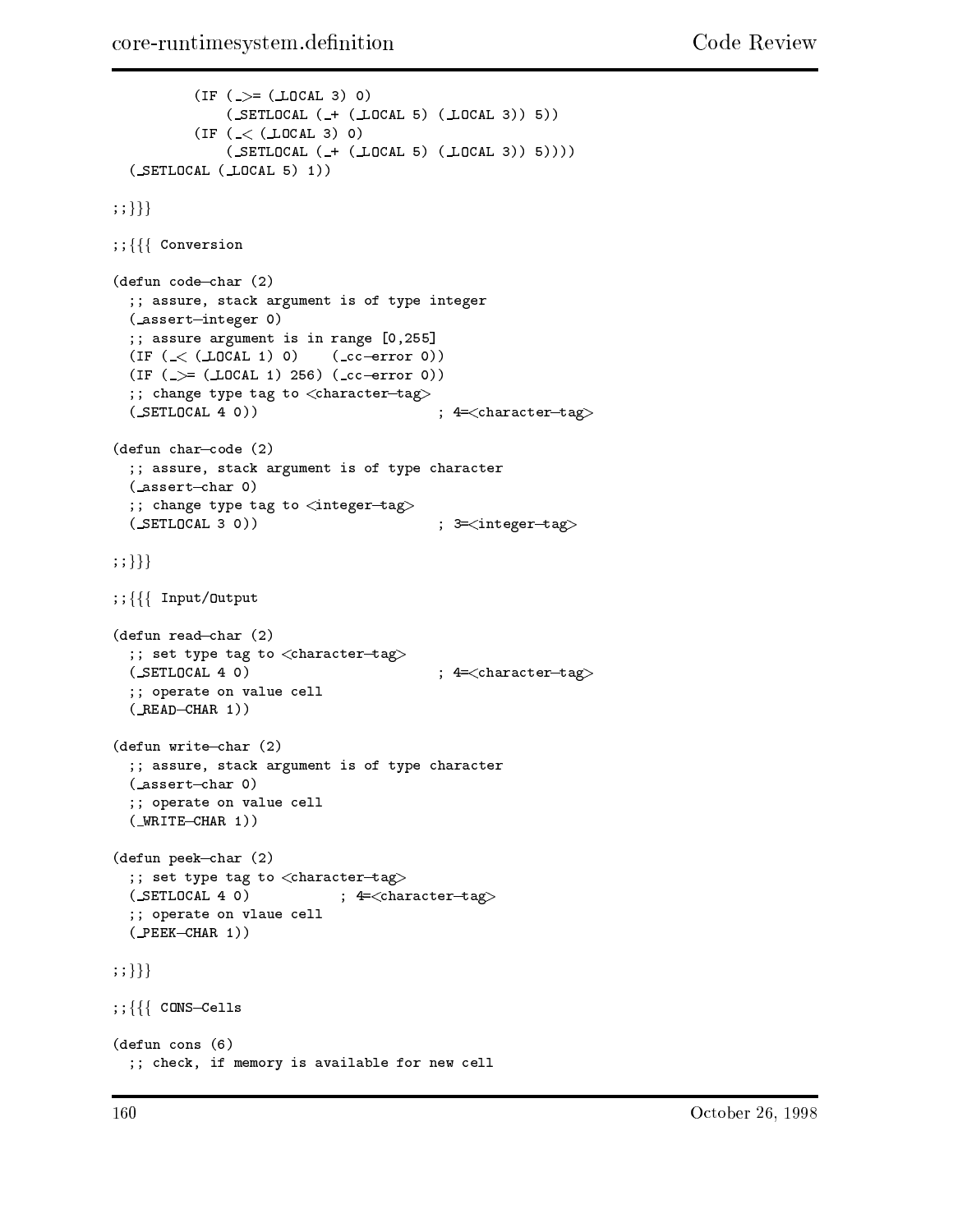```
;; calculate next free heap address (_quotetop advances twice as fast see gc)
  (SETLOCAL (DIV ( + HEAPTOP QUOTETOP) 2) 5)
  (IF (_UNAVAILABLE 8)
      ;; heap full, collect garbage
      (PROGN
       (_COLLECT-GARBAGE 4)
       (SETLOCAL (DIV (-+ HEARTOP \tqUOTETOP) 2) 5)));; allocate memory for a cell
  (ALLOCATE 8)
  ;; fill allocated memory
  ;; first stack argument is stored in car part
  (SETHEAP (LOCAL 0) (LOCAL 5))(SETHERP (LOCAL 1) (-+ (LOCAL 5) 1));; second stack argument is stored in cdr part
  (\neg \text{SETHEAP} (\neg \text{LOCAL } 2) (-+ (\neg \text{LOCAL } 5) 2))(\neg \text{SETHEAP } (\neg \text{LOCAL } 3) (\neg + (\neg \text{LOCAL } 5) 3));; set type tag of result to <cons-tag>
  ( SETLOCAL 5 0)
                                          ; 5=<cons—tag>
  (SETLOCAL (LOCAL 5) 1))(\text{defun car}(2));; return NIL, if stack argument is NIL, check for type tag <nil-tag>
  (IF ( ) = ( \text{LOCAL 0}) 0); 0 = <n11 - tag(PROGN
       ;; assure, stack argument is of type cons.
       (assert-cons 0)
       ;; read Content of Address Register (CAR :-)
       (SETLOCAL (_HEAP (_LOCAL 1)) 0)
       (SETLOCAL (HER ( + (LOCAL 1) 1)))(defun cdr (2)
  ;; return NIL, if stack argument is NIL, check for type tag <nil-tag>
  (IF (-)= (LOCAL 0) 0); 0 = <nil-tag>
      (PROGN
       ;; assure, stack argument is of type cons
       (assert-cons 0)
       ;; read Content of Decrement Register (CDR :-)
       (SETLOCAL (HER ( _+ (LOCAL 1) 2)) 0)(\text{SETLOCAL} (\text{HERP } (-+ (\text{LOCAL } 1) 3))) 1))));; \};; {{{ Strings}}
(defun length (2)
  ;; assure, stack argument is of type string
  (_assert-string 0)
  ;; set type tag of result to \langleinteger-tag>
                                       ; <integer-tag>
  (SETLOCAL 3 0);; read length value, which is stored in second string memory cell
  (\neg \text{SETLOCAL} (\neg \text{HERP} (-+ (\neg \text{LOCAL} 1) 1)) 1))(detun aref (4))
```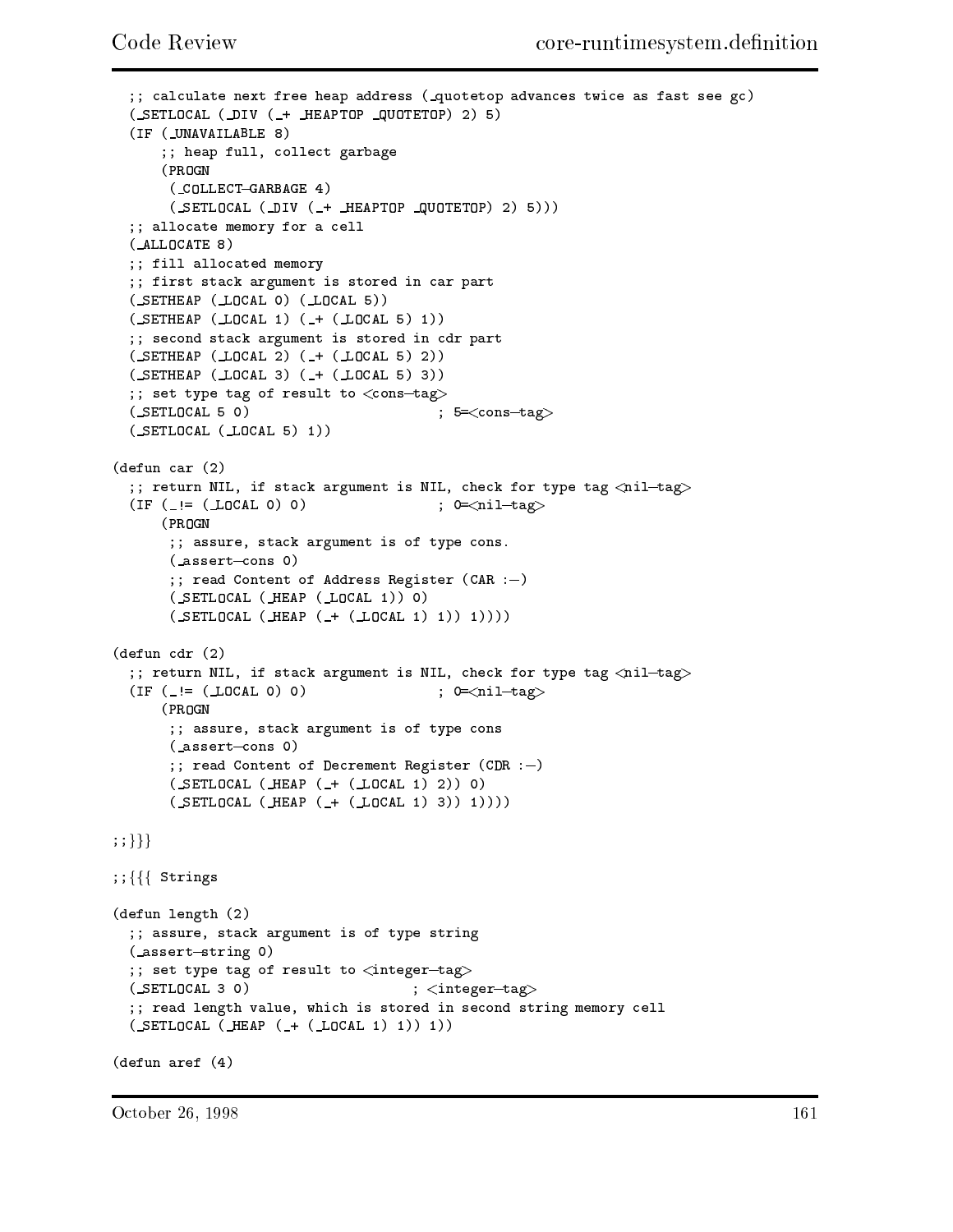```
;; assure, that stack arguments are of type string and integer resp.
 (_assert-string 0)
 (_assert-integer 2)
 ;; assure, index is within bounds
 (if (-(-100AL 3) 0) (-aref-error 0))(if (-)= (LOCAL 3) (HERP (-+ (LOCAL 1) 1))) (aref-error 0));; calculate address of string element
 (SETLOCAL (2 * (LOCAL 3)) 3);; retrieve string element
  (SETLOCAL (_HEAP (_+ (_+ (_LOCAL 1) (_LOCAL 3)) 2)) 0)
 (SETLOCAL (HER ( + (- + (LOCAL 1) (LOCAL 3)) 3))) 1))(defun coerce (10)
 ;; 0,1: character-list
 ;; list-length
 (SETLOCAL 3 2); 3=<integer—tag>
  ( SETLOCAL 0 3)
 ( SETLOCAL ( LOCAL 0) 4)(SETLOCAL (LOCAL 1) 5);; determine length of list
  (DD)(PROGN)( = (LOCAL 4) 0)
                                          ; 0 = \langlenil-tag>
   (PROGN
     (\text{SETLOCAL} (+ 1 (\text{LOCAL} 3)) 3)(cdr 4));; 0,1: character-list 2,3: length
  ;; allocate memory for string
  (SETLOCAL (DIV (_+ HEAPTOP QUOTETOP) 2) 5)
 (IF (UNAVAILABLE ( _* ( _+ ( <math>\bot</math> OCAL 3) 1) 4))(PROGN
        (COLLECT-GARBAGE 4)(\text{SETLOCAL} (\text{DIV } (- + \text{ HERPTOP } \text{QUOTETOP}) 2) 5)))(\_ALLOCATE \ ( \_ * \ ( \_ + \ ( \_ LOCAL 3) 1 ) 4))(SETLOCAL 6 4); 6 = <string-tag>
 ;; 0,1: character-list 2,3: length 4,5: string
  (\negSETHEAP 3 (\negLOCAL 5))
                             ; 3 = <integer-tag>(\neg \text{SETHEAP} (\neg \text{LOCAL } 3) (\neg + (\neg \text{LOCAL } 5) 1))( SETLOCAL ( LOCAL 4) 2)( SETLOCAL ( LOCAL 5) 3)(SETLOCAL 3 4); 3=<integer—tag>
 (SETLOCAL (- + (LOCAL 5) 2) 5)(SETLOCAL (LOCAL 0) 6)(SETLOCAL (LOCAL 1) 7);; 0,1: character-list 2,3: string 4,5: pointer 6,7: character-list
  ;; copy characters from list to string
  (DO
   (PROGN)( = ( LOCAL 6) 0)
                                         ; 0=\langlenil—tag\rangle(PROGN
     ( SETLOCAL ( LOCAL 6) 8)(_SETLOCAL (_LOCAL 7) 9)
     (car 8)
```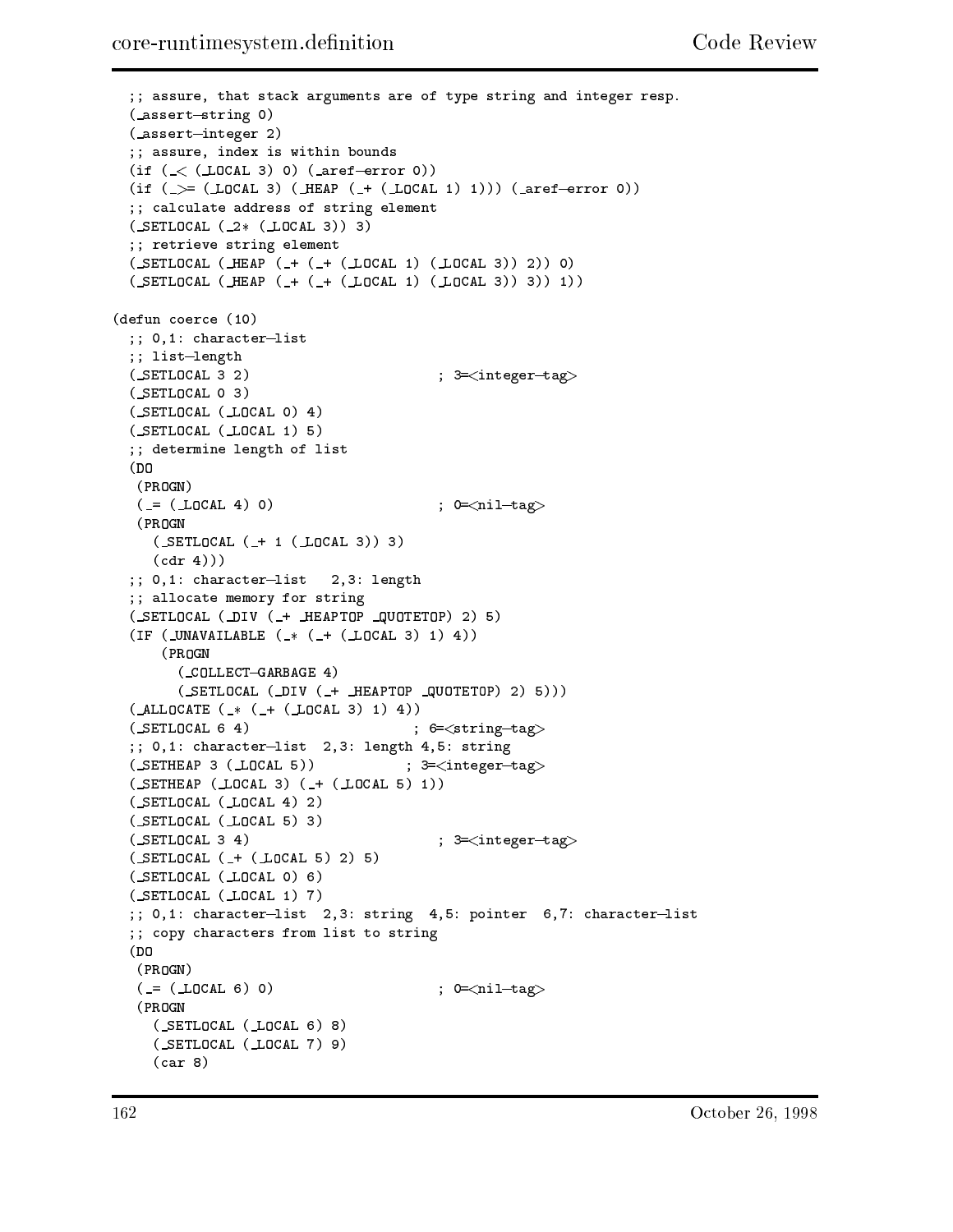```
;; 0,1: character-list 2,3: length 4: pointer 6,7: character-list 8,9: car
     (_assert-char 8)
     (\_ \ETHEAP(\_LOCAL 8)(\_LOCAL 5))
     (\text{SETLOCAL} (\text{-} + (\text{LOCAL} 5) 1) 5)(\_ \ETHEAP(\_LOCAL 9)(\_LOCAL 5))
     (\text{\texttt{\_SETLOCAL}} (\text{\texttt{\_+}} (\text{\texttt{\_LOCAL}} 5) 1) 5)(cdr(6))); 0,1: charcter-list 2,3: string 4,5: pointer
  ( SETLOCAL ( LOCAL 2) 0)(SETLOCAL (LOCAL 3) 1));; \}}}}
;;{{{ Symbol Management
(defun Tname (4)
  ;; construct printname of T
  ;; build (\# \T)( SETLOCAL 4 0)
                                          , 4 = <char—tag>( SETLOCAL 84 1)
                                          ; 78 = #\T
                                          ; 0 = <nil-tag>
  ( SETLOCAL 0 2)
  ( SETLOCAL 0 3)
                                          ; 0=<nil-value>
  (CONS 0);; convert to string
  ( SETLOCAL 0 2)
                                         \Rightarrow 0=\langlenil-tag>
  ( SETLOCAL 0 3)
                                          ; 0=<nil-value>(coerce 0)); coerce ignores second parameter
(defun NILname (8)
  ;; construct printname of NIL
  ;; build (*\nN #\I #\L)(SETLOCAL 4 0)\;\;; 4 = <char-tag>(_SETLOCAL 78 1)
                                          ; 78 = #\N(SETLOCAL 4 2), 4 = <char-tag>( SETLOCAL 73 3)
                                           ; 73 = #\I
                                          ; 4 = \langle char-tag \rangle(SETLOCAL 4 4)( SETLOCAL 76 5)
                                          ; 76 = #\L
                                          ; 0 = \langlenil-tag>
  ( SETLOCAL 0 6)
  (SETLOCAL 0 7); 0 = \langlenil-value>
  (CONS 4)(CONS<sub>2</sub>)(CONS 0);; convert to string
  (SETLOCAL 0 2); 0 = \langlenil-tag\rangle( SETLOCAL 0 3)
                                          ; 0=<nil—value>(coerce 0)); coerce ignores second parameter
(defun symbol-name (4)
  ;; check, if stack argument is of type symbol
  (IF ( = (LOCAL 0) 2) ; 2=\langle symbol -tag \rangle(PROGN
       ;; retrieve print name, which is stored at that location
       (SETLOCAL (HER (LOCAL 1)) 0)
```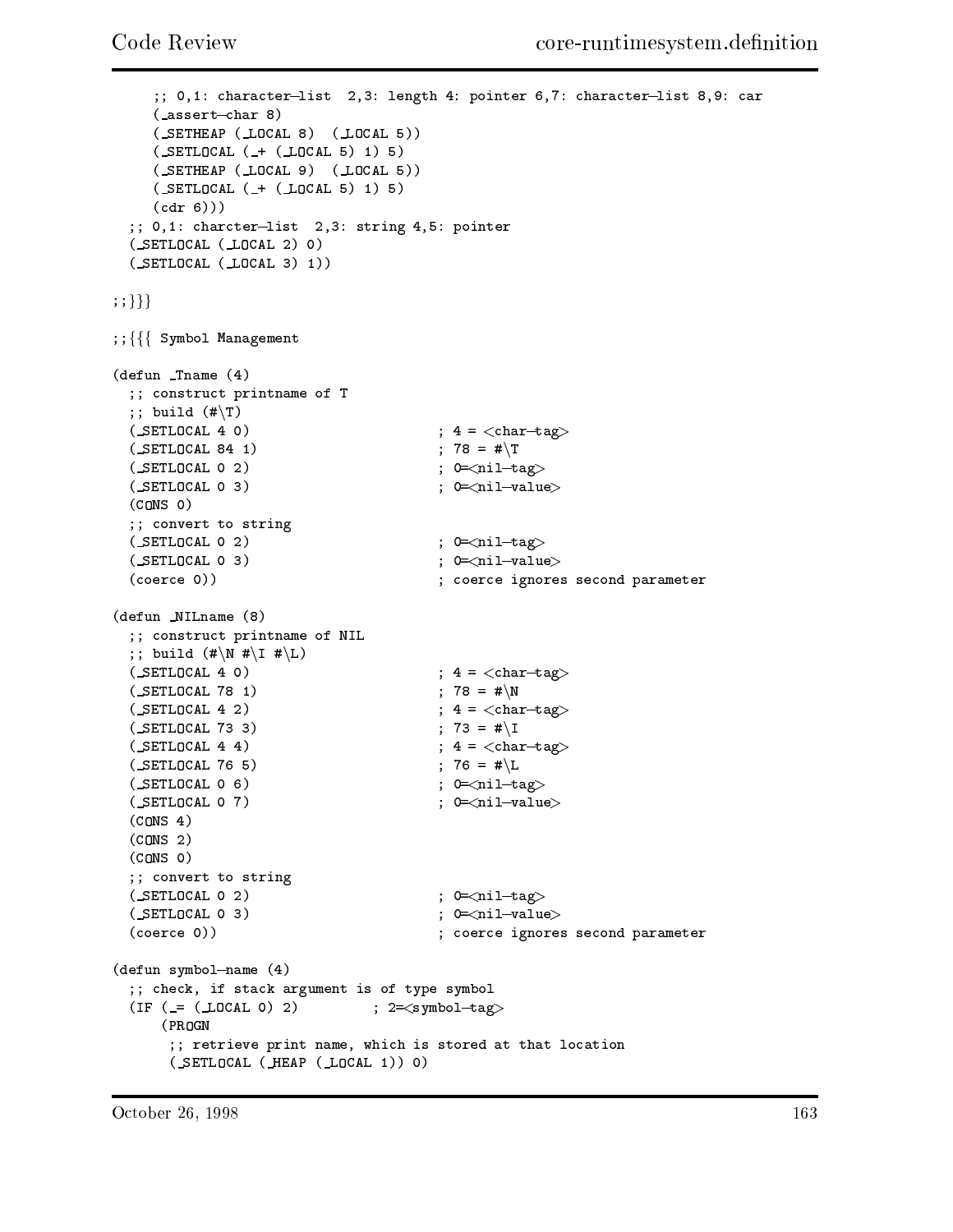```
(\neg \text{SETLOCAL} (\neg \text{HERP} (-+ (\neg \text{LOCAL} 1) 1)) 1));; check for special cases
      (MILname 0)(IF ( = (LOCAL 0) 1) ; 1 = <t-tag</math>)(\_rname 0)
          (PROGN
                             ; neither symbol, nor NIL, T
                 ;; error 48: crts symbol expected
                 (SETLOCAL 4 0); 4=<character-tag>
                                         ; \# \backslash 4( SETLOCAL 52 1)
                 (SETLOCAL 4 2); 4=<character-tag>
                                         ; \sharp \setminus 8(SETLOCAL 56 3)
                 (\text{err } 0))))(defun _string= (10)
  (SETLOCAL (HEAP (_+ (_LOCAL 1) 1)) 4) ; 4: length of string1
  (_SETLOCAL (_HEAP (_+ (_LOCAL 3) 1)) 5) ; 5: length of string2
  (IF (-)= (LOCAL 4) (LOCAL 5)); lengths differ
      (false 0)(PROGN
                                          ; lengths equal, 4: length
        (SETLOCAL (_+ (_LOCAL 1) 3) 5) ; 5: address of character1
        (SETLOCAL (_+ (_LOCAL 3) 3) 6) ; 6: address of character2
        (nn)(PROGN
           ;; 7: flag := length!=0 AND character1==character2
           (SETLOCAL (LOCAL 4) 7)(IF (LOCAL 7))(PROGN
                  (\text{SETLOCAL} (\text{HERP} (\text{LOCAL 5})) 8); 8: ch1
                  (\text{SETLOCAL} (\text{HERP} (\text{LOCAL } 6)) 9); 9: ch2
                 (\text{SETLOCAL} (= (\text{LOCAL} 8) (\text{LOCAL} 9)) 7))))(= 0 (LOCAL 7))
         (PROGN
           (SETLOCAL (_- (LOCAL 4) 1) 4) ; decrement length
           (SETLOCAL (_+ (LOCAL 5) 2) 5) ; increment pointer
           (SETLOCAL (_+ (_LOCAL 6) 2) 6))) ; increment pointer
        (IF (LOCAL 4)); length!=0: mismatch
            (false 0)(\text{true } 0))));; (defun _string-member (el li)
;\; (if (null li)
        NIL
; ;;;(if (string= el (car li))1i
\vdots(\_string\text{-member el (cdr li)})))\vdots(defun _string-member (8)
  ;; look for string in list
  (IF ( = (LOCAL 2) 0)(PROGN
       ;; list exhausted: not found
```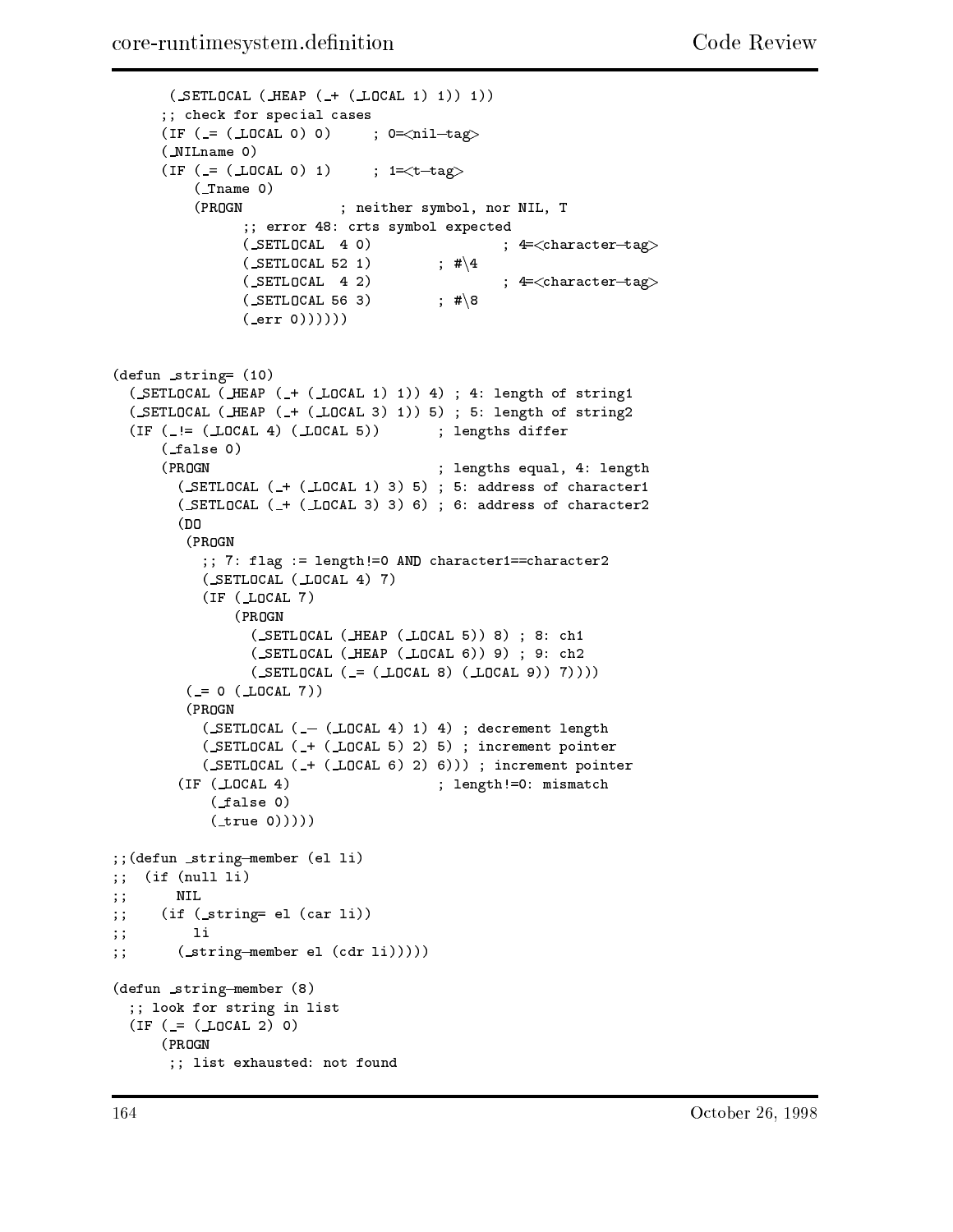```
(SETLOCAL 0 4); 0=<nil—tag>
       (SETLOCAL 0 5)); 0 = <nil-value>
      (PROGN
       ;; retrieve first character
       (SETLOCAL (LOCAL 0) 4) (SETLOCAL (LOCAL 1) 5)
       (SETLOCAL (LOCAL 2) 6) (SETLOCAL (LOCAL 3) 7)
       (CAR 6);; test for match
       (\text{STRING= } 4)(IF (-)= (LOCAL 4) 0)(PROGN
        ;; matching string found: return restlist
        ( SETLOCAL ( LOCAL 2) 4)( SETLOCAL ( LOCAL 3) 5))
       (PROGN
        ;; no match: search rest
        (SETLOCAL (LOCAL 0) 4)( SETLOCAL ( LOCAL 1) 5)( SETLOCAL ( LOCAL 2) 6)(SETLOCAL (LOCAL 3) 7)
        (CDR 6)(\_string\text{-member 4)})))( SETLOCAL ( LOCAL 4) 0)( SETLOCAL ( LOCAL 5) 1);; (defun _copy-string (str)
;; (let ((i (length str))
          (r \text{ nil}))\vdots(Іоор
\mathbf{1}(if (>= 0 i) (return))\vdots(setq i (-i 1));;(\verb|setq r\ (cons\ (aref\ str\ i)\ r)))\vdots;;(coerce r 'string)))
(defun _copy-string (10)
  ;; determine length of string
  (SETLOCAL (LOCAL 0) 2)( SETLOCAL ( LOCAL 1) 3);; length will abort, if argument is not of type string
  (LENGTH 2);; construct a list of characters from string
  ;; initital value of list: ()
  ( SETLOCAL 0 4)
                            ; 0=<nil-tag>
  (\text{SETLOCAL} \ 0 \ 5); 0=<nil—value>
  ;; loop thru string from last to first character
  (DO
   (PROGN
    ;; leave loop, if the count is below zero
    (\texttt{SETLOCAL} 3 6); 3=<integer-tag>
    (_SETLOCAL 0 7)
    (\texttt{SETLOCAL} (\texttt{LOCAL} 2) 8)( SETLOCAL ( LOCAL 3) 9)
```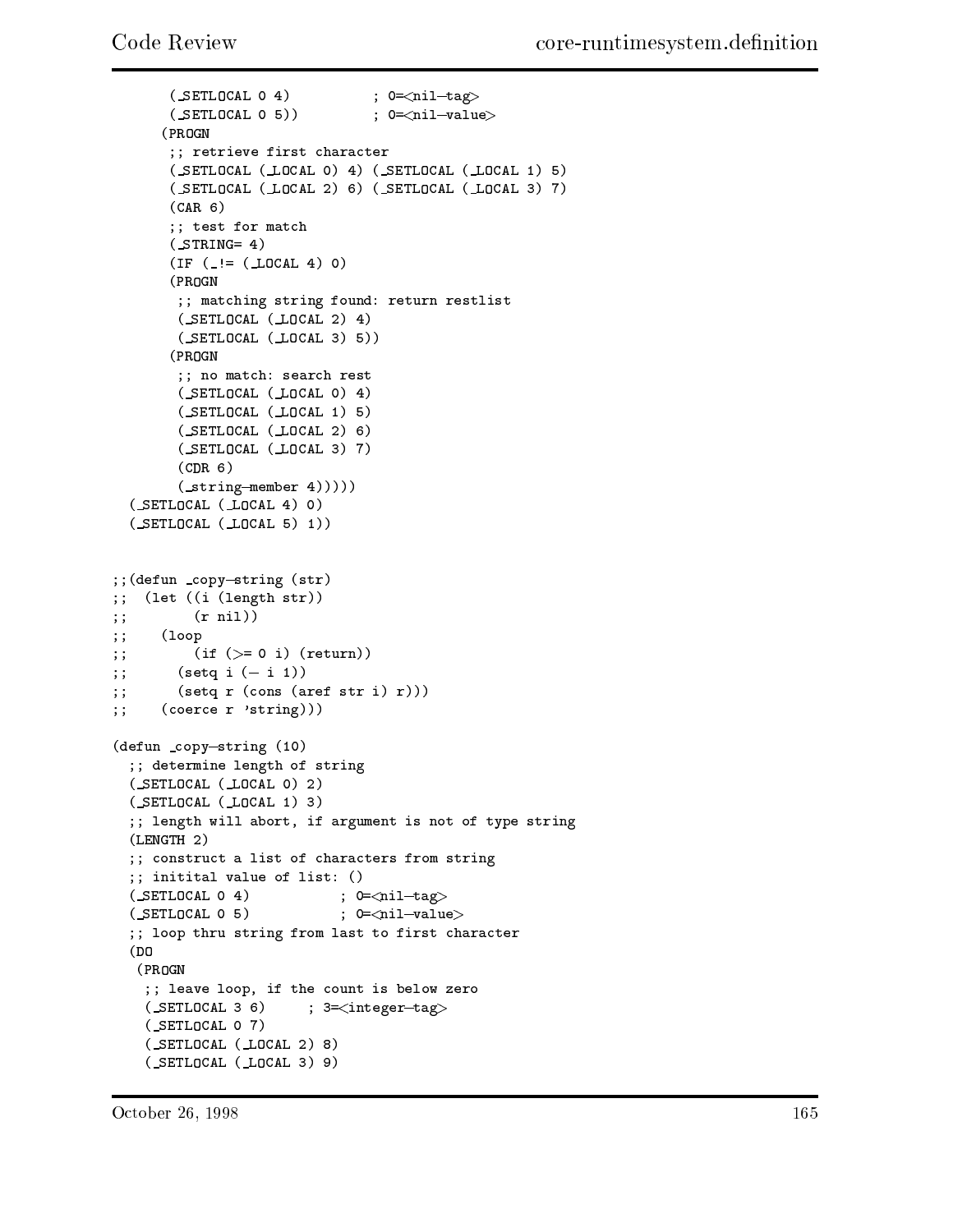```
(>= 6)( = ( \pm 0CAL 6) 0)
   (PROGN
    ;; decrement count
    (\text{SETLOCAL} (\text{LOCAL } 2) 6)(\text{SETLOCAL} (\text{LOCAL} 3) 7)(\texttt{\_SETLOCAL} 3 8) ; 3=\langle \texttt{integer-tag} \rangle(SETLOCAL 1 9)
    (-6)(_SETLOCAL( LOCAL6) 2)
    (_SETLOCAL(\text{\_}LOCAL7)3);; prepend character to character list
    (_SETLOCAL(LOCAL0)6)(\texttt{SETLOCAL} (\texttt{LOCAL} 1) 7)(\text{SETLOCAL} (\text{LOCAL} 2) 8)(\_SETLOCAL (\_LOCAL 3) 9)
    ;; retrieve character
    (AREF 6)(\text{SETLOCAL} (\text{LOCAL } 4) 8)( SETLOCAL ( LOCAL 5) 9); : prepend
    (CONS 6)(_SETLOCAL(LOCAL6)4)(\text{SETLOCAL} (\text{LOCAL } 7) 5)));; convert character list to string
  ( SETLOCAL ( LOCAL 4) 6)( SETLOCAL ( LOCAL 5) 7)( SETLOCAL 0 8)
                                           ; 0 = <nil-tag>
  ( SETLOCAL 0 9)
                                           ; 0 = <nil-value>
  (coerce 6); coerce ignores second parameter
  ( SETLOCAL ( LOCAL 6) 0)( SETLOCAL (LOCAL 7) 1)(defun intern (6)
  ;; assure, stack argument is of type string
  (_assert-string 0)
  ;; look for string in symbol list
  (SETLOCAL (LOCAL 0) 2) (SETLOCAL (LOCAL 1) 3)
  ( SETLOCAL ( STACK 0) 4) ( SETLOCAL ( STACK 1) 5)
  (\text{string}-member 2)
  (IF ()= (LOCAL 2) 0);; found string in symbol list
      (SETLOCAL 2 2); 2=<symbol-tag>;; notfound
      (PROGN
       ;; check for special cases. Is it "NIL"
       (\text{SETLOCAL} (\text{LOCAL} 0) 2)(SETLOCAL (LOCAL 1) 3)
       (MILname 4)
       (\text{STRING}= 2)(IF (-)= (LOCAL 2) 0)(PROGN
        ;; string is "NIL": return NIL
```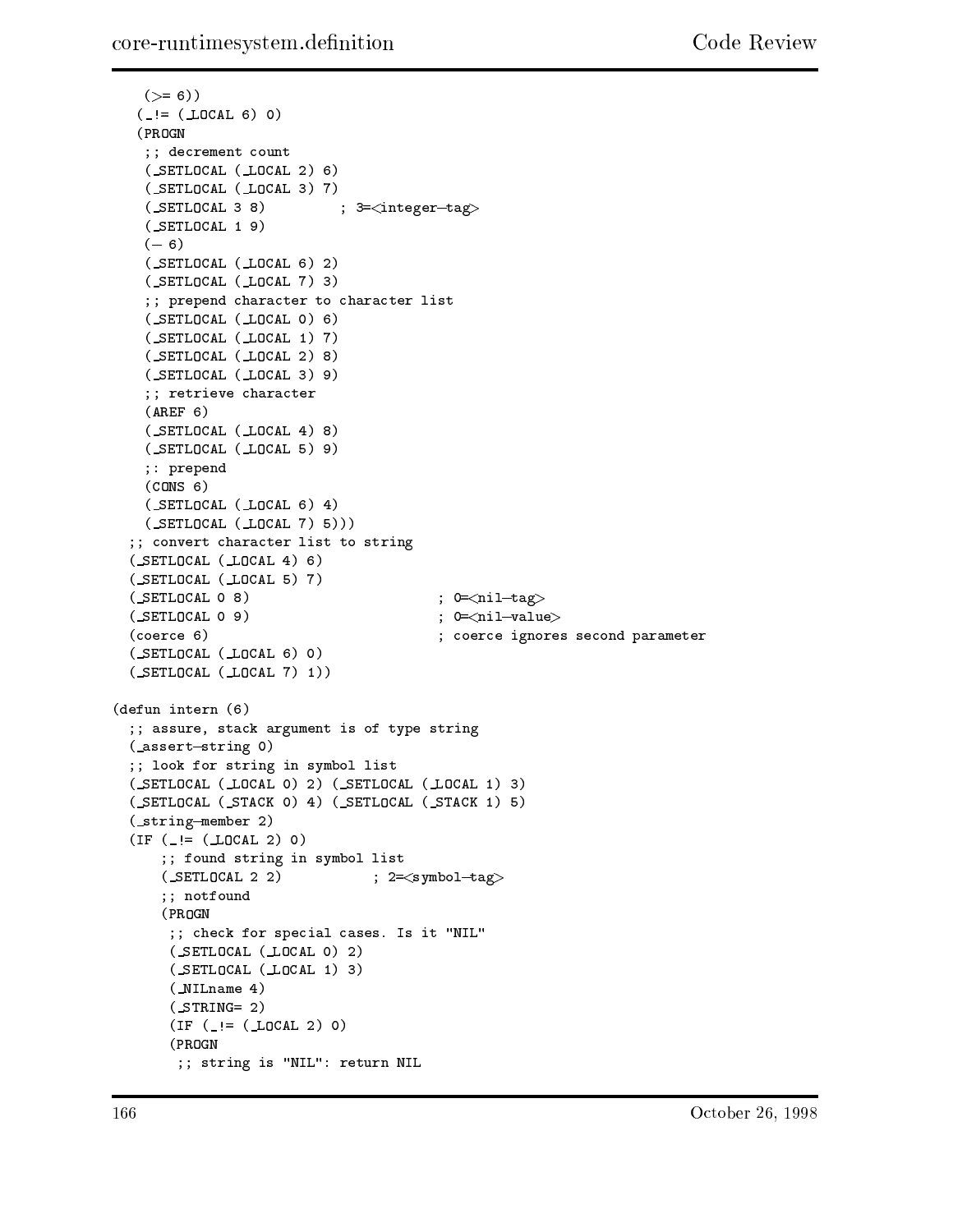```
; `tY-
Z-
6*PZ@nfoR>
                  ; `tY-
Z-
6*PZ@nfR>>
                (PROGN) ,/:-
-
,"H@!-
(*  Y 
                  \mathcal{L} . The contract is the contract of \mathcal{L} . The contract is the contract of \mathcal{L}\mathcal{L} . The contraction of the contraction of the contraction of \mathcal{L}\cdot Y-a and a line
                  (STRING=2);wg/WX;  ^; Z-
6P-
Z-o>un>
                  (FROGN)\ldots atojec is UTU, patupe T
                     \sim . The state of the state of the state of the state of the state of the state of the state of the state of the state of the state of the state of the state of the state of the state of the state of the state of the st
                     \cdot . The state is the state of the state of \sim \cdot . The state of \sim(FROGN~+-
{}5O8*1-
Q-
(4
$LE*hh@.-
(-5/8*1-
Q-
(4G4R *5/.%b
                     ; `t-
YZ6PZ|; Z-
6P-
Zfn>NoR>
                     ; `t-
YZ6PZ|; Z-
6P-
Z|?>NR>
                   ;; make a copy
                     ; 6 & `Y*[g"z-
Fso>
                     ~3*3-
*+h.-
(05/8*1-
Q-
(4V4 *5/.
                     \mathcal{F} . The following the function of \mathcal{F} is the function of \mathcal{F}\mathcal{F} . A substantially the contract of the contract of \mathcal{F}(CONS<sub>2</sub>)u5/.-
(*-
@*#.-
*+h-
h@4R *5/.
                                      \mathcal{F} . A set of the state \mathcal{F} and \mathcal{F} are the state of \mathcal{F} . As a set of the state of \mathcal{F}\mathcal{F} . The contract of the contract of \mathcal{F} 5.V.83-
G.-
E*9@.-
( -
5/81-
Q-
(4].-
E*9
                     \sim . The state of the state of the state of the state of the state of the state of the state of the state of the state of the state of the state of the state of the state of the state of the state of the state of the st
     ; `t-
Y-
Z -
6*P-
Zk; Z-
6PZqoR>Nn>
     ; `t-
Y-
Z -
6*P-
Zk; Z-
6PZqR>f?>>
;; \}Z-
(-
,E4G-
E* OE*Q-
45$ vvv
```
 1(h-J\$ 4R \*5/3kvvv  1(h-J\$d!-(4\*h w+9yvvv  $t;$ ; End: \*\*\*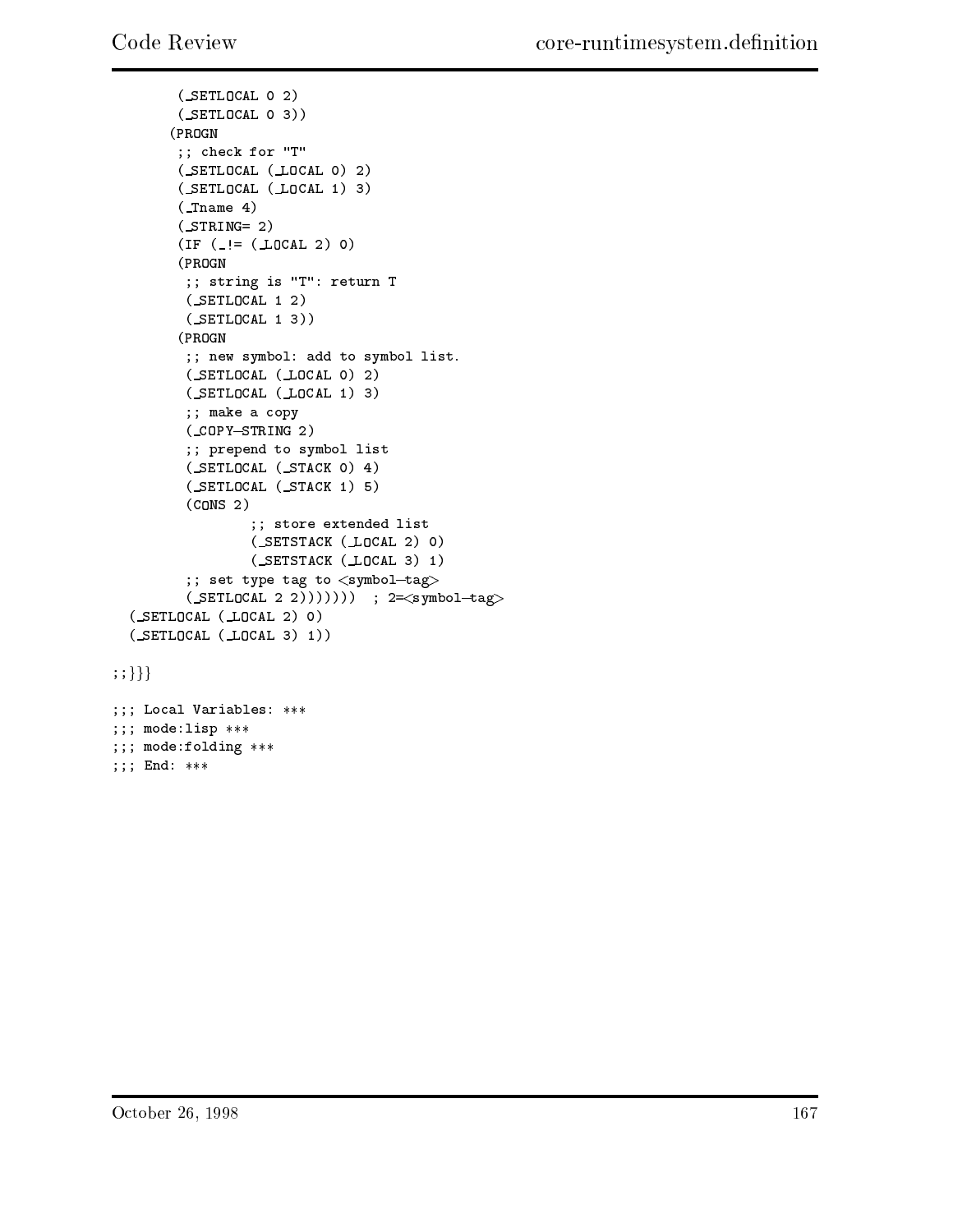# Index

 $CA, 124, 126, 127$ data and code modules, 127 definitions, 126 programs, 124  $\mathcal{CC}, 71, 72, 78, 79, 81, 84, 86, 87, 89, 91, 92,$ 94, 95, 97, 99, 101, 102, 104, 108-110, 112, 113, 115, 117, 118 abort, 102 allocate, 95 call, 94 data modules, 78 declarations, 72 definitions, 79 do, 87 entry and exit code, 81 expressions, 104, 108-110, 112, 113, 115, 117, 118 if,  $84$  $progn, 86$ programs, 71 read-char, 97, 99 setheap, 89 setlocal, 91 setstack, 92 write-char, 101  $\mathcal{CL}, 20, 21, 23, 27, 29, 31, 32, 34, 36, 38-40,$  $42, 45, 46$ applications, 31 conditional, 42 constants, 46 declarations, 21 definitions, 23  $do.45$ if, 27  $let, 32$  $let^*, 34$ list and list\*,  $36$ or, and, 29 progn, 40

programs, 20 quote constants, 46  $setq, 38$ variables, 39  $\mathcal{CS}, 49, 50, 54, 58, 59, 61-64$  $copy, 59$ declarations, 50 definitions, 54  $do, 61$ if,  $62$ list\*,  $63$ literals, 64 procedure call, 58 programs, 49  $C<sup>int</sup>$  to TASM-compiler, 71, 72, 75, 76, 78-81, 83, 84, 86, 87, 89, 91, 92, 94, 95,  $97, 99, 101-104, 108-110, 112, 113,$  $115, 117-120$ code reviews  $CG-all-registers, 119$ CL to TC Standalone, 15, 16 CLcond, 42  $CLdec1, 21$ CLdefs, 22 CLdef, 23 CLform Constants, 46 CLform translation of function  $applications, 31$ CLform variable--translation,  $39$ CLform AND/OR--translation, 29 CLform DO--translation, 45 CLform IF--translation, 27 CLform LET\*--translation, 34 CLform LET--translation,  $32$ CLform LIST/LIST\*--translation, 36 CLform SETQ--translation, 38 CLforms, 30 CLform,  $25$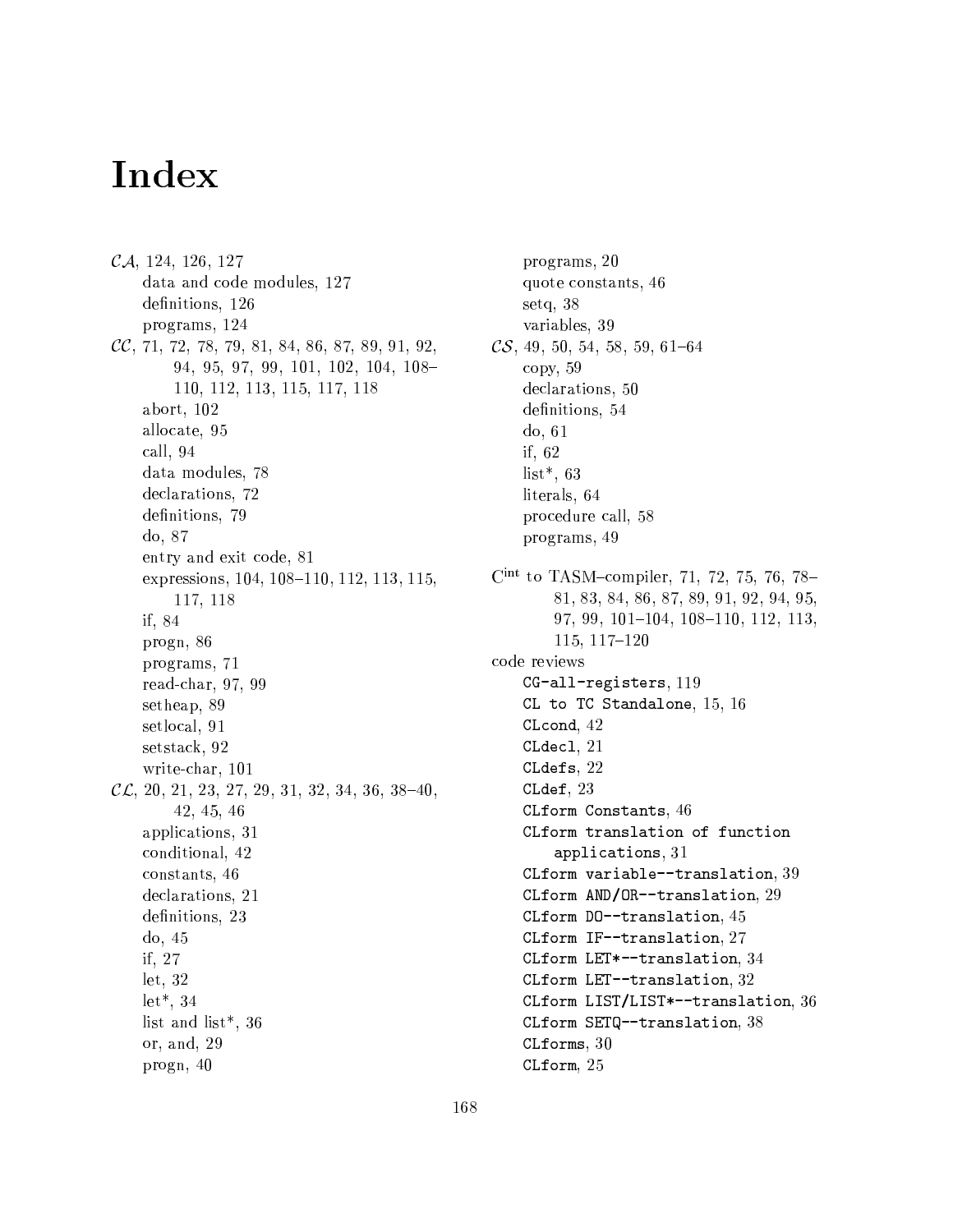CLprogn, 40 CLseq, 44  $CL, 20$  $CSdec1, 50$ CSdefs, 53  $CSdef, 54$ CSform translation of procedure calls,  $58$ CSform DO--translation, 61 CSform IF--translation, 62 CSform LIST\*--translation, 63  $CSform$  \_  $COPYG$ , \_  $GCDPY$ , \_  $COPY$ --translation,  $59$ CSform --translation, 64 CSforms, 56 CSform, 57  $CS, 49$ Environment lookup, 80 Procedure entry and exit code, 81 TC-check-word-size, 76 TC-instruction-length, 120 Translation of C<sup>int</sup>-programs, 71 Translation of arithmetic expressions, 104 Translation of constants, 108 Translation of data definitions, 78 Translation of declarations, 72 Translation of expressions, 103 Translation of procedure calls, 94 Translation of procedure definition sequences, 75 Translation of procedure definitions, 79 Translation of statements, 83 Translation of DO--statements, 87 Translation of IF--statements, 84 Translation of PROGN--statements, 86 Translation of \_ PEEK-CHAR--statements, 99 Translation of \_ SETSTACK--statements, 92 Translation of \_  $STACK$ --expression,  $115$ Translation of  $\text{\texttt{\_ABORT--statements}},\,102$ 

Translation of  $ALLOCATE--statements, 95$ Translation of HEAPTOP--expressions, 117 Translation of HEAP--expressions, 113 Translation of LOCAL--expressions, 109 Translation of \_QUOTETOP--expressions, 118 Translation of  $READ-CHAR--statements, 97$ Translation of  $\texttt{\_SETHEAP--statements}, 89$ Translation of SETLOCAL--statements, 91 Translation of \_STACKTOP--expressions, 110 Translation of \_UNAVAILABLE--expressions, 112 Translation of  $_NRITE-CHAR--statements, 101$ ca.definition, 124 cadef.definition, 126 cadefs.definition,  $125$ construct-heap, 66  $core$ -runtimesystem.definition,  $150$ get-indexed, 24  $max-local-index, 55$ runtimesystem.definition, 134 tc-assemble-op.definition, 129  $tc$ -prefix.definition,  $128$ tc-tasm-body.definition, 127 ComLisp to SIL-compiler, 20-25, 27, 29-32,  $34, 36, 38-40, 42, 44, 45$ Comlisp to SIL-compiler, 46 compiler construction, 10 compiler implementation verification, 9, 10 compiling specification definition of  $CA$  $CA.1$ , programs, 124  $CA.2$ , definitions, 126  $CA.3$ , data and code modules, 127 definition of  $\mathcal{CC}$  $\mathcal{CC}.1$ , programs, 71  $\mathcal{CC}.10$ , setheap, 89